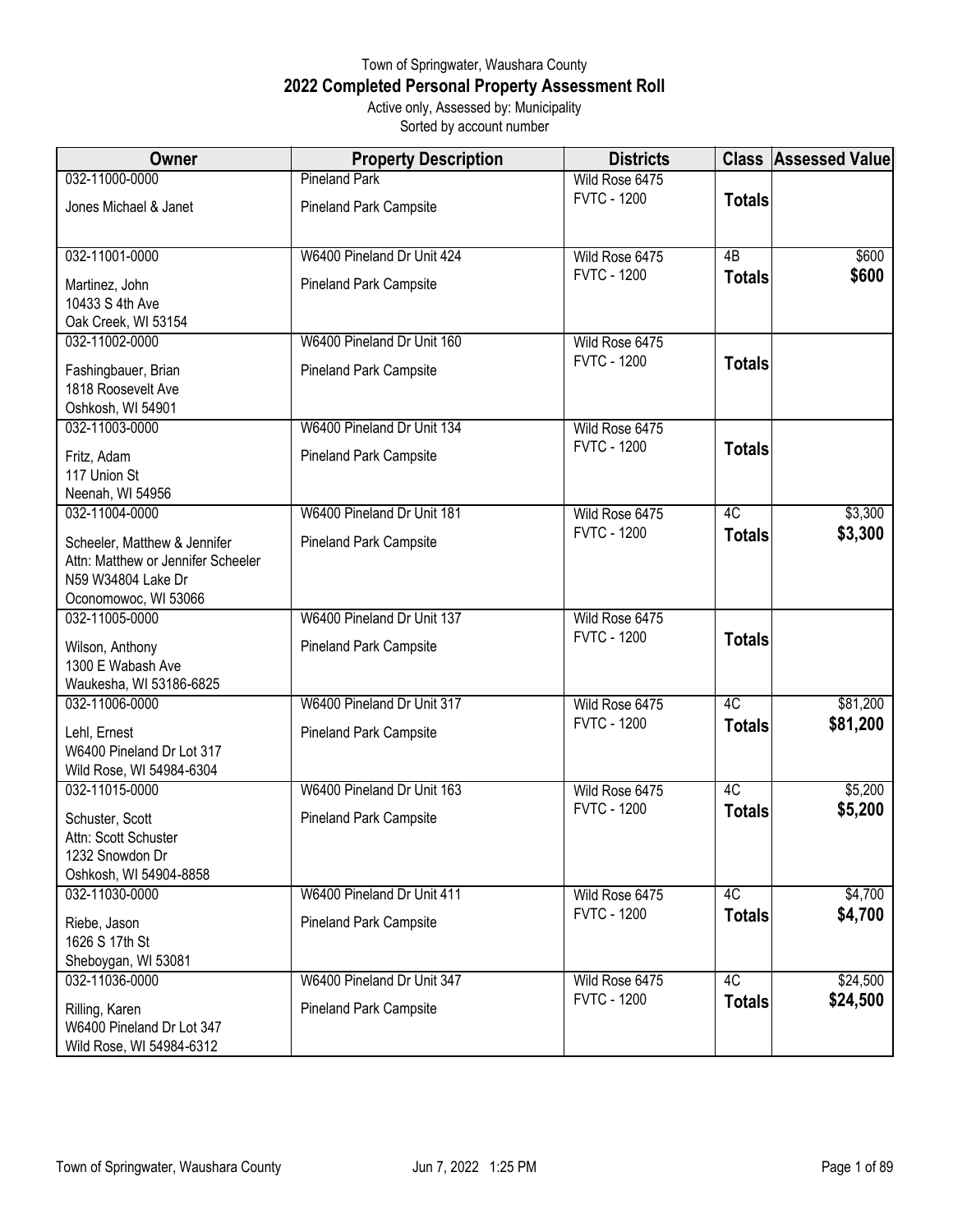| Owner                                                                                                                    | <b>Property Description</b>   | <b>Districts</b>   |                 | <b>Class Assessed Value</b> |
|--------------------------------------------------------------------------------------------------------------------------|-------------------------------|--------------------|-----------------|-----------------------------|
| 032-11040-0000                                                                                                           | W6400 Pineland Dr Unit 187    | Wild Rose 6475     | 4C              | \$6,100                     |
| Bates, Duwayne & Kelly<br>Attn: Duwayne & Kelly Bates<br>1106 Harold Dr<br>Menasha, WI 54952                             | Pineland Park Campsite        | <b>FVTC - 1200</b> | <b>Totals</b>   | \$6,100                     |
| 032-11045-0000                                                                                                           | W6400 Pineland Dr Unit 144    | Wild Rose 6475     |                 |                             |
| Schmidt, Joshua<br>705 Josslyn St<br>Oshkosh, WI 54902                                                                   | <b>Pineland Park Campsite</b> | <b>FVTC - 1200</b> | <b>Totals</b>   |                             |
| 032-11050-0000                                                                                                           | W6400 Pineland Dr Unit 268    | Wild Rose 6475     | $\overline{4C}$ | \$23,200                    |
| Simons, Dean & Janice<br>Attn: Dean & Janice Simons<br>W6400 Pineland Dr #268<br>Wild Rose, WI 54984                     | <b>Pineland Park Campsite</b> | <b>FVTC - 1200</b> | <b>Totals</b>   | \$23,200                    |
| 032-11055-0000                                                                                                           | W6400 Pineland Dr Unit 248    | Wild Rose 6475     | 4C              | \$60,000                    |
| Paukstat, Jennifer<br>W6400 Pineland Dr #248<br>Wild Rose, WI 54984                                                      | <b>Pineland Park Campsite</b> | <b>FVTC - 1200</b> | <b>Totals</b>   | \$60,000                    |
| 032-11075-0000                                                                                                           | W6400 Pineland Dr Unit 244    | Wild Rose 6475     | 4C              | \$29,000                    |
| Snearly, William & Jacqueline R<br>Attn: William & Jacqueline Snealy<br>W6400 Pineland Dr Lot 244<br>Wild Rose, WI 54984 | <b>Pineland Park Campsite</b> | <b>FVTC - 1200</b> | <b>Totals</b>   | \$29,000                    |
| 032-11084-0000                                                                                                           | W6400 Pineland Dr Unit 291    | Wild Rose 6475     | 4C              | \$30,900                    |
| Judith Peterman<br>Attn: Waushara Cty/DHS<br>PO Box 1230<br>Wautoma, WI 54982-1230                                       | <b>Pineland Park Campsite</b> | <b>FVTC - 1200</b> | <b>Totals</b>   | \$30,900                    |
| 032-11085-0000                                                                                                           | W6400 Pineland Dr Unit 112    | Wild Rose 6475     | 4C              | \$12,300                    |
| Martell, Ann<br>508 Appleton St<br>Menasha, WI 54952                                                                     | <b>Pineland Park Campsite</b> | <b>FVTC - 1200</b> | <b>Totals</b>   | \$12,300                    |
| 032-11087-0000                                                                                                           | W6400 Pineland Dr Unit 311    | Wild Rose 6475     | 4C              | \$30,100                    |
| Anderson, Roger<br>13395 E 52nd St<br>Yuma, AZ 88367-6575                                                                | <b>Pineland Park Campsite</b> | <b>FVTC - 1200</b> | <b>Totals</b>   | \$30,100                    |
| 032-11088-0000                                                                                                           | W6400 Pineland Dr Unit 289    | Wild Rose 6475     | 4C              | \$12,600                    |
| Hoerning, Mike & Sandee<br>W6400 Pineland Dr Lot 289<br>Wild Rose, WI 54984-6311                                         | <b>Pineland Park Campsite</b> | <b>FVTC - 1200</b> | <b>Totals</b>   | \$12,600                    |
| 032-11090-0000                                                                                                           | W6400 Pineland Dr Unit 140    | Wild Rose 6475     |                 |                             |
| Vacant Lot<br>W6400 Pineland Dr #140<br>Wild Rose, WI 54984                                                              | <b>Pineland Park Campsite</b> | <b>FVTC - 1200</b> | <b>Totals</b>   |                             |
| 032-11105-0000                                                                                                           | W6400 Pineland Dr Unit 183    | Wild Rose 6475     | 4C              | \$1,700                     |
| Martinez, Jason & Stephanie<br>Attn: Jason & Stephanie Martinez<br>7512 S Madison Dr<br>Oak Creek, WI 53154              | Pineland Park Campsite        | <b>FVTC - 1200</b> | <b>Totals</b>   | \$1,700                     |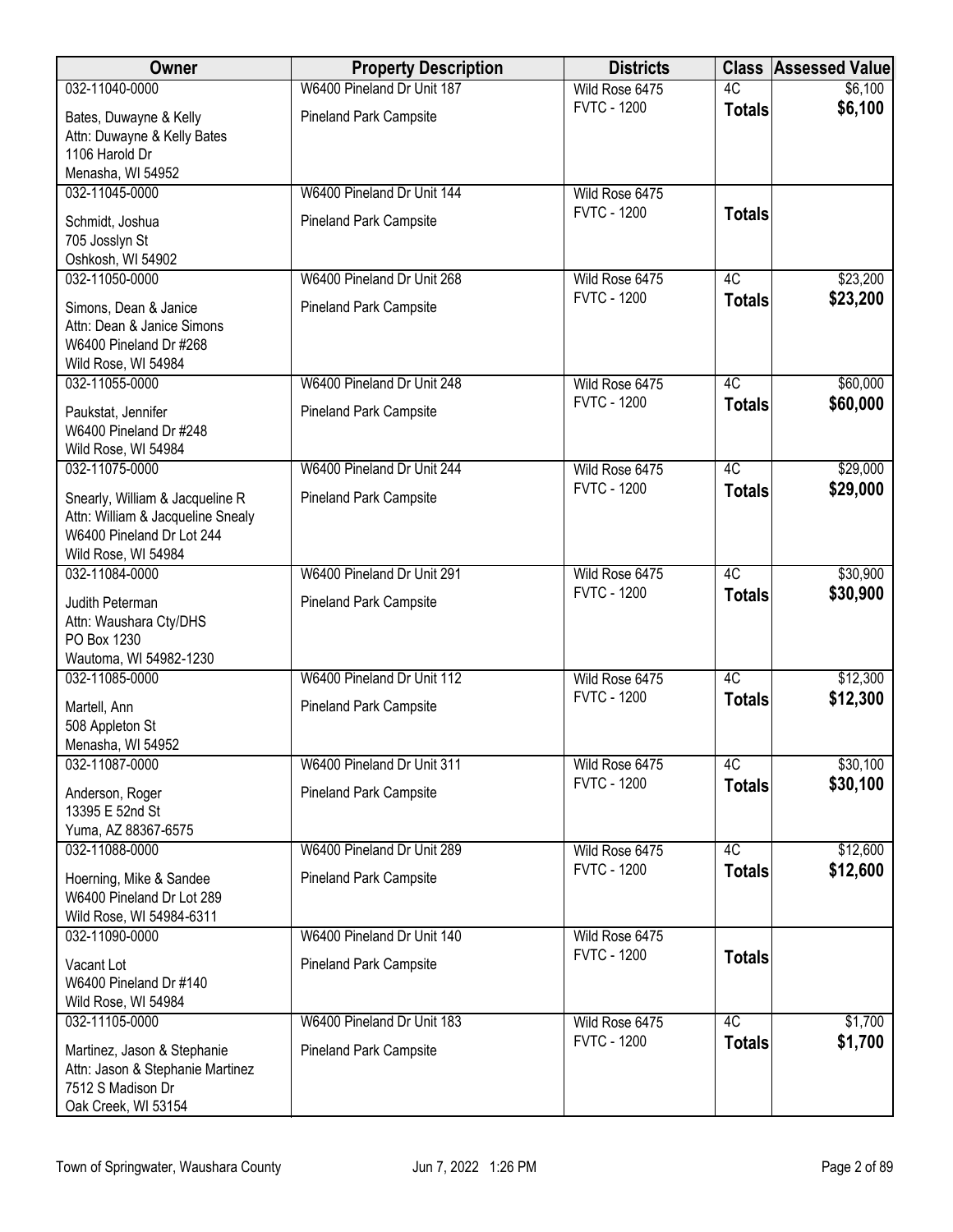| Owner                                                               | <b>Property Description</b>   | <b>Districts</b>                     |                     | <b>Class Assessed Value</b> |
|---------------------------------------------------------------------|-------------------------------|--------------------------------------|---------------------|-----------------------------|
| 032-11110-0000                                                      | W6400 Pineland Dr Unit 293    | Wild Rose 6475                       |                     |                             |
| Vacant Lot                                                          | Pineland Park Campsite        | <b>FVTC - 1200</b>                   | <b>Totals</b>       |                             |
| W6400 Pineland Dr #144                                              |                               |                                      |                     |                             |
| Wild Rose, WI 54984                                                 |                               |                                      |                     |                             |
| 032-11112-0000                                                      | W6400 Pineland Dr Unit 283    | Wild Rose 6475<br><b>FVTC - 1200</b> | 4C                  | \$17,100<br>\$17,100        |
| Sharkozy, Daniel F & Peggy A<br>Attn: Daniel F. & Peggy A. Sharkozy | <b>Pineland Park Campsite</b> |                                      | <b>Totals</b>       |                             |
| 4120 Olive St                                                       |                               |                                      |                     |                             |
| Racine, WI 53405                                                    |                               |                                      |                     |                             |
| 032-11116-0000                                                      | W6400 Pineland Dr Unit 370    | Wild Rose 6475                       | 4C                  | \$6,200                     |
| Michels, Anthony & Cheryl                                           | <b>Pineland Park Campsite</b> | <b>FVTC - 1200</b>                   | <b>Totals</b>       | \$6,200                     |
| W8254 Forest Ave                                                    |                               |                                      |                     |                             |
| Elderado, WI 54932                                                  |                               |                                      |                     |                             |
| 032-11132-0000                                                      | W6400 Pineland Dr Unit 351    | Wild Rose 6475<br><b>FVTC - 1200</b> | 4C<br><b>Totals</b> | \$18,800<br>\$18,800        |
| Bartoshevich, Alex                                                  | <b>Pineland Park Campsite</b> |                                      |                     |                             |
| Attn: Alex Bartoshevich<br>W6400 Pineland Dr #351                   |                               |                                      |                     |                             |
| Wild Rose, WI 53132                                                 |                               |                                      |                     |                             |
| 032-11139-0000                                                      | W6400 Pineland Dr Unit 135    | Wild Rose 6475                       | 4C                  | \$8,700                     |
| Hackstock, Michael                                                  | <b>Pineland Park Campsite</b> | <b>FVTC - 1200</b>                   | <b>Totals</b>       | \$8,700                     |
| Attn: Michael Hackstock                                             |                               |                                      |                     |                             |
| 331 Mark Ct                                                         |                               |                                      |                     |                             |
| Neenah, WI 54956                                                    |                               |                                      |                     |                             |
| 032-11145-0000                                                      | W6400 Pineland Dr Unit 100    | Wild Rose 6475                       | 4C                  | \$12,100                    |
| Fritz, Charles & Nancy                                              | <b>Pineland Park Campsite</b> | <b>FVTC - 1200</b>                   | <b>Totals</b>       | \$12,100                    |
| Attn: Charles & Nancy Fritz                                         |                               |                                      |                     |                             |
| W6400 Pineland Dr Lot 100                                           |                               |                                      |                     |                             |
| Wild Rose, WI 54984                                                 |                               |                                      |                     |                             |
| 032-11159-0000                                                      | W6400 Pineland Dr Unit 136    | Wild Rose 6475                       | 4B                  | \$2,400                     |
| Ruck, Thomas                                                        | <b>Pineland Park Campsite</b> | <b>FVTC - 1200</b>                   | <b>Totals</b>       | \$2,400                     |
| 1000 S Sawyer St                                                    |                               |                                      |                     |                             |
| Oshkosh, WI 54902-6260                                              |                               |                                      |                     |                             |
| 032-11160-0000                                                      | W6400 Pineland Dr Unit 310    | Wild Rose 6475<br><b>FVTC - 1200</b> | 4C                  | \$12,600                    |
| Holzem, Michael & Lorraine                                          | <b>Pineland Park Campsite</b> |                                      | <b>Totals</b>       | \$12,600                    |
| PO Box 185                                                          |                               |                                      |                     |                             |
| 1032 W Washington<br>Cleveland, WI 53015-0185                       |                               |                                      |                     |                             |
| 032-11161-0000                                                      | W6400 Pineland Dr Unit 122    | Wild Rose 6475                       | 4C                  | \$7,400                     |
| Spranger, Myron and Sharon                                          | <b>Pineland Park Campsite</b> | <b>FVTC - 1200</b>                   | <b>Totals</b>       | \$7,400                     |
| 213 Spruce St                                                       |                               |                                      |                     |                             |
| Hortonville, WI 54944                                               |                               |                                      |                     |                             |
| 032-11162-0000                                                      | W6400 Pineland Dr Unit 266    | Wild Rose 6475                       | 4C                  | \$19,800                    |
| Blaser, Jeffery & Jody                                              | <b>Pineland Park Campsite</b> | <b>FVTC - 1200</b>                   | <b>Totals</b>       | \$19,800                    |
| W6400 Pineland Dr Lot 266                                           |                               |                                      |                     |                             |
| Wild Rose, WI 54984-6305                                            |                               |                                      |                     |                             |
| 032-11163-0000                                                      | W6400 Pineland Dr Unit 102    | Wild Rose 6475                       | 4C                  | \$50,000                    |
| Patzer, Jennifer                                                    | <b>Pineland Park Campsite</b> | <b>FVTC - 1200</b>                   | <b>Totals</b>       | \$50,000                    |
| Attn: Jennifer Patzer                                               |                               |                                      |                     |                             |
| W6400 Pineland Dr #102                                              |                               |                                      |                     |                             |
| Wild Rose, WI 54984                                                 |                               |                                      |                     |                             |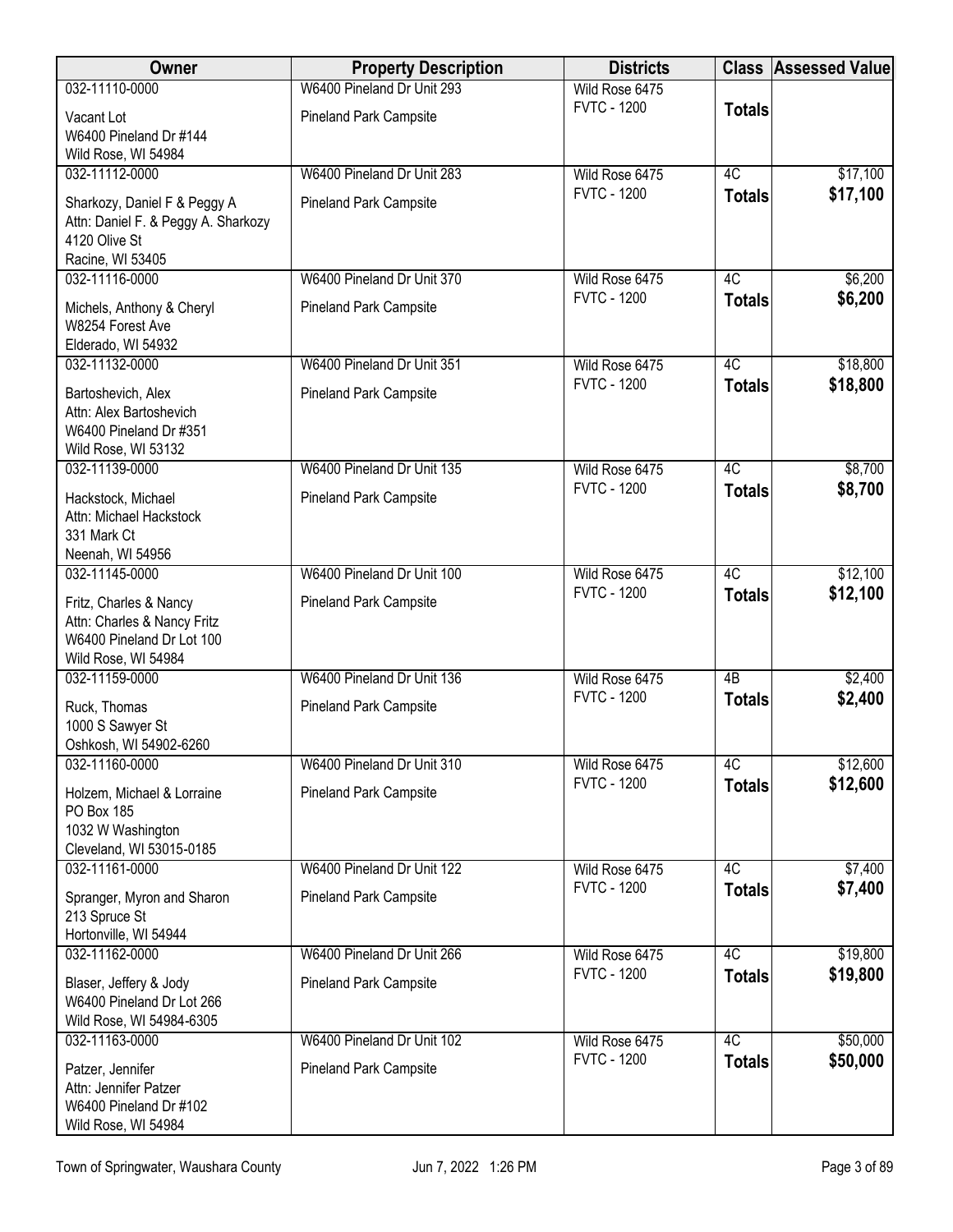| <b>Owner</b>                                 | <b>Property Description</b>   | <b>Districts</b>                     |                 | <b>Class Assessed Value</b> |
|----------------------------------------------|-------------------------------|--------------------------------------|-----------------|-----------------------------|
| 032-11165-0000                               | W6400 Pineland Dr Unit 281    | Wild Rose 6475                       | 4C              | \$9,400                     |
| Asher, David                                 | Pineland Park Campsite        | <b>FVTC - 1200</b>                   | <b>Totals</b>   | \$9,400                     |
| 1207 Stillmeadow Ln                          |                               |                                      |                 |                             |
| Menasha, WI 54952-8919                       |                               |                                      |                 |                             |
| 032-11171-1000                               | W6400 Pineland Dr Unit 280    | Wild Rose 6475<br><b>FVTC - 1200</b> | 4C              | \$25,900                    |
| Schuhart, Mary                               | <b>Pineland Park Campsite</b> |                                      | <b>Totals</b>   | \$25,900                    |
| Attn: Mary Schuhart                          |                               |                                      |                 |                             |
| 130 Westbrook Dr<br>Oshkosh, WI 54904-7820   |                               |                                      |                 |                             |
| 032-11172-0000                               | W6400 Pineland Dr Unit 292    | Wild Rose 6475                       | $\overline{4C}$ | \$13,500                    |
|                                              |                               | <b>FVTC - 1200</b>                   | <b>Totals</b>   | \$13,500                    |
| Chladil, Charles & Jennifer                  | <b>Pineland Park Campsite</b> |                                      |                 |                             |
| 5441 Kalesey Lot 97<br>Waunakee, WI 53597    |                               |                                      |                 |                             |
| 032-11173-0000                               | W6400 Pineland Dr Unit 369    | Wild Rose 6475                       |                 |                             |
|                                              |                               | <b>FVTC - 1200</b>                   | <b>Totals</b>   |                             |
| Spice, Jethro<br>1312 E Northland Ave        | <b>Pineland Park Campsite</b> |                                      |                 |                             |
| Appleton, WI 54911                           |                               |                                      |                 |                             |
| 032-11175-0000                               | W6400 Pineland Dr Unit 106    | Wild Rose 6475                       | 4C              | \$35,200                    |
| Ahrens, Marie                                | <b>Pineland Park Campsite</b> | <b>FVTC - 1200</b>                   | <b>Totals</b>   | \$35,200                    |
| W6400 Pineland Dr #106                       |                               |                                      |                 |                             |
| Wild Rose, WI 54984                          |                               |                                      |                 |                             |
| 032-11181-0000                               | W6400 Pineland Dr Unit 362    | Wild Rose 6475                       | 4C              | \$6,800                     |
| Reed, Curtis & Tammy                         | Pineland Park Campsite        | <b>FVTC - 1200</b>                   | <b>Totals</b>   | \$6,800                     |
| Attn: Curtis & Tammy Reed                    |                               |                                      |                 |                             |
| 4631 N White Hawk Dr                         |                               |                                      |                 |                             |
| Appleton, WI 54913-8213                      |                               |                                      |                 |                             |
| 032-11182-0000                               | W6400 Pineland Dr Unit 141    | Wild Rose 6475                       | 4C              | \$27,700                    |
| Nierenberger, Peter & Terrie                 | <b>Pineland Park Campsite</b> | <b>FVTC - 1200</b>                   | <b>Totals</b>   | \$27,700                    |
| Attn: Peter & Terrie Nierenberger            |                               |                                      |                 |                             |
| 11568 32nd Ave                               |                               |                                      |                 |                             |
| Pleasant Prairie, WI 53158<br>032-11185-0000 | W6400 Pineland Dr Unit 240    | Wild Rose 6475                       | 4C              | \$37,300                    |
|                                              |                               | <b>FVTC - 1200</b>                   | <b>Totals</b>   | \$37,300                    |
| Pineland Park Enterprises, Inc               | <b>Pineland Park Campsite</b> |                                      |                 |                             |
| Attn: Janet Jones<br>W6455 Pineland Dr       |                               |                                      |                 |                             |
| Wild Rose, WI 54984                          |                               |                                      |                 |                             |
| 032-11187-0000                               | W6400 Pineland Dr Unit 287    | Wild Rose 6475                       | 4C              | \$21,900                    |
| Kluge, Brian & Karla                         | <b>Pineland Park Campsite</b> | <b>FVTC - 1200</b>                   | <b>Totals</b>   | \$21,900                    |
| Attn: Brian & Karla Kluge                    |                               |                                      |                 |                             |
| 9950 Sailview Ct #15                         |                               |                                      |                 |                             |
| FT Meyers, FL 33905                          |                               |                                      |                 |                             |
| 032-11195-0000                               | W6400 Pineland Dr Unit 349    | Wild Rose 6475                       | 4C              | \$12,600                    |
| Larson, Matthew & Lois                       | <b>Pineland Park Campsite</b> | <b>FVTC - 1200</b>                   | <b>Totals</b>   | \$12,600                    |
| Attn: Matthew & Lois Larson                  |                               |                                      |                 |                             |
| 4906 Highland Dr                             |                               |                                      |                 |                             |
| McFarland, WI 53668                          |                               |                                      |                 |                             |
| 032-11200-0000                               | W6400 Pineland Dr Unit 343    | Wild Rose 6475<br><b>FVTC - 1200</b> |                 |                             |
| Dealer Inventory                             | <b>Pineland Park Campsite</b> |                                      | <b>Totals</b>   |                             |
| W6400 Pineland Dr #343                       |                               |                                      |                 |                             |
| Wild Rose, WI 54984                          |                               |                                      |                 |                             |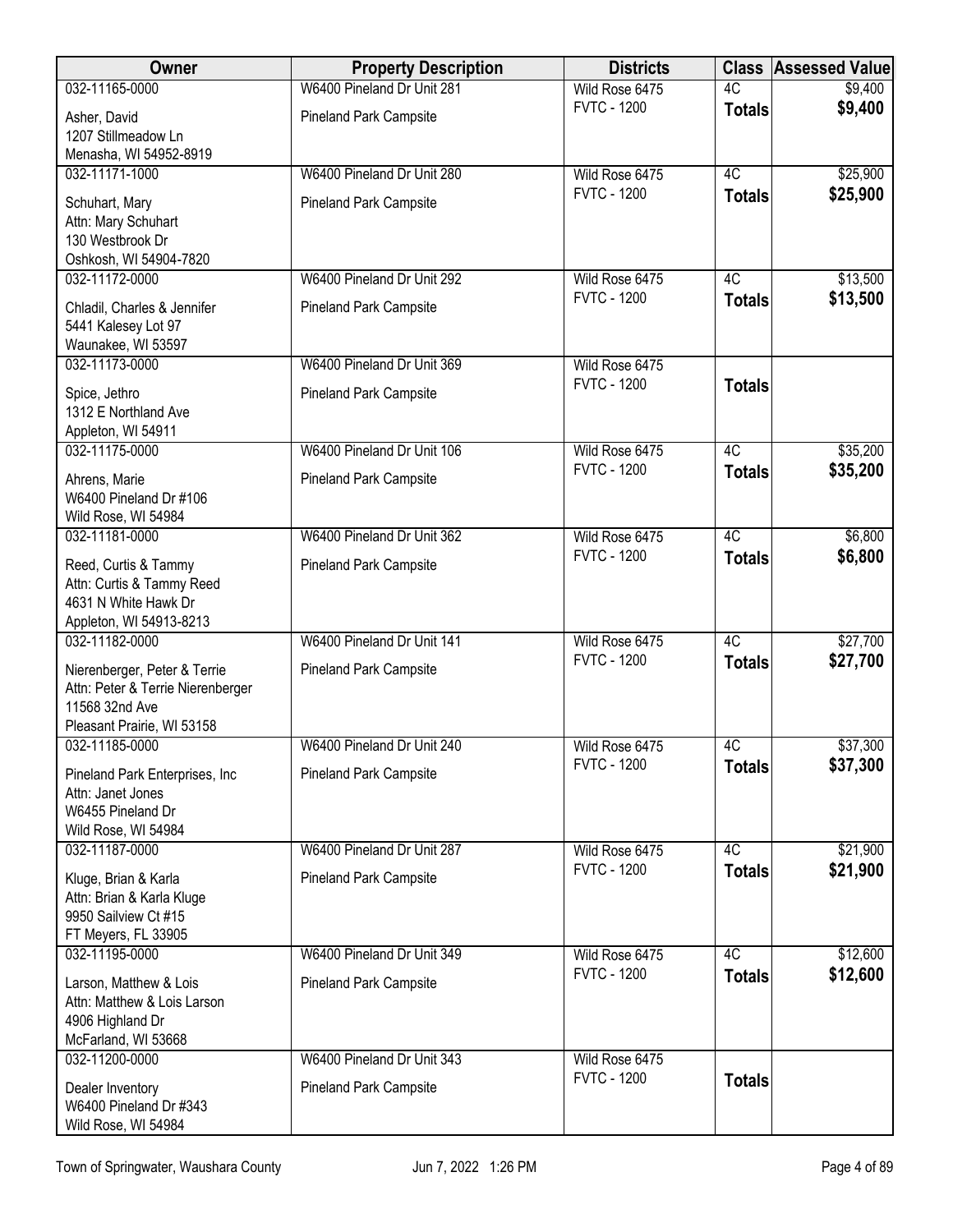| Owner                                                                                                       | <b>Property Description</b>   | <b>Districts</b>   | <b>Class</b>    | <b>Assessed Value</b> |
|-------------------------------------------------------------------------------------------------------------|-------------------------------|--------------------|-----------------|-----------------------|
| 032-11202-0000                                                                                              | W6400 Pineland Dr Unit 260    | Wild Rose 6475     | 4C              | \$25,300              |
| Nessler, Christine<br>W6400 Pineland Dr Lot 260<br>Wild Rose, WI 54984-6312                                 | Pineland Park Campsite        | <b>FVTC - 1200</b> | <b>Totals</b>   | \$25,300              |
| 032-11205-0000                                                                                              | W6400 Pineland Dr Unit 167    | Wild Rose 6475     | 4C              | \$5,500               |
| Lopez, Katie<br>Attn: Katie Lopez<br>1815 Hancock St<br>Rockford, IL 61103                                  | <b>Pineland Park Campsite</b> | <b>FVTC - 1200</b> | <b>Totals</b>   | \$5,500               |
| 032-11211-0000                                                                                              | W6400 Pineland Dr Unit 124    | Wild Rose 6475     | 4C              | \$8,200               |
| Wohajn, Danielle Lee<br>1645 Oregon St<br>Oshkosh, WI 54902                                                 | <b>Pineland Park Campsite</b> | <b>FVTC - 1200</b> | <b>Totals</b>   | \$8,200               |
| 032-11214-0000                                                                                              | W6400 Pineland Dr Unit 127    | Wild Rose 6475     | 4C              | \$5,500               |
| Jones, Ryan<br>Attn: Ryan Jones<br>161 Biscoff St<br>Fond Du Lac, WI 54935-2425                             | <b>Pineland Park Campsite</b> | <b>FVTC - 1200</b> | <b>Totals</b>   | \$5,500               |
| 032-11216-0000                                                                                              | W6400 Pineland Dr Unit 110    | Wild Rose 6475     | 4C              | \$35,900              |
| Hildebrand, Gary & Jill<br>Attn: Gary & Jill Hildebrand<br>W6400 Pineland Dr Lot 110<br>Wild Rose, WI 54984 | <b>Pineland Park Campsite</b> | <b>FVTC - 1200</b> | <b>Totals</b>   | \$35,900              |
| 032-11220-0000                                                                                              | W6400 Pineland Dr Unit 340    | Wild Rose 6475     | 4C              | \$8,100               |
| Merryfield, Barry<br>Attn: Barry Merryfield<br>W6400 Pineland Dr #340<br>Wild Rose, WI 54984                | Pineland Park Campsite        | <b>FVTC - 1200</b> | <b>Totals</b>   | \$8,100               |
| 032-11230-0000                                                                                              | W6400 Pineland Dr Unit 350    | Wild Rose 6475     | 4C              | \$6,000               |
| Leu, Carol<br>Attn: Carol Leu<br>117 Manor Hill Rd<br>Eden, WI 53019                                        | <b>Pineland Park Campsite</b> | <b>FVTC - 1200</b> | <b>Totals</b>   | \$6,000               |
| 032-11231-0000                                                                                              | W6400 Pineland Dr Unit 361    | Wild Rose 6475     | 4C              | \$5,900               |
| Dowland, Ryan<br>140 North St<br>North Fond Du Lac, WI 54937-1037                                           | <b>Pineland Park Campsite</b> | <b>FVTC - 1200</b> | <b>Totals</b>   | \$5,900               |
| 032-11235-0000                                                                                              | W6400 Pineland Dr Unit 180    | Wild Rose 6475     | 4C              | \$2,700               |
| Martinez, Laura<br>Attn: Laura Martinez<br>3742 E O'Brien Rd<br>Oak Creek, WI 53154                         | <b>Pineland Park Campsite</b> | <b>FVTC - 1200</b> | <b>Totals</b>   | \$2,700               |
| 032-11245-0000                                                                                              | W6400 Pineland Dr Unit 412    | Wild Rose 6475     | $\overline{AB}$ | \$4,300               |
| Schinske, Charles<br>8000 Arrow Rd<br>Manitowoc, WI 54220                                                   | <b>Pineland Park Campsite</b> | <b>FVTC - 1200</b> | <b>Totals</b>   | \$4,300               |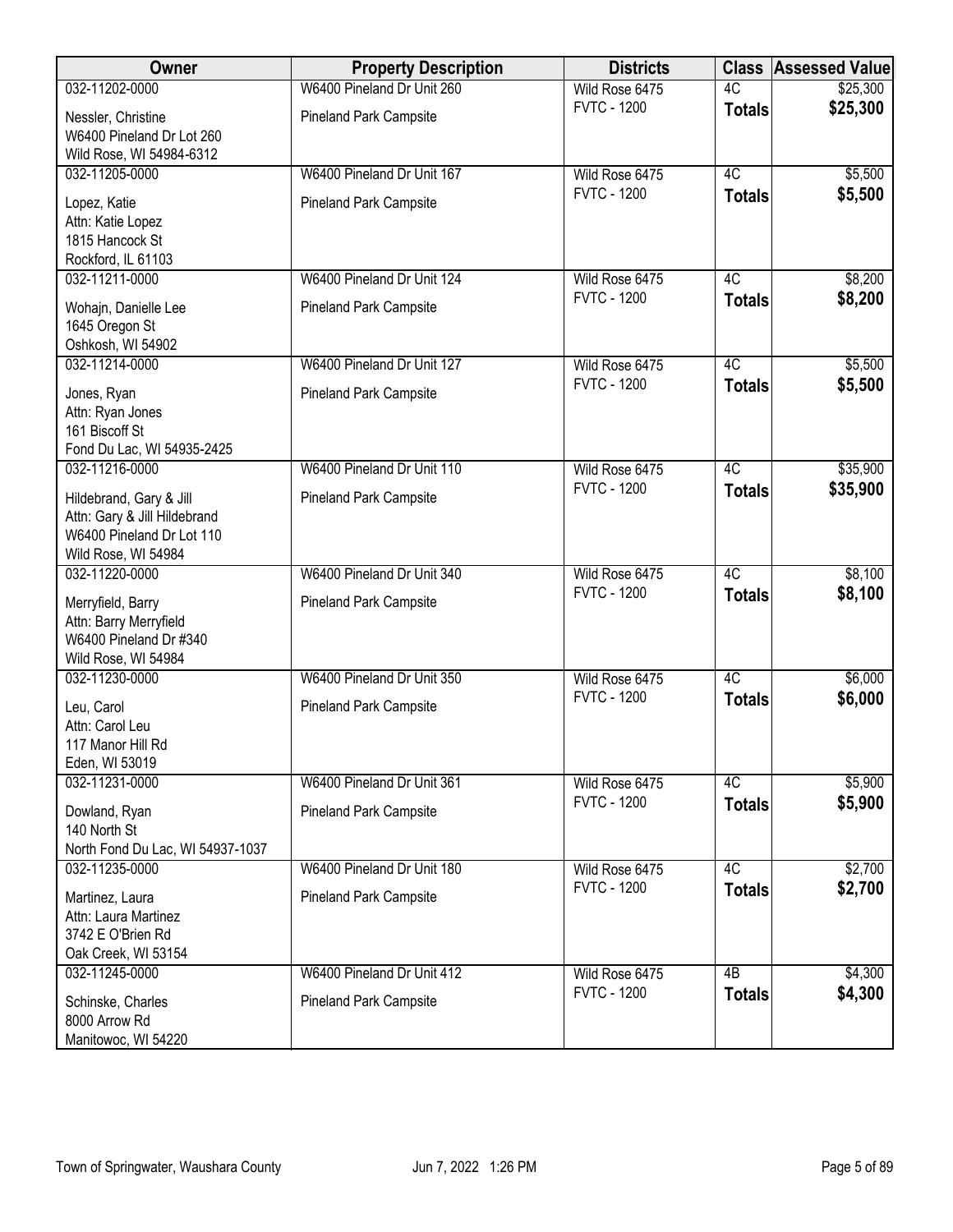| Owner                                                                                                       | <b>Property Description</b>   | <b>Districts</b>   | <b>Class</b>    | <b>Assessed Value</b> |
|-------------------------------------------------------------------------------------------------------------|-------------------------------|--------------------|-----------------|-----------------------|
| 032-11245-0100                                                                                              | W6400 Pineland Dr Unit 111    | Wild Rose 6475     | 4C              | \$18,000              |
| Nikolai, Kevin & Amber<br>Attn: Kevin & Amber Nikolai<br>W6400 Pineland Dr #111<br>Wild Rose, WI 54984      | <b>Pineland Park Campsite</b> | <b>FVTC - 1200</b> | <b>Totals</b>   | \$18,000              |
| 032-11246-0000                                                                                              | W6400 Pineland Dr Unit 166    | Wild Rose 6475     | 4B              | \$1,700               |
| Schrader, Gayle<br>Attn: Gayle Schrader<br>836 School Ave<br>Oshkosh, WI 54901                              | <b>Pineland Park Campsite</b> | <b>FVTC - 1200</b> | <b>Totals</b>   | \$1,700               |
| 032-11247-0000                                                                                              | W6400 Pineland Dr Unit 366    | Wild Rose 6475     | 4C              | \$2,200               |
| Balke, Lance & Carrie<br>2345 Clover St Apt A<br>Oshkosh, WI 54901-1786                                     | <b>Pineland Park Campsite</b> | <b>FVTC - 1200</b> | <b>Totals</b>   | \$2,200               |
| 032-11250-0000                                                                                              | W6400 Pineland Dr Unit 103    | Wild Rose 6475     | 4C              | \$16,000              |
| Dahlen, Patti<br>W6400 Pineland Dr Unit 103<br>Wild Rose, WI 54984-6311                                     | <b>Pineland Park Campsite</b> | <b>FVTC - 1200</b> | <b>Totals</b>   | \$16,000              |
| 032-11254-0000                                                                                              | W6400 Pineland Dr Unit 344    | Wild Rose 6475     | $\overline{4C}$ | \$18,800              |
| Morgan, Wayne<br>Attn: Wayne Morgan<br>W6400 Pineland Dr # 344<br>Wild Rose, WI 54984                       | <b>Pineland Park Campsite</b> | <b>FVTC - 1200</b> | <b>Totals</b>   | \$18,800              |
| 032-11260-0000                                                                                              | W6400 Pineland Dr Unit 269    | Wild Rose 6475     | 4C              | \$12,100              |
| Hastings, Thomas<br>W6400 Pineland Dr<br>Lot269<br>Wild Rose, WI 54984                                      | <b>Pineland Park Campsite</b> | <b>FVTC - 1200</b> | <b>Totals</b>   | \$12,100              |
| 032-11265-0000                                                                                              | W6400 Pineland Dr Unit 408    | Wild Rose 6475     | 4C              | \$6,100               |
| Olk, John<br>Attn: John Olk<br>N3234 Mountain Shadow Rd<br>Wautoma, WI 54982                                | <b>Pineland Park Campsite</b> | <b>FVTC - 1200</b> | <b>Totals</b>   | \$6,100               |
| 032-11275-0000                                                                                              | W6400 Pineland Dr Unit 365    | Wild Rose 6475     | 4C              | \$10,000              |
| Todd Jeffery and Laura<br>Attn: Jeffery and Laura Todd<br>807 Bay Shore Dr<br>Oshkosh, WI 54901             | <b>Pineland Park Campsite</b> | <b>FVTC - 1200</b> | <b>Totals</b>   | \$10,000              |
| 032-11281-0000                                                                                              | W6400 Pineland Dr Unit 267    | Wild Rose 6475     | 4C              | \$16,200              |
| O'Brien, Dennis & Debbie<br>W6400 Pineland Dr Lot #267<br>Wild Rose, WI 54984                               | <b>Pineland Park Campsite</b> | <b>FVTC - 1200</b> | <b>Totals</b>   | \$16,200              |
| 032-11286-0000                                                                                              | W6400 Pineland Dr Unit 373    | Wild Rose 6475     | 4C              | \$7,900               |
| Hoffman, Joseph & Louise<br>Attn: Joseph & Louise Hoffman<br>2424 E Whitaker Ave<br>Saint Francis, WI 53235 | <b>Pineland Park Campsite</b> | <b>FVTC - 1200</b> | <b>Totals</b>   | \$7,900               |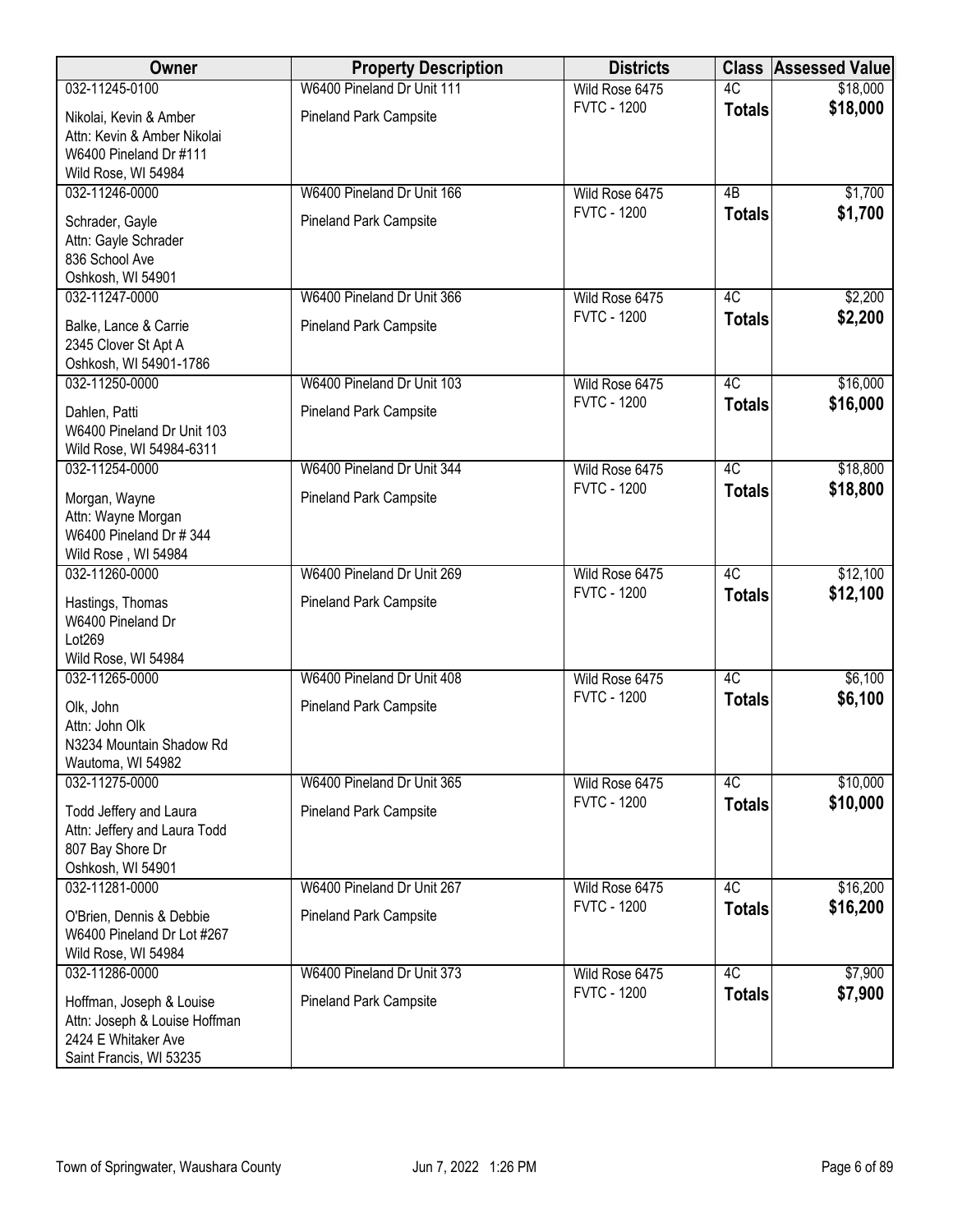| Owner                                                                                                       | <b>Property Description</b>   | <b>Districts</b>                     |                 | <b>Class Assessed Value</b> |
|-------------------------------------------------------------------------------------------------------------|-------------------------------|--------------------------------------|-----------------|-----------------------------|
| 032-11290-0000                                                                                              | W6400 Pineland Dr Unit 271    | Wild Rose 6475                       | $\overline{4C}$ | \$86,400                    |
| Moderow, Lynn & Patricia<br>W6400 Pineland Dr #271<br>Wild Rose, WI 54984                                   | Pineland Park Campsite        | <b>FVTC - 1200</b>                   | <b>Totals</b>   | \$86,400                    |
| 032-11294-0000                                                                                              | W6400 Pineland Dr Unit 246    | Wild Rose 6475                       | 4C              | \$31,600                    |
| Gerhardt, Daniel & Mavis<br>Attn: Daniel & Mavis Gerhardt<br>W6400 Pineland Dr # 246<br>Wild Rose, WI 54984 | <b>Pineland Park Campsite</b> | <b>FVTC - 1200</b>                   | <b>Totals</b>   | \$31,600                    |
| 032-11304-1000<br>Vacant - Pineland Park Campsite                                                           | W6400 Pineland Dr Unit 345    | Wild Rose 6475<br><b>FVTC - 1200</b> | <b>Totals</b>   |                             |
| 032-11305-0000                                                                                              | W6400 Pineland Dr Unit 404    | Wild Rose 6475                       |                 |                             |
| Wehrmann, Matthew<br>Attn: Matthew Wehrmann<br>PO Box 83<br>Coloma, WI 54930-0083                           | <b>Pineland Park Campsite</b> | <b>FVTC - 1200</b>                   | <b>Totals</b>   |                             |
| 032-11307-0000                                                                                              | W6400 Pineland Dr Unit 125    | Wild Rose 6475                       | $\overline{AB}$ | \$1,600                     |
| Malliet, Lyle<br>Attn: Lyle Malliet<br>736 Trailsway Ln<br>Neenah, WI 54956                                 | <b>Pineland Park Campsite</b> | <b>FVTC - 1200</b>                   | <b>Totals</b>   | \$1,600                     |
| 032-11320-0000                                                                                              | W6400 Pineland Dr Unit 120    | Wild Rose 6475                       |                 |                             |
| Haldiman, Michael & Karmen<br>Attn: Michael & Karmen Haldiman<br>W6847 Basswood<br>Appleton, WI 54915       | <b>Pineland Park Campsite</b> | <b>FVTC - 1200</b>                   | <b>Totals</b>   |                             |
| 032-11335-0000                                                                                              | W6400 Pineland Dr Unit 354    | Wild Rose 6475                       |                 |                             |
| Madel, Doug<br>Attn: Doug Madel<br>735 Congress St<br>Neenah, WI 54956                                      | <b>Pineland Park Campsite</b> | <b>FVTC - 1200</b>                   | <b>Totals</b>   |                             |
| 032-11341-0000                                                                                              | W6400 Pineland Dr Unit 302    | Wild Rose 6475                       | 4C              | \$29,400                    |
| Reichelt, Ruth<br>Attn: Ruth Reichelt<br>1124 Wisconsin Ct<br>Appleton, WI 54911                            | <b>Pineland Park Campsite</b> | <b>FVTC - 1200</b>                   | <b>Totals</b>   | \$29,400                    |
| 032-11341-1000                                                                                              | W6400 Pineland Dr Unit 242    | Wild Rose 6475                       | 4C              | \$22,500                    |
| Holtmeir, Shirley<br>1396 Kingfisher Dr<br>Englewood, FL 34224-4626                                         | <b>Pineland Park Campsite</b> | <b>FVTC - 1200</b>                   | <b>Totals</b>   | \$22,500                    |
| 032-11341-1100                                                                                              | W6400 Pineland Dr Unit 184    | Wild Rose 6475                       | 4C              | \$9,900                     |
| Nelson, Reynold<br>Attn: Reynold Nelson<br>121 Baldwin Ct<br>Appleton, WI 54915                             | <b>Pineland Park Campsite</b> | <b>FVTC - 1200</b>                   | <b>Totals</b>   | \$9,900                     |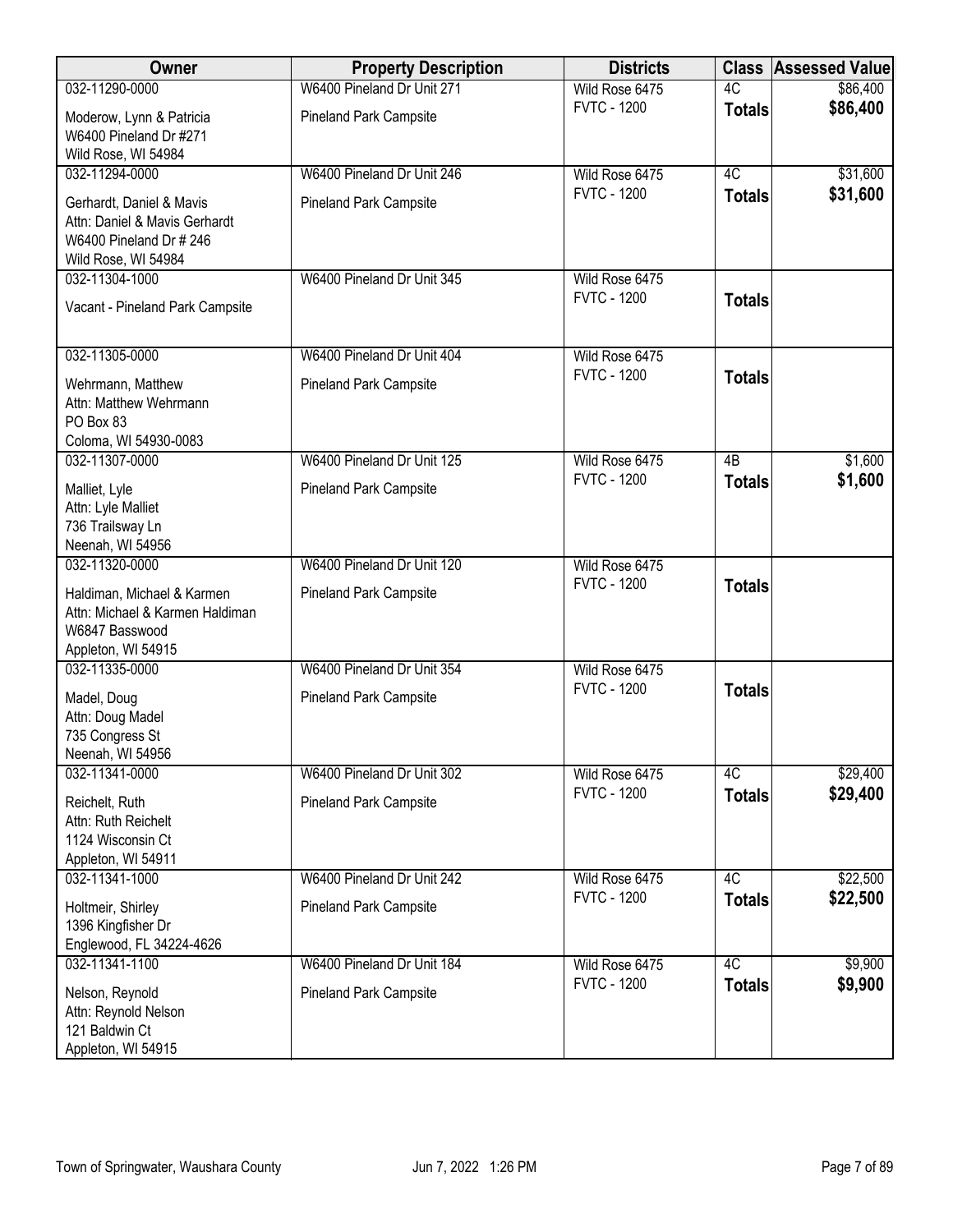| <b>Owner</b>                                                                                   | <b>Property Description</b>   | <b>Districts</b>   |                 | <b>Class Assessed Value</b> |
|------------------------------------------------------------------------------------------------|-------------------------------|--------------------|-----------------|-----------------------------|
| 032-11342-0000                                                                                 | W6400 Pineland Dr Unit 148    | Wild Rose 6475     |                 |                             |
| Gauthier, David<br>Attn: David Gauthier<br>8626 20th Ave                                       | <b>Pineland Park Campsite</b> | <b>FVTC - 1200</b> | <b>Totals</b>   |                             |
| Kenosha, WI 53143-6448<br>032-11345-0000                                                       | W6400 Pineland Dr Unit 146    | Wild Rose 6475     |                 |                             |
| Albert, Kathy<br>5811 31st Ave<br>Kenosha, WI 53144                                            | <b>Pineland Park Campsite</b> | <b>FVTC - 1200</b> | <b>Totals</b>   |                             |
| 032-11348-0000                                                                                 | W6400 Pineland Dr Unit 402    | Wild Rose 6475     | 4C              | \$3,800                     |
| Smith, David<br>4172 S Packard Ave<br>St Francis, WI 53235                                     | <b>Pineland Park Campsite</b> | <b>FVTC - 1200</b> | <b>Totals</b>   | \$3,800                     |
| 032-11352-0000                                                                                 | W6400 Pineland Dr Unit 101    | Wild Rose 6475     | 4C              | \$26,900                    |
| Wilson, Janet<br>Attn: Janet Wilson<br>W6400 Pineland Dr # 101<br>Wild Rose, WI 54984          | <b>Pineland Park Campsite</b> | <b>FVTC - 1200</b> | <b>Totals</b>   | \$26,900                    |
| 032-11365-0000                                                                                 | W6400 Pineland Dr Unit 265    | Wild Rose 6475     | 4C              | \$20,700                    |
| Trongeau, Bruce & Jean<br>W6400 Pineland Dr Lot 265<br>Wild Rose, WI 54984-6311                | <b>Pineland Park Campsite</b> | <b>FVTC - 1200</b> | <b>Totals</b>   | \$20,700                    |
| 032-11368-0000                                                                                 | W6400 Pineland Dr Unit 104    | Wild Rose 6475     | 4C              | \$6,800                     |
| White, Michael<br>W6400 Pineland Dr Lot 104<br>Wild Rose, WI 54984-6311                        | <b>Pineland Park Campsite</b> | <b>FVTC - 1200</b> | <b>Totals</b>   | \$6,800                     |
| 032-11373-0000                                                                                 | W6400 Pineland Dr Unit 352    | Wild Rose 6475     | 4C              | \$4,900                     |
| Hohenwalter, Robert<br>Attn: Robert Hohenwalter<br>1725 N Main St<br>Oshkosh, WI 54901         | <b>Pineland Park Campsite</b> | <b>FVTC - 1200</b> | <b>Totals</b>   | \$4,900                     |
| 032-11377-0000                                                                                 | W6400 Pineland Dr Unit 426    | Wild Rose 6475     | 4B              | \$1,700                     |
| Krawczyk, Gregg S<br>Attn: Gregg S. Krawczyk<br>2967 S 46th St<br>Milwaukee, WI 53219          | <b>Pineland Park Campsite</b> | <b>FVTC - 1200</b> | <b>Totals</b>   | \$1,700                     |
| 032-11390-0000                                                                                 | W6400 Pineland Dr Unit 342    | Wild Rose 6475     | 4C              | \$12,900                    |
| Rash, Edward & Elizabeth<br>Attn: Edward & Elizabeth Rash<br>3664 Green St<br>Racine, WI 53402 | <b>Pineland Park Campsite</b> | <b>FVTC - 1200</b> | <b>Totals</b>   | \$12,900                    |
| 032-11393-0000                                                                                 | W6400 Pineland Dr Unit 270    | Wild Rose 6475     | 4C              | \$32,000                    |
| Wendt, Russell & Judy<br>W6400 Pineland Dr # 270<br>Wild Rose, WI 54984                        | <b>Pineland Park Campsite</b> | <b>FVTC - 1200</b> | <b>Totals</b>   | \$32,000                    |
| 032-11400-0000                                                                                 | W6400 Pineland Dr Unit 182    | Wild Rose 6475     | $\overline{AB}$ | \$1,900                     |
| Sonnentag, James<br>Attn: James Sonnentag<br>817 Kensington Rd<br>Neenah, WI 54956             | <b>Pineland Park Campsite</b> | <b>FVTC - 1200</b> | <b>Totals</b>   | \$1,900                     |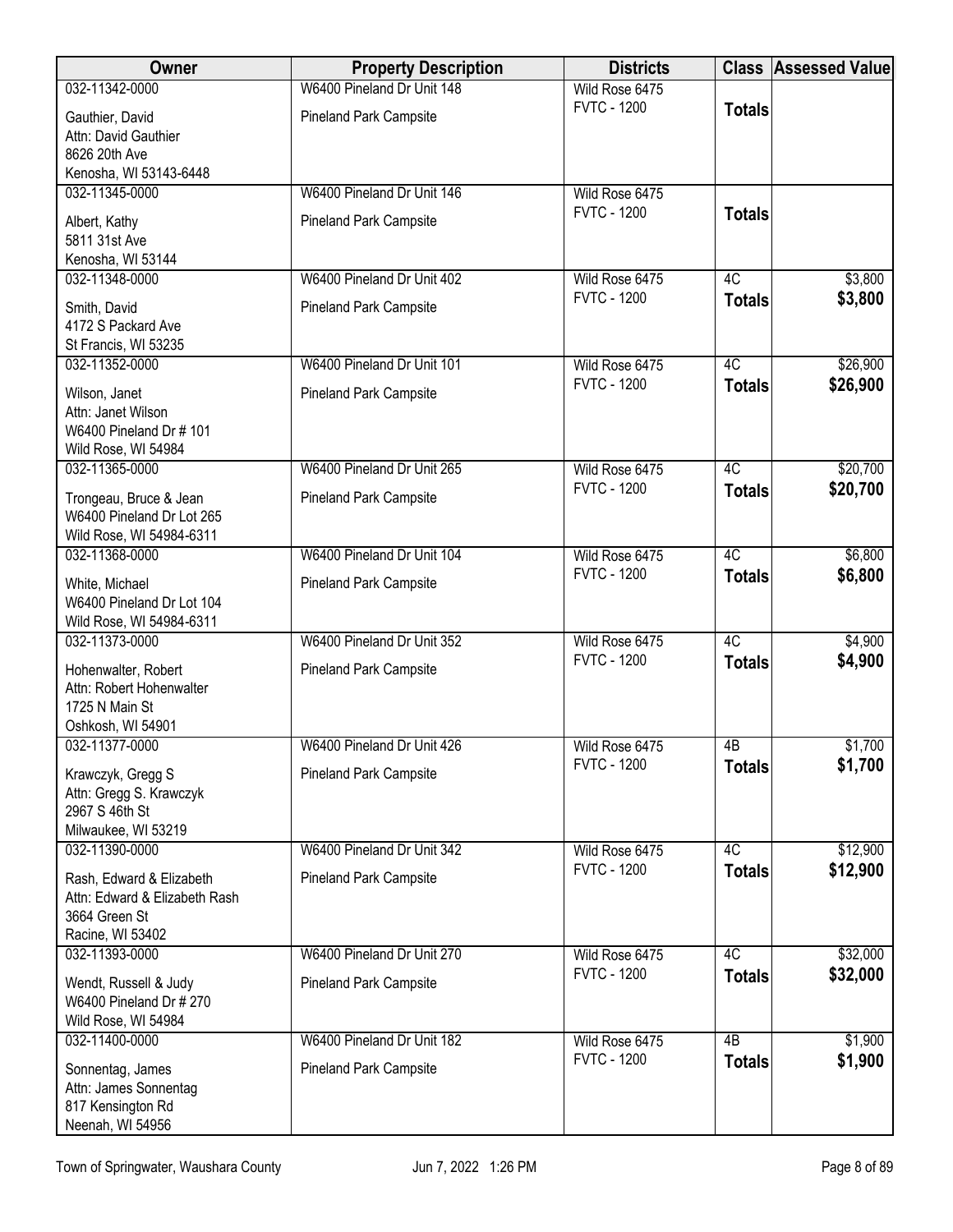| Owner                                                                                       | <b>Property Description</b>   | <b>Districts</b>   | <b>Class</b>  | <b>Assessed Value</b> |
|---------------------------------------------------------------------------------------------|-------------------------------|--------------------|---------------|-----------------------|
| 032-11415-0000                                                                              | W6400 Pineland Dr Unit 150    | Wild Rose 6475     | 4C            | \$12,200              |
| Albert, Kathy<br>5811 31st Ave<br>Kenosha, WI 53144                                         | <b>Pineland Park Campsite</b> | <b>FVTC - 1200</b> | <b>Totals</b> | \$12,200              |
| 032-11426-0000                                                                              | W6400 Pineland Dr Unit 262    | Wild Rose 6475     | 4C            | \$22,700              |
| Conner, Melvin and Sharon<br>N7023 W Pine Lake Rd<br>Wild Rose, WI 54984                    | <b>Pineland Park Campsite</b> | <b>FVTC - 1200</b> | <b>Totals</b> | \$22,700              |
| 032-11430-0000                                                                              | W6400 Pineland Dr Unit 312    | Wild Rose 6475     | 4C            | \$8,600               |
| Tesch, Richard R<br>Attn: Richard R. Tesch<br>W6400 Pineland Dr #312<br>Wild Rose, WI 54984 | <b>Pineland Park Campsite</b> | <b>FVTC - 1200</b> | <b>Totals</b> | \$8,600               |
| 032-11435-0000                                                                              | W6400 Pineland Dr Unit 143    | Wild Rose 6475     | 4C            | \$19,500              |
| Thomas, Ramona<br>Attn: Ramona Thomas<br>W6400 Pineland Dr #143<br>Wild Rose, WI 54984      | <b>Pineland Park Campsite</b> | <b>FVTC - 1200</b> | <b>Totals</b> | \$19,500              |
| 032-11447-0000                                                                              | W6400 Pineland Dr Unit 142    | Wild Rose 6475     | 4C            | \$27,000              |
| Schoettler, John<br>Attn: John Schoettler<br>809 S Arlington St<br>Appleton, WI 54915       | <b>Pineland Park Campsite</b> | <b>FVTC - 1200</b> | <b>Totals</b> | \$27,000              |
| 032-11450-0000                                                                              | W6400 Pineland Dr Unit 367    | Wild Rose 6475     | 4C            | \$12,700              |
| Werth, Brad<br>602 Congress St<br>Neenah, WI 54956                                          | <b>Pineland Park Campsite</b> | <b>FVTC - 1200</b> | <b>Totals</b> | \$12,700              |
| 032-11455-0000                                                                              | W6400 Pineland Dr Unit 375    | Wild Rose 6475     | 4C            | \$17,700              |
| Houge, Jeff & Lisa<br>Attn: Jeff & Lisa Houge<br>1664 Nebraska St<br>Oshkosh, WI 54902      | <b>Pineland Park Campsite</b> | <b>FVTC - 1200</b> | <b>Totals</b> | \$17,700              |
| 032-11457-0000                                                                              | W6400 Pineland Dr Unit 284    | Wild Rose 6475     | 4C            | \$25,000              |
| Christie, Jennifer<br>W6400 Pineland Dr Lot #284<br>Wild Rose, WI 54984                     | <b>Pineland Park Campsite</b> | <b>FVTC - 1200</b> | <b>Totals</b> | \$25,000              |
| 032-11458-0000                                                                              | W6400 Pineland Dr Unit 353    | Wild Rose 6475     | 4C            | \$16,900              |
| Calkins, Gary & Cheryl<br>W6400 Pineland Dr Lot 353<br>Wild Rose, WI 54984-6312             | <b>Pineland Park Campsite</b> | <b>FVTC - 1200</b> | <b>Totals</b> | \$16,900              |
| 032-11464-0000                                                                              | W6400 Pineland Dr Unit 380    | Wild Rose 6475     | 4C            | \$5,800               |
| Lafave, Robert & Jackie<br>Attn: Robert & Jackie Lafave<br>1522 Ames St<br>Neenah, WI 54956 | <b>Pineland Park Campsite</b> | <b>FVTC - 1200</b> | <b>Totals</b> | \$5,800               |
| 032-11465-0000                                                                              | W6400 Pineland Dr Unit 304    | Wild Rose 6475     | 4C            | \$39,600              |
| Schaefer, Wayne & Rebecca<br>W6400 Pineland Dr Lot 304<br>Wild Rose, WI 54984-6304          | <b>Pineland Park Campsite</b> | <b>FVTC - 1200</b> | <b>Totals</b> | \$39,600              |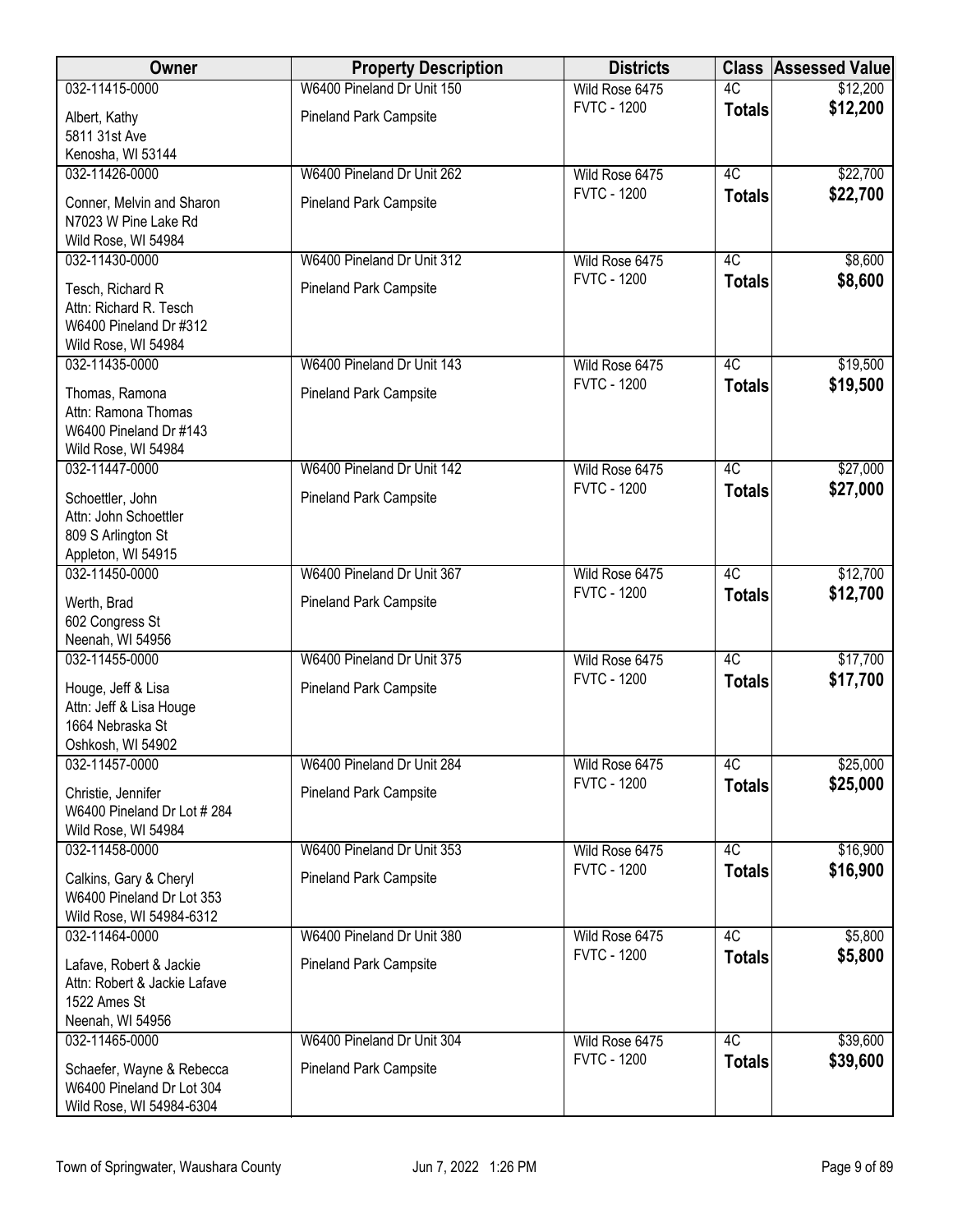| Owner                                          | <b>Property Description</b>   | <b>Districts</b>                     | <b>Class</b>        | <b>Assessed Value</b> |
|------------------------------------------------|-------------------------------|--------------------------------------|---------------------|-----------------------|
| 032-11475-0000                                 | W6400 Pineland Dr Unit 309    | Wild Rose 6475                       | 4C                  | \$15,600              |
| Bartels, Diane                                 | Pineland Park Campsite        | <b>FVTC - 1200</b>                   | <b>Totals</b>       | \$15,600              |
| W6400 Pineland Dr Lot 309                      |                               |                                      |                     |                       |
| Wild Rose, WI 54984-6310                       |                               |                                      |                     |                       |
| 032-11476-0000                                 | W6400 Pineland Dr Unit 286    | Wild Rose 6475<br><b>FVTC - 1200</b> | 4C                  | \$5,700               |
| Zartner, Kent                                  | <b>Pineland Park Campsite</b> |                                      | <b>Totals</b>       | \$5,700               |
| Attn: Kent Zartner                             |                               |                                      |                     |                       |
| W6400 Pineland Dr # 286<br>Wild Rose, WI 54984 |                               |                                      |                     |                       |
| 032-11478-0000                                 | W6400 Pineland Dr Unit 406    | Wild Rose 6475                       | 4B                  | \$700                 |
| Melius, Karel                                  | <b>Pineland Park Campsite</b> | <b>FVTC - 1200</b>                   | <b>Totals</b>       | \$700                 |
| Melius, Levi                                   |                               |                                      |                     |                       |
| 541 Clark St                                   |                               |                                      |                     |                       |
| Cascade, WI 53011-1390                         |                               |                                      |                     |                       |
| 032-11480-0000                                 | W6400 Pineland Dr Unit 132    | Wild Rose 6475                       | 4B                  | \$5,600               |
| Nemecek, Joe                                   | <b>Pineland Park Campsite</b> | <b>FVTC - 1200</b>                   | <b>Totals</b>       | \$5,600               |
| 121 Union St                                   |                               |                                      |                     |                       |
| Neenah, WI 54956-2436                          |                               |                                      |                     |                       |
| 032-11481-0000                                 | W6400 Pineland Dr Unit 109    | Wild Rose 6475<br><b>FVTC - 1200</b> | $\overline{4C}$     | \$25,800              |
| Frei, James                                    | <b>Pineland Park Campsite</b> |                                      | <b>Totals</b>       | \$25,800              |
| c/o Jeffery Frei                               |                               |                                      |                     |                       |
| N8865 3rd Ct<br>Westfield, WI 53964            |                               |                                      |                     |                       |
| 032-11482-0000                                 | W6400 Pineland Dr Unit 108    | Wild Rose 6475                       | 4C                  | \$23,800              |
|                                                |                               | <b>FVTC - 1200</b>                   | <b>Totals</b>       | \$23,800              |
| Tassler, Janice<br>W6400 Pineland Dr Lot 108   | Pineland Park Campsite        |                                      |                     |                       |
| Wild Rose, WI 54984                            |                               |                                      |                     |                       |
| 032-11483-0000                                 | W6400 Pineland Dr Unit 300    | Wild Rose 6475                       | 4C                  | \$42,400              |
| Huth, Joel & Sandra                            | <b>Pineland Park Campsite</b> | <b>FVTC - 1200</b>                   | <b>Totals</b>       | \$42,400              |
| Attn: Joel & Sandra Huth                       |                               |                                      |                     |                       |
| W6400 Pineland Dr Lot 300                      |                               |                                      |                     |                       |
| Wild Rose, WI 54984-6311                       |                               |                                      |                     |                       |
| 032-11484-0000                                 | W6400 Pineland Dr Unit 360    | Wild Rose 6475<br><b>FVTC - 1200</b> | 4B<br><b>Totals</b> | \$1,000<br>\$1,000    |
| Cook, Melvin                                   | <b>Pineland Park Campsite</b> |                                      |                     |                       |
| Attn: Melvin Cook<br>1029 Sycamore Tree Dr     |                               |                                      |                     |                       |
| Fond Du Lac, WI 54935                          |                               |                                      |                     |                       |
| 032-11485-0000                                 | W6400 Pineland Dr Unit 409    | Wild Rose 6475                       | 4B                  | \$1,800               |
| Lefeber Krenn, Jennifer                        | <b>Pineland Park Campsite</b> | <b>FVTC - 1200</b>                   | <b>Totals</b>       | \$1,800               |
| N9878 Dorn Rd                                  |                               |                                      |                     |                       |
| St Cloud, MN 53079                             |                               |                                      |                     |                       |
| 032-11490-0000                                 | W6400 Pineland Dr Unit 319    | Wild Rose 6475                       | $\overline{4C}$     | \$42,100              |
| Fisher, Paul                                   | <b>Pineland Park Campsite</b> | <b>FVTC - 1200</b>                   | <b>Totals</b>       | \$42,100              |
| W6400 Pineland Dr # 319                        |                               |                                      |                     |                       |
| Wild Rose, WI 54984                            |                               |                                      |                     |                       |
| 032-11491-0000                                 | W6400 Pineland Dr Unit 346    | Wild Rose 6475                       | $\overline{AB}$     | \$1,100               |
| Strasser, Roy                                  | <b>Pineland Park Campsite</b> | <b>FVTC - 1200</b>                   | <b>Totals</b>       | \$1,100               |
| 29733 Fernwood Dr                              |                               |                                      |                     |                       |
| Waterford, WI 53185                            |                               |                                      |                     |                       |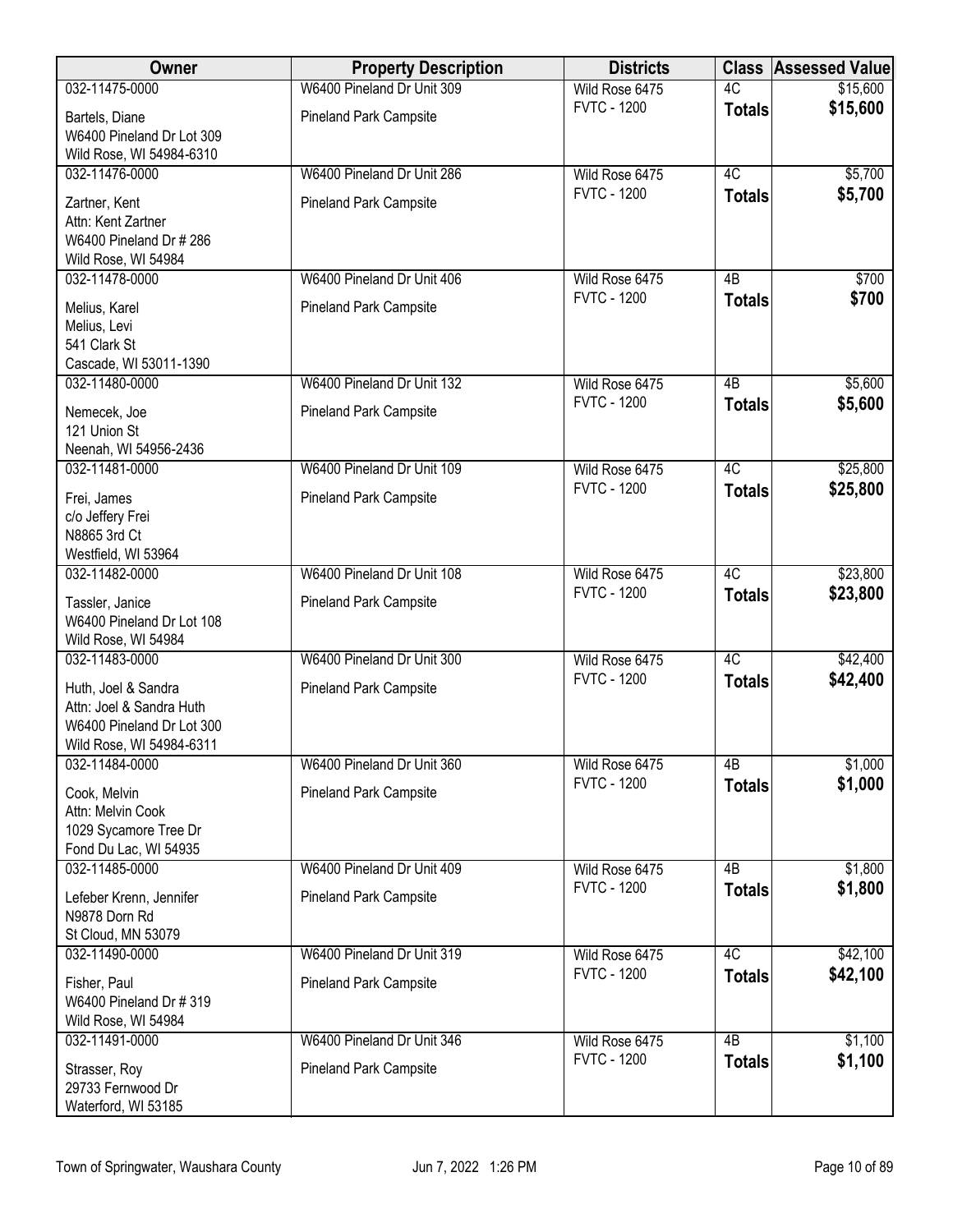| <b>Owner</b>                             | <b>Property Description</b>   | <b>Districts</b>                     |                 | <b>Class Assessed Value</b> |
|------------------------------------------|-------------------------------|--------------------------------------|-----------------|-----------------------------|
| 032-11492-0000                           | W6400 Pineland Dr Unit 364    | Wild Rose 6475                       |                 |                             |
| Meyer, Christopher                       | <b>Pineland Park Campsite</b> | <b>FVTC - 1200</b>                   | <b>Totals</b>   |                             |
| W7021 Bluebluff Way                      |                               |                                      |                 |                             |
| Greenville, WI 54942                     |                               |                                      |                 |                             |
| 032-11493-0000                           | W6400 Pineland Dr Unit 186    | Wild Rose 6475<br><b>FVTC - 1200</b> | $\overline{AB}$ | \$3,000                     |
| Hughes, Keith                            | <b>Pineland Park Campsite</b> |                                      | <b>Totals</b>   | \$3,000                     |
| Attn: Keith Hughes                       |                               |                                      |                 |                             |
| 5293 Notre Dame Dr                       |                               |                                      |                 |                             |
| Omro, WI 54963<br>032-11494-0000         | W6400 Pineland Dr Unit 420    | Wild Rose 6475                       |                 |                             |
|                                          |                               | <b>FVTC - 1200</b>                   | <b>Totals</b>   |                             |
| Berchem, Keith                           | <b>Pineland Park Campsite</b> |                                      |                 |                             |
| 257 N Friendship Way                     |                               |                                      |                 |                             |
| Hilbert, WI 54129-9519<br>032-11495-0000 | W6400 Pineland Dr Unit 400    | Wild Rose 6475                       | $\overline{AB}$ | \$800                       |
|                                          |                               | <b>FVTC - 1200</b>                   | <b>Totals</b>   | \$800                       |
| Luhn, David                              | Pineland Park Campsite        |                                      |                 |                             |
| Attn: David Luhn<br>20 N Boardman St     |                               |                                      |                 |                             |
| Fon Du Lac, WI 54935                     |                               |                                      |                 |                             |
| 032-11497-0000                           | W6400 Pineland Dr Unit 165    | Wild Rose 6475                       | $\overline{AB}$ | \$400                       |
| Van Beek, Michael                        | Pineland Park Campsite        | <b>FVTC - 1200</b>                   | <b>Totals</b>   | \$400                       |
| 1217 Southfield Dr                       |                               |                                      |                 |                             |
| Menasha, WI 54952-8902                   |                               |                                      |                 |                             |
| 032-11498-0000                           | W6400 Pineland Dr Unit 407    | Wild Rose 6475                       | $\overline{AB}$ | \$1,500                     |
| Schwersinske, Darrel                     | <b>Pineland Park Campsite</b> | <b>FVTC - 1200</b>                   | <b>Totals</b>   | \$1,500                     |
| Attn: Darrel Schwersinske                |                               |                                      |                 |                             |
| 521 N Wisconsin St                       |                               |                                      |                 |                             |
| Berlin, WI 54923                         |                               |                                      |                 |                             |
| 032-11499-0000                           | W6400 Pineland Dr Unit 403    | Wild Rose 6475                       | $\overline{AB}$ | \$1,700                     |
| Wahl, Larry                              | <b>Pineland Park Campsite</b> | <b>FVTC - 1200</b>                   | <b>Totals</b>   | \$1,700                     |
| 8183 Wahl Ln                             |                               |                                      |                 |                             |
| Oconto Falls, WI 54154                   |                               |                                      |                 |                             |
| 032-11500-0000                           | W6400 Pineland Dr Unit 401    | Wild Rose 6475                       | 4B              | \$2,100                     |
| Mueller, Michael                         | <b>Pineland Park Campsite</b> | <b>FVTC - 1200</b>                   | <b>Totals</b>   | \$2,100                     |
| 1301 Allwardt St Apt 7E                  |                               |                                      |                 |                             |
| Watertown, WI 53098                      |                               |                                      |                 |                             |
| 032-11502-0000                           | W6400 Pineland Dr Unit 138    | Wild Rose 6475<br><b>FVTC - 1200</b> | 4B              | \$400<br>\$400              |
| Toll, Kenneth                            | <b>Pineland Park Campsite</b> |                                      | <b>Totals</b>   |                             |
| 910 Congress St                          |                               |                                      |                 |                             |
| Neenah, WI 54956-4102<br>032-11503-0000  | W6400 Pineland Dr Unit 162    | Wild Rose 6475                       | $\overline{AB}$ | \$900                       |
|                                          |                               | <b>FVTC - 1200</b>                   | <b>Totals</b>   | \$900                       |
| Schmidt, Mark                            | Pineland Park Campsite        |                                      |                 |                             |
| Attn: Mark Schmidt                       |                               |                                      |                 |                             |
| 828 School St<br>Oshkosh, WI 54901       |                               |                                      |                 |                             |
| 032-11504-0000                           | W6400 Pineland Dr Unit 410    | Wild Rose 6475                       | $\overline{AB}$ | \$4,200                     |
|                                          |                               | <b>FVTC - 1200</b>                   | <b>Totals</b>   | \$4,200                     |
| Bauer, Dennis<br>N1098 Knepprath Rd      | Pineland Park Campsite        |                                      |                 |                             |
| Cedar Grove, WI 53013-1122               |                               |                                      |                 |                             |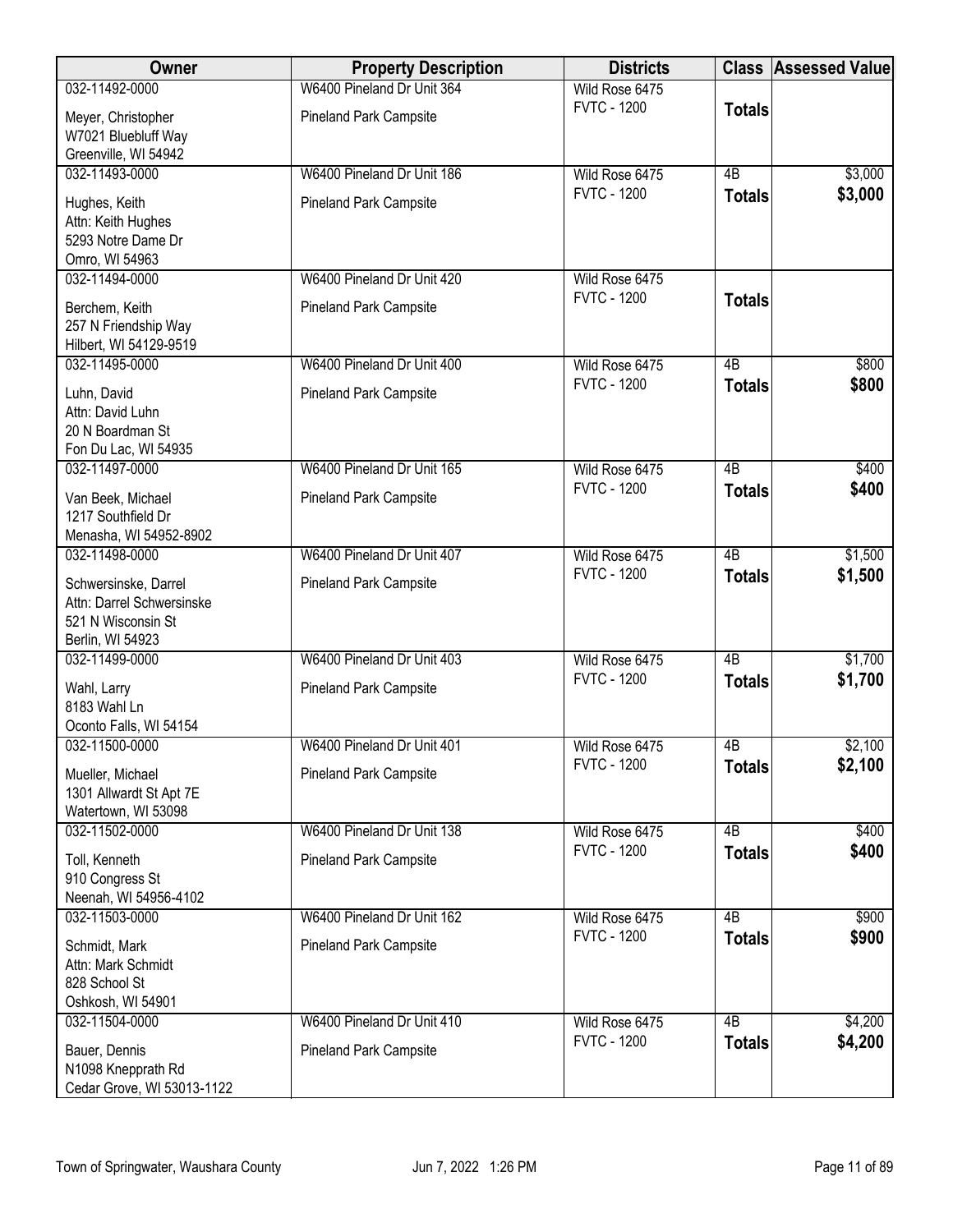| <b>Owner</b>                                                                                                               | <b>Property Description</b>   | <b>Districts</b>   | <b>Class</b>    | <b>Assessed Value</b> |
|----------------------------------------------------------------------------------------------------------------------------|-------------------------------|--------------------|-----------------|-----------------------|
| 032-11505-0000                                                                                                             | W6400 Pineland Dr Unit 192    | Wild Rose 6475     | $\overline{AB}$ | \$2,400               |
| Hughes, Jeremy<br>Attn: Jeremy Hughes<br>3830 Western Dr                                                                   | <b>Pineland Park Campsite</b> | <b>FVTC - 1200</b> | <b>Totals</b>   | \$2,400               |
| Oshkosh, WI 54901<br>032-11506-0000                                                                                        | W6400 Pineland Dr Unit 190    | Wild Rose 6475     | 4B              | \$1,300               |
| Roeder, Jeff<br>Attn: Jeff Roeder<br>1115 S Bartlein Ct<br>Menasha, WI 54952                                               | <b>Pineland Park Campsite</b> | <b>FVTC - 1200</b> | <b>Totals</b>   | \$1,300               |
| 032-11507-0000                                                                                                             | W6400 Pineland Dr Unit 368    | Wild Rose 6475     | 4B              | \$2,700               |
| Sargent, Shawn<br>Attn: Shawn Sargent<br>W6768 Greenridge Dr<br>Greenville, WI 54942                                       | <b>Pineland Park Campsite</b> | <b>FVTC - 1200</b> | <b>Totals</b>   | \$2,700               |
| 032-11508-0000                                                                                                             | W6400 Pineland Dr Unit 264    | Wild Rose 6475     | 4B              | \$22,900              |
| Vanden Boom, James<br>Attn: James Vanden Boom<br>140 N Main St<br>Appleton, WI 54915                                       | <b>Pineland Park Campsite</b> | <b>FVTC - 1200</b> | <b>Totals</b>   | \$22,900              |
| 032-11509-0000                                                                                                             | W6400 Pineland Dr Unit 348    | Wild Rose 6475     | $\overline{AB}$ | \$1,500               |
| Kutsche, Gerald A<br>15976 E US Highway 60<br>Gold Canyon, AZ 85118-9793                                                   | <b>Pineland Park Campsite</b> | <b>FVTC - 1200</b> | <b>Totals</b>   | \$1,500               |
| 032-11510-0000                                                                                                             | W6400 Pineland Dr Unit 315    | Wild Rose 6475     | 4C              | \$38,200              |
| Johnson, Carol<br>480 Sail Ln Apf 704<br>Merritt Island, FL 32953-4864                                                     | Pineland Park Campsite        | <b>FVTC - 1200</b> | <b>Totals</b>   | \$38,200              |
| 032-11511-0000                                                                                                             | W6400 Pineland Dr Unit 285    | Wild Rose 6475     | 4C              | \$19,600              |
| Sauer, Timothy J & Christine A<br>Attn: Timothy & Christine Sauer<br>W6400 Pineland Dr Lot 285<br>Wild Rose, WI 54984-6311 | <b>Pineland Park Campsite</b> | <b>FVTC - 1200</b> | <b>Totals</b>   | \$19,600              |
| 032-11512-0000                                                                                                             | W6400 Pineland Dr Unit 341    | Wild Rose 6475     | 4C              | \$14,100              |
| Krause, Thomas & Mary<br>W6400 Pineland Dr #341<br>Wild Rose, WI 54984                                                     | <b>Pineland Park Campsite</b> | <b>FVTC - 1200</b> | <b>Totals</b>   | \$14,100              |
| 032-11514-0000                                                                                                             | W6400 Pineland Dr Unit 185    | Wild Rose 6475     | 4B              | \$900                 |
| Soto, Reuben and Belter, Stephanie<br>N1930 11th Dr<br>Coloma, WI 54930-8718                                               | <b>Pineland Park Campsite</b> | <b>FVTC - 1200</b> | <b>Totals</b>   | \$900                 |
| 032-11515-0000                                                                                                             | W6400 Pineland Dr Unit 196    | Wild Rose 6475     | $\overline{AB}$ | \$1,500               |
| Marx, Pat<br>Attn: Pat Marx<br>624 E Taft St<br>Appleton, WI 54915                                                         | <b>Pineland Park Campsite</b> | <b>FVTC - 1200</b> | <b>Totals</b>   | \$1,500               |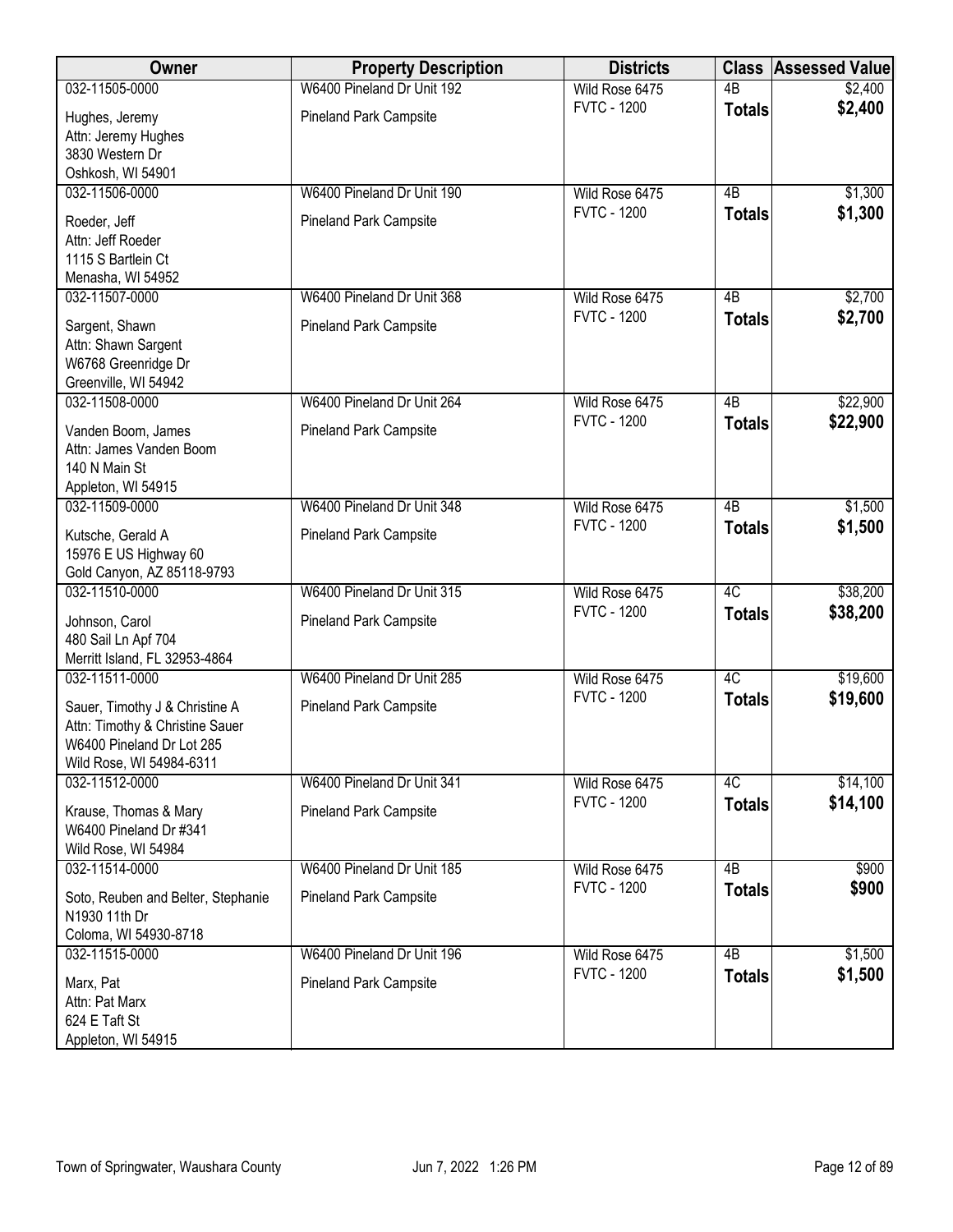| Owner                                                                                               | <b>Property Description</b>   | <b>Districts</b>   | <b>Class</b>    | <b>Assessed Value</b> |
|-----------------------------------------------------------------------------------------------------|-------------------------------|--------------------|-----------------|-----------------------|
| 032-11516-0000                                                                                      | W6400 Pineland Dr Unit 198    | Wild Rose 6475     | $\overline{AB}$ | \$1,900               |
| Vanderheiden, Robert<br>Attn: Robert Vanderheiden<br>W2979 Springfield Dr<br>Appleton, WI 54915     | Pineland Park Campsite        | <b>FVTC - 1200</b> | <b>Totals</b>   | \$1,900               |
| 032-11517-0000                                                                                      | W6400 Pineland Dr Unit 405    | Wild Rose 6475     | 4B              | \$600                 |
| Kolbeck, Jeffrey<br>Attn: Jeffrey Kolbeck<br>4222 Broadway St<br>Manitowoc, WI 54220                | <b>Pineland Park Campsite</b> | <b>FVTC - 1200</b> | <b>Totals</b>   | \$600                 |
| 032-11518-0000                                                                                      | W6400 Pineland Dr Unit 105    | Wild Rose 6475     | 4C              | \$24,000              |
| Olson, Teddy & Marlene<br>W6400 Pineland Dr Lot 105<br>Wild Rose, WI 54984-6311                     | <b>Pineland Park Campsite</b> | <b>FVTC - 1200</b> | <b>Totals</b>   | \$24,000              |
| 032-11519-0000                                                                                      | W6400 Pineland Dr Unit 422    | Wild Rose 6475     | $\overline{AB}$ | \$900                 |
| Nielsen, Leanne<br>2510 Waltham Rd<br>Madison, WI 53711                                             | <b>Pineland Park Campsite</b> | <b>FVTC - 1200</b> | <b>Totals</b>   | \$900                 |
| 032-11520-0000                                                                                      | W6400 Pineland Dr Unit 306    | Wild Rose 6475     | $\overline{AB}$ | \$40,200              |
| Sherman, Michael<br>Attn: Michael Sherman<br>N70 W15483 Amberleigh Cir<br>Menomonee Falls, WI 53051 | <b>Pineland Park Campsite</b> | <b>FVTC - 1200</b> | <b>Totals</b>   | \$40,200              |
| 032-11521-0000                                                                                      | W6400 Pineland Dr Unit 308    | Wild Rose 6475     | $\overline{AB}$ | \$28,100              |
| Hannemann, John R & Linda L<br>W6400 Pineland Dr #308<br>Wild Rose, WI 54984                        | Pineland Park Campsite        | <b>FVTC - 1200</b> | <b>Totals</b>   | \$28,100              |
| 032-11522-0000                                                                                      | W6400 Pineland Dr Unit 372    | Wild Rose 6475     | $\overline{AB}$ | \$2,200               |
| Lintereur, Terry & Sharon<br>5401 W Business 83 Unit 1402<br>Harlingen, TX 78552-3954               | <b>Pineland Park Campsite</b> | <b>FVTC - 1200</b> | <b>Totals</b>   | \$2,200               |
| 032-11523-0000                                                                                      | W6400 Pineland Dr Unit 288    | Wild Rose 6475     | 4C              | \$11,600              |
| Rackowski, Dan & Debbie<br>Attn: Dan & Debbie Rackowski<br>8890 S 6th Ave<br>Oak Creek, WI 53154    | <b>Pineland Park Campsite</b> | <b>FVTC - 1200</b> | <b>Totals</b>   | \$11,600              |
| 032-11524-0000                                                                                      | W6400 Pineland Dr Unit 371    | Wild Rose 6475     |                 |                       |
| Stankiewicz, Patrick<br>W12038 County Highway V<br>Lodi, WI 53555                                   | <b>Pineland Park Campsite</b> | <b>FVTC - 1200</b> | <b>Totals</b>   |                       |
| 032-11525-0000                                                                                      | W6400 Pineland Dr Unit 428    | Wild Rose 6475     | $\overline{AB}$ | \$700                 |
| Helms, CarrieAnn<br>324 S Arlington St<br>Appleton, WI 54915                                        | <b>Pineland Park Campsite</b> | <b>FVTC - 1200</b> | <b>Totals</b>   | \$700                 |
| 032-11526-0000                                                                                      | W6400 Pineland Dr Unit 188    | Wild Rose 6475     | 4C              | \$1,900               |
| Busha, Greg<br>W6839 Basswood Ln<br>Appleton, WI 54915                                              | <b>Pineland Park Campsite</b> | <b>FVTC - 1200</b> | <b>Totals</b>   | \$1,900               |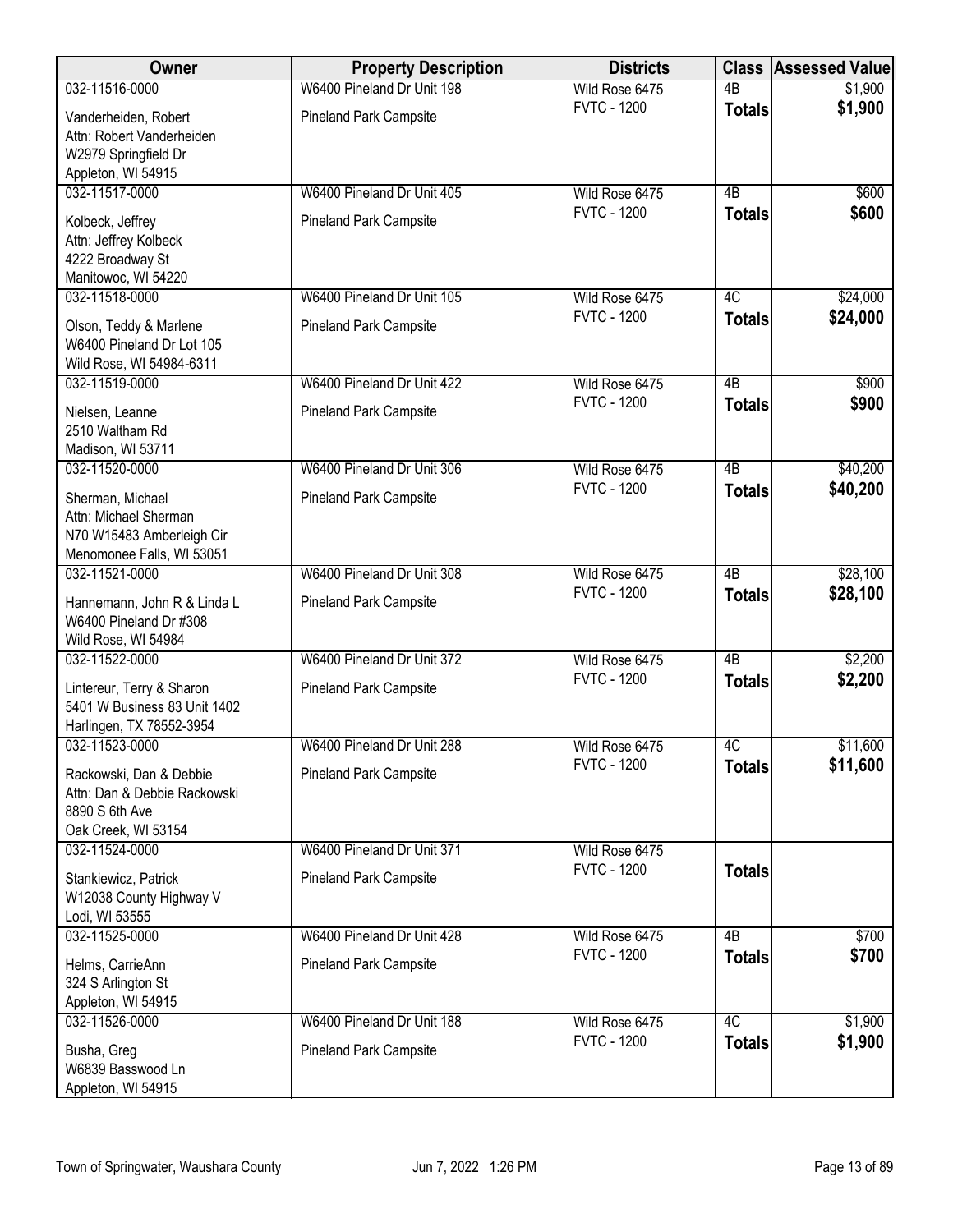| <b>Owner</b>                               | <b>Property Description</b>   | <b>Districts</b>           |                 | <b>Class Assessed Value</b> |
|--------------------------------------------|-------------------------------|----------------------------|-----------------|-----------------------------|
| 032-11527-0000                             | W6400 Pineland Dr Unit 261    | Wild Rose 6475             | $\overline{AB}$ | \$21,000                    |
| Fye, Ed                                    | <b>Pineland Park Campsite</b> | <b>FVTC - 1200</b>         | <b>Totals</b>   | \$21,000                    |
| W6400 Pineland Dr Lot 261                  |                               |                            |                 |                             |
| Wild Rose, WI 54984-6310                   |                               |                            |                 |                             |
| 032-12000-0000                             |                               | Kusel Wilson Round         |                 |                             |
|                                            | Evergreen Campsites           | 8020                       | <b>Totals</b>   |                             |
| Evergreen Campground<br>Attn: James Button |                               | Wild Rose 6475             |                 |                             |
| W5449 Archer Ln                            |                               | <b>FVTC - 1200</b>         |                 |                             |
| Wild Rose, WI 54984                        |                               |                            |                 |                             |
| 032-12001-0000                             | W5449 Archer Ln Unit C-01     | Kusel Wilson Round         | 4B              | \$6,200                     |
|                                            |                               | 8020                       | <b>Totals</b>   | \$6,200                     |
| Kobiske, Chad & Gina                       | Evergreen Campsites           | Wild Rose 6475             |                 |                             |
| N6013 Timberline Dr                        |                               | <b>FVTC - 1200</b>         |                 |                             |
| Sherwood, WI 54169                         |                               |                            |                 |                             |
| 032-12002-0000                             | W5449 Archer Ln Unit 239      | Kusel Wilson Round         | $\overline{AB}$ | \$4,100                     |
| LaSure, Matt & Becky                       | <b>Evergreen Campsites</b>    | 8020<br>Wild Rose 6475     | <b>Totals</b>   | \$4,100                     |
| W2552 County Rd H                          |                               | <b>FVTC - 1200</b>         |                 |                             |
| Poy Sippi, WI 54967                        |                               |                            |                 |                             |
| 032-12003-0000                             | W5449 Archer Ln Unit 321      | Kusel Wilson Round         | 4B              | \$2,600                     |
| Freymiller, Josh & Sheri                   | Evergreen Campsites           | 8020                       | <b>Totals</b>   | \$2,600                     |
| 908 S Kensington Dr                        |                               | Wild Rose 6475             |                 |                             |
| Appleton, WI 54915-6112                    |                               | <b>FVTC - 1200</b>         |                 |                             |
| 032-12004-0000                             | W5449 Archer Ln Unit 234      | <b>Kusel Wilson Round</b>  | $\overline{AB}$ | \$2,900                     |
|                                            |                               | 8020                       | <b>Totals</b>   | \$2,900                     |
| Scholmann, Roy & Jackie                    | Evergreen Campsites           | Wild Rose 6475             |                 |                             |
| 1823 Statute Dr<br>Neenah, WI 54956        |                               | <b>FVTC - 1200</b>         |                 |                             |
| 032-12008-0000                             | W5449 Archer Ln Unit 327      | Kusel Wilson Round         | $\overline{AB}$ | \$5,600                     |
|                                            |                               | 8020                       |                 | \$5,600                     |
| Kwidzinski, Shawn                          | Evergreen Campsites           | Wild Rose 6475             | <b>Totals</b>   |                             |
| Attn: Shawn Kwidzinski                     |                               | <b>FVTC - 1200</b>         |                 |                             |
| N9682 Wildflower Ln                        |                               |                            |                 |                             |
| Berlin, WI 54923-9412                      |                               |                            |                 |                             |
| 032-12010-0100                             | W5449 Archer Ln Unit 520      | Kusel Wilson Round         | 4C              | \$11,000                    |
| Hietpas, Eugene & Elizabeth                | Evergreen Campsites           | 8020<br>Wild Rose 6475     | <b>Totals</b>   | \$11,000                    |
| 1033 E Capital Dr                          |                               | <b>FVTC - 1200</b>         |                 |                             |
| Appleton, WI 54911-1436                    |                               |                            |                 |                             |
| 032-12015-0000                             | W5449 Archer Ln Unit 706      | Kusel Wilson Round         | 4C              | \$11,400                    |
| Palmer, Darin & Joy                        | Evergreen Campsites           | 8020                       | <b>Totals</b>   | \$11,400                    |
| 1735 Wilshire Dr                           |                               | Wild Rose 6475             |                 |                             |
| Stevens Point, WI 54482                    |                               | <b>FVTC - 1200</b>         |                 |                             |
| 032-12017-0000                             | W5449 Archer Ln Unit 731      | Kusel Wilson Round         | 4C              | \$9,600                     |
|                                            |                               | 8020                       | <b>Totals</b>   | \$9,600                     |
| Remington, Tina                            | Evergreen Campsites           | Wild Rose 6475             |                 |                             |
| 2440 Lake Cottage Ct                       |                               | <b>FVTC - 1200</b>         |                 |                             |
| Menasha, WI 54952                          |                               |                            | 4C              |                             |
| 032-12017-0100                             | W5449 Archer Ln Unit Y-17     | Kusel Wilson Round<br>8020 |                 | \$46,100<br>\$46,100        |
| Christensen, Brandee                       | Evergreen Campsites           | Wild Rose 6475             | <b>Totals</b>   |                             |
| Attn: Brandee Christensen                  |                               | <b>FVTC - 1200</b>         |                 |                             |
| W5449 Archer Ave Lot Y-17                  |                               |                            |                 |                             |
| Wild Rose, WI 54984                        |                               |                            |                 |                             |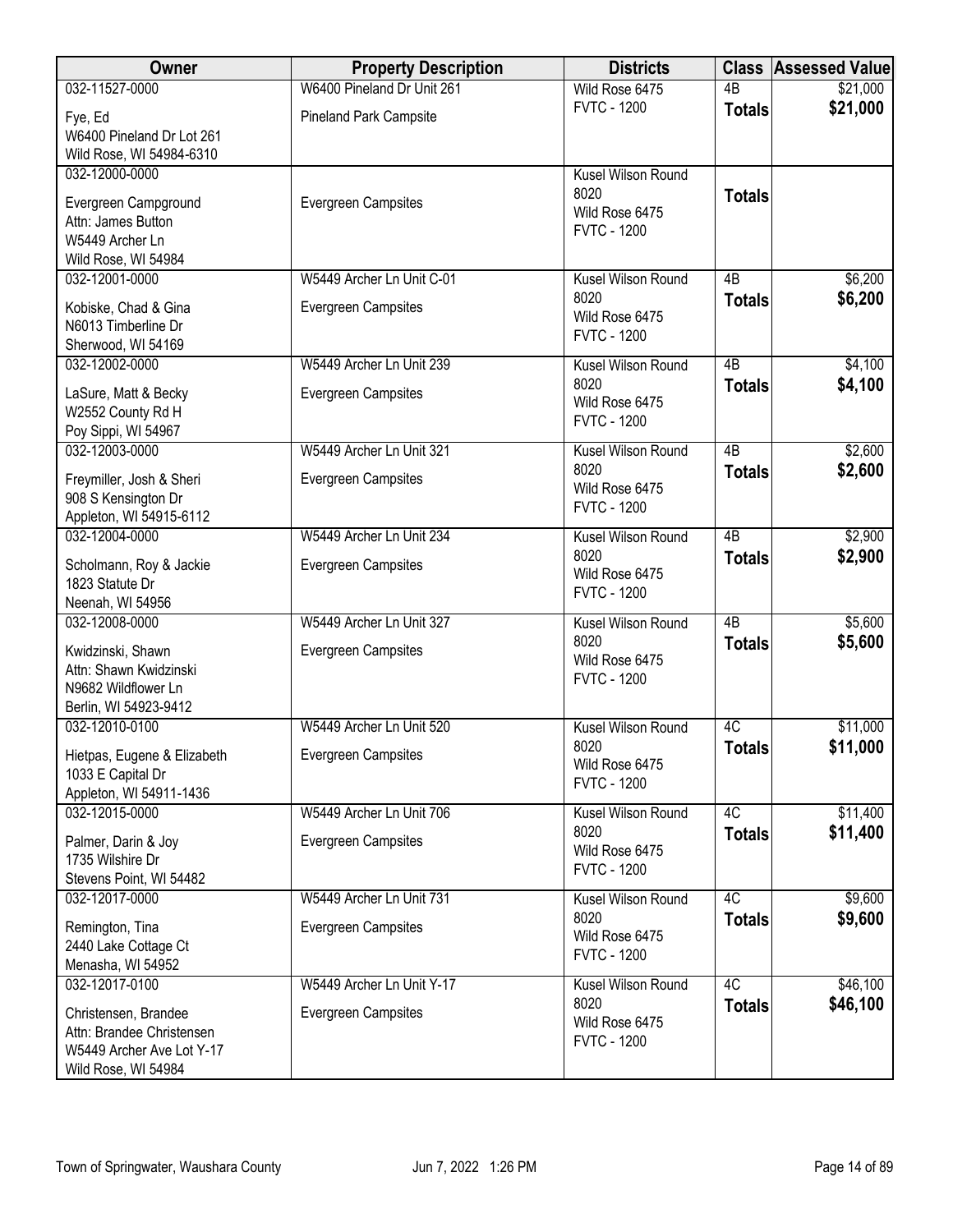| Owner                                                                                                                | <b>Property Description</b> | <b>Districts</b>                             |                 | <b>Class Assessed Value</b> |
|----------------------------------------------------------------------------------------------------------------------|-----------------------------|----------------------------------------------|-----------------|-----------------------------|
| 032-12019-0000                                                                                                       | W5449 Archer Ln Unit 214    | Kusel Wilson Round                           | $\overline{AB}$ | \$3,800                     |
| Trace, Tim & Brandi<br>Attn: Tim & Brandi Trace                                                                      | <b>Evergreen Campsites</b>  | 8020<br>Wild Rose 6475<br><b>FVTC - 1200</b> | <b>Totals</b>   | \$3,800                     |
| 402 Ridgeway Dr                                                                                                      |                             |                                              |                 |                             |
| Brillion, WI 54110<br>032-12022-0000                                                                                 | W5449 Archer Ln Unit 804    | Kusel Wilson Round                           | $\overline{4C}$ | \$8,200                     |
| Brooks, Marshall/ Somers, Laura<br>Attn: Marshall Brooks / Laura Somers<br>117 Lamine Ln<br>Combined Locks, WI 54113 | <b>Evergreen Campsites</b>  | 8020<br>Wild Rose 6475<br><b>FVTC - 1200</b> | <b>Totals</b>   | \$8,200                     |
| 032-12023-0000                                                                                                       | W5449 Archer Ln Unit 500    | Kusel Wilson Round                           | 4C              | \$7,300                     |
| Wideman, Brian & Mary<br>Attn: Brian & Mary Wideman<br>1901 N Eugene St<br>Appleton, WI 54914                        | <b>Evergreen Campsites</b>  | 8020<br>Wild Rose 6475<br><b>FVTC - 1200</b> | <b>Totals</b>   | \$7,300                     |
| 032-12025-0000                                                                                                       | W5449 Archer Ln Unit 517    | Kusel Wilson Round                           | 4C              | \$9,800                     |
| Mars, Matt<br>Attn: Matt Mars<br>2263 Secluded Ct<br>Kaukauna, WI 54130                                              | Evergreen Campsites         | 8020<br>Wild Rose 6475<br><b>FVTC - 1200</b> | <b>Totals</b>   | \$9,800                     |
| 032-12027-0000                                                                                                       | W5449 Archer Ln Unit 739    | Kusel Wilson Round                           | 4C              | \$12,000                    |
| Vandermeuse, Brian<br>3851 Libal St<br>Green Bay, WI 54301-1044                                                      | <b>Evergreen Campsites</b>  | 8020<br>Wild Rose 6475<br><b>FVTC - 1200</b> | <b>Totals</b>   | \$12,000                    |
| 032-12029-0000                                                                                                       | W5449 Archer Ln Unit Y-05   | Kusel Wilson Round                           | 4C              | \$36,400                    |
| Baeten, Scott & Carolyn<br>Attn: Scott & Carolyn Baeten<br>2811 County Line Rd<br>De Pere, WI 54115                  | <b>Evergreen Campsites</b>  | 8020<br>Wild Rose 6475<br><b>FVTC - 1200</b> | <b>Totals</b>   | \$36,400                    |
| 032-12030-1000                                                                                                       | W5449 Archer Ln Unit C-06   | Kusel Wilson Round                           | 4C              | \$26,400                    |
| Neustifter, Ronald & Loosen Susan<br>Attn: Ronald Newstifter & Susan Loosen<br>135 N Meadow St<br>Oshkosh, WI 54902  | <b>Evergreen Campsites</b>  | 8020<br>Wild Rose 6475<br><b>FVTC - 1200</b> | <b>Totals</b>   | \$26,400                    |
| 032-12031-0000                                                                                                       | W5449 Archer Ln Unit C-07   | Kusel Wilson Round                           | 4C              | \$4,700                     |
| Fritche, Ron & Cheryl<br>Attn: Ron or Cheryl Fritche<br>231 5th St<br>Hartford, WI 53027                             | <b>Evergreen Campsites</b>  | 8020<br>Wild Rose 6475<br><b>FVTC - 1200</b> | <b>Totals</b>   | \$4,700                     |
| 032-12034-0000                                                                                                       | W5449 Archer Ln Unit 522    | Kusel Wilson Round                           | 4C              | \$15,100                    |
| Nicolais, Joe & Brenda<br>217 W Wildplum Ct<br>Appleton, WI 54913-6395                                               | <b>Evergreen Campsites</b>  | 8020<br>Wild Rose 6475<br><b>FVTC - 1200</b> | <b>Totals</b>   | \$15,100                    |
| 032-12034-1000                                                                                                       | W5449 Archer Ln Unit 423    | Kusel Wilson Round                           | 4C              | \$13,400                    |
| Gorges, Jake & Emily<br>2653 Bolivar Ave<br>St. Francis, WI 53235-5433                                               | <b>Evergreen Campsites</b>  | 8020<br>Wild Rose 6475<br><b>FVTC - 1200</b> | <b>Totals</b>   | \$13,400                    |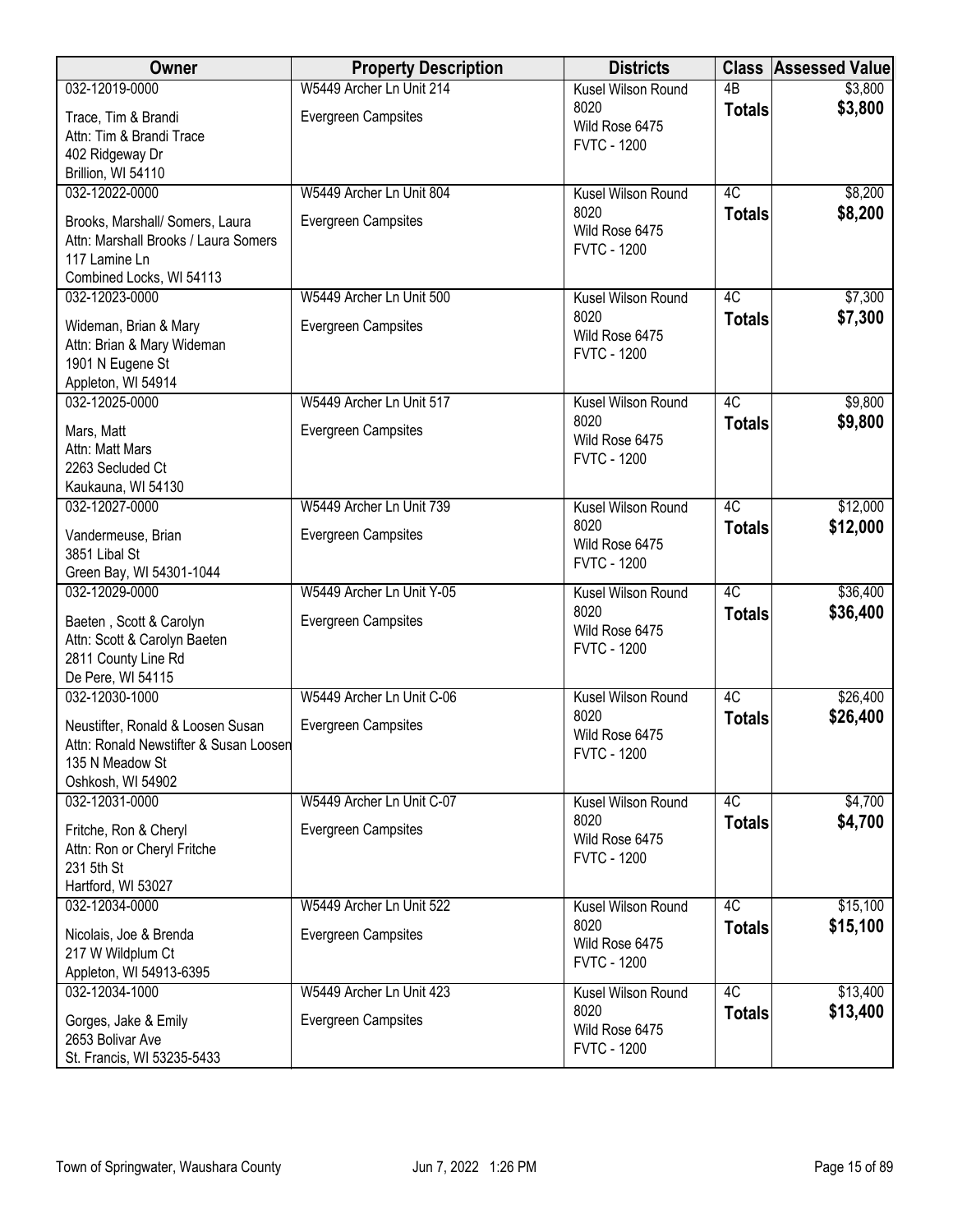| W5449 Archer Ln Unit C-19<br>4C<br>032-12034-2000<br>Kusel Wilson Round<br>\$21,400<br>8020<br>\$21,400<br><b>Totals</b><br>Evergreen Campsites<br>Fuhrmann, Don & Audrey<br>Wild Rose 6475<br>Attn: Don & Audrey Fuhrrmann<br><b>FVTC - 1200</b><br>301 E Wolf River Ave<br>New London, WI 54961<br>4C<br>032-12035-0000<br>W5449 Archer Ln Unit 700<br>Kusel Wilson Round<br>\$7,200<br>8020<br>\$7,200<br><b>Totals</b><br><b>Evergreen Campsites</b><br>Button, Thomas<br>Wild Rose 6475<br>Attn: Thomas Button<br><b>FVTC - 1200</b><br>1135 Sunnycrest Dr<br>Waukesha, WI 53186<br>032-12037-0000<br>W5449 Archer Ln Unit 331<br>4B<br>\$1,800<br>Kusel Wilson Round<br>8020<br>\$1,800<br><b>Totals</b><br><b>Evergreen Campsites</b><br>Vandermeuse, Jamie & Rebekah<br>Wild Rose 6475<br>389 Ridgeway Dr<br><b>FVTC - 1200</b><br>Brillion, WI 54110<br>4C<br>032-12040-0000<br>W5449 Archer Ln Unit 502<br>\$10,400<br>Kusel Wilson Round<br>\$10,400<br>8020<br><b>Totals</b><br>Andrews, Nancy & Collier, Sandra<br><b>Evergreen Campsites</b><br>Wild Rose 6475<br>Attn: Nancy Andrews & Sandra Collier<br><b>FVTC - 1200</b><br>W6844 County Rd Y<br>Brownsville, WI 53006<br>032-12042-0000<br>W5449 Archer Ln Unit 227<br>Kusel Wilson Round<br>$\overline{AB}$<br>\$3,600<br>8020<br>\$3,600<br><b>Totals</b><br>Evergreen Campsites<br>Gibson, Kyle & Katie<br>Wild Rose 6475<br>7742 Stonecrop Way<br><b>FVTC - 1200</b><br>DeForest, WI 53532-9100<br>W5449 Archer Ln Unit C-02<br>4C<br>\$7,900<br>032-12045-0000<br>Kusel Wilson Round<br>8020<br>\$7,900<br><b>Totals</b><br>Evergreen Campsites<br>Ehlen, Hannah<br>Wild Rose 6475<br>429 Wisconsin Ave<br><b>FVTC - 1200</b><br>Wild Rose, WI 54984-6858<br>$\overline{AB}$<br>032-12047-0000<br>W5449 Archer Ln Unit 612<br>\$7,700<br>Kusel Wilson Round<br>8020<br>\$7,700<br><b>Totals</b><br>Cruz, David and Sandra<br>Evergreen Campsites<br>Wild Rose 6475<br>Attn: David And Sandra Cruz<br><b>FVTC - 1200</b><br>7228 W Patomac Ave<br>Milwaukee, WI 53216<br>4B<br>032-12057-0000<br>W5449 Archer Ln Unit PS-07<br>Kusel Wilson Round<br>\$2,900<br>\$2,900<br>8020<br><b>Totals</b><br>Evergreen Campsites<br>Merkle, John & Debbie<br>Wild Rose 6475<br>Attn: John & Debbie Merkle<br><b>FVTC - 1200</b><br>N3983 Shamrock Cir<br>Freedom, WI 54913<br>W5449 Archer Ln Unit C-18<br>4C<br>\$2,300<br>032-12060-0000<br>Kusel Wilson Round<br>8020<br>\$2,300<br><b>Totals</b><br><b>Evergreen Campsites</b><br>Roby, Jeff & Janna<br>Wild Rose 6475<br>Attn: Jeff & Janna Roby<br><b>FVTC - 1200</b><br>317 Hamburg St<br>Ripon, WI 54971<br>4C<br>032-12068-0000<br>W5449 Archer Ln Unit 523<br>\$15,400<br>Kusel Wilson Round<br>\$15,400<br>8020<br><b>Totals</b><br>Evergreen Campsites<br>Rusch, Scott & Betsy | Owner | <b>Property Description</b> | <b>Districts</b> | <b>Class Assessed Value</b> |
|----------------------------------------------------------------------------------------------------------------------------------------------------------------------------------------------------------------------------------------------------------------------------------------------------------------------------------------------------------------------------------------------------------------------------------------------------------------------------------------------------------------------------------------------------------------------------------------------------------------------------------------------------------------------------------------------------------------------------------------------------------------------------------------------------------------------------------------------------------------------------------------------------------------------------------------------------------------------------------------------------------------------------------------------------------------------------------------------------------------------------------------------------------------------------------------------------------------------------------------------------------------------------------------------------------------------------------------------------------------------------------------------------------------------------------------------------------------------------------------------------------------------------------------------------------------------------------------------------------------------------------------------------------------------------------------------------------------------------------------------------------------------------------------------------------------------------------------------------------------------------------------------------------------------------------------------------------------------------------------------------------------------------------------------------------------------------------------------------------------------------------------------------------------------------------------------------------------------------------------------------------------------------------------------------------------------------------------------------------------------------------------------------------------------------------------------------------------------------------------------------------------------------------------------------------------------------------------------------------------------------------------------------------------------------------------------------------------------------------------------------------------------------------------------------------|-------|-----------------------------|------------------|-----------------------------|
|                                                                                                                                                                                                                                                                                                                                                                                                                                                                                                                                                                                                                                                                                                                                                                                                                                                                                                                                                                                                                                                                                                                                                                                                                                                                                                                                                                                                                                                                                                                                                                                                                                                                                                                                                                                                                                                                                                                                                                                                                                                                                                                                                                                                                                                                                                                                                                                                                                                                                                                                                                                                                                                                                                                                                                                                          |       |                             |                  |                             |
|                                                                                                                                                                                                                                                                                                                                                                                                                                                                                                                                                                                                                                                                                                                                                                                                                                                                                                                                                                                                                                                                                                                                                                                                                                                                                                                                                                                                                                                                                                                                                                                                                                                                                                                                                                                                                                                                                                                                                                                                                                                                                                                                                                                                                                                                                                                                                                                                                                                                                                                                                                                                                                                                                                                                                                                                          |       |                             |                  |                             |
|                                                                                                                                                                                                                                                                                                                                                                                                                                                                                                                                                                                                                                                                                                                                                                                                                                                                                                                                                                                                                                                                                                                                                                                                                                                                                                                                                                                                                                                                                                                                                                                                                                                                                                                                                                                                                                                                                                                                                                                                                                                                                                                                                                                                                                                                                                                                                                                                                                                                                                                                                                                                                                                                                                                                                                                                          |       |                             |                  |                             |
|                                                                                                                                                                                                                                                                                                                                                                                                                                                                                                                                                                                                                                                                                                                                                                                                                                                                                                                                                                                                                                                                                                                                                                                                                                                                                                                                                                                                                                                                                                                                                                                                                                                                                                                                                                                                                                                                                                                                                                                                                                                                                                                                                                                                                                                                                                                                                                                                                                                                                                                                                                                                                                                                                                                                                                                                          |       |                             |                  |                             |
|                                                                                                                                                                                                                                                                                                                                                                                                                                                                                                                                                                                                                                                                                                                                                                                                                                                                                                                                                                                                                                                                                                                                                                                                                                                                                                                                                                                                                                                                                                                                                                                                                                                                                                                                                                                                                                                                                                                                                                                                                                                                                                                                                                                                                                                                                                                                                                                                                                                                                                                                                                                                                                                                                                                                                                                                          |       |                             |                  |                             |
|                                                                                                                                                                                                                                                                                                                                                                                                                                                                                                                                                                                                                                                                                                                                                                                                                                                                                                                                                                                                                                                                                                                                                                                                                                                                                                                                                                                                                                                                                                                                                                                                                                                                                                                                                                                                                                                                                                                                                                                                                                                                                                                                                                                                                                                                                                                                                                                                                                                                                                                                                                                                                                                                                                                                                                                                          |       |                             |                  |                             |
|                                                                                                                                                                                                                                                                                                                                                                                                                                                                                                                                                                                                                                                                                                                                                                                                                                                                                                                                                                                                                                                                                                                                                                                                                                                                                                                                                                                                                                                                                                                                                                                                                                                                                                                                                                                                                                                                                                                                                                                                                                                                                                                                                                                                                                                                                                                                                                                                                                                                                                                                                                                                                                                                                                                                                                                                          |       |                             |                  |                             |
|                                                                                                                                                                                                                                                                                                                                                                                                                                                                                                                                                                                                                                                                                                                                                                                                                                                                                                                                                                                                                                                                                                                                                                                                                                                                                                                                                                                                                                                                                                                                                                                                                                                                                                                                                                                                                                                                                                                                                                                                                                                                                                                                                                                                                                                                                                                                                                                                                                                                                                                                                                                                                                                                                                                                                                                                          |       |                             |                  |                             |
|                                                                                                                                                                                                                                                                                                                                                                                                                                                                                                                                                                                                                                                                                                                                                                                                                                                                                                                                                                                                                                                                                                                                                                                                                                                                                                                                                                                                                                                                                                                                                                                                                                                                                                                                                                                                                                                                                                                                                                                                                                                                                                                                                                                                                                                                                                                                                                                                                                                                                                                                                                                                                                                                                                                                                                                                          |       |                             |                  |                             |
|                                                                                                                                                                                                                                                                                                                                                                                                                                                                                                                                                                                                                                                                                                                                                                                                                                                                                                                                                                                                                                                                                                                                                                                                                                                                                                                                                                                                                                                                                                                                                                                                                                                                                                                                                                                                                                                                                                                                                                                                                                                                                                                                                                                                                                                                                                                                                                                                                                                                                                                                                                                                                                                                                                                                                                                                          |       |                             |                  |                             |
|                                                                                                                                                                                                                                                                                                                                                                                                                                                                                                                                                                                                                                                                                                                                                                                                                                                                                                                                                                                                                                                                                                                                                                                                                                                                                                                                                                                                                                                                                                                                                                                                                                                                                                                                                                                                                                                                                                                                                                                                                                                                                                                                                                                                                                                                                                                                                                                                                                                                                                                                                                                                                                                                                                                                                                                                          |       |                             |                  |                             |
|                                                                                                                                                                                                                                                                                                                                                                                                                                                                                                                                                                                                                                                                                                                                                                                                                                                                                                                                                                                                                                                                                                                                                                                                                                                                                                                                                                                                                                                                                                                                                                                                                                                                                                                                                                                                                                                                                                                                                                                                                                                                                                                                                                                                                                                                                                                                                                                                                                                                                                                                                                                                                                                                                                                                                                                                          |       |                             |                  |                             |
|                                                                                                                                                                                                                                                                                                                                                                                                                                                                                                                                                                                                                                                                                                                                                                                                                                                                                                                                                                                                                                                                                                                                                                                                                                                                                                                                                                                                                                                                                                                                                                                                                                                                                                                                                                                                                                                                                                                                                                                                                                                                                                                                                                                                                                                                                                                                                                                                                                                                                                                                                                                                                                                                                                                                                                                                          |       |                             |                  |                             |
|                                                                                                                                                                                                                                                                                                                                                                                                                                                                                                                                                                                                                                                                                                                                                                                                                                                                                                                                                                                                                                                                                                                                                                                                                                                                                                                                                                                                                                                                                                                                                                                                                                                                                                                                                                                                                                                                                                                                                                                                                                                                                                                                                                                                                                                                                                                                                                                                                                                                                                                                                                                                                                                                                                                                                                                                          |       |                             |                  |                             |
|                                                                                                                                                                                                                                                                                                                                                                                                                                                                                                                                                                                                                                                                                                                                                                                                                                                                                                                                                                                                                                                                                                                                                                                                                                                                                                                                                                                                                                                                                                                                                                                                                                                                                                                                                                                                                                                                                                                                                                                                                                                                                                                                                                                                                                                                                                                                                                                                                                                                                                                                                                                                                                                                                                                                                                                                          |       |                             |                  |                             |
|                                                                                                                                                                                                                                                                                                                                                                                                                                                                                                                                                                                                                                                                                                                                                                                                                                                                                                                                                                                                                                                                                                                                                                                                                                                                                                                                                                                                                                                                                                                                                                                                                                                                                                                                                                                                                                                                                                                                                                                                                                                                                                                                                                                                                                                                                                                                                                                                                                                                                                                                                                                                                                                                                                                                                                                                          |       |                             |                  |                             |
|                                                                                                                                                                                                                                                                                                                                                                                                                                                                                                                                                                                                                                                                                                                                                                                                                                                                                                                                                                                                                                                                                                                                                                                                                                                                                                                                                                                                                                                                                                                                                                                                                                                                                                                                                                                                                                                                                                                                                                                                                                                                                                                                                                                                                                                                                                                                                                                                                                                                                                                                                                                                                                                                                                                                                                                                          |       |                             |                  |                             |
|                                                                                                                                                                                                                                                                                                                                                                                                                                                                                                                                                                                                                                                                                                                                                                                                                                                                                                                                                                                                                                                                                                                                                                                                                                                                                                                                                                                                                                                                                                                                                                                                                                                                                                                                                                                                                                                                                                                                                                                                                                                                                                                                                                                                                                                                                                                                                                                                                                                                                                                                                                                                                                                                                                                                                                                                          |       |                             |                  |                             |
|                                                                                                                                                                                                                                                                                                                                                                                                                                                                                                                                                                                                                                                                                                                                                                                                                                                                                                                                                                                                                                                                                                                                                                                                                                                                                                                                                                                                                                                                                                                                                                                                                                                                                                                                                                                                                                                                                                                                                                                                                                                                                                                                                                                                                                                                                                                                                                                                                                                                                                                                                                                                                                                                                                                                                                                                          |       |                             |                  |                             |
|                                                                                                                                                                                                                                                                                                                                                                                                                                                                                                                                                                                                                                                                                                                                                                                                                                                                                                                                                                                                                                                                                                                                                                                                                                                                                                                                                                                                                                                                                                                                                                                                                                                                                                                                                                                                                                                                                                                                                                                                                                                                                                                                                                                                                                                                                                                                                                                                                                                                                                                                                                                                                                                                                                                                                                                                          |       |                             |                  |                             |
|                                                                                                                                                                                                                                                                                                                                                                                                                                                                                                                                                                                                                                                                                                                                                                                                                                                                                                                                                                                                                                                                                                                                                                                                                                                                                                                                                                                                                                                                                                                                                                                                                                                                                                                                                                                                                                                                                                                                                                                                                                                                                                                                                                                                                                                                                                                                                                                                                                                                                                                                                                                                                                                                                                                                                                                                          |       |                             |                  |                             |
|                                                                                                                                                                                                                                                                                                                                                                                                                                                                                                                                                                                                                                                                                                                                                                                                                                                                                                                                                                                                                                                                                                                                                                                                                                                                                                                                                                                                                                                                                                                                                                                                                                                                                                                                                                                                                                                                                                                                                                                                                                                                                                                                                                                                                                                                                                                                                                                                                                                                                                                                                                                                                                                                                                                                                                                                          |       |                             |                  |                             |
|                                                                                                                                                                                                                                                                                                                                                                                                                                                                                                                                                                                                                                                                                                                                                                                                                                                                                                                                                                                                                                                                                                                                                                                                                                                                                                                                                                                                                                                                                                                                                                                                                                                                                                                                                                                                                                                                                                                                                                                                                                                                                                                                                                                                                                                                                                                                                                                                                                                                                                                                                                                                                                                                                                                                                                                                          |       |                             |                  |                             |
|                                                                                                                                                                                                                                                                                                                                                                                                                                                                                                                                                                                                                                                                                                                                                                                                                                                                                                                                                                                                                                                                                                                                                                                                                                                                                                                                                                                                                                                                                                                                                                                                                                                                                                                                                                                                                                                                                                                                                                                                                                                                                                                                                                                                                                                                                                                                                                                                                                                                                                                                                                                                                                                                                                                                                                                                          |       |                             |                  |                             |
|                                                                                                                                                                                                                                                                                                                                                                                                                                                                                                                                                                                                                                                                                                                                                                                                                                                                                                                                                                                                                                                                                                                                                                                                                                                                                                                                                                                                                                                                                                                                                                                                                                                                                                                                                                                                                                                                                                                                                                                                                                                                                                                                                                                                                                                                                                                                                                                                                                                                                                                                                                                                                                                                                                                                                                                                          |       |                             |                  |                             |
|                                                                                                                                                                                                                                                                                                                                                                                                                                                                                                                                                                                                                                                                                                                                                                                                                                                                                                                                                                                                                                                                                                                                                                                                                                                                                                                                                                                                                                                                                                                                                                                                                                                                                                                                                                                                                                                                                                                                                                                                                                                                                                                                                                                                                                                                                                                                                                                                                                                                                                                                                                                                                                                                                                                                                                                                          |       |                             |                  |                             |
|                                                                                                                                                                                                                                                                                                                                                                                                                                                                                                                                                                                                                                                                                                                                                                                                                                                                                                                                                                                                                                                                                                                                                                                                                                                                                                                                                                                                                                                                                                                                                                                                                                                                                                                                                                                                                                                                                                                                                                                                                                                                                                                                                                                                                                                                                                                                                                                                                                                                                                                                                                                                                                                                                                                                                                                                          |       |                             |                  |                             |
|                                                                                                                                                                                                                                                                                                                                                                                                                                                                                                                                                                                                                                                                                                                                                                                                                                                                                                                                                                                                                                                                                                                                                                                                                                                                                                                                                                                                                                                                                                                                                                                                                                                                                                                                                                                                                                                                                                                                                                                                                                                                                                                                                                                                                                                                                                                                                                                                                                                                                                                                                                                                                                                                                                                                                                                                          |       |                             |                  |                             |
|                                                                                                                                                                                                                                                                                                                                                                                                                                                                                                                                                                                                                                                                                                                                                                                                                                                                                                                                                                                                                                                                                                                                                                                                                                                                                                                                                                                                                                                                                                                                                                                                                                                                                                                                                                                                                                                                                                                                                                                                                                                                                                                                                                                                                                                                                                                                                                                                                                                                                                                                                                                                                                                                                                                                                                                                          |       |                             |                  |                             |
|                                                                                                                                                                                                                                                                                                                                                                                                                                                                                                                                                                                                                                                                                                                                                                                                                                                                                                                                                                                                                                                                                                                                                                                                                                                                                                                                                                                                                                                                                                                                                                                                                                                                                                                                                                                                                                                                                                                                                                                                                                                                                                                                                                                                                                                                                                                                                                                                                                                                                                                                                                                                                                                                                                                                                                                                          |       |                             |                  |                             |
|                                                                                                                                                                                                                                                                                                                                                                                                                                                                                                                                                                                                                                                                                                                                                                                                                                                                                                                                                                                                                                                                                                                                                                                                                                                                                                                                                                                                                                                                                                                                                                                                                                                                                                                                                                                                                                                                                                                                                                                                                                                                                                                                                                                                                                                                                                                                                                                                                                                                                                                                                                                                                                                                                                                                                                                                          |       |                             |                  |                             |
|                                                                                                                                                                                                                                                                                                                                                                                                                                                                                                                                                                                                                                                                                                                                                                                                                                                                                                                                                                                                                                                                                                                                                                                                                                                                                                                                                                                                                                                                                                                                                                                                                                                                                                                                                                                                                                                                                                                                                                                                                                                                                                                                                                                                                                                                                                                                                                                                                                                                                                                                                                                                                                                                                                                                                                                                          |       |                             |                  |                             |
|                                                                                                                                                                                                                                                                                                                                                                                                                                                                                                                                                                                                                                                                                                                                                                                                                                                                                                                                                                                                                                                                                                                                                                                                                                                                                                                                                                                                                                                                                                                                                                                                                                                                                                                                                                                                                                                                                                                                                                                                                                                                                                                                                                                                                                                                                                                                                                                                                                                                                                                                                                                                                                                                                                                                                                                                          |       |                             |                  |                             |
|                                                                                                                                                                                                                                                                                                                                                                                                                                                                                                                                                                                                                                                                                                                                                                                                                                                                                                                                                                                                                                                                                                                                                                                                                                                                                                                                                                                                                                                                                                                                                                                                                                                                                                                                                                                                                                                                                                                                                                                                                                                                                                                                                                                                                                                                                                                                                                                                                                                                                                                                                                                                                                                                                                                                                                                                          |       |                             |                  |                             |
|                                                                                                                                                                                                                                                                                                                                                                                                                                                                                                                                                                                                                                                                                                                                                                                                                                                                                                                                                                                                                                                                                                                                                                                                                                                                                                                                                                                                                                                                                                                                                                                                                                                                                                                                                                                                                                                                                                                                                                                                                                                                                                                                                                                                                                                                                                                                                                                                                                                                                                                                                                                                                                                                                                                                                                                                          |       |                             |                  |                             |
|                                                                                                                                                                                                                                                                                                                                                                                                                                                                                                                                                                                                                                                                                                                                                                                                                                                                                                                                                                                                                                                                                                                                                                                                                                                                                                                                                                                                                                                                                                                                                                                                                                                                                                                                                                                                                                                                                                                                                                                                                                                                                                                                                                                                                                                                                                                                                                                                                                                                                                                                                                                                                                                                                                                                                                                                          |       |                             |                  |                             |
|                                                                                                                                                                                                                                                                                                                                                                                                                                                                                                                                                                                                                                                                                                                                                                                                                                                                                                                                                                                                                                                                                                                                                                                                                                                                                                                                                                                                                                                                                                                                                                                                                                                                                                                                                                                                                                                                                                                                                                                                                                                                                                                                                                                                                                                                                                                                                                                                                                                                                                                                                                                                                                                                                                                                                                                                          |       |                             |                  |                             |
|                                                                                                                                                                                                                                                                                                                                                                                                                                                                                                                                                                                                                                                                                                                                                                                                                                                                                                                                                                                                                                                                                                                                                                                                                                                                                                                                                                                                                                                                                                                                                                                                                                                                                                                                                                                                                                                                                                                                                                                                                                                                                                                                                                                                                                                                                                                                                                                                                                                                                                                                                                                                                                                                                                                                                                                                          |       |                             |                  |                             |
|                                                                                                                                                                                                                                                                                                                                                                                                                                                                                                                                                                                                                                                                                                                                                                                                                                                                                                                                                                                                                                                                                                                                                                                                                                                                                                                                                                                                                                                                                                                                                                                                                                                                                                                                                                                                                                                                                                                                                                                                                                                                                                                                                                                                                                                                                                                                                                                                                                                                                                                                                                                                                                                                                                                                                                                                          |       |                             |                  |                             |
|                                                                                                                                                                                                                                                                                                                                                                                                                                                                                                                                                                                                                                                                                                                                                                                                                                                                                                                                                                                                                                                                                                                                                                                                                                                                                                                                                                                                                                                                                                                                                                                                                                                                                                                                                                                                                                                                                                                                                                                                                                                                                                                                                                                                                                                                                                                                                                                                                                                                                                                                                                                                                                                                                                                                                                                                          |       |                             |                  |                             |
|                                                                                                                                                                                                                                                                                                                                                                                                                                                                                                                                                                                                                                                                                                                                                                                                                                                                                                                                                                                                                                                                                                                                                                                                                                                                                                                                                                                                                                                                                                                                                                                                                                                                                                                                                                                                                                                                                                                                                                                                                                                                                                                                                                                                                                                                                                                                                                                                                                                                                                                                                                                                                                                                                                                                                                                                          |       |                             |                  |                             |
|                                                                                                                                                                                                                                                                                                                                                                                                                                                                                                                                                                                                                                                                                                                                                                                                                                                                                                                                                                                                                                                                                                                                                                                                                                                                                                                                                                                                                                                                                                                                                                                                                                                                                                                                                                                                                                                                                                                                                                                                                                                                                                                                                                                                                                                                                                                                                                                                                                                                                                                                                                                                                                                                                                                                                                                                          |       |                             |                  |                             |
|                                                                                                                                                                                                                                                                                                                                                                                                                                                                                                                                                                                                                                                                                                                                                                                                                                                                                                                                                                                                                                                                                                                                                                                                                                                                                                                                                                                                                                                                                                                                                                                                                                                                                                                                                                                                                                                                                                                                                                                                                                                                                                                                                                                                                                                                                                                                                                                                                                                                                                                                                                                                                                                                                                                                                                                                          |       |                             |                  |                             |
|                                                                                                                                                                                                                                                                                                                                                                                                                                                                                                                                                                                                                                                                                                                                                                                                                                                                                                                                                                                                                                                                                                                                                                                                                                                                                                                                                                                                                                                                                                                                                                                                                                                                                                                                                                                                                                                                                                                                                                                                                                                                                                                                                                                                                                                                                                                                                                                                                                                                                                                                                                                                                                                                                                                                                                                                          |       |                             |                  |                             |
|                                                                                                                                                                                                                                                                                                                                                                                                                                                                                                                                                                                                                                                                                                                                                                                                                                                                                                                                                                                                                                                                                                                                                                                                                                                                                                                                                                                                                                                                                                                                                                                                                                                                                                                                                                                                                                                                                                                                                                                                                                                                                                                                                                                                                                                                                                                                                                                                                                                                                                                                                                                                                                                                                                                                                                                                          |       |                             |                  |                             |
|                                                                                                                                                                                                                                                                                                                                                                                                                                                                                                                                                                                                                                                                                                                                                                                                                                                                                                                                                                                                                                                                                                                                                                                                                                                                                                                                                                                                                                                                                                                                                                                                                                                                                                                                                                                                                                                                                                                                                                                                                                                                                                                                                                                                                                                                                                                                                                                                                                                                                                                                                                                                                                                                                                                                                                                                          |       |                             |                  |                             |
| Wild Rose 6475                                                                                                                                                                                                                                                                                                                                                                                                                                                                                                                                                                                                                                                                                                                                                                                                                                                                                                                                                                                                                                                                                                                                                                                                                                                                                                                                                                                                                                                                                                                                                                                                                                                                                                                                                                                                                                                                                                                                                                                                                                                                                                                                                                                                                                                                                                                                                                                                                                                                                                                                                                                                                                                                                                                                                                                           |       |                             |                  |                             |
| Attn: Scott & Betsy Rusch<br><b>FVTC - 1200</b><br>791 Terrace Ave                                                                                                                                                                                                                                                                                                                                                                                                                                                                                                                                                                                                                                                                                                                                                                                                                                                                                                                                                                                                                                                                                                                                                                                                                                                                                                                                                                                                                                                                                                                                                                                                                                                                                                                                                                                                                                                                                                                                                                                                                                                                                                                                                                                                                                                                                                                                                                                                                                                                                                                                                                                                                                                                                                                                       |       |                             |                  |                             |
| Menasha, WI 54952                                                                                                                                                                                                                                                                                                                                                                                                                                                                                                                                                                                                                                                                                                                                                                                                                                                                                                                                                                                                                                                                                                                                                                                                                                                                                                                                                                                                                                                                                                                                                                                                                                                                                                                                                                                                                                                                                                                                                                                                                                                                                                                                                                                                                                                                                                                                                                                                                                                                                                                                                                                                                                                                                                                                                                                        |       |                             |                  |                             |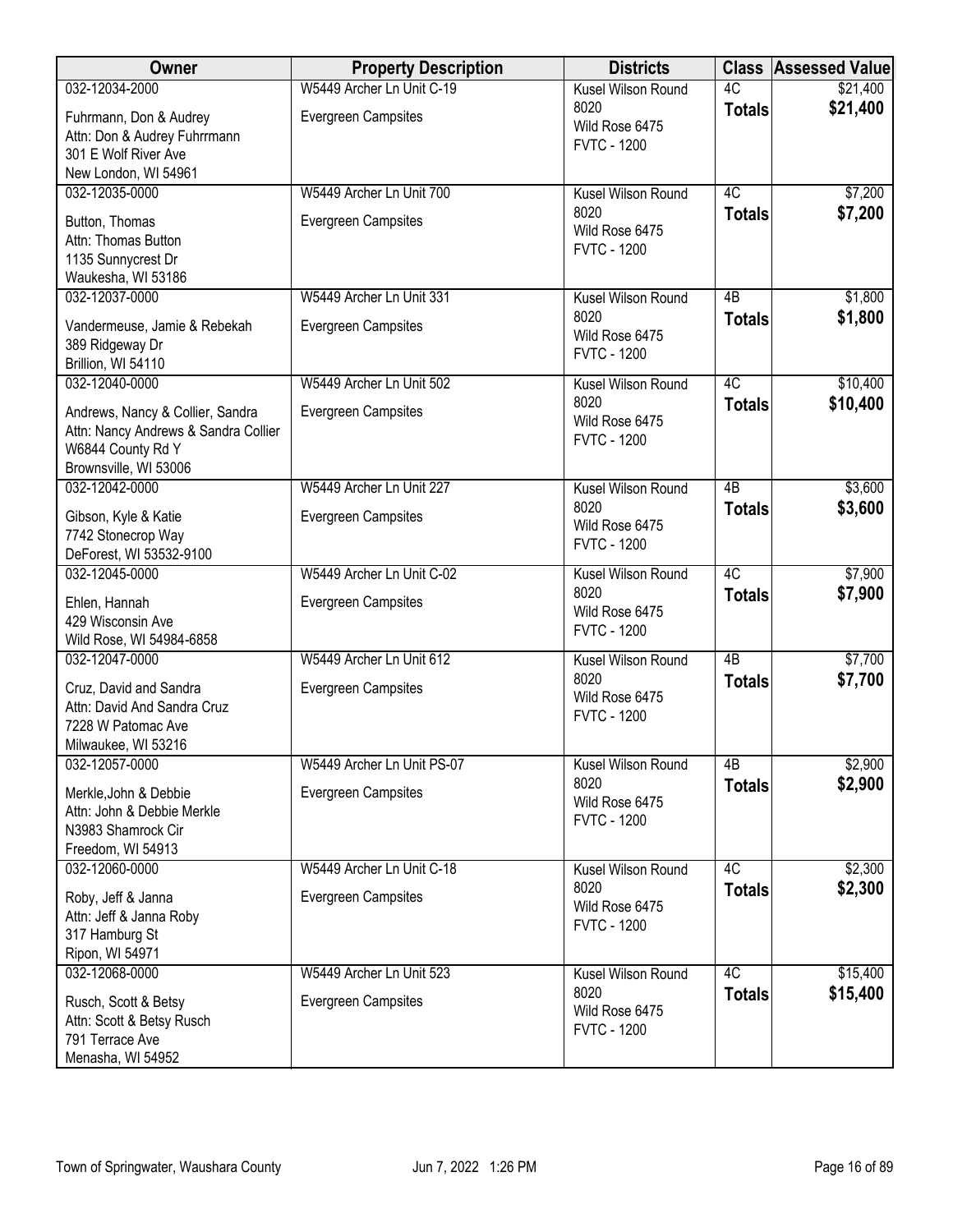| Owner                               | <b>Property Description</b> | <b>Districts</b>                     |                 | <b>Class Assessed Value</b> |
|-------------------------------------|-----------------------------|--------------------------------------|-----------------|-----------------------------|
| 032-12079-0000                      | W5449 Archer Ln Unit Y-20   | Kusel Wilson Round                   | 4C              | \$22,000                    |
| Morgan, Bruce                       | <b>Evergreen Campsites</b>  | 8020                                 | <b>Totals</b>   | \$22,000                    |
| Attn: Bruce Morgan                  |                             | Wild Rose 6475<br><b>FVTC - 1200</b> |                 |                             |
| W10923 Lake Point Dr                |                             |                                      |                 |                             |
| Lodi, WI 53555                      |                             |                                      |                 |                             |
| 032-12082-0000                      | W5449 Archer Ln Unit Y-01   | Kusel Wilson Round                   | 4C              | \$24,500                    |
| Pitzen, Curt & Melissa              | <b>Evergreen Campsites</b>  | 8020                                 | <b>Totals</b>   | \$24,500                    |
| Attn: Curt & Melissa Pitzen         |                             | Wild Rose 6475<br><b>FVTC - 1200</b> |                 |                             |
| 1314 N Glenwood Cir                 |                             |                                      |                 |                             |
| West Bend, WI 53090                 |                             |                                      |                 |                             |
| 032-12084-0000                      | W5449 Archer Ln Unit 818    | Kusel Wilson Round                   | $\overline{4C}$ | \$16,400                    |
| Meyer, Gary & Nicole                | <b>Evergreen Campsites</b>  | 8020                                 | <b>Totals</b>   | \$16,400                    |
| 1437 Silverwood Ln                  |                             | Wild Rose 6475<br><b>FVTC - 1200</b> |                 |                             |
| Neenah, WI 54956                    |                             |                                      |                 |                             |
| 032-12085-0000                      | W5449 Archer Ln Unit 711    | Kusel Wilson Round                   | 4C              | \$6,500                     |
| Preshuhn, Grald & Hertha            | <b>Evergreen Campsites</b>  | 8020                                 | <b>Totals</b>   | \$6,500                     |
| 5474 E Moraine Hills Dr             |                             | Wild Rose 6475                       |                 |                             |
| West Bend, WI 53095-9219            |                             | <b>FVTC - 1200</b>                   |                 |                             |
| 032-12090-0000                      | W5449 Archer Ln Unit 735    | Kusel Wilson Round                   | 4B              | \$6,000                     |
| Van Handel, Sam and Allison         | <b>Evergreen Campsites</b>  | 8020                                 | <b>Totals</b>   | \$6,000                     |
| 1431 Manitowow Rd                   |                             | Wild Rose 6475                       |                 |                             |
| Menasha, WI 54952                   |                             | <b>FVTC - 1200</b>                   |                 |                             |
| 032-12097-0000                      | W5449 Archer Ln Unit 715    | Kusel Wilson Round                   | $\overline{AB}$ | \$4,700                     |
| Dreger, Jason & Angie               | <b>Evergreen Campsites</b>  | 8020                                 | <b>Totals</b>   | \$4,700                     |
| Attn: Jason & Angie Dreger          |                             | Wild Rose 6475                       |                 |                             |
| 156 Garfield St                     |                             | <b>FVTC - 1200</b>                   |                 |                             |
| Kaukauna, WI 54130                  |                             |                                      |                 |                             |
| 032-12100-0000                      | W5449 Archer Ln Unit 428    | Kusel Wilson Round                   | $\overline{AB}$ | \$21,800                    |
| Fons, Richard & Janice              | <b>Evergreen Campsites</b>  | 8020<br>Wild Rose 6475               | <b>Totals</b>   | \$21,800                    |
| Attn: Richard & Janice Fons         |                             | <b>FVTC - 1200</b>                   |                 |                             |
| S376 W17574 St Leonards Cr          |                             |                                      |                 |                             |
| Muskego, WI 53150                   |                             |                                      |                 |                             |
| 032-12105-0000                      | W5449 Archer Ln Unit 617    | Kusel Wilson Round                   | 4C              | \$9,600                     |
| Swoboda, Marty & Jennifer           | <b>Evergreen Campsites</b>  | 8020<br>Wild Rose 6475               | <b>Totals</b>   | \$9,600                     |
| Attn: Marty & Jennifer Swoboda      |                             | <b>FVTC - 1200</b>                   |                 |                             |
| 1223 Bluegrass Ln                   |                             |                                      |                 |                             |
| Menasha, WI 54952<br>032-12108-0000 | W5449 Archer Ln Unit 636    | Kusel Wilson Round                   | 4C              | \$1,300                     |
| Abts, Steve & Robin                 | <b>Evergreen Campsites</b>  | 8020                                 | <b>Totals</b>   | \$1,300                     |
| 209 Grand Ave                       |                             | Wild Rose 6475                       |                 |                             |
| Brillion, WI 54110                  |                             | <b>FVTC - 1200</b>                   |                 |                             |
| 032-12112-0000                      | W5449 Archer Ln Unit C-16   | Kusel Wilson Round                   | 4C              | \$9,100                     |
| Erdmann, Amy                        | <b>Evergreen Campsites</b>  | 8020                                 | <b>Totals</b>   | \$9,100                     |
| 1127 Merrill St                     |                             | Wild Rose 6475                       |                 |                             |
| Oshkosh, WI 54901                   |                             | <b>FVTC - 1200</b>                   |                 |                             |
| 032-12115-0000                      | W5449 Archer Ln Unit 216    | Kusel Wilson Round                   | $\overline{AB}$ | \$4,000                     |
| Baeten, Dale & Melanie              | <b>Evergreen Campsites</b>  | 8020                                 | <b>Totals</b>   | \$4,000                     |
| Attn: Dale & Melanie Baeten         |                             | Wild Rose 6475                       |                 |                             |
| 416 Ridgeway Dr                     |                             | <b>FVTC - 1200</b>                   |                 |                             |
| Brillion, WI 54110                  |                             |                                      |                 |                             |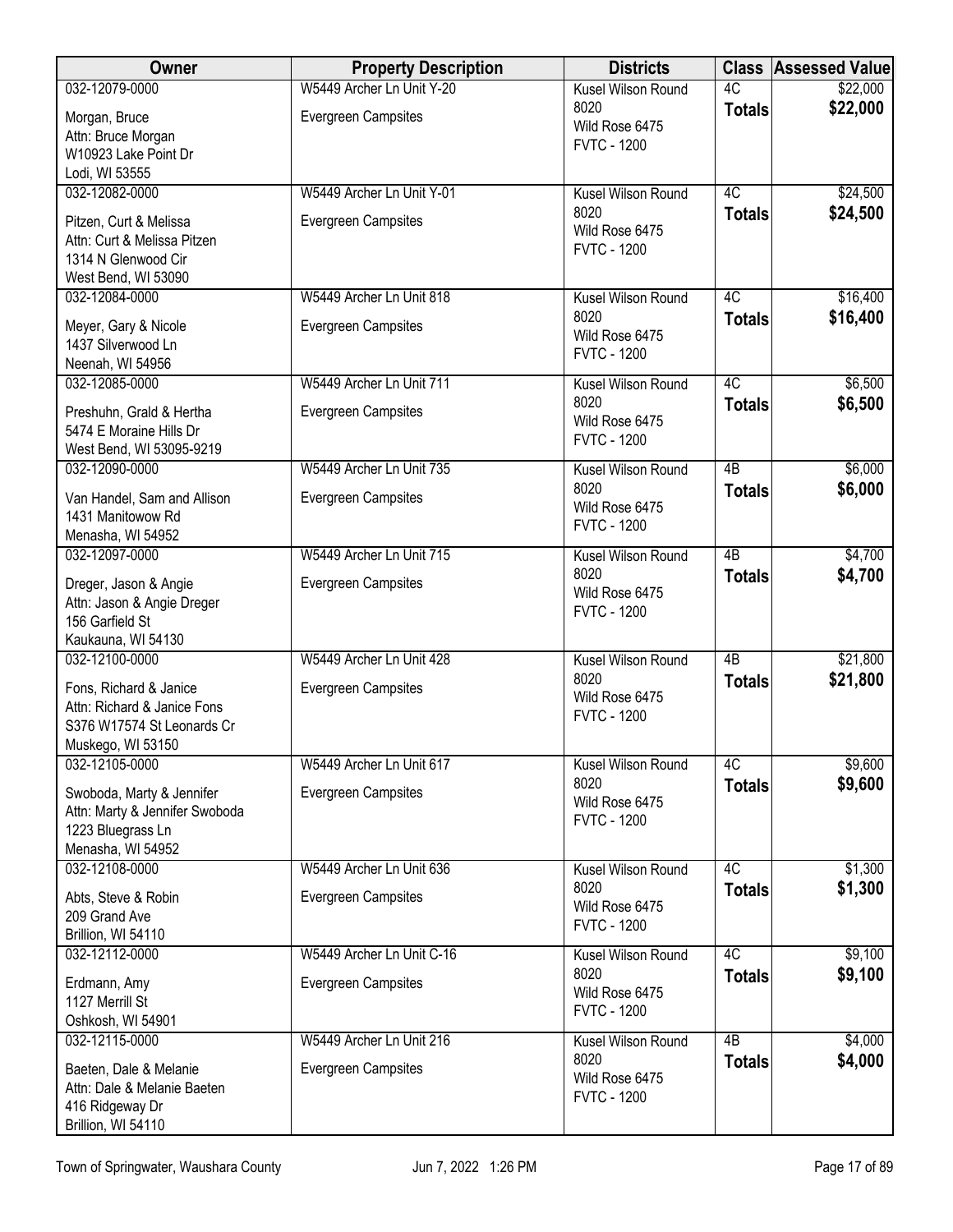| Owner                                                                                                  | <b>Property Description</b> | <b>Districts</b>                             | <b>Class</b>    | <b>Assessed Value</b> |
|--------------------------------------------------------------------------------------------------------|-----------------------------|----------------------------------------------|-----------------|-----------------------|
| 032-12128-0000                                                                                         | W5449 Archer Ln Unit 315    | Kusel Wilson Round                           | $\overline{AB}$ | \$7,400               |
| Thurber, Anthony & VandeVoort,<br>Heather<br>Attn: Anthany Thurber & Heather                           | <b>Evergreen Campsites</b>  | 8020<br>Wild Rose 6475<br><b>FVTC - 1200</b> | <b>Totals</b>   | \$7,400               |
| VandeVoort<br>1170 Goss Ave                                                                            |                             |                                              |                 |                       |
| Menasha, WI 54952<br>032-12130-0000                                                                    | W5449 Archer Ln Unit 516    | Kusel Wilson Round                           | 4C              | \$10,900              |
|                                                                                                        |                             | 8020                                         | <b>Totals</b>   | \$10,900              |
| Gramoll, Brian & Sherri<br>Attn: Brian & Sherri Gramoll<br>N80 W23014 Plainview Rd<br>Sussex, WI 53089 | Evergreen Campsites         | Wild Rose 6475<br><b>FVTC - 1200</b>         |                 |                       |
| 032-12135-0000                                                                                         | W5449 Archer Ln Unit 510    | Kusel Wilson Round                           | 4C              | \$28,900              |
| Bauer, Jay and Georgine<br>Attn: Jay and Georgine Bauer<br>508 Appletree Ln<br>Little Chute, WI 54140  | <b>Evergreen Campsites</b>  | 8020<br>Wild Rose 6475<br><b>FVTC - 1200</b> | <b>Totals</b>   | \$28,900              |
| 032-12145-0000                                                                                         | W5449 Archer Ln Unit 431    | Kusel Wilson Round                           | 4C              | \$11,200              |
| Simon, Jacob & Samantha<br>1236 De Pere St                                                             | <b>Evergreen Campsites</b>  | 8020<br>Wild Rose 6475<br><b>FVTC - 1200</b> | <b>Totals</b>   | \$11,200              |
| Menasha, WI 54952<br>032-12150-0000                                                                    | W5449 Archer Ln Unit 816    | Kusel Wilson Round                           | $\overline{4C}$ | \$31,200              |
| Holdren, Thomas & Renee<br>Attn: Thomas & Renee Holdren                                                | <b>Evergreen Campsites</b>  | 8020<br>Wild Rose 6475<br><b>FVTC - 1200</b> | <b>Totals</b>   | \$31,200              |
| W6712 Windward Dr<br>Greenville, WI 54942                                                              |                             |                                              |                 |                       |
| 032-12165-0000                                                                                         | W5449 Archer Ln Unit 614    | Kusel Wilson Round                           | 4C              | \$6,000               |
| LeBarre-Picco, Kristine<br>Attn: Kristine LeBarre-Picco<br>4558 Marris Dr<br>Poplar Grove, IL 61065    | <b>Evergreen Campsites</b>  | 8020<br>Wild Rose 6475<br><b>FVTC - 1200</b> | <b>Totals</b>   | \$6,000               |
| 032-12166-0000                                                                                         | W5449 Archer Ln Unit 424    | Kusel Wilson Round                           | 4C              | \$15,300              |
| Verkuilen, Scott & Carol<br>Attn: Scott & Carol Verkuilen<br>3201 E Sandpiper Ln<br>Appleton, WI 54913 | <b>Evergreen Campsites</b>  | 8020<br>Wild Rose 6475<br><b>FVTC - 1200</b> | <b>Totals</b>   | \$15,300              |
| 032-12166-1000                                                                                         | W5449 Archer Ln Unit Y-07   | Kusel Wilson Round                           | 4C              | \$23,500              |
| Downs, Travis and Trisha<br>235 S Hills Dr<br>Plymouth, WI 53073-4050                                  | <b>Evergreen Campsites</b>  | 8020<br>Wild Rose 6475<br><b>FVTC - 1200</b> | <b>Totals</b>   | \$23,500              |
| 032-12166-3000                                                                                         | W5449 Archer Ln Unit 710    | Kusel Wilson Round                           | 4 <sub>B</sub>  | \$4,800               |
| Kohl, Dave & Salentine, Amy<br>2412 W Capital Dr<br>Appleton, WI 54914                                 | <b>Evergreen Campsites</b>  | 8020<br>Wild Rose 6475<br><b>FVTC - 1200</b> | <b>Totals</b>   | \$4,800               |
| 032-12166-4000                                                                                         | W5449 Archer Ln Unit 426    | Kusel Wilson Round                           | 4C              | \$12,200              |
| Hauser, Harold<br>Attn: Harold Hauser<br>1743 N Nicholas St<br>Appleton, WI 54914                      | <b>Evergreen Campsites</b>  | 8020<br>Wild Rose 6475<br><b>FVTC - 1200</b> | <b>Totals</b>   | \$12,200              |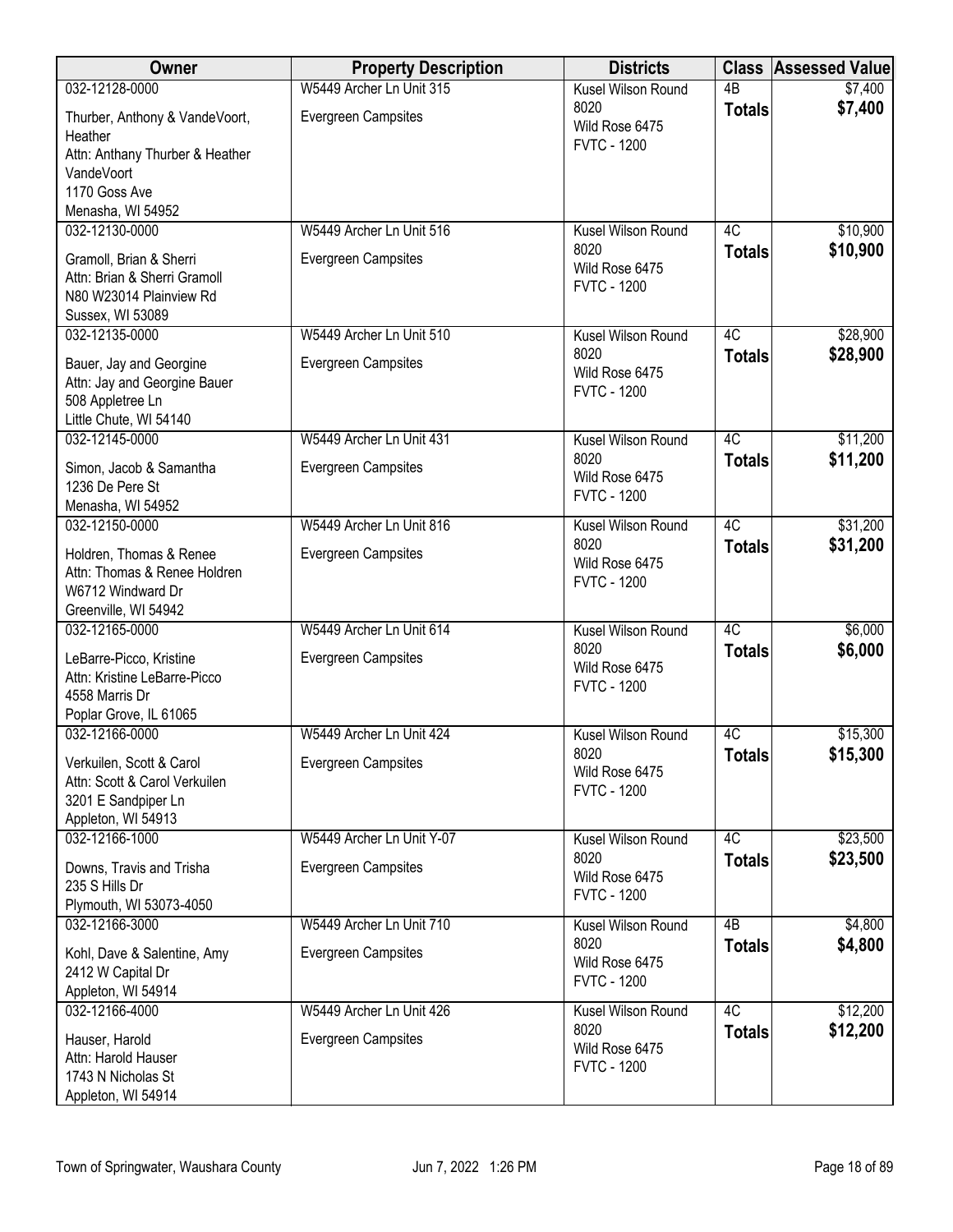| Owner                                                                                              | <b>Property Description</b> | <b>Districts</b>                             |                 | <b>Class Assessed Value</b> |
|----------------------------------------------------------------------------------------------------|-----------------------------|----------------------------------------------|-----------------|-----------------------------|
| 032-12167-0000                                                                                     | W5449 Archer Ln Unit 722    | Kusel Wilson Round                           | 4C              | \$9,500                     |
| Hearley, Randy<br>Attn: Randy Hearley<br>1617 Briquelet St<br>Green Bay, WI 54304-3107             | <b>Evergreen Campsites</b>  | 8020<br>Wild Rose 6475<br><b>FVTC - 1200</b> | <b>Totals</b>   | \$9,500                     |
| 032-12168-0000                                                                                     | W5449 Archer Ln Unit 619    | Kusel Wilson Round                           | 4C              | \$10,100                    |
| Alfaro, Carrie<br>Attn: Carrie Alfaro<br>4444 S Maplewood<br>Chicago, IL 60632                     | <b>Evergreen Campsites</b>  | 8020<br>Wild Rose 6475<br><b>FVTC - 1200</b> | <b>Totals</b>   | \$10,100                    |
| 032-12169-1000                                                                                     | W5449 Archer Ln Unit 429    | Kusel Wilson Round                           | 4C              | \$11,300                    |
| Paschke, David A<br>Attn: David A Paschke<br>116 18th St<br>Fond Du Lac, WI 54935-5810             | <b>Evergreen Campsites</b>  | 8020<br>Wild Rose 6475<br><b>FVTC - 1200</b> | <b>Totals</b>   | \$11,300                    |
| 032-12173-0000                                                                                     | W5449 Archer Ln Unit 609    | Kusel Wilson Round                           | 4C              | \$10,200                    |
| Olson, Mark & Mazeen<br>9739 Packer Ave<br>Amherst, WI 54406                                       | <b>Evergreen Campsites</b>  | 8020<br>Wild Rose 6475<br><b>FVTC - 1200</b> | <b>Totals</b>   | \$10,200                    |
| 032-12174-0000                                                                                     | W5449 Archer Ln Unit 404    | Kusel Wilson Round                           | $\overline{AB}$ | \$5,300                     |
| Musset, Mike & Jill<br>Attn: Mike & Jill Musset<br>W5336 Mile Long Dr<br>Appleton, WI 54915-5224   | Evergreen Campsites         | 8020<br>Wild Rose 6475<br><b>FVTC - 1200</b> | <b>Totals</b>   | \$5,300                     |
| 032-12176-0000                                                                                     | W5449 Archer Ln Unit C-12   | Kusel Wilson Round                           | 4C              | \$7,500                     |
| Brunette, Gerald & Carol<br>Attn: Gerald & Carol Brunette<br>2514 N 58th St<br>Milwaukee, WI 53210 | Evergreen Campsites         | 8020<br>Wild Rose 6475<br><b>FVTC - 1200</b> | <b>Totals</b>   | \$7,500                     |
| 032-12185-0000                                                                                     | W5449 Archer Ln Unit 625    | Kusel Wilson Round                           | 4C              | \$13,900                    |
| Sorenson, Kai T<br>4011 Glory Ln<br>Appleton, WI 54913-9328                                        | Evergreen Campsites         | 8020<br>Wild Rose 6475<br><b>FVTC - 1200</b> | <b>Totals</b>   | \$13,900                    |
| 032-12187-0000                                                                                     | W5449 Archer Ln Unit 721    | Kusel Wilson Round                           | 4C              | \$6,700                     |
| Van Beek, Michael<br>Attn: Michael Van Beek<br>6811 Jubilee Ct<br>West Bend, WI 53090              | <b>Evergreen Campsites</b>  | 8020<br>Wild Rose 6475<br><b>FVTC - 1200</b> | <b>Totals</b>   | \$6,700                     |
| 032-12188-0000                                                                                     | W5449 Archer Ln Unit 536    | Kusel Wilson Round                           | 4C              | \$9,200                     |
| Hansen, Dan & Marie<br>Attn: Dan & Marie Hansen<br>W6151 Long Ct<br>Appleton, WI 54914             | <b>Evergreen Campsites</b>  | 8020<br>Wild Rose 6475<br><b>FVTC - 1200</b> | <b>Totals</b>   | \$9,200                     |
| 032-12190-0000                                                                                     | W5449 Archer Ln Unit 703    | Kusel Wilson Round                           | 4C              | \$8,900                     |
| Key, Danny J<br>Attn: Danny J Key<br>7529 W Beloit Rd<br>West Allis, WI 53219                      | Evergreen Campsites         | 8020<br>Wild Rose 6475<br><b>FVTC - 1200</b> | <b>Totals</b>   | \$8,900                     |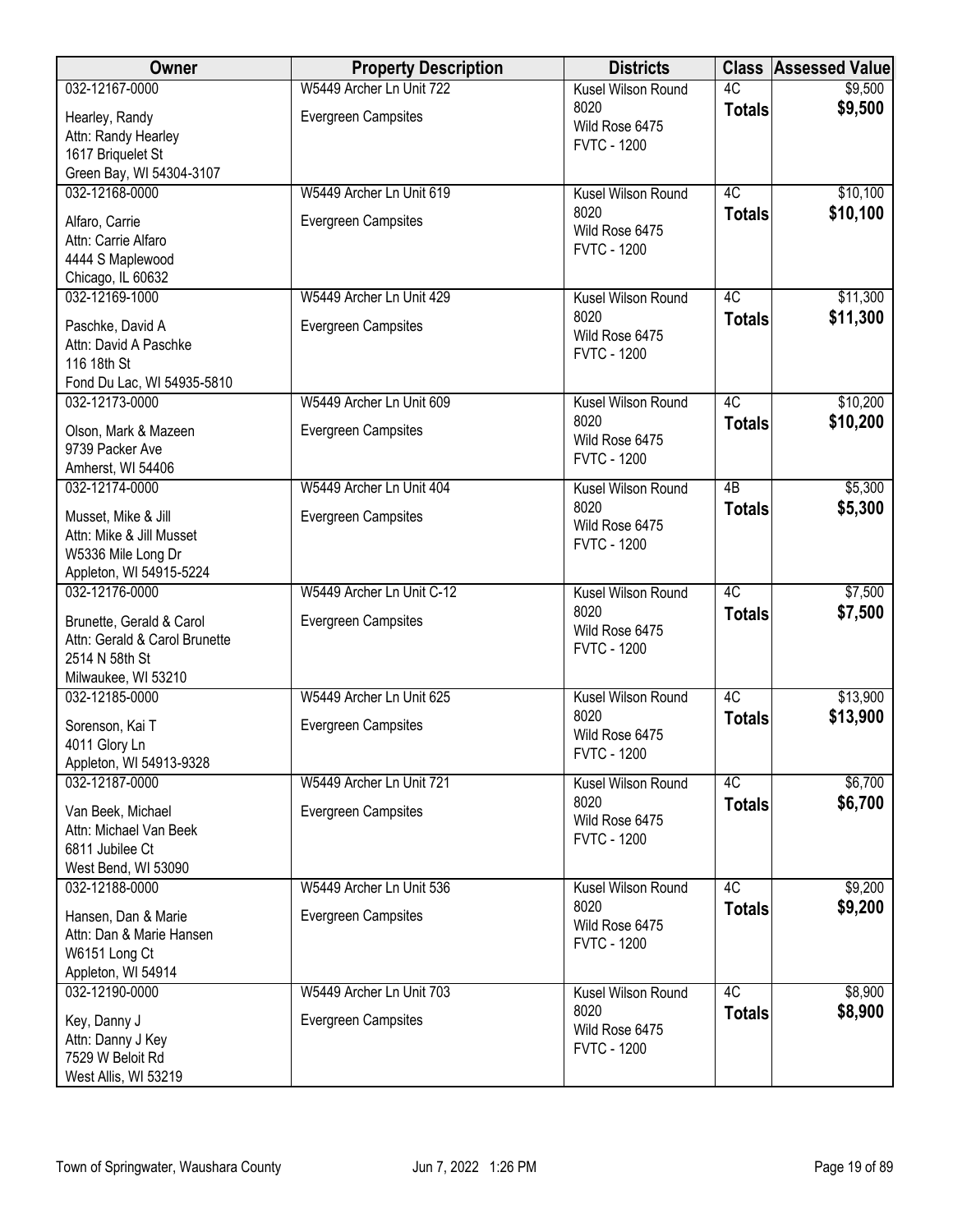| Owner                                                                                                   | <b>Property Description</b>                            | <b>Districts</b>                                                   |                     | <b>Class Assessed Value</b> |
|---------------------------------------------------------------------------------------------------------|--------------------------------------------------------|--------------------------------------------------------------------|---------------------|-----------------------------|
| 032-12195-0000                                                                                          | W5449 Archer Ln Unit 810                               | Kusel Wilson Round                                                 | 4C                  | \$10,000                    |
| DeBraal, David & Mary<br>Attn: David & Mary DeBraal<br>1001 N Mason St                                  | <b>Evergreen Campsites</b>                             | 8020<br>Wild Rose 6475<br><b>FVTC - 1200</b>                       | <b>Totals</b>       | \$10,000                    |
| Appleton, WI 54914                                                                                      |                                                        |                                                                    |                     |                             |
| 032-12196-0000<br>Josephs, Michael<br>Attn: Michael Josephs<br>1913 E Newberry St<br>Appleton, WI 54915 | W5449 Archer Ln Unit 741<br><b>Evergreen Campsites</b> | Kusel Wilson Round<br>8020<br>Wild Rose 6475<br><b>FVTC - 1200</b> | 4C<br><b>Totals</b> | \$8,700<br>\$8,700          |
| 032-12198-0000                                                                                          | W5449 Archer Ln Unit B-05                              | Kusel Wilson Round                                                 | 4C                  | \$17,300                    |
| Peppler, Rick<br>Attn: Rick Peppler<br>1155 Greenfield Trl<br>Oshkosh, WI 54901                         | <b>Evergreen Campsites</b>                             | 8020<br>Wild Rose 6475<br><b>FVTC - 1200</b>                       | <b>Totals</b>       | \$17,300                    |
| 032-12200-0000                                                                                          | W5449 Archer Ln Unit 725                               | Kusel Wilson Round                                                 | 4C                  | \$9,300                     |
| Gonnering, Scott & Heidi<br>5000 N French Rd<br>Appleton, WI 54913                                      | <b>Evergreen Campsites</b>                             | 8020<br>Wild Rose 6475<br><b>FVTC - 1200</b>                       | <b>Totals</b>       | \$9,300                     |
| 032-12205-0000                                                                                          | W5449 Archer Ln Unit 624                               | Kusel Wilson Round                                                 | 4C                  | \$7,600                     |
| George, Russel & Lindsay<br>612 Degroot Ct<br>Combined Locks, WI 54113-3400                             | Evergreen Campsites                                    | 8020<br>Wild Rose 6475<br><b>FVTC - 1200</b>                       | <b>Totals</b>       | \$7,600                     |
| 032-12210-0000                                                                                          | W5449 Archer Ln Unit C-09                              | Kusel Wilson Round                                                 | 4C                  | \$11,500                    |
| Leon, Claude<br>Attn: Claude Leon<br>N7595 Lakeshore Dr<br>Fond Du Lac, WI 54937                        | <b>Evergreen Campsites</b>                             | 8020<br>Wild Rose 6475<br><b>FVTC - 1200</b>                       | <b>Totals</b>       | \$11,500                    |
| 032-12220-0000                                                                                          | W5449 Archer Ln Unit 418                               | Kusel Wilson Round                                                 | 4C                  | \$15,400                    |
| Schubert, Charity<br>Attn: Charity Schubert<br>1417 Southfield Dr<br>Menasha, WI 54952-9491             | <b>Evergreen Campsites</b>                             | 8020<br>Wild Rose 6475<br><b>FVTC - 1200</b>                       | <b>Totals</b>       | \$15,400                    |
| 032-12243-0000                                                                                          | W5449 Archer Ln Unit 635                               | Kusel Wilson Round                                                 | 4C                  | \$6,900                     |
| Kissick, Richard<br>Attn: Richard Kissick<br>3402 N Church St<br>Rockford, IL 61103                     | <b>Evergreen Campsites</b>                             | 8020<br>Wild Rose 6475<br><b>FVTC - 1200</b>                       | <b>Totals</b>       | \$6,900                     |
| 032-12245-0000                                                                                          | W5449 Archer Ln Unit 600                               | Kusel Wilson Round                                                 |                     |                             |
| Vacant Lot<br>W5449 Archer Ln Unit 600                                                                  | <b>Evergreen Campsites</b>                             | 8020<br>Wild Rose 6475<br><b>FVTC - 1200</b>                       | <b>Totals</b>       |                             |
| 032-12250-0000                                                                                          | W5449 Archer Ln Unit Y-18                              | Kusel Wilson Round                                                 | 4C                  | \$20,400                    |
| Zarate, John F<br>Attn: John F Zarate<br>N1917 Bon Bon Ct<br>Greenville, WI 54942                       | <b>Evergreen Campsites</b>                             | 8020<br>Wild Rose 6475<br><b>FVTC - 1200</b>                       | <b>Totals</b>       | \$20,400                    |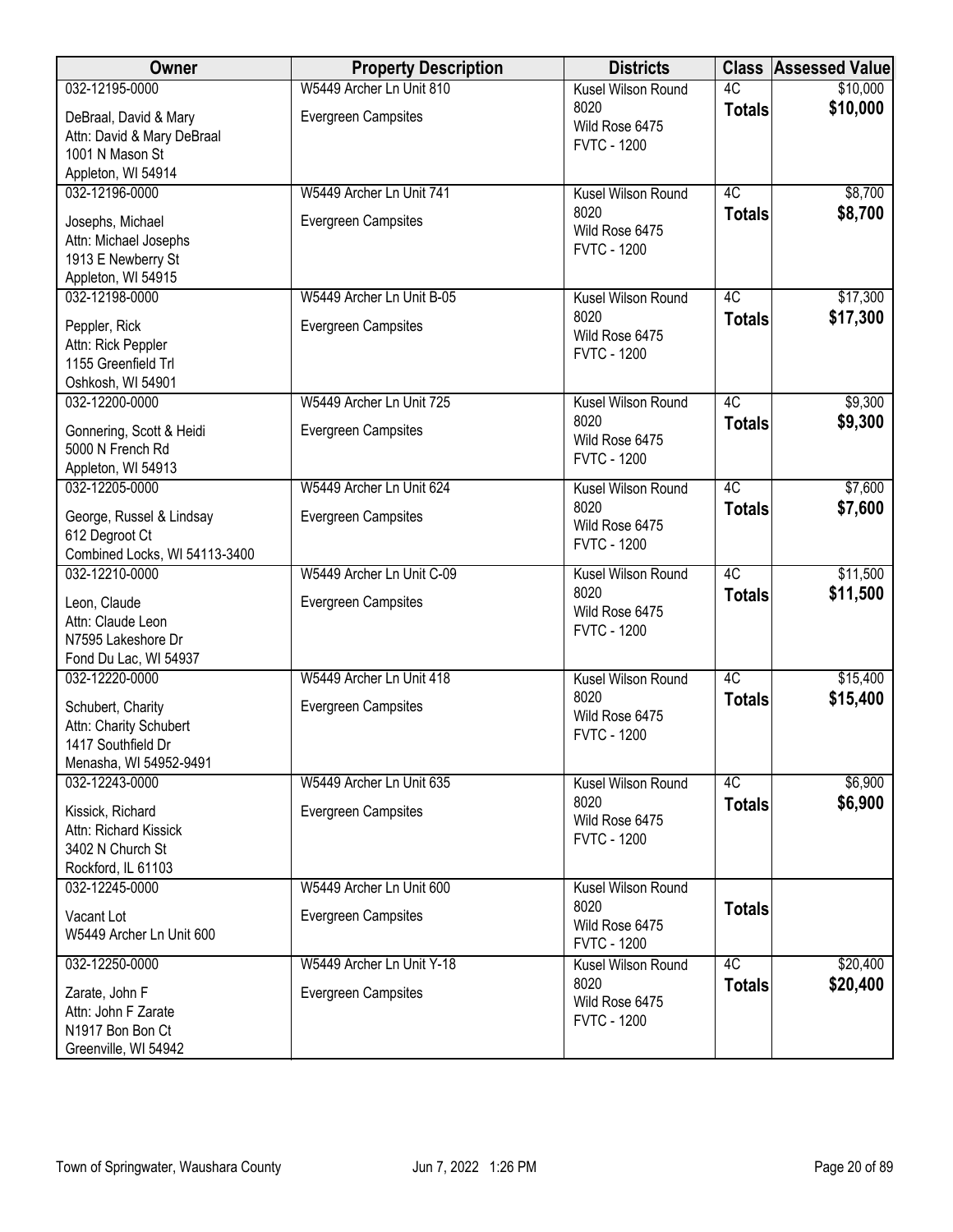| Owner                                                                                                                  | <b>Property Description</b> | <b>Districts</b>                             |                 | <b>Class Assessed Value</b> |
|------------------------------------------------------------------------------------------------------------------------|-----------------------------|----------------------------------------------|-----------------|-----------------------------|
| 032-12252-0000                                                                                                         | W5449 Archer Ln Unit C-10   | Kusel Wilson Round                           | 4C              | \$8,200                     |
| Marrari, Thomas & Sandra<br>Attn: Thomas & Sandra Marrari<br>1608 E Warnimont Ave<br>Milwaukee, WI 53207               | Evergreen Campsites         | 8020<br>Wild Rose 6475<br><b>FVTC - 1200</b> | <b>Totals</b>   | \$8,200                     |
| 032-12260-0000                                                                                                         | W5449 Archer Ln Unit 626    | Kusel Wilson Round                           | 4C              | \$6,600                     |
| Moul, Mary Ellen<br>Attn: Mary Moul<br>W6378 Red Cedar Rd<br>Burnette, WI 53922                                        | Evergreen Campsites         | 8020<br>Wild Rose 6475<br><b>FVTC - 1200</b> | <b>Totals</b>   | \$6,600                     |
| 032-12260-1000                                                                                                         | W5449 Archer Ln Unit 140    | Kusel Wilson Round                           | 4B              | \$2,900                     |
| Konwinski, Brian<br>Attn: Brian Konwinski<br>7357 Murray Rd<br>Neenah, WI 54956                                        | Evergreen Campsites         | 8020<br>Wild Rose 6475<br><b>FVTC - 1200</b> | <b>Totals</b>   | \$2,900                     |
| 032-12261-0000                                                                                                         | W5449 Archer Ln Unit 525    | Kusel Wilson Round                           | 4C              | \$35,900                    |
| Seibel, Gary & Amy<br>Attn: Gary & Amy Seibel<br>11100 N River Trl<br>Mequon, WI 53092                                 | <b>Evergreen Campsites</b>  | 8020<br>Wild Rose 6475<br><b>FVTC - 1200</b> | <b>Totals</b>   | \$35,900                    |
| 032-12265-0000                                                                                                         | W5449 Archer Ln Unit 511    | Kusel Wilson Round                           | $\overline{AB}$ | \$1,900                     |
| Prevost, Nick & Stacy<br>3110 S Gothic Cir<br>Green Bay, WI 54313                                                      | <b>Evergreen Campsites</b>  | 8020<br>Wild Rose 6475<br><b>FVTC - 1200</b> | <b>Totals</b>   | \$1,900                     |
| 032-12265-0100                                                                                                         | W5449 Archer Ln Unit 412    | <b>Kusel Wilson Round</b>                    | $\overline{AB}$ | \$4,700                     |
| Johnson, Joel & Brenda<br>Attn: Joel & Brenda Johnson<br>N9546 Schultz Rd<br>Van Dyne, WI 54979                        | Evergreen Campsites         | 8020<br>Wild Rose 6475<br><b>FVTC - 1200</b> | <b>Totals</b>   | \$4,700                     |
| 032-12265-1000                                                                                                         | W5449 Archer Ln Unit 808    | Kusel Wilson Round                           | 4C              | \$8,700                     |
| Soik, Karen and Debraal, Jordan<br>Attn: Karen Soik and Jordan Debraal<br>1450 W Breckenridge Ct<br>Appleton, WI 54914 | Evergreen Campsites         | 8020<br>Wild Rose 6475<br><b>FVTC - 1200</b> | <b>Totals</b>   | \$8,700                     |
| 032-12265-2000                                                                                                         | W5449 Archer Ln Unit 335    | Kusel Wilson Round                           |                 |                             |
| Vanlerberghe, Brian & Ranee<br>Attn: Brian & Ranee Vanlerberghe<br>1223 Fawn Dr<br>Neenah, WI 54956                    | Evergreen Campsites         | 8020<br>Wild Rose 6475<br><b>FVTC - 1200</b> | <b>Totals</b>   |                             |
| 032-12266-0000                                                                                                         | W5449 Archer Ln Unit C-05   | Kusel Wilson Round                           | 4C              | \$11,800                    |
| Uhan, Gary & Connie<br>Attn: Gary & Connie Uhan<br>9707 W Spanish Moss Ln<br>Sun City, AZ 85373                        | <b>Evergreen Campsites</b>  | 8020<br>Wild Rose 6475<br><b>FVTC - 1200</b> | <b>Totals</b>   | \$11,800                    |
| 032-12270-0000                                                                                                         | W5449 Archer Ln Unit 712    | Kusel Wilson Round                           | $\overline{AB}$ | \$5,500                     |
| McElroy, Candace M<br>220 Countryside Ct Unit D<br>Waupaca, WI 54981-1492                                              | Evergreen Campsites         | 8020<br>Wild Rose 6475<br><b>FVTC - 1200</b> | <b>Totals</b>   | \$5,500                     |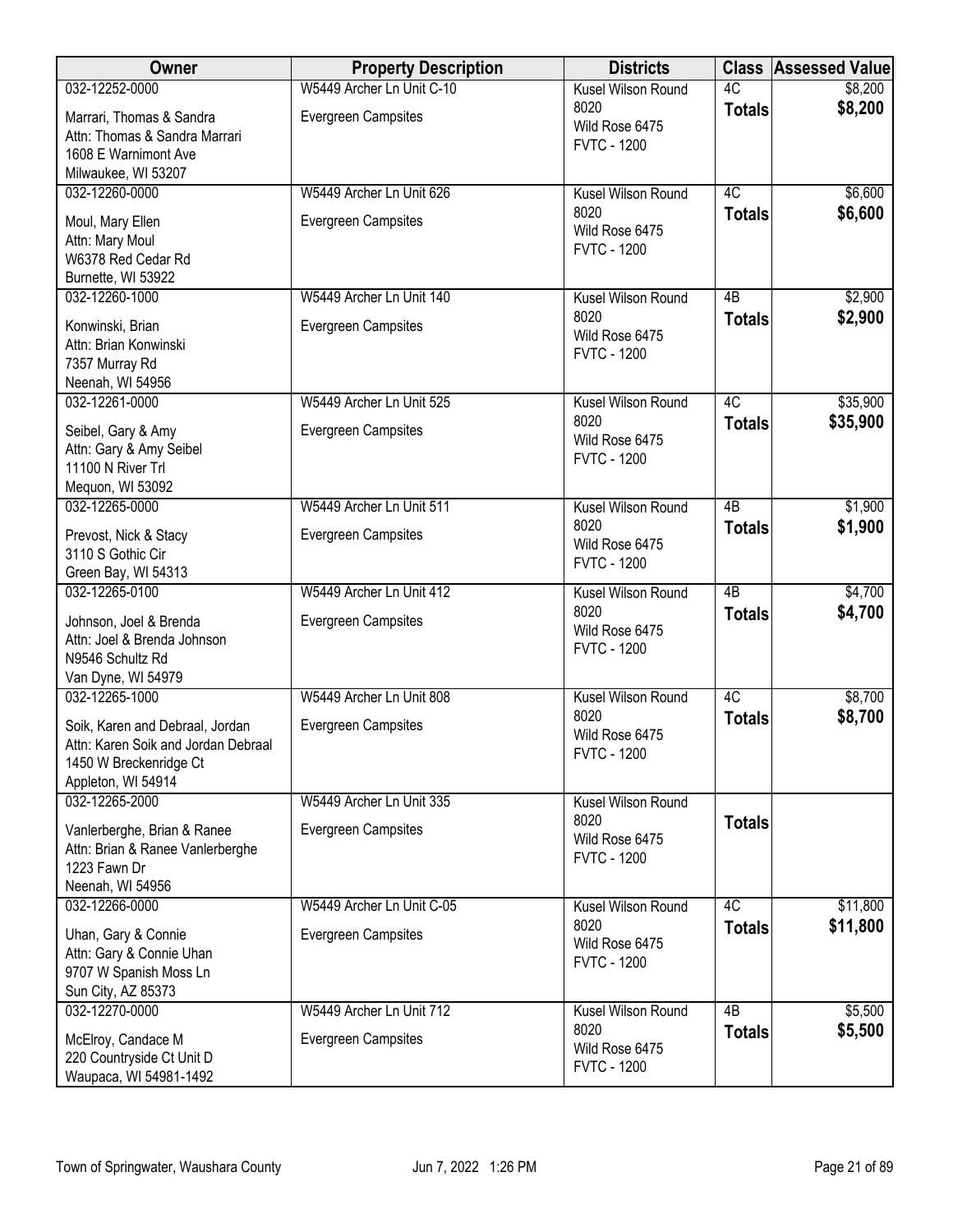| Owner                                                                                          | <b>Property Description</b> | <b>Districts</b>                             |                 | <b>Class Assessed Value</b> |
|------------------------------------------------------------------------------------------------|-----------------------------|----------------------------------------------|-----------------|-----------------------------|
| 032-12285-0000                                                                                 | W5449 Archer Ln Unit 629    | Kusel Wilson Round                           | 4C              | \$16,600                    |
| Vorachek, David & Beth<br>Attn: David & Beth Vorachek<br>731 Appleton St<br>Menasha, WI 54952  | Evergreen Campsites         | 8020<br>Wild Rose 6475<br><b>FVTC - 1200</b> | <b>Totals</b>   | \$16,600                    |
| 032-12291-0000                                                                                 | W5449 Archer Ln Unit 814    | Kusel Wilson Round                           | 4C              | \$10,200                    |
| Zemlock, Mark<br>Attn: Mark Zemlock<br>225 Paradise Dr<br>Little Chute, WI 54140               | Evergreen Campsites         | 8020<br>Wild Rose 6475<br><b>FVTC - 1200</b> | <b>Totals</b>   | \$10,200                    |
| 032-12298-0000                                                                                 | W5449 Archer Ln Unit B-04   | Kusel Wilson Round                           | 4C              | \$17,000                    |
| Lechnir, Nyleen<br>Attn: Nyleen Lechnir<br>192 E 11th St<br>Fond Du Lac, WI 54953              | <b>Evergreen Campsites</b>  | 8020<br>Wild Rose 6475<br><b>FVTC - 1200</b> | <b>Totals</b>   | \$17,000                    |
| 032-12299-0000                                                                                 | W5449 Archer Ln Unit 400    | Kusel Wilson Round                           | $\overline{AB}$ | \$5,200                     |
| Brantmeyer, Steve & Melinda<br>520 Villa Dr<br>Kimberly, WI 54136                              | <b>Evergreen Campsites</b>  | 8020<br>Wild Rose 6475<br><b>FVTC - 1200</b> | <b>Totals</b>   | \$5,200                     |
| 032-12305-0000                                                                                 | W5449 Archer Ln Unit 713    | Kusel Wilson Round                           | 4C              | \$7,700                     |
| Grebel, Charles<br>Attn: Charles Grebel<br>6149 Main St<br>PO Box 63<br>Burnett, WI 53922-0063 | <b>Evergreen Campsites</b>  | 8020<br>Wild Rose 6475<br><b>FVTC - 1200</b> | <b>Totals</b>   | \$7,700                     |
| 032-12310-0000                                                                                 | W5449 Archer Ln Unit B-01   | Kusel Wilson Round                           | 4C              | \$8,800                     |
| Koek, Joseph & Laurie<br>Attn: Joseph & Laurie Koek<br>25 N Henninger St<br>Mayville, WI 53050 | Evergreen Campsites         | 8020<br>Wild Rose 6475<br><b>FVTC - 1200</b> | <b>Totals</b>   | \$8,800                     |
| 032-12312-0000                                                                                 | W5449 Archer Ln Unit 329    | Kusel Wilson Round                           | 4C              | \$6,700                     |
| Denkins, Michael & Kimberly<br>384 Longwood Ln<br>Wrightstown, WI 54180                        | Evergreen Campsites         | 8020<br>Wild Rose 6475<br><b>FVTC - 1200</b> | <b>Totals</b>   | \$6,700                     |
| 032-12315-0000                                                                                 | W5449 Archer Ln Unit 526    | Kusel Wilson Round                           | 4C              | \$14,200                    |
| Voskuil, Chad & Patricia<br>N5622 15th Rd<br>Wild Rose, WI 54984                               | <b>Evergreen Campsites</b>  | 8020<br>Wild Rose 6475<br><b>FVTC - 1200</b> | <b>Totals</b>   | \$14,200                    |
| 032-12327-0000                                                                                 | W5449 Archer Ln Unit 521    | Kusel Wilson Round                           | 4C              | \$13,500                    |
| Schmidt, Pat & Lori<br>Attn: Pat & Lori Schmidt<br>1513 Billy Ln<br>Plover, WI 54467           | <b>Evergreen Campsites</b>  | 8020<br>Wild Rose 6475<br><b>FVTC - 1200</b> | <b>Totals</b>   | \$13,500                    |
| 032-12330-0000                                                                                 | W5449 Archer Ln Unit 530    | Kusel Wilson Round                           | 4C              | \$11,100                    |
| Gilbert, David & Lynn<br>Attn: David & Lynn Gilbert<br>878 Birchwood Ct<br>Watertown, WI 53094 | Evergreen Campsites         | 8020<br>Wild Rose 6475<br><b>FVTC - 1200</b> | <b>Totals</b>   | \$11,100                    |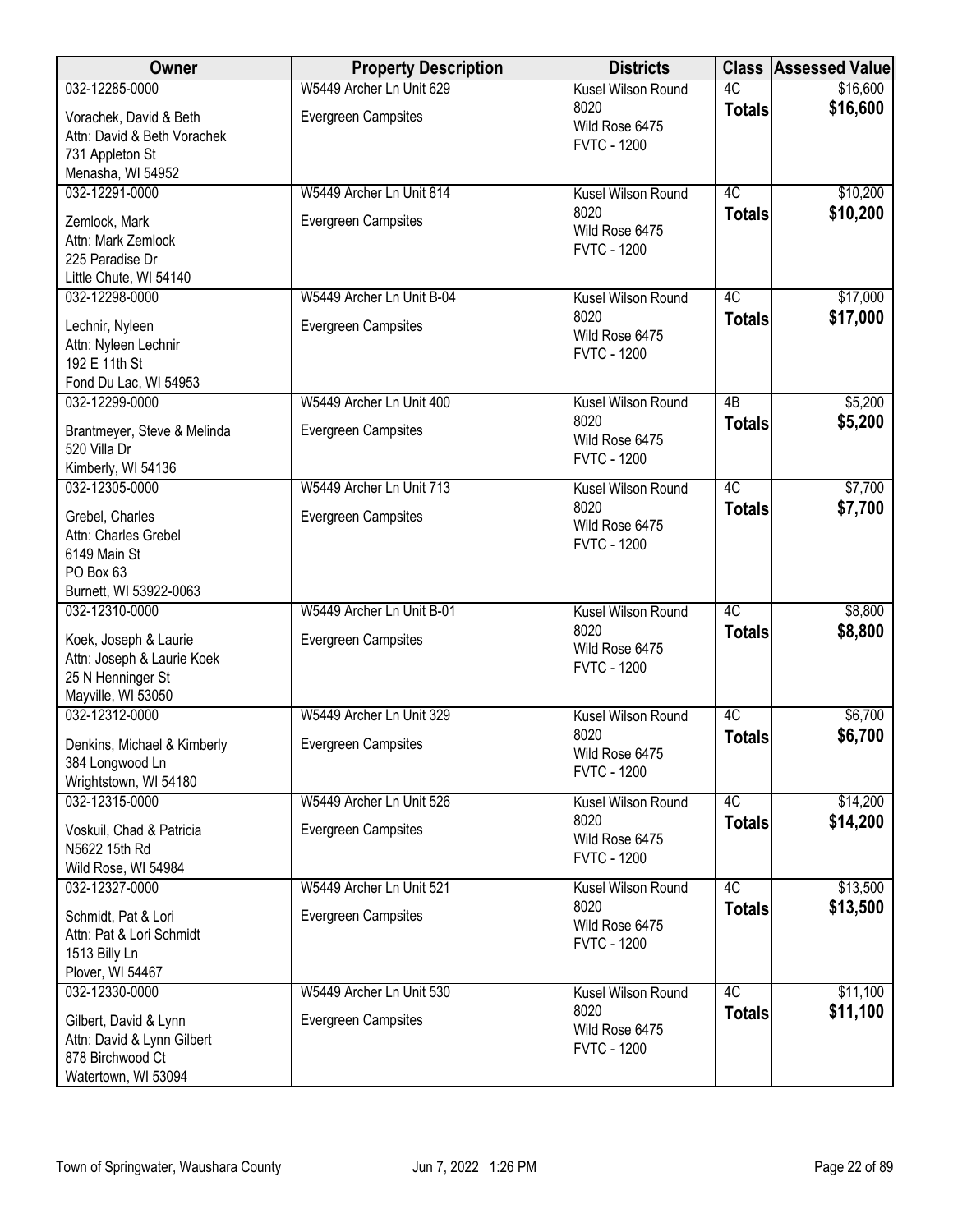| Owner                                                         | <b>Property Description</b> | <b>Districts</b>                     |               | <b>Class Assessed Value</b> |
|---------------------------------------------------------------|-----------------------------|--------------------------------------|---------------|-----------------------------|
| 032-12333-0000                                                | W5449 Archer Ln Unit 702    | Kusel Wilson Round                   | 4C            | \$11,400                    |
| Lannert, Jake & Rebecca                                       | <b>Evergreen Campsites</b>  | 8020                                 | <b>Totals</b> | \$11,400                    |
| 3863 E Edgerton Ave                                           |                             | Wild Rose 6475                       |               |                             |
| Cudahy, WI 53110                                              |                             | <b>FVTC - 1200</b>                   |               |                             |
| 032-12367-0000                                                | W5449 Archer Ln Unit 367    | Kusel Wilson Round                   | 4B            | \$2,400                     |
| Nevins, Dave & Brenda                                         | <b>Evergreen Campsites</b>  | 8020                                 | <b>Totals</b> | \$2,400                     |
| 25019 Kirkland Ct                                             |                             | Wild Rose 6475                       |               |                             |
| Appleton, WI 54911                                            |                             | <b>FVTC - 1200</b>                   |               |                             |
| 032-12369-0000                                                | W5449 Archer Ln Unit 369    | Kusel Wilson Round                   | 4B            | \$2,500                     |
|                                                               |                             | 8020                                 | <b>Totals</b> | \$2,500                     |
| Dorsey, Ted & Meadow<br>Attn: Ted & Meadow Dorsey             | <b>Evergreen Campsites</b>  | Wild Rose 6475                       |               |                             |
| E8033 Romberg Dr                                              |                             | <b>FVTC - 1200</b>                   |               |                             |
| New London, WI 54961                                          |                             |                                      |               |                             |
| 032-12370-0000                                                | W5449 Archer Ln Unit 727    | Kusel Wilson Round                   | 4C            | \$6,300                     |
|                                                               |                             | 8020                                 | <b>Totals</b> | \$6,300                     |
| Young, Jeff & Jennifer<br>1825 E Marquette St                 | <b>Evergreen Campsites</b>  | Wild Rose 6475                       |               |                             |
| Appleton, WI 54911-3366                                       |                             | <b>FVTC - 1200</b>                   |               |                             |
| 032-12372-0000                                                | W5449 Archer Ln Unit 704    | Kusel Wilson Round                   | 4C            | \$7,100                     |
|                                                               |                             | 8020                                 | <b>Totals</b> | \$7,100                     |
| Zickert, Chad & Jennifer<br>30 Meadowview Cir                 | Evergreen Campsites         | Wild Rose 6475                       |               |                             |
| Waupun, WI 53963                                              |                             | <b>FVTC - 1200</b>                   |               |                             |
| 032-12374-0000                                                | W5449 Archer Ln Unit 737    | Kusel Wilson Round                   | 4C            | \$7,500                     |
|                                                               |                             | 8020                                 | <b>Totals</b> | \$7,500                     |
| Fenner, Lonnie & Christine<br>Attn: Lonnie & Christine Fenner | <b>Evergreen Campsites</b>  | Wild Rose 6475                       |               |                             |
| 730 Fieldcrest Dr                                             |                             | <b>FVTC - 1200</b>                   |               |                             |
| Neenah, WI 54956                                              |                             |                                      |               |                             |
| 032-12375-0000                                                | W5449 Archer Ln Unit 332    | Kusel Wilson Round                   | 4B            | \$2,400                     |
|                                                               |                             | 8020                                 | <b>Totals</b> | \$2,400                     |
| Stobbe, Cindy<br>227 S Grove St                               | <b>Evergreen Campsites</b>  | Wild Rose 6475                       |               |                             |
| Berlin, WI 54923-1940                                         |                             | <b>FVTC - 1200</b>                   |               |                             |
| 032-12376-0000                                                | W5449 Archer Ln Unit 519    | Kusel Wilson Round                   | 4C            | \$16,700                    |
|                                                               |                             | 8020                                 | <b>Totals</b> | \$16,700                    |
| Lenius, Dean & Linda                                          | Evergreen Campsites         | Wild Rose 6475                       |               |                             |
| Attn: Dean & Linda Lenius                                     |                             | <b>FVTC - 1200</b>                   |               |                             |
| 534 Humboldt St<br>Watertown, WI 53094-7310                   |                             |                                      |               |                             |
| 032-12376-0010                                                | W5449 Archer Ln Unit 334    | Kusel Wilson Round                   | 4C            | \$13,800                    |
|                                                               |                             | 8020                                 | <b>Totals</b> | \$13,800                    |
| Brown, Mike & Margaret                                        | <b>Evergreen Campsites</b>  | Wild Rose 6475                       |               |                             |
| Attn: Mike & Margaret Brown                                   |                             | <b>FVTC - 1200</b>                   |               |                             |
| W3421 Sievert Rd                                              |                             |                                      |               |                             |
| Seymour, WI 54165                                             |                             |                                      |               |                             |
| 032-12376-0100                                                | W5449 Archer Ln Unit 611    | Kusel Wilson Round<br>8020           | 4B            | \$1,600<br>\$1,600          |
| Koch, Corey & Chelsey                                         | <b>Evergreen Campsites</b>  | Wild Rose 6475                       | <b>Totals</b> |                             |
| 1910 Amanda Dr                                                |                             | <b>FVTC - 1200</b>                   |               |                             |
| Reedsburg, WI 53959-2238                                      |                             |                                      |               |                             |
| 032-12376-1000                                                | W5449 Archer Ln Unit 508    | Kusel Wilson Round                   | 4C            | \$9,300                     |
| Handrich, Trent & Sarah                                       | <b>Evergreen Campsites</b>  | 8020                                 | <b>Totals</b> | \$9,300                     |
| E1803 Melody LN                                               |                             | Wild Rose 6475<br><b>FVTC - 1200</b> |               |                             |
| Waupaca, WI 54981-8173                                        |                             |                                      |               |                             |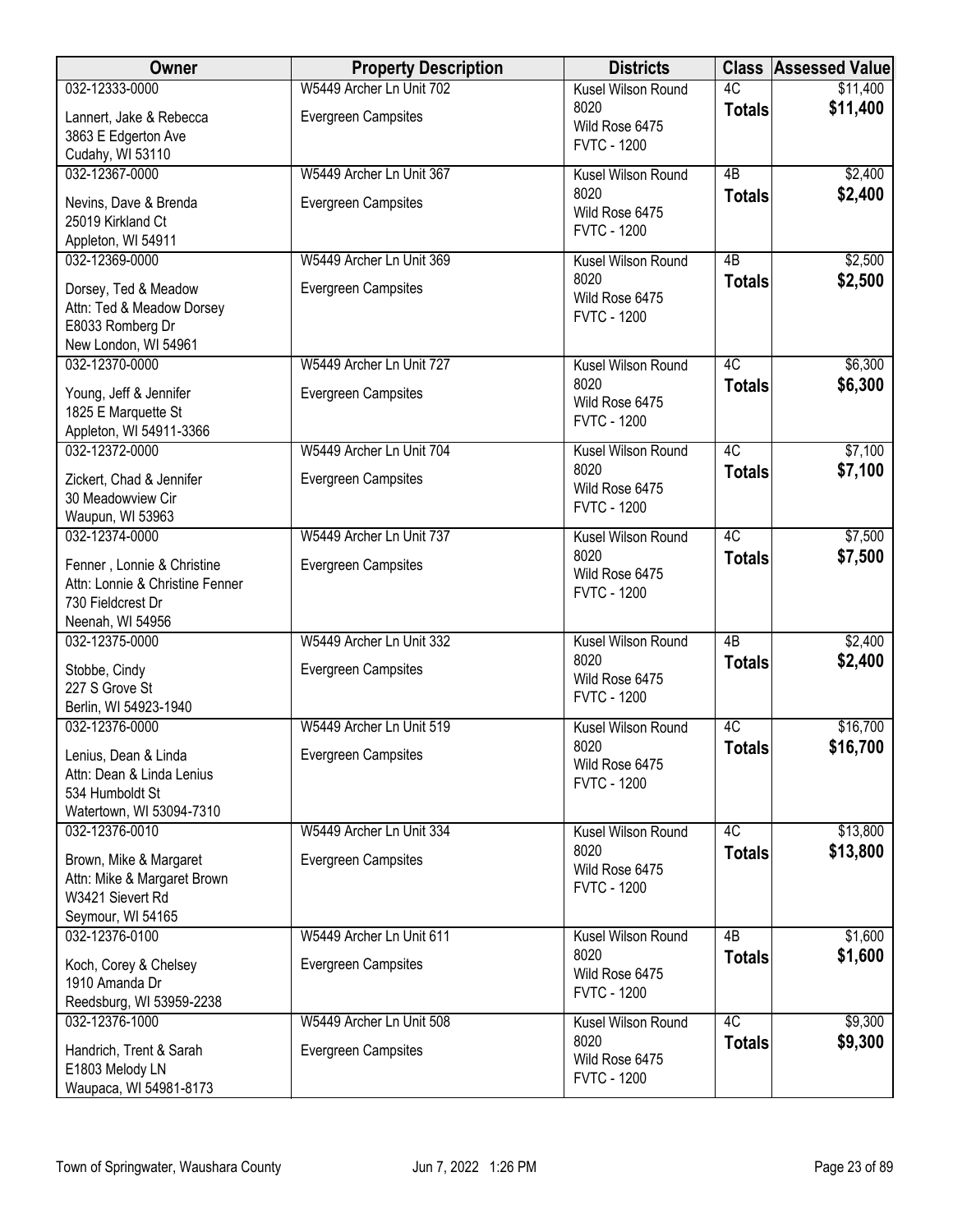| Owner                                                                                                         | <b>Property Description</b>                             | <b>Districts</b>                                                   |                     | <b>Class Assessed Value</b> |
|---------------------------------------------------------------------------------------------------------------|---------------------------------------------------------|--------------------------------------------------------------------|---------------------|-----------------------------|
| 032-12378-0000                                                                                                | W5449 Archer Ln Unit 528                                | Kusel Wilson Round                                                 | 4C                  | \$8,600                     |
| Budrick, Donald & Jenny<br>Attn: Donald & Jenny Budrick                                                       | Evergreen Campsites                                     | 8020<br>Wild Rose 6475<br><b>FVTC - 1200</b>                       | <b>Totals</b>       | \$8,600                     |
| 5501 N Haymeadow Ave                                                                                          |                                                         |                                                                    |                     |                             |
| Appleton, WI 54913                                                                                            |                                                         |                                                                    |                     |                             |
| 032-12385-0000                                                                                                | W5449 Archer Ln Unit 630                                | Kusel Wilson Round                                                 | 4C                  | \$8,300                     |
| Hippert, Sarah & Laura<br>510 E Brewster St                                                                   | Evergreen Campsites                                     | 8020<br>Wild Rose 6475                                             | <b>Totals</b>       | \$8,300                     |
| Appleton, WI 54911                                                                                            |                                                         | <b>FVTC - 1200</b>                                                 |                     |                             |
| 032-12413-0000                                                                                                | W5449 Archer Ln Unit 610                                | Kusel Wilson Round                                                 | 4C                  | \$11,800                    |
| Hundt, Daryl & Debra<br>W3150 Hwy 60                                                                          | Evergreen Campsites                                     | 8020<br>Wild Rose 6475<br><b>FVTC - 1200</b>                       | <b>Totals</b>       | \$11,800                    |
| Neosho, WI 53059<br>032-12420-0000                                                                            | W5449 Archer Ln Unit 733                                | Kusel Wilson Round                                                 | 4C                  |                             |
| Pankonin, Eileen<br>Attn: Eileen Pankonin<br>2101 S 98th St                                                   | <b>Evergreen Campsites</b>                              | 8020<br>Wild Rose 6475<br><b>FVTC - 1200</b>                       | <b>Totals</b>       | \$5,500<br>\$5,500          |
| West Allis, WI 53227                                                                                          |                                                         |                                                                    |                     |                             |
| 032-12425-0000<br>Paschke, Mike & Tamera<br>Attn: Mike Paschke & Tamera                                       | W5449 Archer Ln Unit 628<br><b>Evergreen Campsites</b>  | Kusel Wilson Round<br>8020<br>Wild Rose 6475                       | 4C<br><b>Totals</b> | \$14,600<br>\$14,600        |
| 729 Park St<br>Waupun, WI 53963                                                                               |                                                         | <b>FVTC - 1200</b>                                                 |                     |                             |
| 032-12426-0000                                                                                                | W5449 Archer Ln Unit 243                                | Kusel Wilson Round                                                 | $\overline{AB}$     | \$4,600                     |
| Medema, Dale<br>314 2nd St                                                                                    | Evergreen Campsites                                     | 8020<br>Wild Rose 6475                                             | <b>Totals</b>       | \$4,600                     |
| Randolph, WI 53956                                                                                            |                                                         | <b>FVTC - 1200</b>                                                 |                     |                             |
| 032-12427-0000                                                                                                | W5449 Archer Ln Unit 504                                | Kusel Wilson Round                                                 | 4C                  | \$13,100                    |
| Becker, Larry & Julie<br>Attn: Larry & Julie Becker<br>6059 Eden Square<br>Crestview, FL 32539                | Evergreen Campsites                                     | 8020<br>Wild Rose 6475<br><b>FVTC - 1200</b>                       | <b>Totals</b>       | \$13,100                    |
| 032-12429-0000                                                                                                | W5449 Archer Ln Unit B-03                               | Kusel Wilson Round                                                 | 4C                  | \$13,300                    |
| Dallman, Joey & Melody<br>Attn: Joey & Melody Dallman<br>1123 Tayco St                                        | Evergreen Campsites                                     | 8020<br>Wild Rose 6475<br><b>FVTC - 1200</b>                       | <b>Totals</b>       | \$13,300                    |
| Menasha, WI 54952                                                                                             |                                                         |                                                                    |                     |                             |
| 032-12433-0000<br>Vanden Boomen, David<br>Attn: David Vanden Boomen<br>1033 W Taylor St<br>Appleton, WI 54914 | W5449 Archer Ln Unit B-02<br><b>Evergreen Campsites</b> | Kusel Wilson Round<br>8020<br>Wild Rose 6475<br><b>FVTC - 1200</b> | 4C<br><b>Totals</b> | \$17,200<br>\$17,200        |
| 032-12435-0000                                                                                                | W5449 Archer Ln Unit Y-16                               | Kusel Wilson Round                                                 | 4C                  | \$18,400                    |
| Lonzo, Jeff & Tina<br>Attn: Jeff & Tina Lonzo<br>1606 Boland Rd<br>Green Bay, WI 54303                        | Evergreen Campsites                                     | 8020<br>Wild Rose 6475<br><b>FVTC - 1200</b>                       | <b>Totals</b>       | \$18,400                    |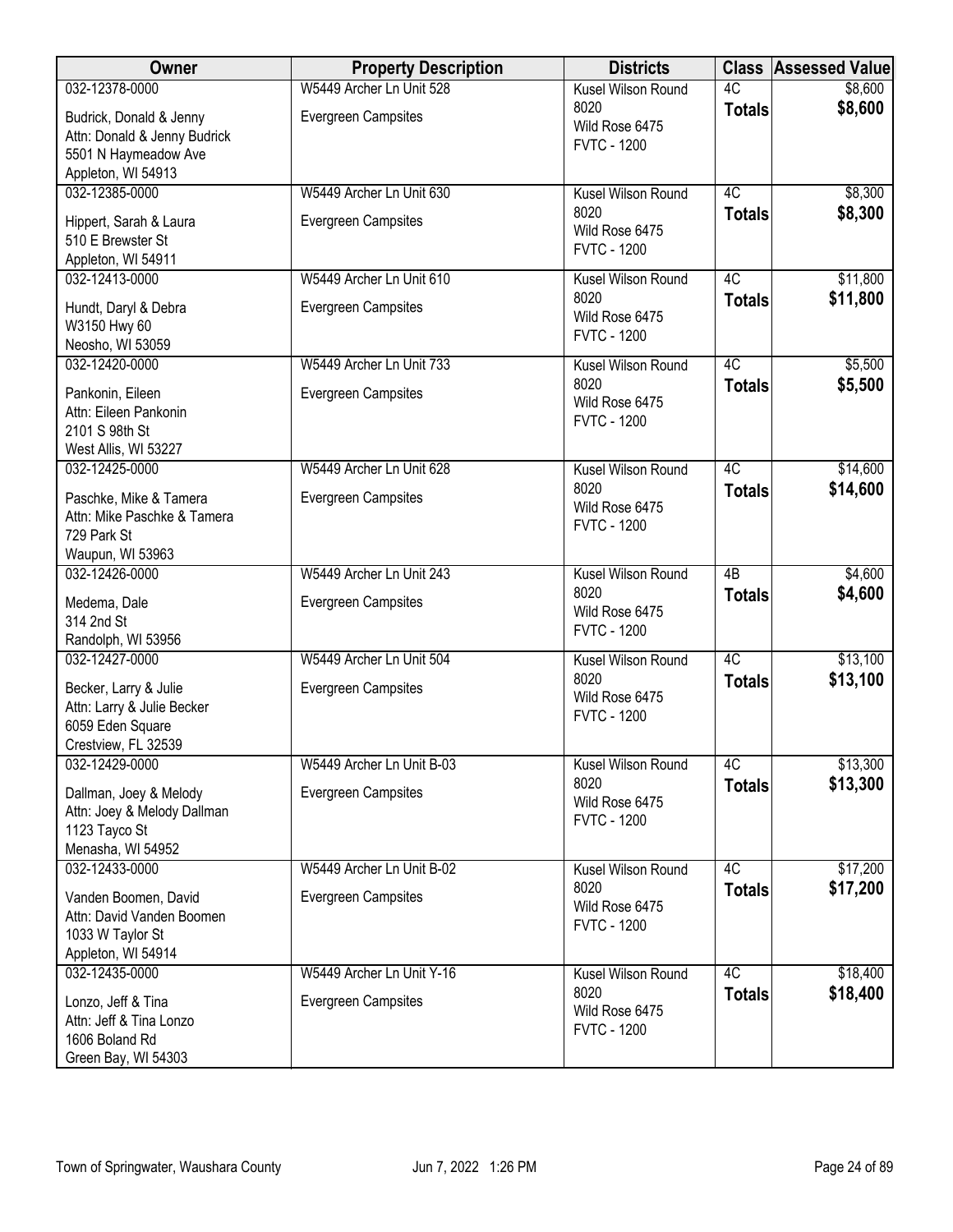| Owner                                     | <b>Property Description</b> | <b>Districts</b>                     |                 | <b>Class Assessed Value</b> |
|-------------------------------------------|-----------------------------|--------------------------------------|-----------------|-----------------------------|
| 032-12440-0000                            | W5449 Archer Ln Unit Y-09   | Kusel Wilson Round                   | 4C              | \$25,000                    |
| Peterson, Raymond and Gabrielle           | <b>Evergreen Campsites</b>  | 8020<br>Wild Rose 6475               | <b>Totals</b>   | \$25,000                    |
| 75 Elm Acres Dr                           |                             | <b>FVTC - 1200</b>                   |                 |                             |
| Fond Du Lac, WI 54935-2903                |                             |                                      |                 |                             |
| 032-12445-0000                            | W5449 Archer Ln Unit 714    | Kusel Wilson Round                   | 4C              | \$8,100                     |
| Daun, Darin & Andrea                      | <b>Evergreen Campsites</b>  | 8020<br>Wild Rose 6475               | <b>Totals</b>   | \$8,100                     |
| Attn: Darin & Andrea Daun                 |                             | <b>FVTC - 1200</b>                   |                 |                             |
| 521 College Ave                           |                             |                                      |                 |                             |
| Howards Grove, WI 53063                   |                             | Kusel Wilson Round                   | $\overline{4C}$ |                             |
| 032-12450-0000                            | W5449 Archer Ln Unit 701    | 8020                                 |                 | \$9,300<br>\$9,300          |
| De Blare, Jeremy & Kristy                 | <b>Evergreen Campsites</b>  | Wild Rose 6475                       | <b>Totals</b>   |                             |
| Attn: Jeremy & Kristy De Blare            |                             | <b>FVTC - 1200</b>                   |                 |                             |
| 773 N Jackson Ave                         |                             |                                      |                 |                             |
| Jefferson, WI 53549<br>032-12450-1000     | W5449 Archer Ln Unit 420    | Kusel Wilson Round                   | 4C              | \$8,000                     |
|                                           |                             | 8020                                 | <b>Totals</b>   | \$8,000                     |
| Glassen, James & Gaya                     | Evergreen Campsites         | Wild Rose 6475                       |                 |                             |
| Attn: James & Gaya Glassen                |                             | <b>FVTC - 1200</b>                   |                 |                             |
| 3215 76th St<br>Franksville, WI 53126     |                             |                                      |                 |                             |
| 032-12451-0000                            | W5449 Archer Ln Unit 425    | Kusel Wilson Round                   | 4C              | \$14,900                    |
|                                           |                             | 8020                                 | <b>Totals</b>   | \$14,900                    |
| Ratchman, Mark                            | <b>Evergreen Campsites</b>  | Wild Rose 6475                       |                 |                             |
| Attn: Mark Ratchman<br>1545 Westhaven Cir |                             | <b>FVTC - 1200</b>                   |                 |                             |
| Oshkosh, WI 54904                         |                             |                                      |                 |                             |
| 032-12465-0000                            | W5449 Archer Ln Unit 410    | Kusel Wilson Round                   | 4B              | \$1,300                     |
| Cardoza, Brooke                           | Evergreen Campsites         | 8020                                 | <b>Totals</b>   | \$1,300                     |
| 1629 S Park Ave                           |                             | Wild Rose 6475                       |                 |                             |
| Neenah, WI 54956                          |                             | <b>FVTC - 1200</b>                   |                 |                             |
| 032-12467-0000                            | W5449 Archer Ln Unit C-03   | Kusel Wilson Round                   | $\overline{AB}$ | \$3,100                     |
| Lemke, Terry & Gloria                     | <b>Evergreen Campsites</b>  | 8020                                 | <b>Totals</b>   | \$3,100                     |
| 1430 Erin Ln                              |                             | Wild Rose 6475                       |                 |                             |
| Waukesha, WI 53188                        |                             | <b>FVTC - 1200</b>                   |                 |                             |
| 032-12475-0000                            | W5449 Archer Ln Unit 144    | Kusel Wilson Round                   | 4B              | \$3,300                     |
| Revoir, Marian                            | <b>Evergreen Campsites</b>  | 8020                                 | <b>Totals</b>   | \$3,300                     |
| Attn: Marian Revoir                       |                             | Wild Rose 6475<br><b>FVTC - 1200</b> |                 |                             |
| 1807 Weston Ave                           |                             |                                      |                 |                             |
| Schofield, WI 54476                       |                             |                                      |                 |                             |
| 032-12478-0000                            | W5449 Archer Ln Unit 820    | Kusel Wilson Round                   | 4C              | \$7,700                     |
| Conley, Patrick & Louise                  | <b>Evergreen Campsites</b>  | 8020<br>Wild Rose 6475               | <b>Totals</b>   | \$7,700                     |
| Attn: Patrick & Louise                    |                             | <b>FVTC - 1200</b>                   |                 |                             |
| 6234 Larkhill Dr                          |                             |                                      |                 |                             |
| Racine, WI 53406<br>032-12478-1000        | W5449 Archer Ln Unit 603    | Kusel Wilson Round                   |                 |                             |
|                                           |                             | 8020                                 | <b>Totals</b>   |                             |
| Vacant                                    | <b>Evergreen Campsites</b>  | Wild Rose 6475                       |                 |                             |
|                                           |                             | <b>FVTC - 1200</b>                   |                 |                             |
| 032-12486-0000                            | W5449 Archer Ln Unit 632    | Kusel Wilson Round                   | 4C              | \$10,600                    |
| Schlosser, Ryan and Kristin               | <b>Evergreen Campsites</b>  | 8020                                 | <b>Totals</b>   | \$10,600                    |
| W6609 Saint Killian Dr                    |                             | Wild Rose 6475                       |                 |                             |
| Campbellsport, WI 53010-2805              |                             | <b>FVTC - 1200</b>                   |                 |                             |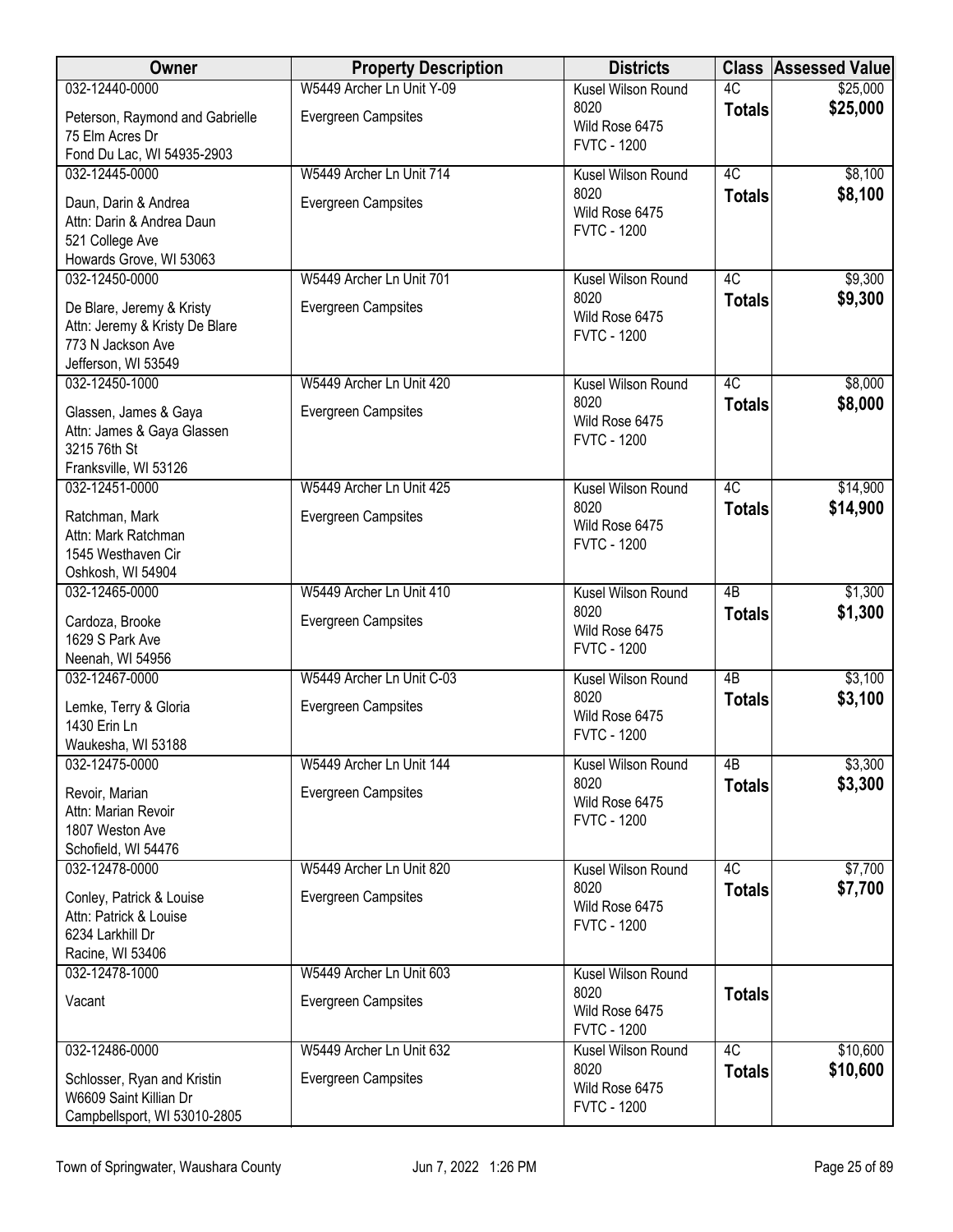| 032-12486-1000<br>Kusel Wilson Round<br>8020<br><b>Totals</b><br><b>Evergreen Campsites</b><br>Lucas, Loel<br>Wild Rose 6475<br>14190 W Meadowshire Dr<br><b>FVTC - 1200</b><br>New Berlin, WI 53151-2461 | Owner | <b>Property Description</b> | <b>Districts</b> |    | <b>Class Assessed Value</b> |
|-----------------------------------------------------------------------------------------------------------------------------------------------------------------------------------------------------------|-------|-----------------------------|------------------|----|-----------------------------|
|                                                                                                                                                                                                           |       | W5449 Archer Ln Unit C-13   |                  | 4C | \$5,000                     |
|                                                                                                                                                                                                           |       |                             |                  |    | \$5,000                     |
|                                                                                                                                                                                                           |       |                             |                  |    |                             |
|                                                                                                                                                                                                           |       |                             |                  |    |                             |
| 4C<br>032-12487-0000<br>W5449 Archer Ln Unit 602<br>Kusel Wilson Round                                                                                                                                    |       |                             |                  |    | \$13,300                    |
| 8020<br><b>Totals</b><br><b>Evergreen Campsites</b><br>Tedrup, Hans & Sarah<br>Wild Rose 6475                                                                                                             |       |                             |                  |    | \$13,300                    |
| Attn: Hans & Sarah Tedrup<br><b>FVTC - 1200</b>                                                                                                                                                           |       |                             |                  |    |                             |
| 1176 Iris Ln                                                                                                                                                                                              |       |                             |                  |    |                             |
| Grafton, WI 53024-9626                                                                                                                                                                                    |       |                             |                  |    |                             |
| 4C<br>032-12495-0000<br>W5449 Archer Ln Unit 622<br>Kusel Wilson Round<br>8020                                                                                                                            |       |                             |                  |    | \$9,200                     |
| <b>Totals</b><br><b>Evergreen Campsites</b><br>DeBroux, Chad & Brandy<br>Wild Rose 6475                                                                                                                   |       |                             |                  |    | \$9,200                     |
| Attn: Chad & Brandy DeBroux<br><b>FVTC - 1200</b>                                                                                                                                                         |       |                             |                  |    |                             |
| 2401 Hendricks Ave                                                                                                                                                                                        |       |                             |                  |    |                             |
| Kaukauna, WI 54130<br>4C<br>032-12498-0000<br>W5449 Archer Ln Unit 724<br>Kusel Wilson Round                                                                                                              |       |                             |                  |    | \$12,700                    |
| 8020<br><b>Totals</b>                                                                                                                                                                                     |       |                             |                  |    | \$12,700                    |
| <b>Evergreen Campsites</b><br>Wedell, Randy & Becky<br>Wild Rose 6475                                                                                                                                     |       |                             |                  |    |                             |
| N9587 Otte Ct<br><b>FVTC - 1200</b>                                                                                                                                                                       |       |                             |                  |    |                             |
| Appleton, WI 54915<br>4C<br>032-12498-1000<br>W5449 Archer Ln Unit C-14<br>Kusel Wilson Round                                                                                                             |       |                             |                  |    | \$12,700                    |
| 8020<br><b>Totals</b>                                                                                                                                                                                     |       |                             |                  |    | \$12,700                    |
| <b>Evergreen Campsites</b><br>D'Onofrio, Robert & Mary Ann<br>Wild Rose 6475                                                                                                                              |       |                             |                  |    |                             |
| Attn: Robert & Mary Ann D'Onofrio<br><b>FVTC - 1200</b><br>N174 Windermere Dr                                                                                                                             |       |                             |                  |    |                             |
| Winfield, IL 60190                                                                                                                                                                                        |       |                             |                  |    |                             |
| 4C<br>032-12499-0000<br>W5449 Archer Ln Unit 503<br>Kusel Wilson Round                                                                                                                                    |       |                             |                  |    | \$9,900                     |
| 8020<br><b>Totals</b>                                                                                                                                                                                     |       |                             |                  |    | \$9,900                     |
| <b>Evergreen Campsites</b><br>Haffenbredl, David & Sandra<br>Wild Rose 6475<br>2348 Rice St                                                                                                               |       |                             |                  |    |                             |
| <b>FVTC - 1200</b><br>Stevens Point, WI 54481                                                                                                                                                             |       |                             |                  |    |                             |
| $\overline{4C}$<br>032-12505-0000<br>W5449 Archer Ln Unit C-04<br>Kusel Wilson Round                                                                                                                      |       |                             |                  |    | \$8,400                     |
| 8020<br><b>Totals</b><br>Evergreen Campsites<br>Schnabl, James                                                                                                                                            |       |                             |                  |    | \$8,400                     |
| Wild Rose 6475<br>Attn: James Schnabl                                                                                                                                                                     |       |                             |                  |    |                             |
| <b>FVTC - 1200</b><br>1614 S 17th St                                                                                                                                                                      |       |                             |                  |    |                             |
| Milwaukee, WI 53204                                                                                                                                                                                       |       |                             |                  |    |                             |
| 032-12510-0000<br>4C<br>W5449 Archer Ln Unit 607<br>Kusel Wilson Round                                                                                                                                    |       |                             |                  |    | \$7,400                     |
| 8020<br><b>Totals</b><br>Diedrick, Tom & Sadie<br><b>Evergreen Campsites</b>                                                                                                                              |       |                             |                  |    | \$7,400                     |
| Wild Rose 6475<br>Attn: Tom & Sadie Diedrick<br><b>FVTC - 1200</b>                                                                                                                                        |       |                             |                  |    |                             |
| 2300 W Jonathon Dr                                                                                                                                                                                        |       |                             |                  |    |                             |
| Appleton, WI 54914                                                                                                                                                                                        |       |                             |                  |    |                             |
| 032-12520-0000<br>4C<br>W5449 Archer Ln Unit 606<br>Kusel Wilson Round                                                                                                                                    |       |                             |                  |    | \$14,100                    |
| 8020<br><b>Totals</b><br>Evergreen Campground<br>Schroeder, Daryl & Priscilla<br>Wild Rose 6475                                                                                                           |       |                             |                  |    | \$14,100                    |
| N5443 Twain Rd<br><b>FVTC - 1200</b>                                                                                                                                                                      |       |                             |                  |    |                             |
| Chilton, WI 53014                                                                                                                                                                                         |       |                             |                  |    |                             |
| 4C<br>W5449 Archer Ln Unit Y-22<br>032-12526-0000<br>Kusel Wilson Round<br>8020                                                                                                                           |       |                             |                  |    | \$17,700                    |
| <b>Totals</b><br>Ehlen, Hannah<br><b>Evergreen Campsites</b><br>Wild Rose 6475                                                                                                                            |       |                             |                  |    | \$17,700                    |
| 429 Wisconsin Ave<br><b>FVTC - 1200</b>                                                                                                                                                                   |       |                             |                  |    |                             |
| Wild Rose, WI 54984-6858<br>4C<br>W5449 Archer Ln Unit 529                                                                                                                                                |       |                             |                  |    |                             |
| 032-12529-0000<br>Kusel Wilson Round<br>8020                                                                                                                                                              |       |                             |                  |    | \$21,100<br>\$21,100        |
| <b>Totals</b><br>Keller, Adam & Teri<br><b>Evergreen Campsites</b><br>Wild Rose 6475                                                                                                                      |       |                             |                  |    |                             |
| Attn: Adam & Teri Keller<br><b>FVTC - 1200</b>                                                                                                                                                            |       |                             |                  |    |                             |
| 7260 Commerce Plaza Dr<br>Neenah, WI 54956                                                                                                                                                                |       |                             |                  |    |                             |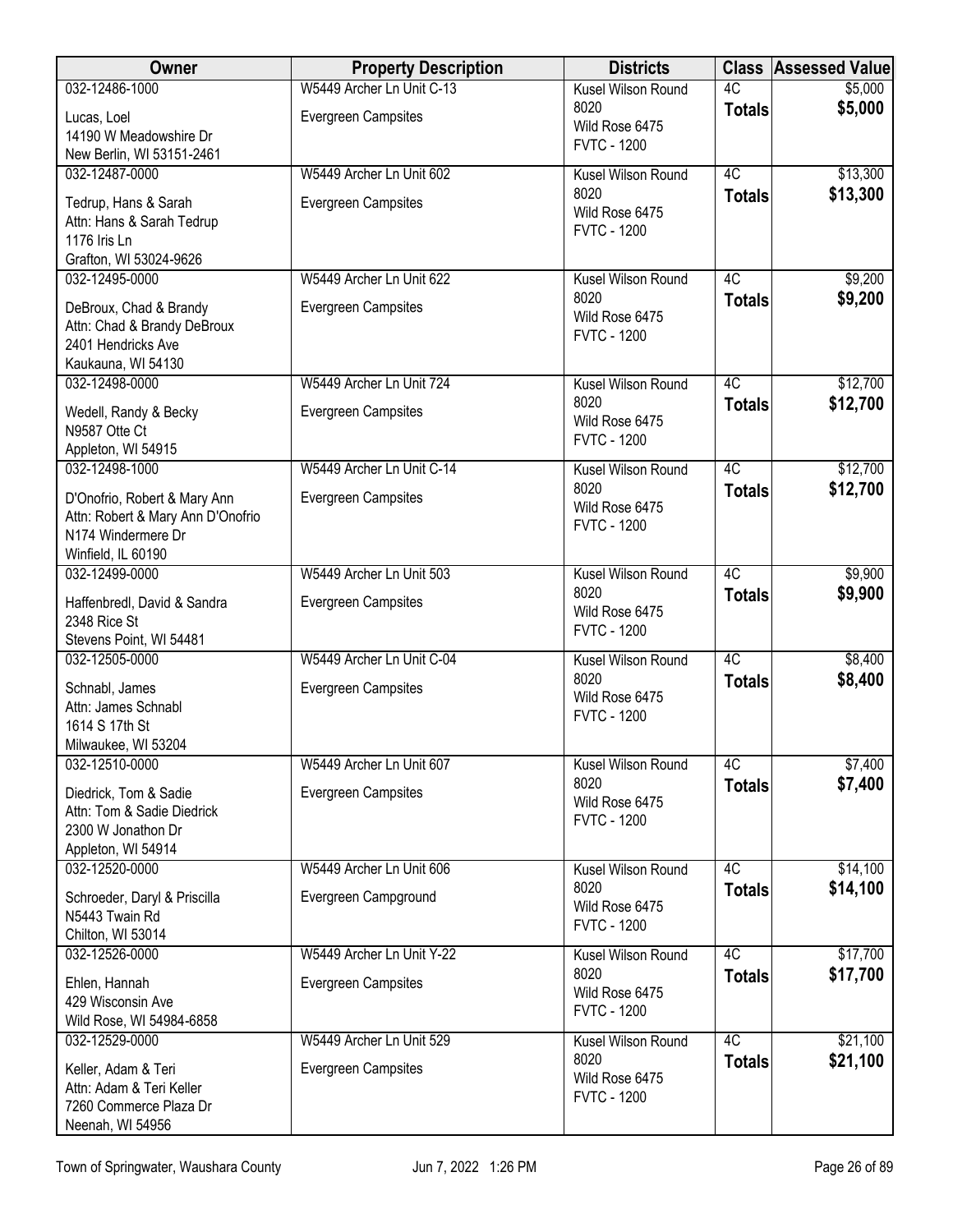| Owner                                         | <b>Property Description</b> | <b>Districts</b>                     |                 | <b>Class Assessed Value</b> |
|-----------------------------------------------|-----------------------------|--------------------------------------|-----------------|-----------------------------|
| 032-12531-0000                                | W5449 Archer Ln Unit 126    | Kusel Wilson Round                   | $\overline{AB}$ | \$2,100                     |
| Linzmeier, Craig                              | <b>Evergreen Campsites</b>  | 8020<br>Wild Rose 6475               | <b>Totals</b>   | \$2,100                     |
| 1546 Van Rd                                   |                             | <b>FVTC - 1200</b>                   |                 |                             |
| Bellevue, WI 54311-6260<br>032-12563-0000     | W5449 Archer Ln Unit 427    |                                      | 4C              |                             |
|                                               |                             | Kusel Wilson Round<br>8020           | <b>Totals</b>   | \$5,400<br>\$5,400          |
| Merrick, Jeremy & Nichole                     | <b>Evergreen Campsites</b>  | Wild Rose 6475                       |                 |                             |
| 1351 Pheasant Creek<br>Oshkosh, WI 54904-7451 |                             | <b>FVTC - 1200</b>                   |                 |                             |
| 032-12575-0000                                | W5449 Archer Ln Unit 604    | Kusel Wilson Round                   | 4C              | \$15,100                    |
| Vertz, Frank & Becky                          | <b>Evergreen Campsites</b>  | 8020                                 | <b>Totals</b>   | \$15,100                    |
| Attn: Frank & Becky Vertz                     |                             | Wild Rose 6475                       |                 |                             |
| 128 Homewood Ct                               |                             | <b>FVTC - 1200</b>                   |                 |                             |
| Little Chute, WI 54140                        |                             |                                      |                 |                             |
| 032-12581-0000                                | W5449 Archer Ln Unit Y-24   | Kusel Wilson Round<br>8020           | 4C              | \$45,000                    |
| Dedrick, David and Noel                       | <b>Evergreen Campsites</b>  | Wild Rose 6475                       | <b>Totals</b>   | \$45,000                    |
| Attn: David and Noel Dedrick                  |                             | <b>FVTC - 1200</b>                   |                 |                             |
| 1625 Stark St<br>Kewaskum, WI 54130-9042      |                             |                                      |                 |                             |
| 032-12587-0000                                | W5449 Archer Ln Unit 136    | Kusel Wilson Round                   | $\overline{AB}$ | \$3,100                     |
| Staffeld, Keith                               | <b>Evergreen Campsites</b>  | 8020                                 | <b>Totals</b>   | \$3,100                     |
| Attn: Keith Staffeld                          |                             | Wild Rose 6475                       |                 |                             |
| 779 Harvard Dr                                |                             | <b>FVTC - 1200</b>                   |                 |                             |
| Neenah, WI 54956                              |                             |                                      |                 |                             |
| 032-12590-0000                                | W5449 Archer Ln Unit 142    | Kusel Wilson Round                   |                 |                             |
| Vacant                                        | Evergreen Campsites         | 8020<br>Wild Rose 6475               | <b>Totals</b>   |                             |
|                                               |                             | <b>FVTC - 1200</b>                   |                 |                             |
| 032-12590-1000                                | W5449 Archer Ln Unit 323    | Kusel Wilson Round                   | $\overline{AB}$ | \$900                       |
| Guyant, Kay                                   | <b>Evergreen Campsites</b>  | 8020                                 | <b>Totals</b>   | \$900                       |
| Attn: Kay Guyant                              |                             | Wild Rose 6475<br><b>FVTC - 1200</b> |                 |                             |
| 760 Seward St                                 |                             |                                      |                 |                             |
| Berlin, WI 54923-9162<br>032-12590-2000       | W5449 Archer Ln Unit 241    | Kusel Wilson Round                   | $\overline{AB}$ | \$3,400                     |
|                                               |                             | 8020                                 | <b>Totals</b>   | \$3,400                     |
| Swiderski, Steve<br>Attn: Steve Swiderski     | <b>Evergreen Campsites</b>  | Wild Rose 6475                       |                 |                             |
| 1412 Prospect Ave                             |                             | <b>FVTC - 1200</b>                   |                 |                             |
| Wausau, WI 54403                              |                             |                                      |                 |                             |
| 032-12591-0000                                | W5449 Archer Ln Unit 524    | Kusel Wilson Round                   | 4C              | \$17,400                    |
| Wolf, Brian & Jan                             | <b>Evergreen Campsites</b>  | 8020<br>Wild Rose 6475               | <b>Totals</b>   | \$17,400                    |
| Attn: Brian & Jan Wolf                        |                             | <b>FVTC - 1200</b>                   |                 |                             |
| 308 High St                                   |                             |                                      |                 |                             |
| Dane, WI 53529<br>032-12592-0000              | W5449 Archer Ln Unit C-23   | Kusel Wilson Round                   | 4C              | \$21,300                    |
|                                               |                             | 8020                                 | <b>Totals</b>   | \$21,300                    |
| Sinkula, David & Jennifer<br>2150 County Rd U | <b>Evergreen Campsites</b>  | Wild Rose 6475                       |                 |                             |
| Green Bay, WI 54313-4529                      |                             | <b>FVTC - 1200</b>                   |                 |                             |
| 032-12595-0000                                | W5449 Archer Ln Unit 640    | Kusel Wilson Round                   | 4C              | \$13,500                    |
| Foss, John & Cindy                            | Evergreen Campsites         | 8020                                 | <b>Totals</b>   | \$13,500                    |
| Attn: John & Cindy Foss                       |                             | Wild Rose 6475                       |                 |                             |
| 1236 N Hawthorne Dr                           |                             | <b>FVTC - 1200</b>                   |                 |                             |
| Appleton, WI 54915-2814                       |                             |                                      |                 |                             |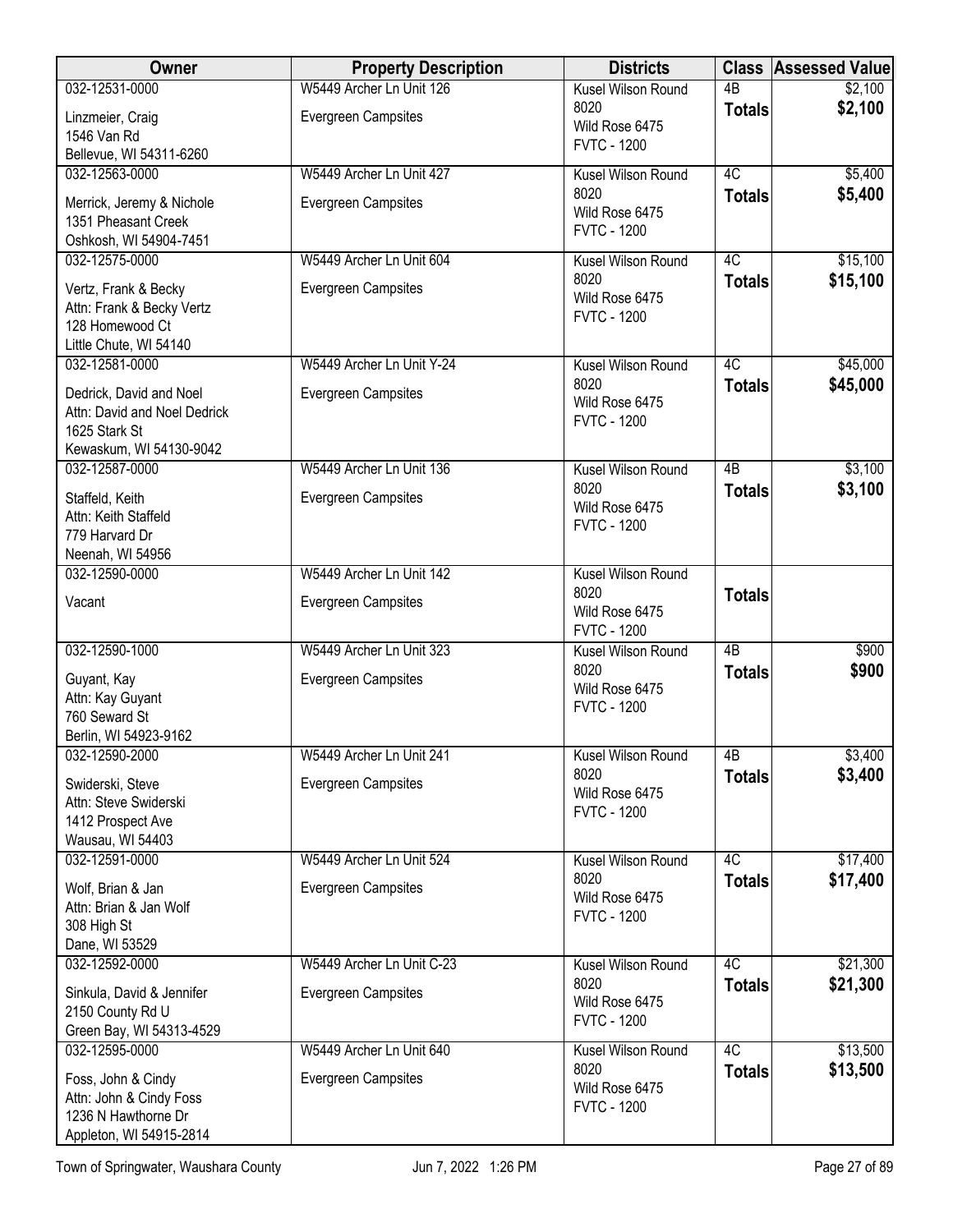| Owner                                                                                                       | <b>Property Description</b> | <b>Districts</b>                             |                 | <b>Class Assessed Value</b> |
|-------------------------------------------------------------------------------------------------------------|-----------------------------|----------------------------------------------|-----------------|-----------------------------|
| 032-12602-0000                                                                                              | W5449 Archer Ln Unit 639    | Kusel Wilson Round                           | 4C              | \$12,500                    |
| Truse, Harley<br>606 Yellowstone Dr<br>Hartford, WI 53027-8648                                              | <b>Evergreen Campsites</b>  | 8020<br>Wild Rose 6475<br><b>FVTC - 1200</b> | <b>Totals</b>   | \$12,500                    |
| 032-12604-0000                                                                                              | W5449 Archer Ln Unit 212    | Kusel Wilson Round                           | 4C              | \$4,700                     |
| Guyant, Kay<br>Attn: Kay Guyant<br>760 Seward St<br>Berlin, WI 54923-9162                                   | <b>Evergreen Campsites</b>  | 8020<br>Wild Rose 6475<br><b>FVTC - 1200</b> | <b>Totals</b>   | \$4,700                     |
| 032-12605-0000                                                                                              | W5449 Archer Ln Unit 605    | Kusel Wilson Round                           | 4C              | \$10,900                    |
| Sammer, Todd & Myers, Susan<br>8915 W Becher<br>West Allis, WI 53227                                        | <b>Evergreen Campsites</b>  | 8020<br>Wild Rose 6475<br><b>FVTC - 1200</b> | <b>Totals</b>   | \$10,900                    |
| 032-12609-0000                                                                                              | W5449 Archer Ln Unit 708    | Kusel Wilson Round                           | 4C              | \$10,000                    |
| Durant, Ryan & Cassie<br>423 Seitz Ave<br>Mayville, WI 53050-1536                                           | Evergreen Campsites         | 8020<br>Wild Rose 6475<br><b>FVTC - 1200</b> | <b>Totals</b>   | \$10,000                    |
| 032-12611-0000                                                                                              | W5449 Archer Ln Unit 138    | Kusel Wilson Round                           | $\overline{AB}$ | \$3,700                     |
| Smith, Sean & Marissa<br>Attn: Sean & Marissa Smith<br>571 Vermont St<br>Fond Du Lac, WI 54937              | Evergreen Campsites         | 8020<br>Wild Rose 6475<br><b>FVTC - 1200</b> | <b>Totals</b>   | \$3,700                     |
| 032-12613-0000                                                                                              | W5449 Archer Ln Unit 627    | Kusel Wilson Round                           | 4C              | \$12,300                    |
| Komorowski, Brian & Jean<br>Attn: Brian & Jean Komorowski<br>2772 Clover St<br>Oshkosh, WI 54901            | <b>Evergreen Campsites</b>  | 8020<br>Wild Rose 6475<br><b>FVTC - 1200</b> | <b>Totals</b>   | \$12,300                    |
| 032-12615-0000                                                                                              | W5449 Archer Ln Unit 416    | Kusel Wilson Round                           | 4C              | \$14,000                    |
| Zittlow, Jonathon & Courtney<br>Attn: Jonathon or Courtney Zittlow<br>1150 Maricopa Dr<br>Oshkosh, WI 54904 | <b>Evergreen Campsites</b>  | 8020<br>Wild Rose 6475<br><b>FVTC - 1200</b> | <b>Totals</b>   | \$14,000                    |
| 032-12619-0100                                                                                              | W5449 Archer Ln Unit 718    | Kusel Wilson Round                           | 4C              | \$8,500                     |
| Young, Ronald & Lorie<br>987 Lotus Trl<br>Menasha, WI 54952                                                 | <b>Evergreen Campsites</b>  | 8020<br>Wild Rose 6475<br><b>FVTC - 1200</b> | <b>Totals</b>   | \$8,500                     |
| 032-12619-1000                                                                                              | W5449 Archer Ln Unit C-15   | Kusel Wilson Round                           | 4C              | \$8,900                     |
| Gorges, Charles & Jane<br>Attn: Charles & Jane Gorges<br>700 Montgomery St<br>New London, WI 54961-1902     | <b>Evergreen Campsites</b>  | 8020<br>Wild Rose 6475<br><b>FVTC - 1200</b> | <b>Totals</b>   | \$8,900                     |
| 032-12624-0000                                                                                              | W5449 Archer Ln Unit 806    | Kusel Wilson Round<br>8020                   | 4C              | \$9,400                     |
| Dyksinski, Vince<br>Attn: Vince Dyksinski<br>4810 N Apple Rd<br>Appleton, WI 54913-9311                     | <b>Evergreen Campsites</b>  | Wild Rose 6475<br><b>FVTC - 1200</b>         | <b>Totals</b>   | \$9,400                     |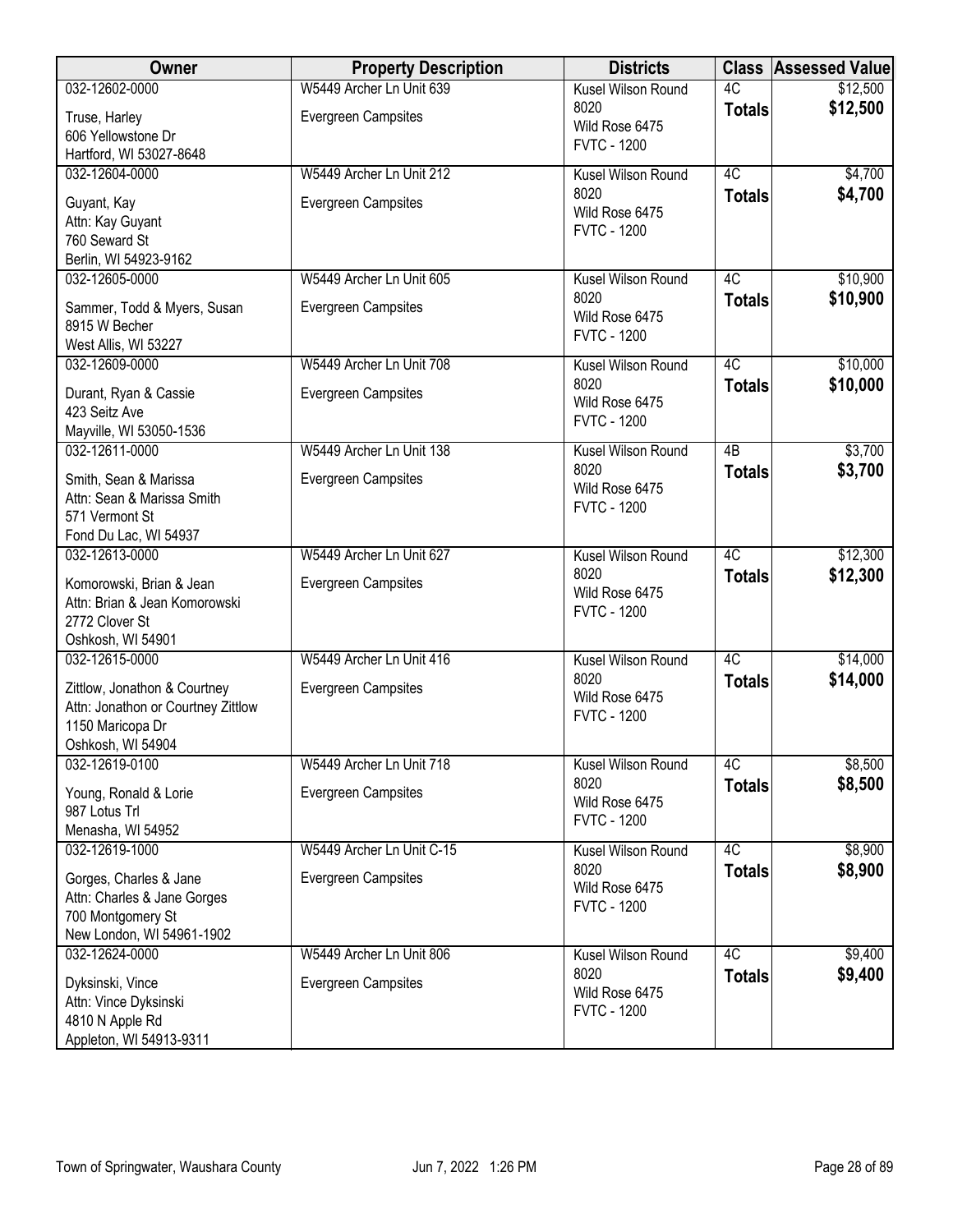| <b>Owner</b>                                          | <b>Property Description</b> | <b>Districts</b>                     |                     | <b>Class Assessed Value</b> |
|-------------------------------------------------------|-----------------------------|--------------------------------------|---------------------|-----------------------------|
| 032-12625-0000                                        | W5449 Archer Ln Unit 613    | Kusel Wilson Round                   | 4C                  | \$9,300                     |
| Woida, Sylvia                                         | Evergreen Campsites         | 8020                                 | <b>Totals</b>       | \$9,300                     |
| Attn: Sylvia Woida                                    |                             | Wild Rose 6475<br><b>FVTC - 1200</b> |                     |                             |
| 3061 Longview Ln                                      |                             |                                      |                     |                             |
| North Fort Meyers, FL 33917-1570                      |                             |                                      |                     |                             |
| 032-12626-0000                                        | W5449 Archer Ln Unit 631    | Kusel Wilson Round                   | 4C                  | \$12,200                    |
| Brinkman, Jon & Kriegel, Janet                        | <b>Evergreen Campsites</b>  | 8020<br>Wild Rose 6475               | <b>Totals</b>       | \$12,200                    |
| Attn: Jon Brinkman & Janet Kriegel                    |                             | <b>FVTC - 1200</b>                   |                     |                             |
| N289 Woodstock Ln                                     |                             |                                      |                     |                             |
| Appleton, WI 54915<br>032-12627-0000                  | W5449 Archer Ln Unit 422    | Kusel Wilson Round                   | 4C                  | \$16,600                    |
|                                                       |                             | 8020                                 | <b>Totals</b>       | \$16,600                    |
| Klaske, Carrie & Curt                                 | Evergreen Campsites         | Wild Rose 6475                       |                     |                             |
| Attn: Curt or Carrie Klaske<br>1285 Fairfax St        |                             | <b>FVTC - 1200</b>                   |                     |                             |
| Oshkosh, WI 54904                                     |                             |                                      |                     |                             |
| 032-12627-0100                                        | W5449 Archer Ln Unit 514    | Kusel Wilson Round                   | 4C                  | \$6,100                     |
| Busser, Justin & Sharesa                              | Evergreen Campsites         | 8020                                 | <b>Totals</b>       | \$6,100                     |
| 1210 Woodbridge Ct                                    |                             | Wild Rose 6475                       |                     |                             |
| Reedsburg, WI 53959-1430                              |                             | <b>FVTC - 1200</b>                   |                     |                             |
| 032-12628-0000                                        | W5449 Archer Ln Unit 720    | Kusel Wilson Round                   | 4C                  | \$4,700                     |
| Novak, Scott & Jody                                   | <b>Evergreen Campsites</b>  | 8020                                 | <b>Totals</b>       | \$4,700                     |
| 6034 S 37th St                                        |                             | Wild Rose 6475                       |                     |                             |
| Greenfield, WI 53221                                  |                             | <b>FVTC - 1200</b>                   |                     |                             |
| 032-12629-0000                                        | W5449 Archer Ln Unit C-08   | Kusel Wilson Round                   | 4B                  | \$2,400                     |
| Zelechowski, Richard                                  | <b>Evergreen Campsites</b>  | 8020                                 | <b>Totals</b>       | \$2,400                     |
| 6502 Point LN                                         |                             | Wild Rose 6475<br><b>FVTC - 1200</b> |                     |                             |
| Waterford, WI 53185-2430                              |                             |                                      |                     |                             |
| 032-12630-0000                                        | W5449 Archer Ln Unit 707    | Kusel Wilson Round                   | 4C                  | \$12,600                    |
| Schaeuble, Ryan & Amy                                 | Evergreen Campsites         | 8020<br>Wild Rose 6475               | <b>Totals</b>       | \$12,600                    |
| 3788 Shady Springs Dr                                 |                             | <b>FVTC - 1200</b>                   |                     |                             |
| De Pere, WI 54115-7655                                |                             |                                      |                     |                             |
| 032-12633-0000                                        | W5449 Archer Ln Unit 336    | Kusel Wilson Round<br>8020           | 4C<br><b>Totals</b> | \$14,200<br>\$14,200        |
| Pomplun Jerry                                         | <b>Evergreen Campsites</b>  | Wild Rose 6475                       |                     |                             |
| 317 E Liberty St                                      |                             | <b>FVTC - 1200</b>                   |                     |                             |
| Berlin, WI 54923-1235<br>032-12635-0000               | W5449 Archer Ln Unit 532    | Kusel Wilson Round                   | 4C                  | \$12,700                    |
|                                                       |                             | 8020                                 | <b>Totals</b>       | \$12,700                    |
| Paschke, Dennis & Karen                               | <b>Evergreen Campsites</b>  | Wild Rose 6475                       |                     |                             |
| Attn: Dennis & Karen Paschke<br>N105 W14648 Wilson Dr |                             | <b>FVTC - 1200</b>                   |                     |                             |
| Germantown, WI 53022                                  |                             |                                      |                     |                             |
| 032-12636-0000                                        | W5449 Archer Ln Unit Y-02   | Kusel Wilson Round                   | 4C                  | \$23,800                    |
| Haensgen, Mary                                        | Evergreen Campsites         | 8020                                 | <b>Totals</b>       | \$23,800                    |
| Attn: Mary Haensgen                                   |                             | Wild Rose 6475                       |                     |                             |
| 1426 S Main St                                        |                             | <b>FVTC - 1200</b>                   |                     |                             |
| Belvedere, IL 61008                                   |                             |                                      |                     |                             |
| 032-12637-0000                                        | W5449 Archer Ln Unit Y-04   | Kusel Wilson Round                   | 4C                  | \$43,300                    |
| Brockman, Mel & Kathy                                 | Evergreen Campsites         | 8020<br>Wild Rose 6475               | <b>Totals</b>       | \$43,300                    |
| Attn: Mel & Kathy Brockman                            |                             | <b>FVTC - 1200</b>                   |                     |                             |
| N5940 Conrad St                                       |                             |                                      |                     |                             |
| Freedom, WI 54130                                     |                             |                                      |                     |                             |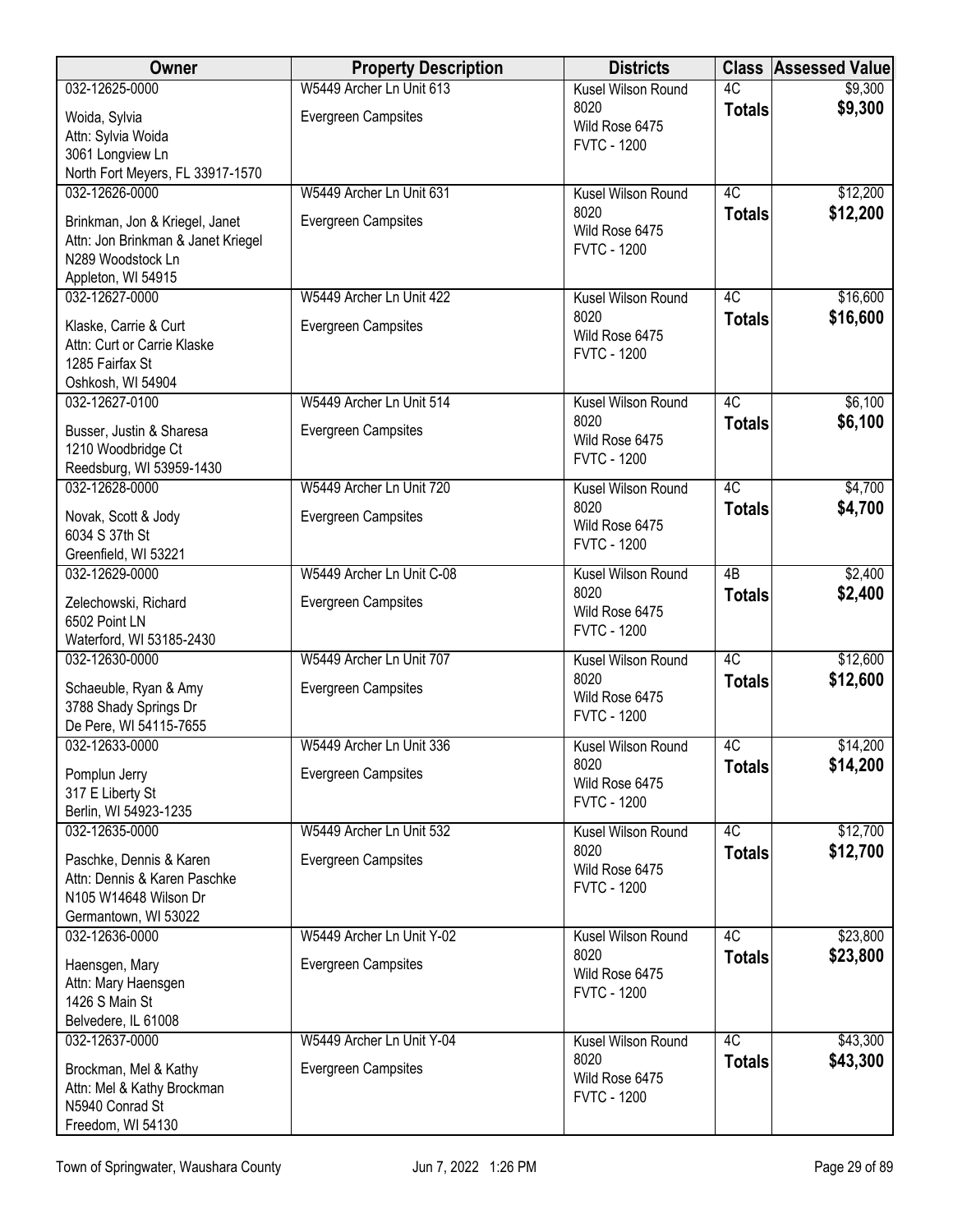| Owner                                     | <b>Property Description</b> | <b>Districts</b>           |               | <b>Class Assessed Value</b> |
|-------------------------------------------|-----------------------------|----------------------------|---------------|-----------------------------|
| 032-12638-0000                            | W5449 Archer Ln Unit Y-10   | Kusel Wilson Round         | 4C            | \$30,600                    |
| Spicer, Morte & Mary                      | Evergreen Campsites         | 8020                       | <b>Totals</b> | \$30,600                    |
| W1825 Bender Rd                           |                             | Wild Rose 6475             |               |                             |
| Sheboygan, WI 53083                       |                             | <b>FVTC - 1200</b>         |               |                             |
| 032-12639-0000                            | W5449 Archer Ln Unit C-11   | Kusel Wilson Round         | 4C            | \$24,100                    |
|                                           |                             | 8020                       | <b>Totals</b> | \$24,100                    |
| Kuether, John                             | <b>Evergreen Campsites</b>  | Wild Rose 6475             |               |                             |
| Attn: John Kuether<br>1464 Haen Dr        |                             | <b>FVTC - 1200</b>         |               |                             |
| Kaukauna, WI 54130                        |                             |                            |               |                             |
| 032-12641-0000                            | W5449 Archer Ln Unit 527    | Kusel Wilson Round         | 4C            | \$28,500                    |
|                                           |                             | 8020                       | <b>Totals</b> | \$28,500                    |
| Paterson, Greg & Nikki                    | <b>Evergreen Campsites</b>  | Wild Rose 6475             |               |                             |
| 13837 N Lakeshore Dr                      |                             | <b>FVTC - 1200</b>         |               |                             |
| Mequon, WI 53097                          |                             |                            |               |                             |
| 032-12643-0000                            | W5449 Archer Ln Unit 726    | Kusel Wilson Round         | 4B            | \$11,300                    |
| Button, Robert                            | Evergreen Campsites         | 8020<br>Wild Rose 6475     | <b>Totals</b> | \$11,300                    |
| Attn: Robert Button                       |                             | <b>FVTC - 1200</b>         |               |                             |
| 455 Neitzel Rd                            |                             |                            |               |                             |
| Pickett, WI 54964                         |                             |                            |               |                             |
| 032-12644-0000                            | W5449 Archer Ln Unit 719    | Kusel Wilson Round         | 4C            | \$8,800                     |
| Parker, Kevin & Deborah                   | Evergreen Campsites         | 8020                       | <b>Totals</b> | \$8,800                     |
| 470 Lowell Pl                             |                             | Wild Rose 6475             |               |                             |
| Neenah, WI 54956-4626                     |                             | <b>FVTC - 1200</b>         |               |                             |
| 032-12645-0000                            | W5449 Archer Ln Unit 729    | Kusel Wilson Round         |               |                             |
| Darr, Tad & Marie                         | Evergreen Campsites         | 8020                       | <b>Totals</b> |                             |
| 635 Forest Grove Ct                       |                             | Wild Rose 6475             |               |                             |
| Brookfield, WI 53005                      |                             | <b>FVTC - 1200</b>         |               |                             |
| 032-12646-0000                            | W5449 Archer Ln Unit 812    | Kusel Wilson Round         | 4C            | \$14,100                    |
|                                           |                             | 8020                       | <b>Totals</b> | \$14,100                    |
| Karns, Paul & Connie                      | <b>Evergreen Campsites</b>  | Wild Rose 6475             |               |                             |
| Attn: Paul & Connie Karns                 |                             | <b>FVTC - 1200</b>         |               |                             |
| W6422 Parkview Dr<br>Greenville, WI 54942 |                             |                            |               |                             |
| 032-12647-0000                            | W5449 Archer Ln Unit Y-03   | Kusel Wilson Round         | 4C            | \$24,700                    |
|                                           |                             | 8020                       | <b>Totals</b> | \$24,700                    |
| Brantmeier, Justin & Becki                | <b>Evergreen Campsites</b>  | Wild Rose 6475             |               |                             |
| N7924 Creekside Dr                        |                             | <b>FVTC - 1200</b>         |               |                             |
| Sherwood, WI 54169-9677                   | W5449 Archer Ln Unit Y-06   |                            |               |                             |
| 032-12648-0000                            |                             | Kusel Wilson Round<br>8020 | 4C            | \$31,100<br>\$31,100        |
| Herdina, Bob and Heather                  | <b>Evergreen Campsites</b>  | Wild Rose 6475             | <b>Totals</b> |                             |
| 3972 Wright Cir                           |                             | <b>FVTC - 1200</b>         |               |                             |
| De Pere, WI 54115-1659                    |                             |                            |               |                             |
| 032-12649-0000                            | W5449 Archer Ln Unit Y-08   | Kusel Wilson Round         | 4C            | \$34,400                    |
| Mamerow, Donald                           | Evergreen Campsites         | 8020                       | <b>Totals</b> | \$34,400                    |
| Attn: Donald Mamerow                      |                             | Wild Rose 6475             |               |                             |
| PO Box 413                                |                             | <b>FVTC - 1200</b>         |               |                             |
| Wild Rose, WI 54984                       |                             |                            |               |                             |
| 032-12652-0000                            | W5449 Archer Ln Unit 223    | Kusel Wilson Round         | 4C            | \$3,400                     |
| Gustafson, Jesse & Roxbury, Ryan          | <b>Evergreen Campsites</b>  | 8020                       | <b>Totals</b> | \$3,400                     |
| 393 Taft St                               |                             | Wild Rose 6475             |               |                             |
| Fond Du Lac, WI 54935-2603                |                             | <b>FVTC - 1200</b>         |               |                             |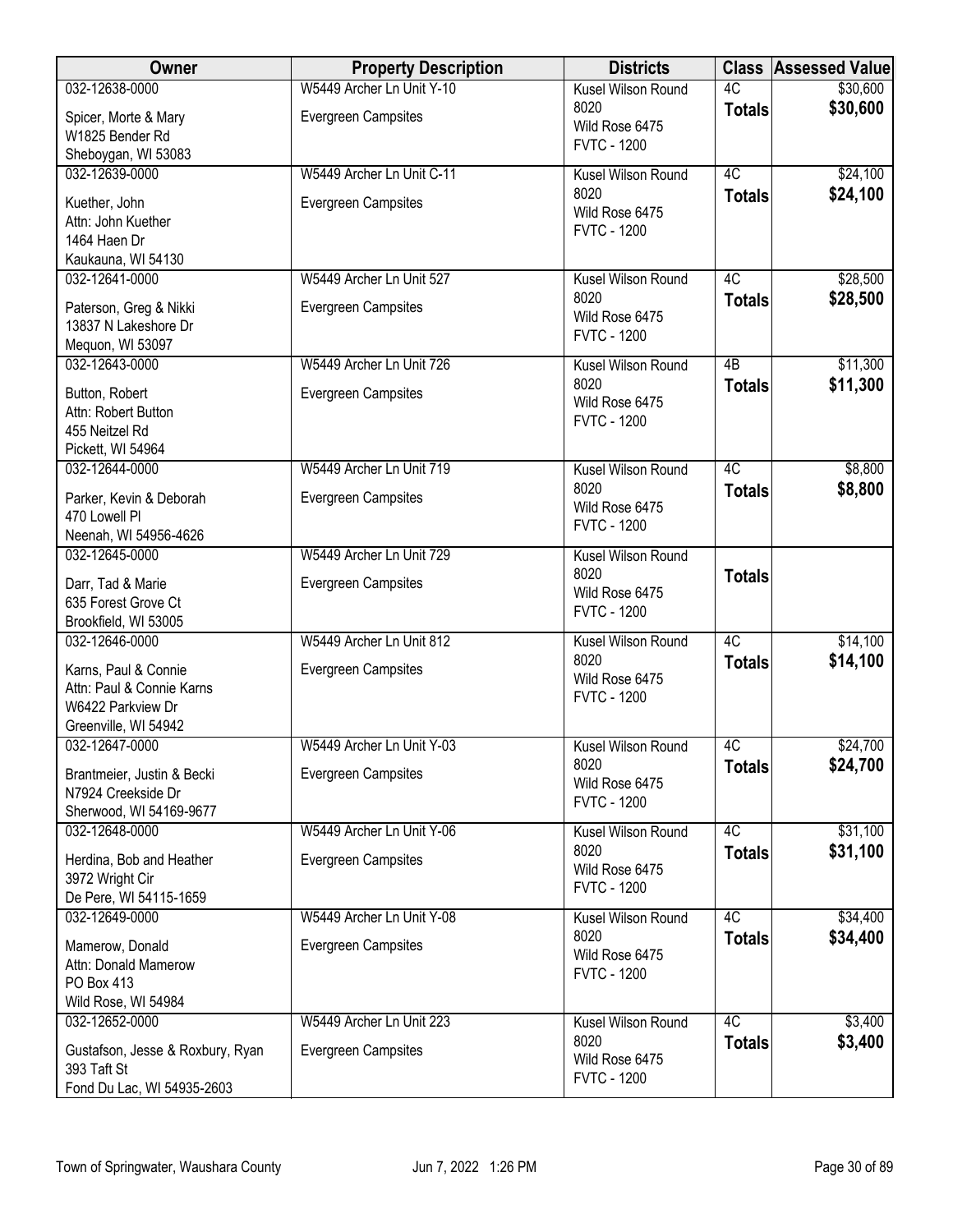| Owner                                                          | <b>Property Description</b> | <b>Districts</b>                     |                 | <b>Class Assessed Value</b> |
|----------------------------------------------------------------|-----------------------------|--------------------------------------|-----------------|-----------------------------|
| 032-12653-0000                                                 | W5449 Archer Ln Unit 225    | Kusel Wilson Round                   |                 |                             |
| Wallerich, Michael & Stephanie                                 | <b>Evergreen Campsites</b>  | 8020<br>Wild Rose 6475               | <b>Totals</b>   |                             |
| 111 Woodview Ln<br>Green Bay, WI 54301                         |                             | <b>FVTC - 1200</b>                   |                 |                             |
| 032-12654-0000                                                 | W5449 Archer Ln Unit 226    | Kusel Wilson Round                   | 4B              | \$1,100                     |
|                                                                |                             | 8020                                 | <b>Totals</b>   | \$1,100                     |
| Peterson, Jonathon & Jen<br>Attn: Jonathan & Jennifer Peterson | <b>Evergreen Campsites</b>  | Wild Rose 6475                       |                 |                             |
| 70 S Meadow Dr                                                 |                             | <b>FVTC - 1200</b>                   |                 |                             |
| Appleton, WI 54915                                             |                             |                                      |                 |                             |
| 032-12657-0000                                                 | W5449 Archer Ln Unit 237    | Kusel Wilson Round<br>8020           | 4B              | \$3,000<br>\$3,000          |
| Feutz, Nichole & Andy                                          | <b>Evergreen Campsites</b>  | Wild Rose 6475                       | <b>Totals</b>   |                             |
| 1410 Kensington Ave<br>Oshkosh, WI 54902-6247                  |                             | <b>FVTC - 1200</b>                   |                 |                             |
| 032-12659-0000                                                 | W5449 Archer Ln Unit 325    | Kusel Wilson Round                   | 4B              | \$4,600                     |
| Mueller, Todd & Natanja                                        | <b>Evergreen Campsites</b>  | 8020                                 | <b>Totals</b>   | \$4,600                     |
| Attn: Todd & Natanja Mueller                                   |                             | Wild Rose 6475<br><b>FVTC - 1200</b> |                 |                             |
| PO Box 8181                                                    |                             |                                      |                 |                             |
| Oshkosh, WI 54902-8181<br>032-12660-0000                       | W5449 Archer Ln Unit 406    |                                      |                 |                             |
|                                                                |                             | Kusel Wilson Round<br>8020           | <b>Totals</b>   |                             |
| Vacant Lot                                                     | <b>Evergreen Campsites</b>  | Wild Rose 6475                       |                 |                             |
|                                                                |                             | <b>FVTC - 1200</b>                   |                 |                             |
| 032-12661-0000                                                 | W5449 Archer Ln Unit 433    | Kusel Wilson Round<br>8020           | $\overline{4C}$ | \$8,900                     |
| Nakashima, Joe & Billie                                        | Evergreen Campsites         | Wild Rose 6475                       | <b>Totals</b>   | \$8,900                     |
| 1700 E Sylvan Ave<br>Appleton, WI 54915-4408                   |                             | <b>FVTC - 1200</b>                   |                 |                             |
| 032-12662-0000                                                 | W5449 Archer Ln Unit 134    | Kusel Wilson Round                   | 4B              | \$2,400                     |
| Anderson, Diana                                                | <b>Evergreen Campsites</b>  | 8020                                 | <b>Totals</b>   | \$2,400                     |
| 717 Lincoln Ave                                                |                             | Wild Rose 6475<br><b>FVTC - 1200</b> |                 |                             |
| Kaukauna, WI 54130                                             |                             |                                      |                 |                             |
| 032-12663-0000                                                 | W5449 Archer Ln Unit 638    | Kusel Wilson Round<br>8020           | 4C              | \$5,100                     |
| Hieptas, Dan & Diane                                           | <b>Evergreen Campsites</b>  | Wild Rose 6475                       | <b>Totals</b>   | \$5,100                     |
| 410 S Lafayette St<br>Shawano, WI 54166-2728                   |                             | <b>FVTC - 1200</b>                   |                 |                             |
| 032-12664-0000                                                 | W5449 Archer Ln Unit 717    | Kusel Wilson Round                   | 4B              | \$5,000                     |
| Kohloff, Peter                                                 | <b>Evergreen Campsites</b>  | 8020                                 | <b>Totals</b>   | \$5,000                     |
| Attn: Peter Kohloff                                            |                             | Wild Rose 6475<br><b>FVTC - 1200</b> |                 |                             |
| 4040 S Hately Ave                                              |                             |                                      |                 |                             |
| St Francis, WI 53235<br>032-12665-0000                         | W5449 Archer Ln Unit 210    | Kusel Wilson Round                   |                 |                             |
|                                                                |                             | 8020                                 | <b>Totals</b>   |                             |
| Boyce, Tom & Karen                                             | <b>Evergreen Campsites</b>  | Wild Rose 6475                       |                 |                             |
| Attn: Tom & Karen Boyce<br>3201 E James Dr                     |                             | <b>FVTC - 1200</b>                   |                 |                             |
| Oak Creek, WI 53154                                            |                             |                                      |                 |                             |
| 032-12666-0000                                                 | W5449 Archer Ln Unit 228    | Kusel Wilson Round                   | 4B              | \$4,800                     |
| Ames, Kimberly R                                               | Evergreen Campsites         | 8020<br>Wild Rose 6475               | <b>Totals</b>   | \$4,800                     |
| Attn: Kimberly Ames<br>738 W 4th Ave                           |                             | <b>FVTC - 1200</b>                   |                 |                             |
| Oshkosh, WI 54902                                              |                             |                                      |                 |                             |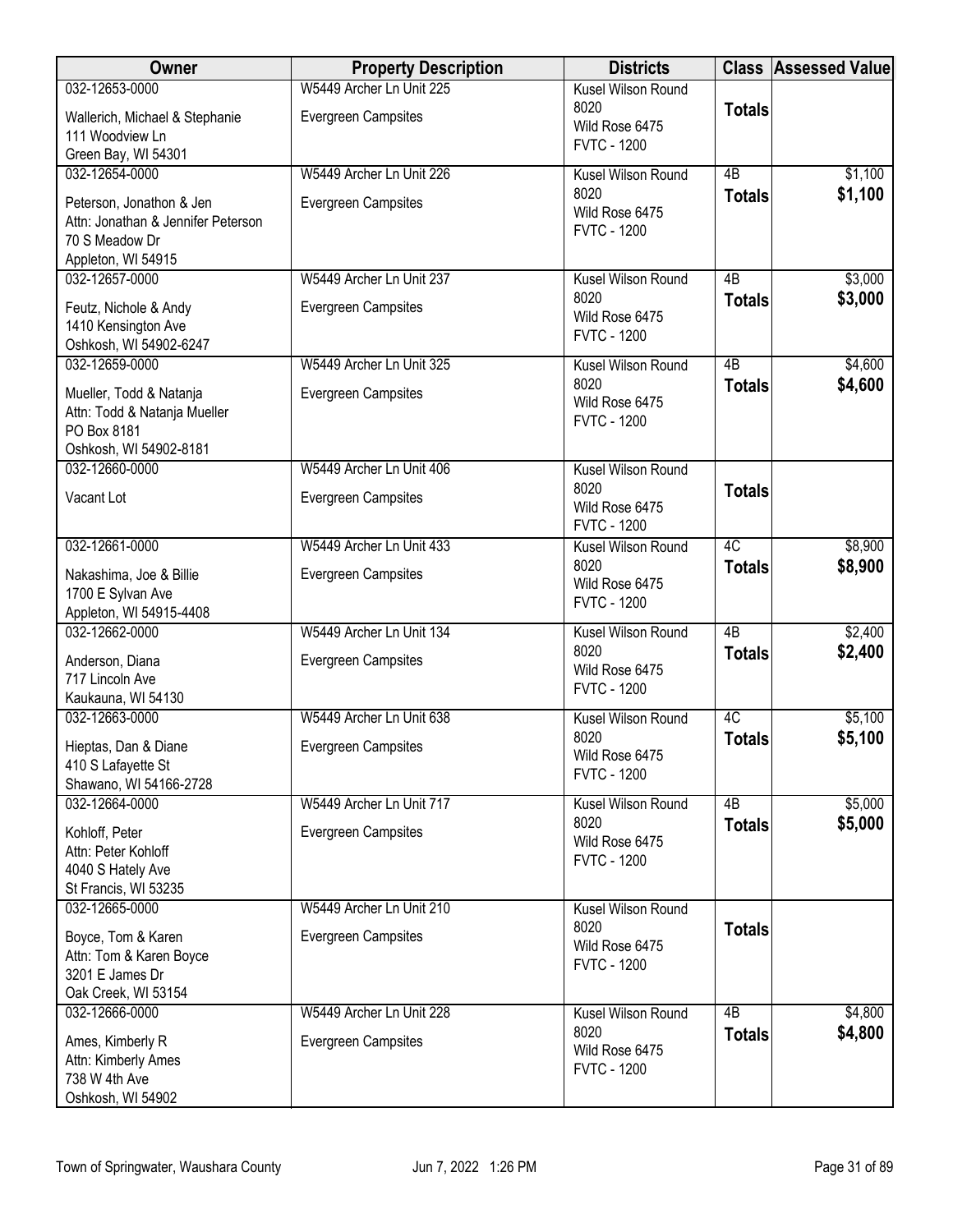| Owner                                                         | <b>Property Description</b> | <b>Districts</b>                             |                     | <b>Class Assessed Value</b> |
|---------------------------------------------------------------|-----------------------------|----------------------------------------------|---------------------|-----------------------------|
| 032-12667-0000                                                | W5449 Archer Ln Unit 535    | Kusel Wilson Round                           | $\overline{AB}$     | \$3,500                     |
| Schroeder, Daryl & Priscilla<br>N5443 Twain Rd                | Evergreen Campsites         | 8020<br>Wild Rose 6475<br><b>FVTC - 1200</b> | <b>Totals</b>       | \$3,500                     |
| Chilton, WI 53014-9732                                        |                             |                                              |                     |                             |
| 032-12668-0000                                                | W5449 Archer Ln Unit 544    | Kusel Wilson Round<br>8020                   | $\overline{AB}$     | \$2,900                     |
| Dehn, Scott & Amy                                             | Evergreen Campsites         | Wild Rose 6475                               | <b>Totals</b>       | \$2,900                     |
| 33 Greves Ct<br>Appleton, WI 54914                            |                             | <b>FVTC - 1200</b>                           |                     |                             |
| 032-12669-0000                                                | W5449 Archer Ln Unit 826    | Kusel Wilson Round                           | 4B                  | \$5,200                     |
|                                                               |                             | 8020                                         | <b>Totals</b>       | \$5,200                     |
| Wondra, Vincent & Kelly<br>284 E Second St                    | <b>Evergreen Campsites</b>  | Wild Rose 6475                               |                     |                             |
| Fond Du Lac, WI 54935-4443                                    |                             | <b>FVTC - 1200</b>                           |                     |                             |
| 032-12671-0000                                                | W5449 Archer Ln Unit Y-11   | Kusel Wilson Round                           | 4C                  | \$29,300                    |
| Tarras, April                                                 | Evergreen Campsites         | 8020<br>Wild Rose 6475                       | <b>Totals</b>       | \$29,300                    |
| 310 Spring St                                                 |                             | <b>FVTC - 1200</b>                           |                     |                             |
| Campbellsport, WI 53010                                       |                             |                                              |                     |                             |
| 032-12672-0000                                                | W5449 Archer Ln Unit Y-13   | Kusel Wilson Round<br>8020                   | 4C<br><b>Totals</b> | \$38,300<br>\$38,300        |
| Kitzrow, Tom & Nancy                                          | Evergreen Campsites         | Wild Rose 6475                               |                     |                             |
| Attn: Tom & Nancy Kitzrow<br>3003 E Allison Ave               |                             | <b>FVTC - 1200</b>                           |                     |                             |
| Cudahy, WI 53110                                              |                             |                                              |                     |                             |
| 032-12673-0000                                                | W5449 Archer Ln Unit Y-15   | Kusel Wilson Round                           | 4C                  | \$35,000                    |
| Miller, Norbert & Audrey                                      | Evergreen Campsites         | 8020<br>Wild Rose 6475                       | <b>Totals</b>       | \$35,000                    |
| Attn: Norbert & Audrey Miller                                 |                             | <b>FVTC - 1200</b>                           |                     |                             |
| W5449 Archer Ln Lot Y15<br>Wild Rose, WI 54984                |                             |                                              |                     |                             |
| 032-12674-0000                                                | W5449 Archer Ln Unit Y-21   | Kusel Wilson Round                           | 4C                  | \$28,300                    |
|                                                               |                             | 8020                                         | <b>Totals</b>       | \$28,300                    |
| Schroeder, Richard & Tracy<br>Attn: Richard & Tracy Schroeder | Evergreen Campsites         | Wild Rose 6475                               |                     |                             |
| W5449 Archer Ln Lot Y21                                       |                             | <b>FVTC - 1200</b>                           |                     |                             |
| Wild Rose, WI 54984                                           |                             |                                              |                     |                             |
| 032-12675-0000                                                | W5449 Archer Ln Unit Y-23   | Kusel Wilson Round<br>8020                   | 4C                  | \$26,100<br>\$26,100        |
| Neese, Karol                                                  | Evergreen Campsites         | Wild Rose 6475                               | <b>Totals</b>       |                             |
| Attn: Karol Neese<br>W5449 Archer Ln # Y23                    |                             | <b>FVTC - 1200</b>                           |                     |                             |
| Wild Rose, WI 54984                                           |                             |                                              |                     |                             |
| 032-12676-0000                                                | W5449 Archer Ln Unit 828    | Kusel Wilson Round                           | 4B                  | \$1,800                     |
| Hayes, Michael & Lynn                                         | Evergreen Campsites         | 8020                                         | <b>Totals</b>       | \$1,800                     |
| Attn: Michael & Lynn Hayes                                    |                             | Wild Rose 6475<br><b>FVTC - 1200</b>         |                     |                             |
| 236 Church St                                                 |                             |                                              |                     |                             |
| Oakfield, WI 53065<br>032-12677-0000                          | W5449 Archer Ln Unit 311    | Kusel Wilson Round                           | 4B                  | \$4,400                     |
|                                                               |                             | 8020                                         | <b>Totals</b>       | \$4,400                     |
| Thurber, Mario<br>Attn: Mario Thurber                         | Evergreen Campsites         | Wild Rose 6475                               |                     |                             |
| 711 E Tallgrass Dr                                            |                             | <b>FVTC - 1200</b>                           |                     |                             |
| Appleton, WI 54913                                            |                             |                                              |                     |                             |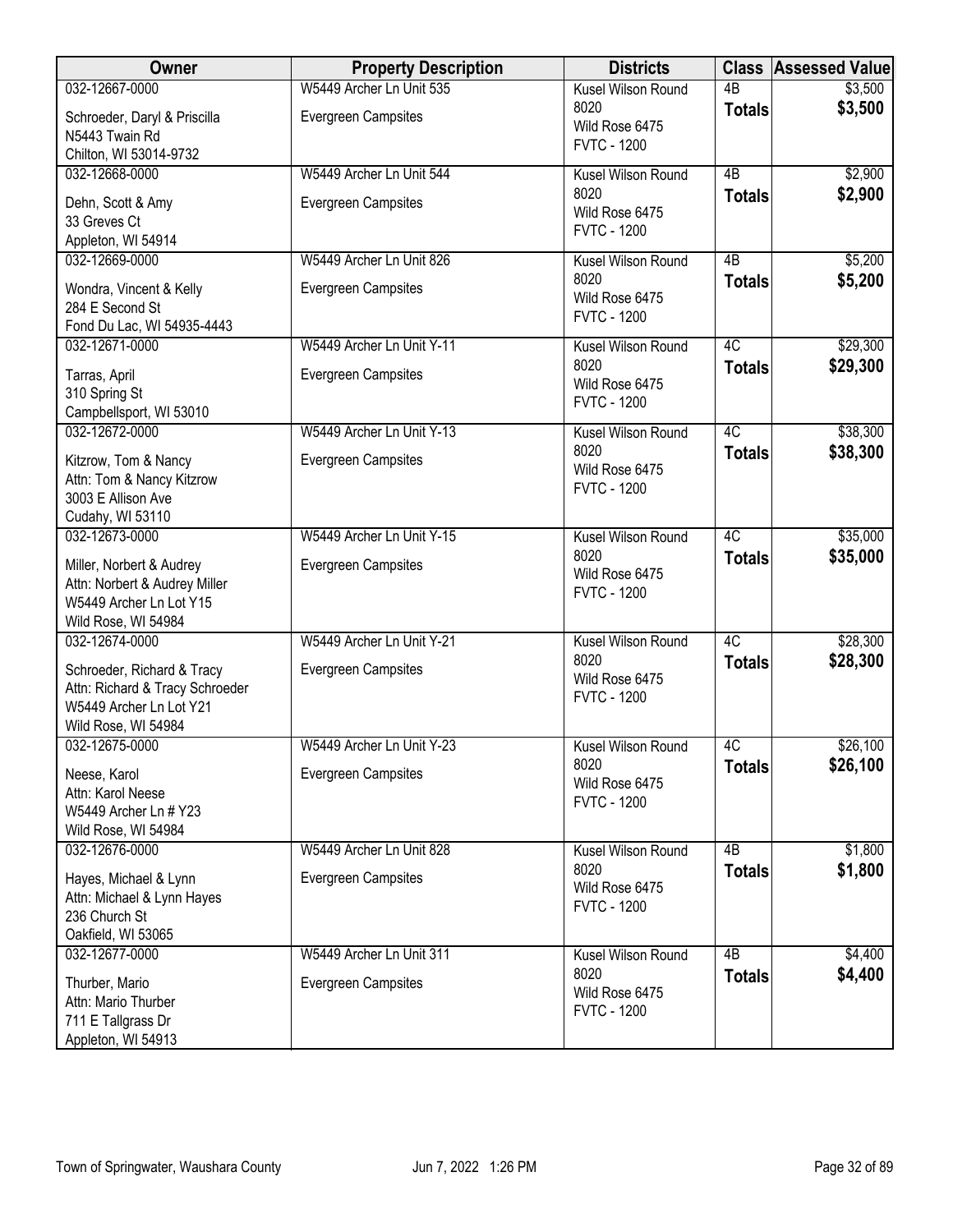| <b>Owner</b>                                            | <b>Property Description</b> | <b>Districts</b>                     |                 | <b>Class Assessed Value</b> |
|---------------------------------------------------------|-----------------------------|--------------------------------------|-----------------|-----------------------------|
| 032-12678-0000                                          | W5449 Archer Ln Unit 324    | Kusel Wilson Round                   | $\overline{AB}$ | \$3,100                     |
| Keil, Tim & Becky                                       | Evergreen Campsites         | 8020                                 | <b>Totals</b>   | \$3,100                     |
| Attn: Tim & Becky Kiel                                  |                             | Wild Rose 6475<br><b>FVTC - 1200</b> |                 |                             |
| W6409 Parkview Dr                                       |                             |                                      |                 |                             |
| Greenville, WI 54942-8332                               |                             |                                      |                 |                             |
| 032-12679-0000                                          | W5449 Archer Ln Unit 231    | Kusel Wilson Round                   | $\overline{AB}$ | \$3,000                     |
| Smith, Randall                                          | <b>Evergreen Campsites</b>  | 8020                                 | <b>Totals</b>   | \$3,000                     |
| 2407 S Harmon St                                        |                             | Wild Rose 6475                       |                 |                             |
| Appleton, WI 54915-4820                                 |                             | <b>FVTC - 1200</b>                   |                 |                             |
| 032-12680-0000                                          | W5449 Archer Ln Unit PS-02  | Kusel Wilson Round                   | 4B              | \$2,000                     |
|                                                         |                             | 8020                                 | <b>Totals</b>   | \$2,000                     |
| Krostag, John & Marisol<br>Attn: John & Marisol Krostag | <b>Evergreen Campsites</b>  | Wild Rose 6475                       |                 |                             |
| 3140 S 56th St                                          |                             | <b>FVTC - 1200</b>                   |                 |                             |
| Milwaukee, WI 53219-4437                                |                             |                                      |                 |                             |
| 032-12682-0000                                          | W5449 Archer Ln Unit 618    | Kusel Wilson Round                   | $\overline{AB}$ | \$1,400                     |
|                                                         |                             | 8020                                 | <b>Totals</b>   | \$1,400                     |
| Rowland, Matt & Dawn                                    | <b>Evergreen Campsites</b>  | Wild Rose 6475                       |                 |                             |
| 2281 Forest Grove Ave                                   |                             | <b>FVTC - 1200</b>                   |                 |                             |
| Kronenwetter, WI 54455<br>032-12683-0000                | W5449 Archer Ln Unit 802    | Kusel Wilson Round                   | 4C              | \$18,300                    |
|                                                         |                             | 8020                                 |                 | \$18,300                    |
| Evergreen Campsites                                     | Evergreen Campsites         | Wild Rose 6475                       | <b>Totals</b>   |                             |
| W5449 Archer Ln                                         |                             | <b>FVTC - 1200</b>                   |                 |                             |
| Wild Rose, WI 54984                                     |                             |                                      |                 |                             |
| 032-12684-0000                                          | W5449 Archer Ln Unit 539    | Kusel Wilson Round                   | $\overline{AB}$ | \$2,700                     |
| Nicholais, Aaron & Sarah                                | Evergreen Campsites         | 8020                                 | <b>Totals</b>   | \$2,700                     |
| 264 Fort Dr                                             |                             | Wild Rose 6475<br><b>FVTC - 1200</b> |                 |                             |
| Neenah, WI 54956                                        |                             |                                      |                 |                             |
| 032-12685-0000                                          | W5449 Archer Ln Unit 543    | Kusel Wilson Round                   | $\overline{AB}$ | \$3,600                     |
| Wegener, Chad & Lisa                                    | Evergreen Campsites         | 8020                                 | <b>Totals</b>   | \$3,600                     |
| Attn: Chad & Lisa Wegener                               |                             | Wild Rose 6475                       |                 |                             |
| N8135 Jossie Rd                                         |                             | <b>FVTC - 1200</b>                   |                 |                             |
| Manawa, WI 54949                                        |                             |                                      |                 |                             |
| 032-12686-0000                                          | W5449 Archer Ln Unit 348    | Kusel Wilson Round                   | 4B              | \$2,800                     |
| Burk, Scott & Tiffany                                   | Evergreen Campsites         | 8020                                 | <b>Totals</b>   | \$2,800                     |
| 5729 W Green Tree Rd                                    |                             | Wild Rose 6475                       |                 |                             |
| Milwaukee, WI 53223                                     |                             | <b>FVTC - 1200</b>                   |                 |                             |
| 032-12687-0000                                          | W5449 Archer Ln Unit 361    | Kusel Wilson Round                   | 4B              | \$3,200                     |
| Stanley, Geoff & Jennifer                               | <b>Evergreen Campsites</b>  | 8020                                 | <b>Totals</b>   | \$3,200                     |
| 4650 Raven Ln                                           |                             | Wild Rose 6475                       |                 |                             |
| New Berlin, WI 54981-6654                               |                             | <b>FVTC - 1200</b>                   |                 |                             |
| 032-12688-0000                                          | W5449 Archer Ln Unit 365    | Kusel Wilson Round                   | $\overline{AB}$ | \$1,500                     |
|                                                         |                             | 8020                                 | <b>Totals</b>   | \$1,500                     |
| Belville, Chris                                         | Evergreen Campsites         | Wild Rose 6475                       |                 |                             |
| 1216 Fairfax St                                         |                             | <b>FVTC - 1200</b>                   |                 |                             |
| Oshkosh, WI 54904-5939<br>032-12689-0000                | W5449 Archer Ln Unit 556    | Kusel Wilson Round                   | 4B              | \$5,400                     |
|                                                         |                             | 8020                                 |                 | \$5,400                     |
| Klotzbuecher, Kevin                                     | Evergreen Campsites         | Wild Rose 6475                       | <b>Totals</b>   |                             |
| N6402 Garrity Rd                                        |                             | <b>FVTC - 1200</b>                   |                 |                             |
| Manawa, WI 54949-8865                                   |                             |                                      |                 |                             |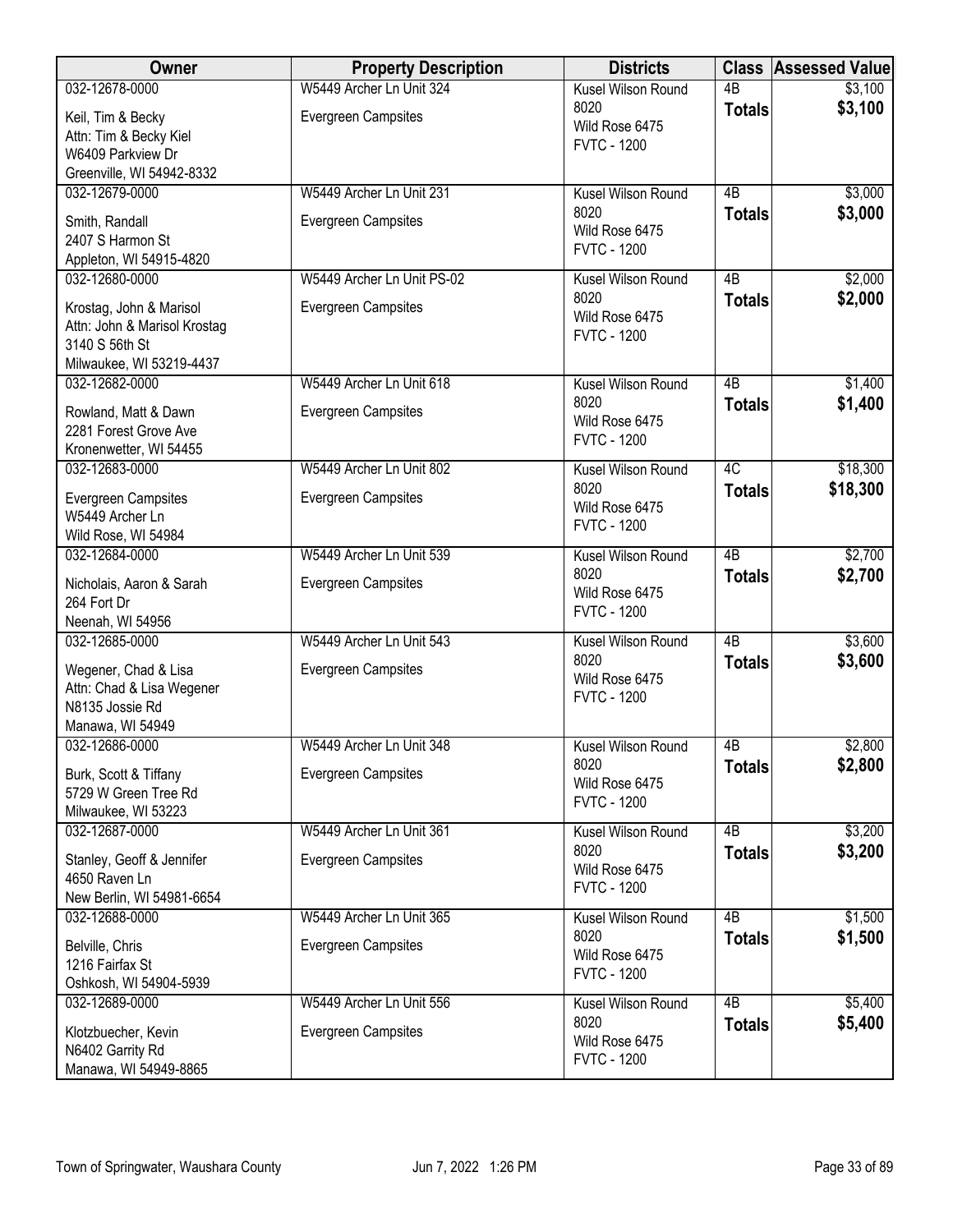| Owner                                                                                          | <b>Property Description</b> | <b>Districts</b>                             |                 | <b>Class Assessed Value</b> |
|------------------------------------------------------------------------------------------------|-----------------------------|----------------------------------------------|-----------------|-----------------------------|
| 032-12690-0000                                                                                 | W5449 Archer Ln Unit 230    | Kusel Wilson Round                           | $\overline{AB}$ | \$2,500                     |
| Brey, Joseph & Allison<br>Attn: Joseph & Allison Brey<br>S1690 Wegner Rd<br>La Valle, WI 53941 | Evergreen Campsites         | 8020<br>Wild Rose 6475<br><b>FVTC - 1200</b> | <b>Totals</b>   | \$2,500                     |
| 032-12691-0000                                                                                 | W5449 Archer Ln Unit 340    | Kusel Wilson Round                           | 4B              | \$2,500                     |
| Plato Jeff<br>N1425 County Rd X<br>Berlin, WI 54923                                            | <b>Evergreen Campsites</b>  | 8020<br>Wild Rose 6475<br><b>FVTC - 1200</b> | <b>Totals</b>   | \$2,500                     |
| 032-12693-0000                                                                                 | W5449 Archer Ln Unit 541    | Kusel Wilson Round                           | 4B              | \$4,100                     |
| Wegener, Butch & Kris<br>Attn: Butch & Kris Wegener<br>N5741 Cemetery Rd<br>Manawa, WI 54949   | <b>Evergreen Campsites</b>  | 8020<br>Wild Rose 6475<br><b>FVTC - 1200</b> | <b>Totals</b>   | \$4,100                     |
| 032-12694-0000                                                                                 | W5449 Archer Ln Unit 221    | Kusel Wilson Round                           | $\overline{AB}$ | \$3,000                     |
| Voss, Kevin & Cole, Nicole<br>818 Killarny Tr<br>DePere, WI 54115-7130                         | <b>Evergreen Campsites</b>  | 8020<br>Wild Rose 6475<br><b>FVTC - 1200</b> | <b>Totals</b>   | \$3,000                     |
| 032-12695-0000                                                                                 | W5449 Archer Ln Unit 124    | Kusel Wilson Round                           | $\overline{AB}$ | \$2,300                     |
| Kunst, Tyler & Mandi<br>383 Welhouse Dr<br>Kimberly, WI 54136-1249                             | Evergreen Campsites         | 8020<br>Wild Rose 6475<br><b>FVTC - 1200</b> | <b>Totals</b>   | \$2,300                     |
| 032-12696-0000                                                                                 | W5449 Archer Ln Unit Y-27   | Kusel Wilson Round                           | 4C              | \$37,800                    |
| Moore, Peggy & Jay, John<br>710 4 Mile Rd<br>Racine, WI 53402                                  | Evergreen Campsites         | 8020<br>Wild Rose 6475<br><b>FVTC - 1200</b> | <b>Totals</b>   | \$37,800                    |
| 032-12697-0000                                                                                 | W5449 Archer Ln Unit 554    | Kusel Wilson Round                           | $\overline{AB}$ | \$2,500                     |
| Johnston, Kyle<br>W7525 Garden Ln<br>Phillips, WI 54555                                        | Evergreen Campsites         | 8020<br>Wild Rose 6475<br><b>FVTC - 1200</b> | <b>Totals</b>   | \$2,500                     |
| 032-12698-0000                                                                                 | W5449 Archer Ln Unit 601    | Kusel Wilson Round                           |                 |                             |
| Lichtfuss, Linda<br>Attn: Linda Lichtfuss<br>4580 Wagon Trail Rd<br>Oshkosh, WI 54902          | Evergreen Campsites         | 8020<br>Wild Rose 6475<br><b>FVTC - 1200</b> | <b>Totals</b>   |                             |
| 032-12701-0000                                                                                 | W5449 Archer Ln Unit 548    | Kusel Wilson Round                           | 4B              | \$6,100                     |
| Stephens, Jon & Ann<br>W6768 Prescott Dr<br>Greenville, WI 54942-8816                          | <b>Evergreen Campsites</b>  | 8020<br>Wild Rose 6475<br><b>FVTC - 1200</b> | <b>Totals</b>   | \$6,100                     |
| 032-12702-0000                                                                                 | W5449 Archer Ln Unit 518    | Kusel Wilson Round                           | $\overline{AB}$ | \$2,500                     |
| Downs, Adam & Kim<br>N9221Douglas St<br>Ripon, WI 54971-9074                                   | Evergreen Campsites         | 8020<br>Wild Rose 6475<br><b>FVTC - 1200</b> | <b>Totals</b>   | \$2,500                     |
| 032-12704-0000                                                                                 | W5449 Archer Ln Unit 743    | Kusel Wilson Round                           | 4C              | \$25,300                    |
| Hyler, Gene & Marie<br>Attn: Gene & Marie Hyler<br>N2268 Holy Hill Dr<br>Greenville, WI 54942  | Evergreen Campsites         | 8020<br>Wild Rose 6475<br><b>FVTC - 1200</b> | <b>Totals</b>   | \$25,300                    |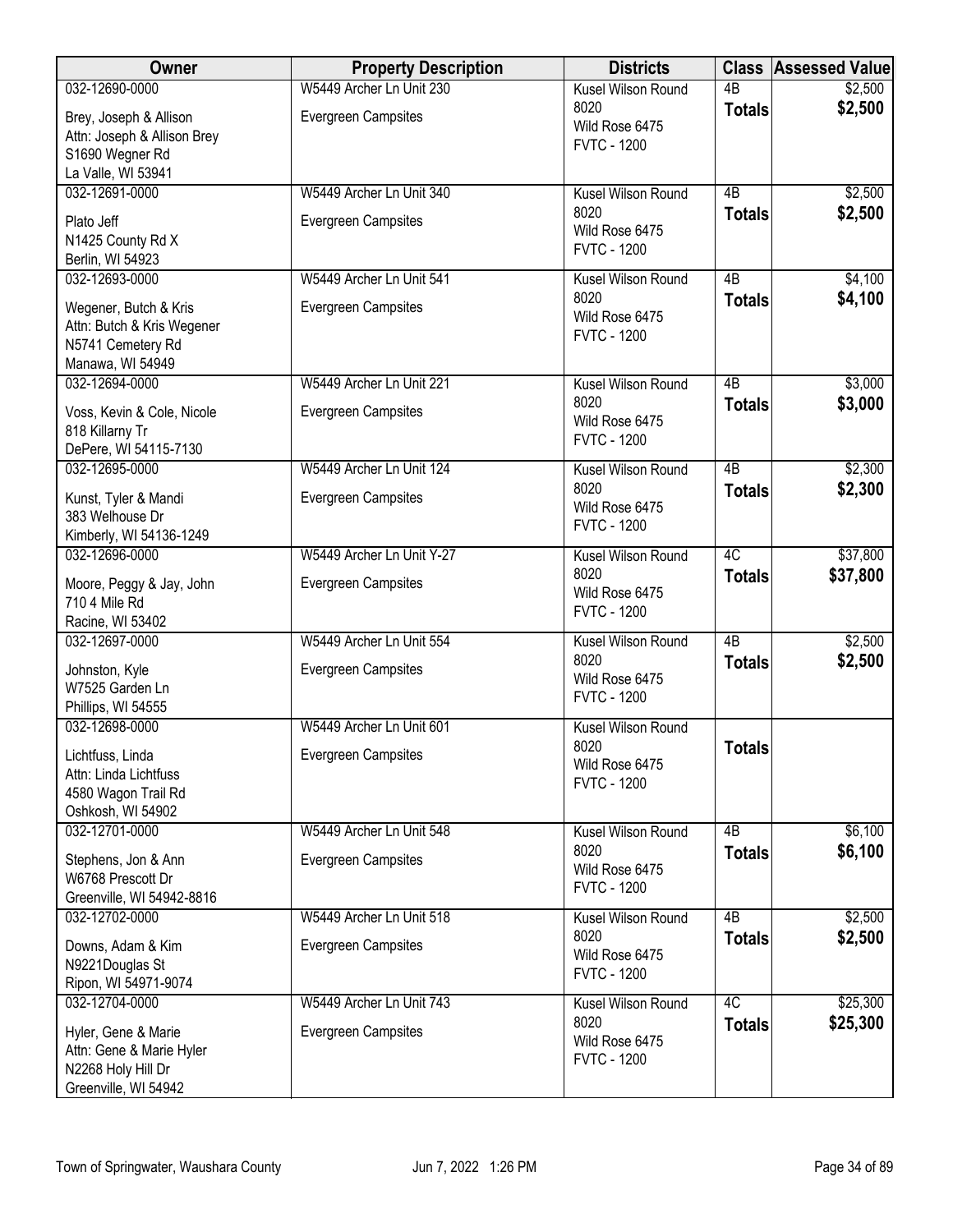| Owner                                       | <b>Property Description</b> | <b>Districts</b>                     |                 | <b>Class Assessed Value</b> |
|---------------------------------------------|-----------------------------|--------------------------------------|-----------------|-----------------------------|
| 032-12705-0000                              | W5449 Archer Ln Unit 709    | Kusel Wilson Round                   | $\overline{AB}$ | \$3,700                     |
| Folske, Corey & Cindy                       | <b>Evergreen Campsites</b>  | 8020                                 | <b>Totals</b>   | \$3,700                     |
| Attn: Corey & Cindy Folske                  |                             | Wild Rose 6475                       |                 |                             |
| 1330 Pheasant Creek Dr                      |                             | <b>FVTC - 1200</b>                   |                 |                             |
| Oshkosh, WI 54904-7450                      |                             |                                      |                 |                             |
| 032-12706-0000                              | W5449 Archer Ln Unit 346    | Kusel Wilson Round                   | 4B              | \$800                       |
| Hanson, Derrick & Jenny                     | <b>Evergreen Campsites</b>  | 8020                                 | <b>Totals</b>   | \$800                       |
| 779 Copperhead Dr                           |                             | Wild Rose 6475                       |                 |                             |
| Neenah, WI 54956-1478                       |                             | <b>FVTC - 1200</b>                   |                 |                             |
| 032-12707-0000                              | W5449 Archer Ln Unit 832    | Kusel Wilson Round                   | 4B              | \$4,300                     |
|                                             |                             | 8020                                 | <b>Totals</b>   | \$4,300                     |
| Pederson, Trevor and Misty                  | <b>Evergreen Campsites</b>  | Wild Rose 6475                       |                 |                             |
| 391 Naymut St<br>Menasha, WI 54952          |                             | <b>FVTC - 1200</b>                   |                 |                             |
| 032-12708-0000                              | W5449 Archer Ln Unit 342    | Kusel Wilson Round                   | 4B              | \$5,500                     |
|                                             |                             | 8020                                 | <b>Totals</b>   | \$5,500                     |
| Hess, Kile & Bonnie                         | Evergreen Campsites         | Wild Rose 6475                       |                 |                             |
| E2373 Collegiate Rd                         |                             | <b>FVTC - 1200</b>                   |                 |                             |
| Denmark, WI 54209-7953                      |                             |                                      |                 |                             |
| 032-12709-0000                              | W5449 Archer Ln Unit 132    | Kusel Wilson Round                   | $\overline{AB}$ | \$3,000                     |
| Kaltenbran, John & Elizabeth                | <b>Evergreen Campsites</b>  | 8020<br>Wild Rose 6475               | <b>Totals</b>   | \$3,000                     |
| Attn: John & Elizabeth Kaltenbran           |                             | <b>FVTC - 1200</b>                   |                 |                             |
| 4401 Springcrest Dr                         |                             |                                      |                 |                             |
| Kaukauna, WI 54130-4324                     |                             |                                      |                 |                             |
| 032-12710-0000                              | W5449 Archer Ln Unit 538    | Kusel Wilson Round                   | $\overline{AB}$ | \$4,500                     |
| Zoromski, Brian & Michelle                  | <b>Evergreen Campsites</b>  | 8020                                 | <b>Totals</b>   | \$4,500                     |
| Attn: Brian & Michelle Zoromski             |                             | Wild Rose 6475                       |                 |                             |
| 101 Brookview Pl                            |                             | <b>FVTC - 1200</b>                   |                 |                             |
| Combined Locks, WI 54113                    |                             |                                      |                 |                             |
| 032-12712-0000                              | W5449 Archer Ln Unit 118    | Kusel Wilson Round                   | $\overline{AB}$ | \$2,200                     |
| Loritz, Jason                               | Evergreen Campsites         | 8020                                 | <b>Totals</b>   | \$2,200                     |
| 833 Jordan Rd                               |                             | Wild Rose 6475                       |                 |                             |
| DePere, WI 54115                            |                             | <b>FVTC - 1200</b>                   |                 |                             |
| 032-12713-0000                              | W5449 Archer Ln Unit 830    | Kusel Wilson Round                   | 4B              | \$3,500                     |
|                                             | <b>Evergreen Campsites</b>  | 8020                                 | <b>Totals</b>   | \$3,500                     |
| Nelson, Megan & Christine<br>N167 Alex Dr   |                             | Wild Rose 6475                       |                 |                             |
| Appleton, WI 54915-8126                     |                             | <b>FVTC - 1200</b>                   |                 |                             |
| 032-12714-0000                              | W5449 Archer Ln Unit 235    | Kusel Wilson Round                   | 4 <sub>B</sub>  | \$3,800                     |
|                                             |                             | 8020                                 | <b>Totals</b>   | \$3,800                     |
| Hoffman, Kevin & Ruth                       | <b>Evergreen Campsites</b>  | Wild Rose 6475                       |                 |                             |
| 8769 Garvey Ct<br>Monticello, MN 55362-4802 |                             | <b>FVTC - 1200</b>                   |                 |                             |
| 032-12715-0000                              | W5449 Archer Ln Unit 220    | Kusel Wilson Round                   | 4B              | \$2,900                     |
|                                             |                             | 8020                                 | <b>Totals</b>   | \$2,900                     |
| Bohlmann, Jeff & Allie                      | <b>Evergreen Campsites</b>  | Wild Rose 6475                       |                 |                             |
| 4341 Woodhaven Ln                           |                             | <b>FVTC - 1200</b>                   |                 |                             |
| Wisconsin Rapids, WI 54494-7565             |                             |                                      |                 |                             |
| 032-12716-0000                              | W5449 Archer Ln Unit 716    | Kusel Wilson Round                   | $\overline{AB}$ | \$7,200                     |
| Paul, Annette & Don                         | <b>Evergreen Campsites</b>  | 8020                                 | <b>Totals</b>   | \$7,200                     |
| 896 Adelaide Rd                             |                             | Wild Rose 6475<br><b>FVTC - 1200</b> |                 |                             |
| Neenah, WI 54956                            |                             |                                      |                 |                             |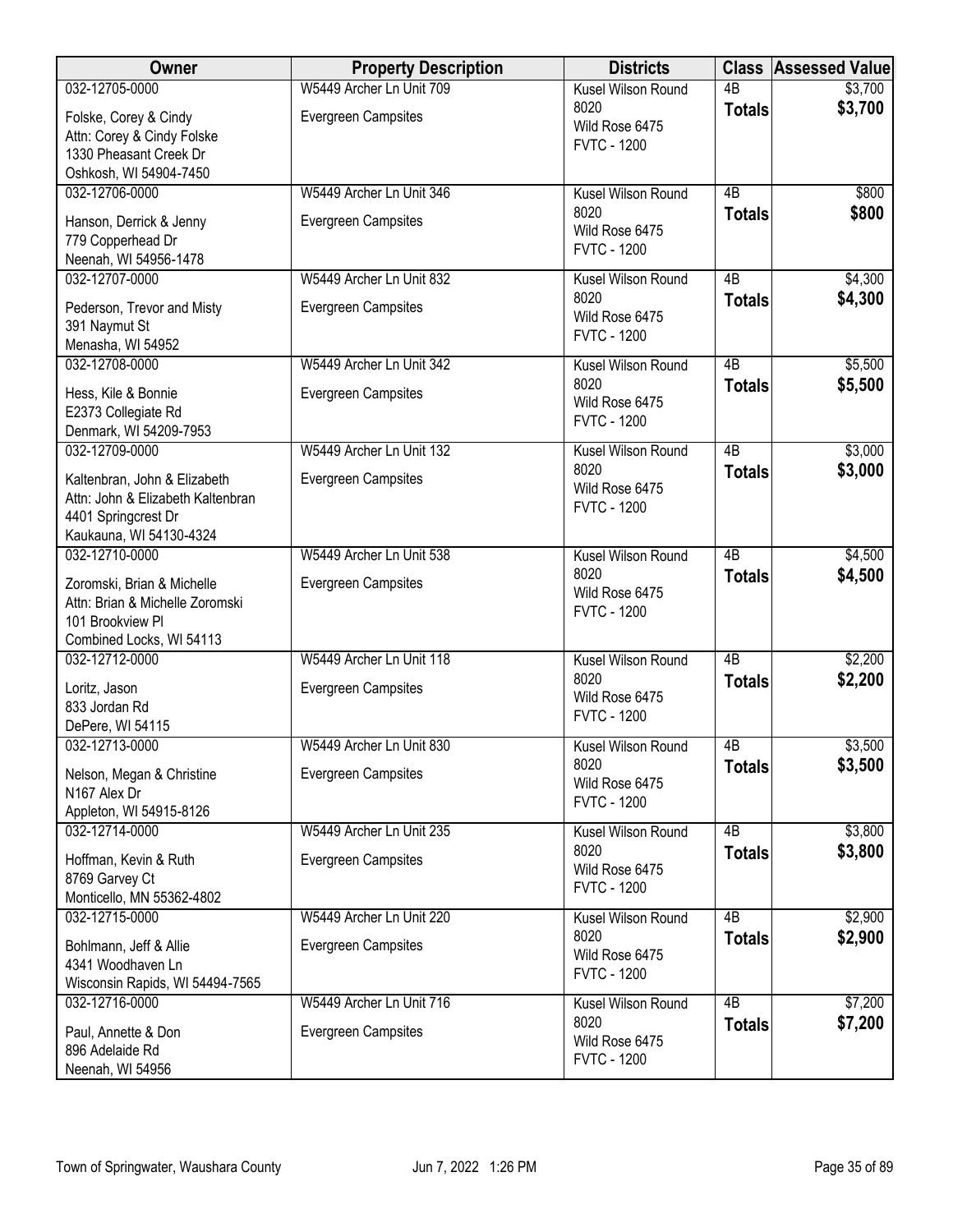| Owner                                                                                                     | <b>Property Description</b> | <b>Districts</b>                             |                 | <b>Class Assessed Value</b> |
|-----------------------------------------------------------------------------------------------------------|-----------------------------|----------------------------------------------|-----------------|-----------------------------|
| 032-12717-0000                                                                                            | W5449 Archer Ln Unit 550    | Kusel Wilson Round                           | $\overline{AB}$ | \$1,300                     |
| Klotzbuecher, Darryl & Linda<br>Attn: Darryl & Linda Klotzbuecher<br>E6637 Garrity Rd<br>Manawa, WI 54949 | <b>Evergreen Campsites</b>  | 8020<br>Wild Rose 6475<br><b>FVTC - 1200</b> | <b>Totals</b>   | \$1,300                     |
| 032-12718-0000                                                                                            | W5449 Archer Ln Unit 542    | Kusel Wilson Round                           | 4B              | \$1,300                     |
| Anderson, Leo<br>Attn: Leo Anderson<br>W145 N7580 Northwood Dr<br>Menomonee Falls, WI 53051               | Evergreen Campsites         | 8020<br>Wild Rose 6475<br><b>FVTC - 1200</b> | <b>Totals</b>   | \$1,300                     |
| 032-12719-0000                                                                                            | W5449 Archer Ln Unit 824    | Kusel Wilson Round                           | 4B              | \$5,800                     |
| Heenan, John & Debra<br>W6351 Birmingham St<br>Greemville, WI 54942                                       | <b>Evergreen Campsites</b>  | 8020<br>Wild Rose 6475<br><b>FVTC - 1200</b> | <b>Totals</b>   | \$5,800                     |
| 032-12720-0000                                                                                            | W5449 Archer Ln Unit PS-03  | Kusel Wilson Round                           | 4B              | \$1,800                     |
| Phernetton, Adam & Stephanie<br>1360 Whispering Pines Ln<br>Neenah, WI 54956                              | Evergreen Campsites         | 8020<br>Wild Rose 6475<br><b>FVTC - 1200</b> | <b>Totals</b>   | \$1,800                     |
| 032-12721-0000                                                                                            | W5449 Archer Ln Unit PS-06  | Kusel Wilson Round                           | $\overline{AB}$ | \$4,400                     |
| Goldschmidt, Cory & Karissa<br>N6001 Timberline Dr<br>Sherwood, WI 54961                                  | <b>Evergreen Campsites</b>  | 8020<br>Wild Rose 6475<br><b>FVTC - 1200</b> | <b>Totals</b>   | \$4,400                     |
| 032-12723-0000                                                                                            | W5449 Archer Ln Unit 313    | Kusel Wilson Round                           | $\overline{AB}$ | \$6,000                     |
| Tobin, Mike & Katie<br>N7886 Ashbrooke Ct<br>Sherwood, WI 54169                                           | <b>Evergreen Campsites</b>  | 8020<br>Wild Rose 6475<br><b>FVTC - 1200</b> | <b>Totals</b>   | \$6,000                     |
| 032-12724-0000                                                                                            | W5449 Archer Ln Unit 637    | Kusel Wilson Round                           | $\overline{AB}$ | \$3,600                     |
| Kruschke, Sean and Stacy<br>N7745 Maple Ridge R<br>Oconomowoc, WI 53066                                   | Evergreen Campsites         | 8020<br>Wild Rose 6475<br><b>FVTC - 1200</b> | <b>Totals</b>   | \$3,600                     |
| 032-12726-0000                                                                                            | W5449 Archer Ln Unit 122    | Kusel Wilson Round                           | 4B              | \$3,700                     |
| Kaltenbrun, John & Elizabeth<br>W196S7038 Racine Ave<br>Muskego, WI 53150-8289                            | Evergreen Campsites         | 8020<br>Wild Rose 6475<br><b>FVTC - 1200</b> | <b>Totals</b>   | \$3,700                     |
| 032-12727-0000                                                                                            | W5449 Archer Ln Unit 120    | Kusel Wilson Round                           | 4 <sub>B</sub>  | \$5,300                     |
| Drier, Steven & Kathy<br>Attn: Steven & Kathy Drier<br>2306 S Carpenter St<br>Appleton, WI 54915          | <b>Evergreen Campsites</b>  | 8020<br>Wild Rose 6475<br><b>FVTC - 1200</b> | <b>Totals</b>   | \$5,300                     |
| 032-12729-0000                                                                                            | W5449 Archer Ln Unit 540    | Kusel Wilson Round                           |                 |                             |
| Hess, Kile & Bonnie<br>Attn: Kile & Bonnie Hess<br>E23736 Collagate Rd<br>Denmark, WI 54208-7953          | <b>Evergreen Campsites</b>  | 8020<br>Wild Rose 6475<br><b>FVTC - 1200</b> | <b>Totals</b>   |                             |
| 032-12732-0000                                                                                            | W5449 Archer Ln Unit C-22   | Kusel Wilson Round                           | 4C              | \$700                       |
| Voight, Mike & Kim<br>N1076 Maple Dr<br>Campbellsport, WI 53010                                           | <b>Evergreen Campsites</b>  | 8020<br>Wild Rose 6475<br><b>FVTC - 1200</b> | <b>Totals</b>   | \$700                       |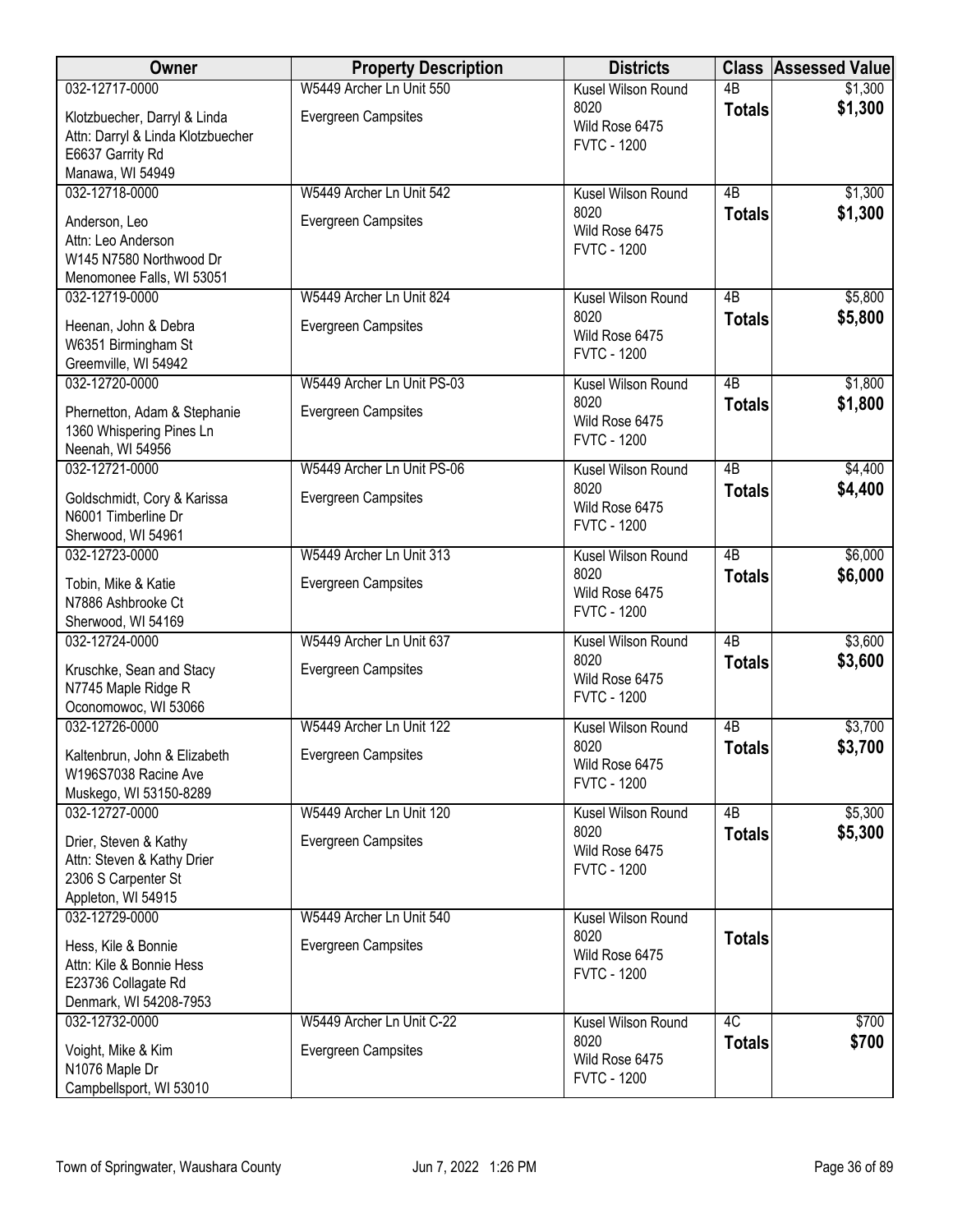| Owner                                                                                                           | <b>Property Description</b>                            | <b>Districts</b>                                                   |                 | <b>Class Assessed Value</b> |
|-----------------------------------------------------------------------------------------------------------------|--------------------------------------------------------|--------------------------------------------------------------------|-----------------|-----------------------------|
| 032-12733-0000                                                                                                  | W5449 Archer Ln Unit 623                               | Kusel Wilson Round                                                 | 4C              | \$12,800                    |
| Kriewaldt, Scott<br>Attn: Scott Kriewaldt<br>N1722 Maple Terrace Rd<br>Greenville, WI 54942-8731                | <b>Evergreen Campsites</b>                             | 8020<br>Wild Rose 6475<br><b>FVTC - 1200</b>                       | <b>Totals</b>   | \$12,800                    |
| 032-12735-0000                                                                                                  | W5449 Archer Ln Unit 821                               | Kusel Wilson Round                                                 | 4B              | \$6,000                     |
| Berto, Edie<br>Attn: Edie Berto<br>1207 N Menasha St<br>New London, WI 54961-1611                               | <b>Evergreen Campsites</b>                             | 8020<br>Wild Rose 6475<br><b>FVTC - 1200</b>                       | <b>Totals</b>   | \$6,000                     |
| 032-12736-0000                                                                                                  | W5449 Archer Ln Unit PS-01                             | Kusel Wilson Round                                                 | 4B              | \$2,000                     |
| Steltenpohl, Dave & Leann<br>Attn: Dave & Leann Steltenpohl<br>1230 Beech Rd<br>Plover, WI 54467                | <b>Evergreen Campsites</b>                             | 8020<br>Wild Rose 6475<br><b>FVTC - 1200</b>                       | <b>Totals</b>   | \$2,000                     |
| 032-12737-0000                                                                                                  | W5449 Archer Ln Unit 222                               | Kusel Wilson Round                                                 | $\overline{AB}$ | \$1,300                     |
| Calo, Michael & Cheryl<br>1320 Judy Lee Ct<br>Oshkosh, WI 54904-6384                                            | <b>Evergreen Campsites</b>                             | 8020<br>Wild Rose 6475<br><b>FVTC - 1200</b>                       | <b>Totals</b>   | \$1,300                     |
| 032-12738-0000                                                                                                  | W5449 Archer Ln Unit 359                               | Kusel Wilson Round                                                 | $\overline{AB}$ | \$2,100                     |
| Horn, Bill & Debra<br>Attn: Bill & Debra Horn<br>N337 Cty Rd N<br>Appleton, WI 54915                            | <b>Evergreen Campsites</b>                             | 8020<br>Wild Rose 6475<br><b>FVTC - 1200</b>                       | <b>Totals</b>   | \$2,100                     |
| 032-12740-0000                                                                                                  | W5449 Archer Ln Unit 336B                              | Kusel Wilson Round                                                 | $\overline{AB}$ | \$2,200                     |
| Darling, Cindy<br>Attn: Cindy Darling<br>E1886 Patricia St<br>Waupaca, WI 54981                                 | <b>Evergreen Campsites</b>                             | 8020<br>Wild Rose 6475<br><b>FVTC - 1200</b>                       | <b>Totals</b>   | \$2,200                     |
| 032-12741-0000                                                                                                  | W5449 Archer Ln Unit 402                               | Kusel Wilson Round                                                 | $\overline{AB}$ | \$5,400                     |
| Smudde, Gregg & Jackie<br>W3137 Glenbrooke Ct<br>Unit 2                                                         | <b>Evergreen Campsites</b>                             | 8020<br>Wild Rose 6475<br><b>FVTC - 1200</b>                       | <b>Totals</b>   | \$5,400                     |
| Appleton, WI 54915-6155<br>032-12742-0000                                                                       |                                                        |                                                                    | 4B              |                             |
| Shady, Kaytlin<br>216 Chapleau St                                                                               | W5449 Archer Ln Unit 232<br><b>Evergreen Campsites</b> | Kusel Wilson Round<br>8020<br>Wild Rose 6475<br><b>FVTC - 1200</b> | <b>Totals</b>   | \$3,700<br>\$3,700          |
| North Fond Du Lac, WI 54937-1012<br>032-12743-0000                                                              | W5449 Archer Ln Unit 338                               | Kusel Wilson Round                                                 | 4B              | \$5,600                     |
| Scholz, Sarah/Higgins, Kyle<br>Attn: Sarah Scholz & Kyle Higgins<br>E2261 Meadow Valley Ct<br>Waupaca, WI 54981 | <b>Evergreen Campsites</b>                             | 8020<br>Wild Rose 6475<br><b>FVTC - 1200</b>                       | <b>Totals</b>   | \$5,600                     |
| 032-12744-0000                                                                                                  | W5449 Archer Ln Unit 218                               | Kusel Wilson Round                                                 | $\overline{AB}$ | \$2,400                     |
| Drazkowski, Tim & Cheryl<br>Attn: Tim & Cheryl Drazkowski<br>612 Elizabeth St<br>Menasha, WI 54952-2882         | <b>Evergreen Campsites</b>                             | 8020<br>Wild Rose 6475<br><b>FVTC - 1200</b>                       | <b>Totals</b>   | \$2,400                     |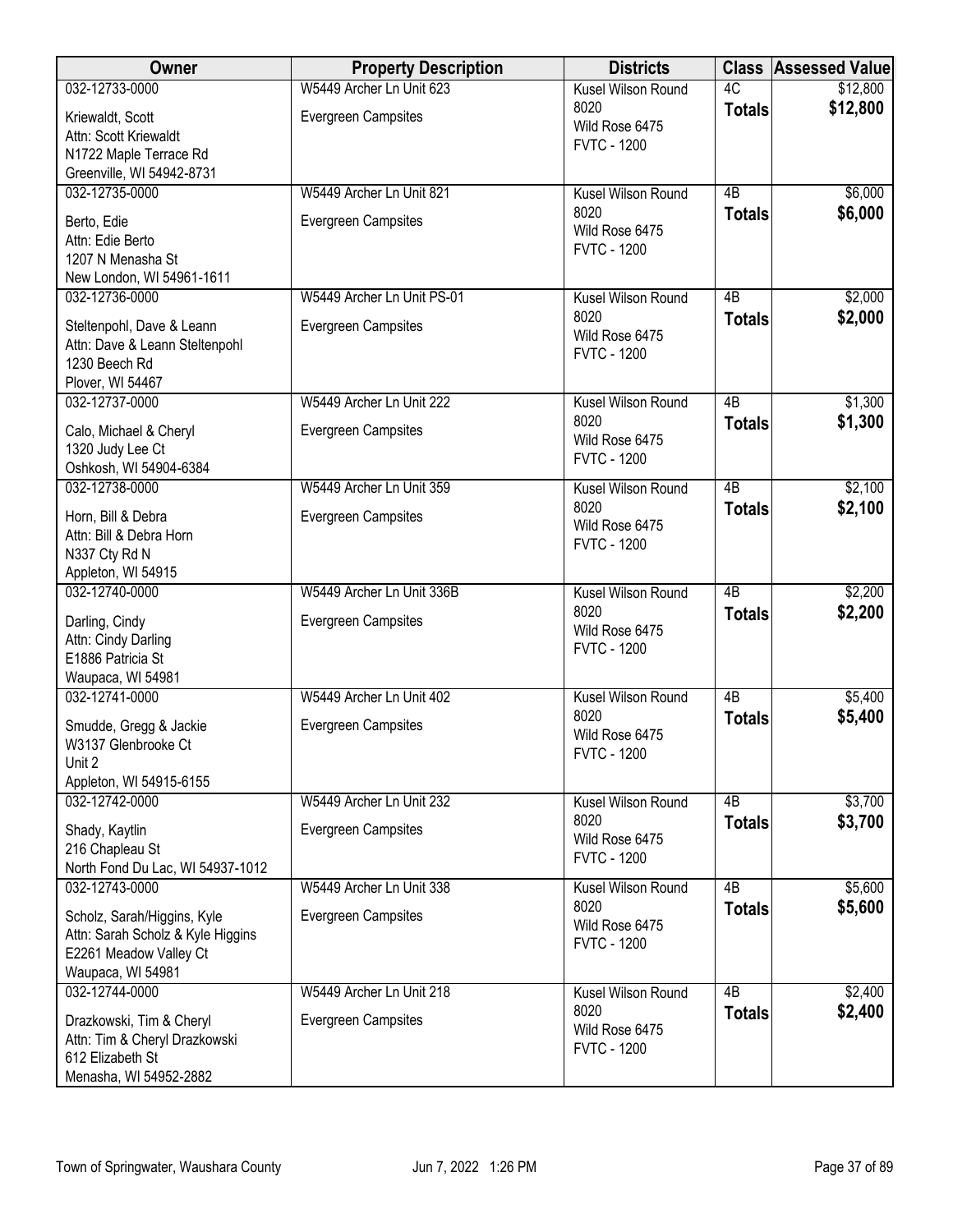| Owner                                                                                                        | <b>Property Description</b> | <b>Districts</b>                             |                 | <b>Class Assessed Value</b> |
|--------------------------------------------------------------------------------------------------------------|-----------------------------|----------------------------------------------|-----------------|-----------------------------|
| 032-12746-0000                                                                                               | W5449 Archer Ln Unit 322    | Kusel Wilson Round                           | $\overline{AB}$ | \$3,800                     |
| Wolter, Matt & Carrie<br>Attn: Matt & Carrie Wolter<br>21845 Mayrose BLVD<br>Brookfield, WI 53045            | Evergreen Campsites         | 8020<br>Wild Rose 6475<br><b>FVTC - 1200</b> | <b>Totals</b>   | \$3,800                     |
| 032-12747-0000                                                                                               | W5449 Archer Ln Unit 328    | Kusel Wilson Round                           | $\overline{AB}$ | \$6,200                     |
| Hellmann, Christopher & Amber<br>Attn: Chris & Amber Hellmann<br>2321 E River Dr<br>Green Bay, WI 54301-2001 | Evergreen Campsites         | 8020<br>Wild Rose 6475<br><b>FVTC - 1200</b> | <b>Totals</b>   | \$6,200                     |
| 032-12748-0000                                                                                               | W5449 Archer Ln Unit 330    | Kusel Wilson Round                           | 4B              | \$5,300                     |
| Buhrow, Molly<br>Attn: Molly Buhrow<br>1216 Short Ave<br>Oshkosh, WI 54115                                   | <b>Evergreen Campsites</b>  | 8020<br>Wild Rose 6475<br><b>FVTC - 1200</b> | <b>Totals</b>   | \$5,300                     |
| 032-12749-0000                                                                                               | W5449 Archer Ln Unit 505    | Kusel Wilson Round                           | $\overline{AB}$ | \$4,300                     |
| Drinkwater, Mark & Angela<br>2916 S 67th Ave<br>Milwaukee, WI 53219                                          | Evergreen Campsites         | 8020<br>Wild Rose 6475<br><b>FVTC - 1200</b> | <b>Totals</b>   | \$4,300                     |
| 032-12750-0000                                                                                               | W5449 Archer Ln Unit 616    | Kusel Wilson Round                           | $\overline{AB}$ | \$4,900                     |
| Koffarnus, Austin<br>Attn: Austin Koffarnus<br>109 Acreview Dr<br>De Pere, WI 54115-3656                     | <b>Evergreen Campsites</b>  | 8020<br>Wild Rose 6475<br><b>FVTC - 1200</b> | <b>Totals</b>   | \$4,900                     |
| 032-12751-0000                                                                                               | W5449 Archer Ln Unit PS-04  | Kusel Wilson Round                           | $\overline{AB}$ | \$6,200                     |
| Braun, Ryan & Nikole<br>Attn: Ryan & Nikole Braun<br>8367 Easy St<br>Fremont, WI 54940                       | Evergreen Campsites         | 8020<br>Wild Rose 6475<br><b>FVTC - 1200</b> | <b>Totals</b>   | \$6,200                     |
| 032-12752-0000                                                                                               | W5449 Archer Ln Unit 128    | Kusel Wilson Round                           | $\overline{AB}$ | \$1,100                     |
| Wellens, Benjamin<br>Attn: Ben Wellens<br>520 Ellis St<br>Fond Du Lac, WI 54935-5980                         | Evergreen Campsites         | 8020<br>Wild Rose 6475<br><b>FVTC - 1200</b> | <b>Totals</b>   | \$1,100                     |
| 032-12753-0000                                                                                               | W5449 Archer Ln Unit 130    | Kusel Wilson Round                           | 4B              | \$2,600                     |
| Springer, Fred & Patty<br>Attn: Fred & Patty Springer<br>4771 S 99th St<br>Greenfield, WI 53228              | <b>Evergreen Campsites</b>  | 8020<br>Wild Rose 6475<br><b>FVTC - 1200</b> | <b>Totals</b>   | \$2,600                     |
| 032-12754-0000                                                                                               | W5449 Archer Ln Unit 319    | Kusel Wilson Round                           |                 |                             |
| Strelow, David & Dawn<br>Attn: David & Dawn Strelow<br>1925 Beck St<br>Fox Crossing, WI 54952                | <b>Evergreen Campsites</b>  | 8020<br>Wild Rose 6475<br><b>FVTC - 1200</b> | <b>Totals</b>   |                             |
| 032-12755-0000                                                                                               | W5449 Archer Ln Unit 512    | Kusel Wilson Round                           | $\overline{AB}$ | \$4,600                     |
| Stephany, Jay & Jennifer<br>Attn: Jay & Jennifer Stephany<br>3209 S White Birch Ln<br>Appleton, WI 54915     | <b>Evergreen Campsites</b>  | 8020<br>Wild Rose 6475<br><b>FVTC - 1200</b> | <b>Totals</b>   | \$4,600                     |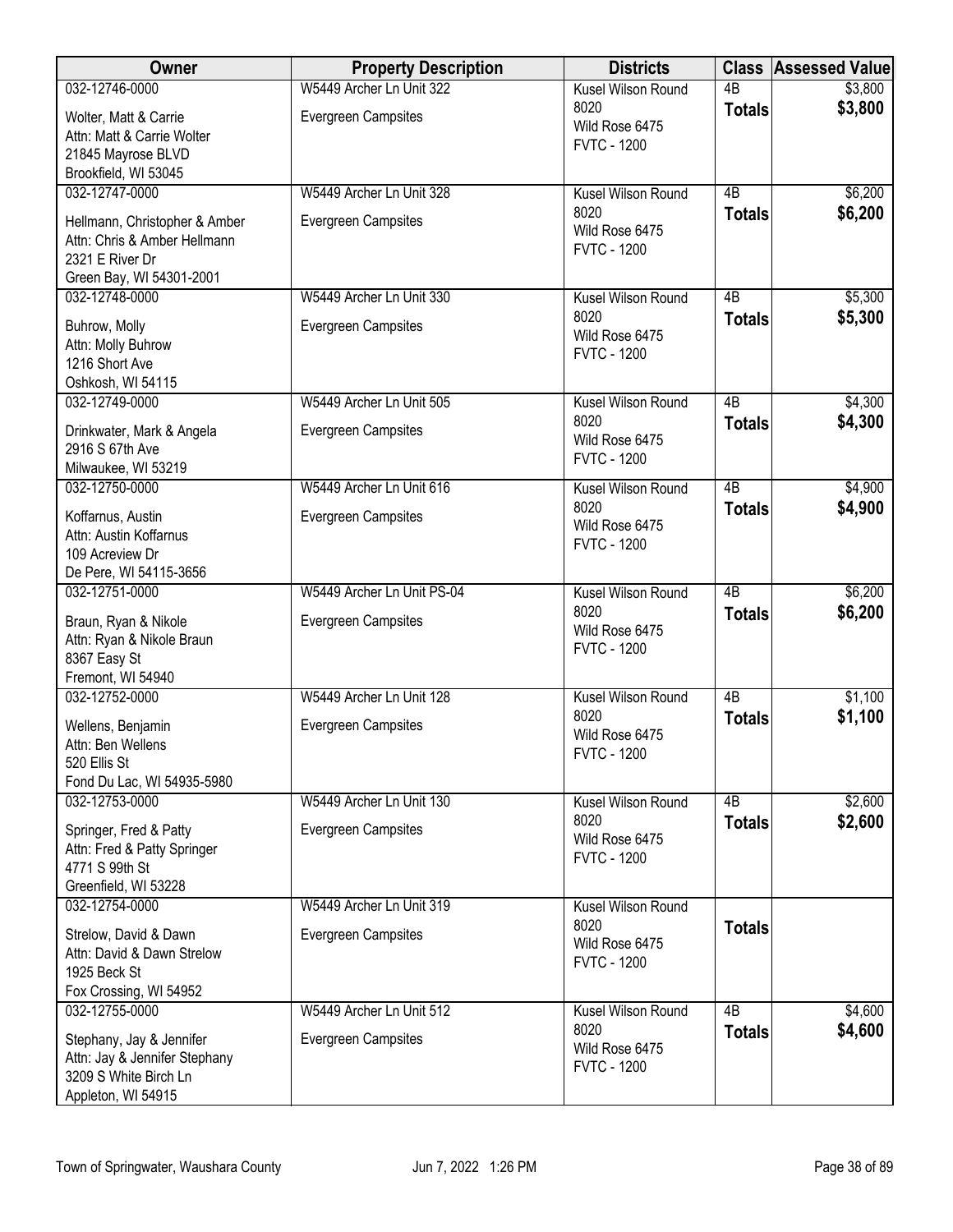| Owner                                                     | <b>Property Description</b> | <b>Districts</b>                     |                 | <b>Class Assessed Value</b> |
|-----------------------------------------------------------|-----------------------------|--------------------------------------|-----------------|-----------------------------|
| 032-12756-0000                                            | W5449 Archer Ln Unit 620    | <b>Kusel Wilson Round</b>            |                 |                             |
| Seif, Doug & Kim                                          | Evergreen Campsites         | 8020<br>Wild Rose 6475               | <b>Totals</b>   |                             |
| 213 Mound St                                              |                             | <b>FVTC - 1200</b>                   |                 |                             |
| Berlin, WI 54923                                          |                             |                                      |                 |                             |
| 032-12757-0000                                            | W5449 Archer Ln Unit 552    | Kusel Wilson Round<br>8020           | 4B              | \$2,300                     |
| Buss, Brian & Brandi                                      | Evergreen Campsites         | Wild Rose 6475                       | <b>Totals</b>   | \$2,300                     |
| E9093 Fox Crossing                                        |                             | <b>FVTC - 1200</b>                   |                 |                             |
| New London, WI 54961-8653                                 |                             |                                      |                 |                             |
| 032-12758-0000                                            | W5449 Archer Ln Unit 506    | Kusel Wilson Round<br>8020           | 4C              | \$11,600<br>\$11,600        |
| Schuh, Bob & Diana                                        | <b>Evergreen Campsites</b>  | Wild Rose 6475                       | <b>Totals</b>   |                             |
| 3575 Tulip Trl                                            |                             | <b>FVTC - 1200</b>                   |                 |                             |
| Appleton, WI 54913<br>032-12759-0000                      | W5449 Archer Ln Unit 357    | Kusel Wilson Round                   | 4B              | \$2,700                     |
|                                                           |                             | 8020                                 | <b>Totals</b>   | \$2,700                     |
| Rueger, John & Missy                                      | Evergreen Campsites         | Wild Rose 6475                       |                 |                             |
| Attn: John & Missy Rueger<br>3111 Rebecca Run             |                             | <b>FVTC - 1200</b>                   |                 |                             |
| Oshkosh, WI 54904                                         |                             |                                      |                 |                             |
| 032-12760-0000                                            | W5449 Archer Ln Unit 531    | Kusel Wilson Round                   | $\overline{AB}$ | \$1,800                     |
|                                                           |                             | 8020                                 | <b>Totals</b>   | \$1,800                     |
| Jirschele, Brian & Tracy<br>Attn: Brian & Tracy Jirschele | <b>Evergreen Campsites</b>  | Wild Rose 6475                       |                 |                             |
| 418 E South River St                                      |                             | <b>FVTC - 1200</b>                   |                 |                             |
| Appleton, WI 54915                                        |                             |                                      |                 |                             |
| 032-12761-0000                                            | W5449 Archer Ln Unit 229    | Kusel Wilson Round                   | 4B              | \$3,200                     |
| Johanknecht, Jason & Nicole                               | Evergreen Campsites         | 8020                                 | <b>Totals</b>   | \$3,200                     |
| 478 River Dr                                              |                             | Wild Rose 6475                       |                 |                             |
| Berlin, WI 54923-1134                                     |                             | <b>FVTC - 1200</b>                   |                 |                             |
| 032-12762-0000                                            | W5449 Archer Ln Unit 515    | Kusel Wilson Round                   | $\overline{AB}$ | \$7,200                     |
| Herdina, Bob & Heather                                    | Evergreen Campsites         | 8020                                 | <b>Totals</b>   | \$7,200                     |
| 3972 Wright Cir                                           |                             | Wild Rose 6475<br><b>FVTC - 1200</b> |                 |                             |
| DePere, WI 54115-1659                                     |                             |                                      |                 |                             |
| 032-12763-0000                                            | W5449 Archer Ln Unit 534    | Kusel Wilson Round                   | 4B              | \$17,200                    |
| Staeven, Andrew & Sarah                                   | Evergreen Campsites         | 8020<br>Wild Rose 6475               | <b>Totals</b>   | \$17,200                    |
| 2956 Finger Rd                                            |                             | <b>FVTC - 1200</b>                   |                 |                             |
| Green Bay, WI 54311                                       |                             |                                      |                 |                             |
| 032-12764-0000                                            | W5449 Archer Ln Unit 513    | Kusel Wilson Round                   | 4B              | \$3,200                     |
| Firkins, Mike & Paula                                     | <b>Evergreen Campsites</b>  | 8020<br>Wild Rose 6475               | <b>Totals</b>   | \$3,200                     |
| Attn: Mike & Paula Firkins                                |                             | <b>FVTC - 1200</b>                   |                 |                             |
| 131 Chicago St                                            |                             |                                      |                 |                             |
| Pulaski, WI 54162<br>032-12765-0000                       | W5449 Archer Ln Unit 728    | Kusel Wilson Round                   | $\overline{AB}$ | \$8,400                     |
|                                                           |                             | 8020                                 | <b>Totals</b>   | \$8,400                     |
| Huss, Randy & Jean                                        | Evergreen Campsites         | Wild Rose 6475                       |                 |                             |
| Attn: Randy & Jean Huss<br>138 DeForest Dr                |                             | <b>FVTC - 1200</b>                   |                 |                             |
| Kaukauna, WI 54930                                        |                             |                                      |                 |                             |
| 032-12766-0000                                            | W5449 Archer Ln Unit PS-08  | Kusel Wilson Round                   | 4B              | \$1,900                     |
| Gasman, Mike & Kris                                       | <b>Evergreen Campsites</b>  | 8020                                 | <b>Totals</b>   | \$1,900                     |
| Attn: Mike & Kris Gasman                                  |                             | Wild Rose 6475                       |                 |                             |
| W3008 Sunshine Rd                                         |                             | <b>FVTC - 1200</b>                   |                 |                             |
| Freedom, WI 54130                                         |                             |                                      |                 |                             |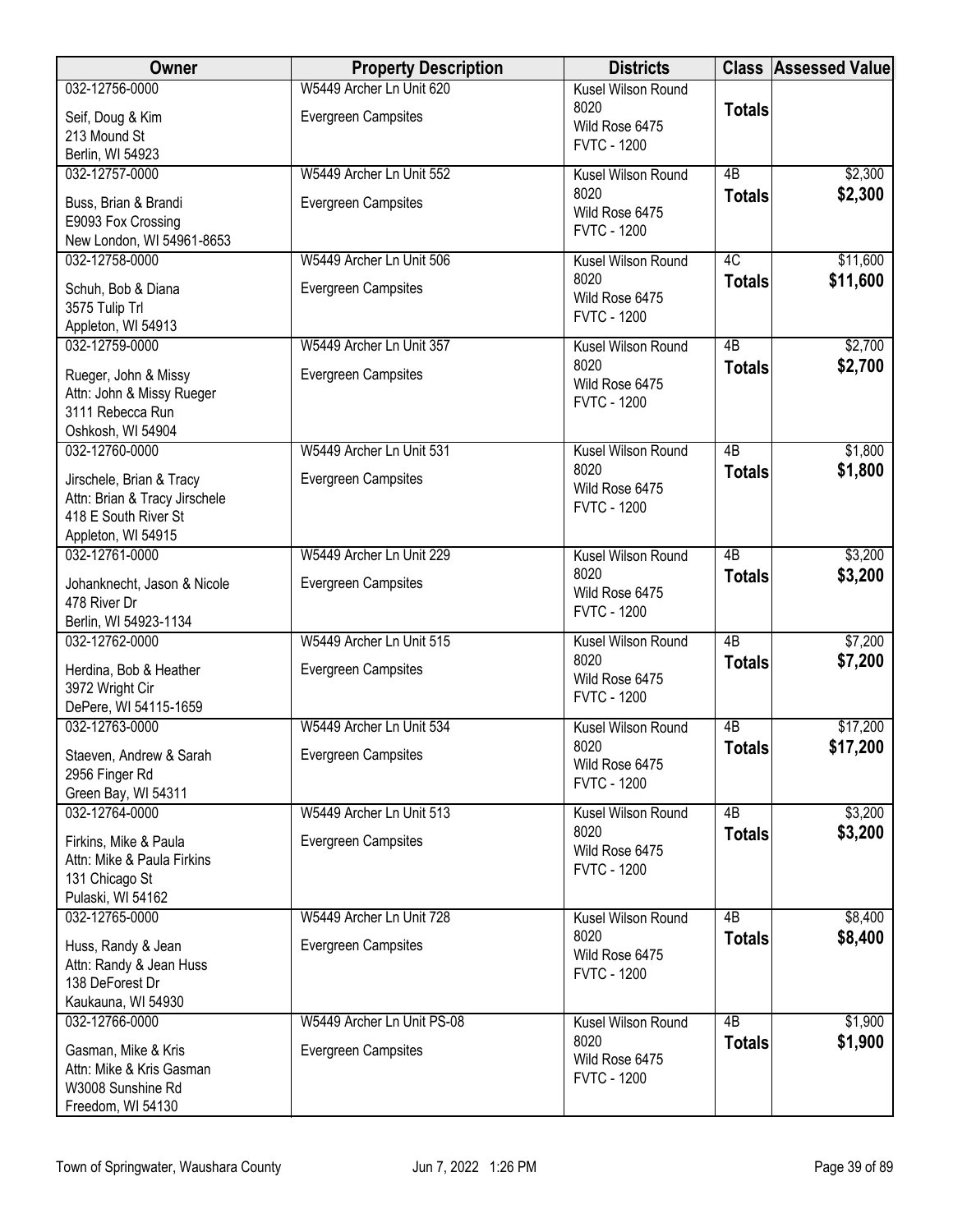| Owner                                          | <b>Property Description</b> | <b>Districts</b>       |                 | <b>Class Assessed Value</b> |
|------------------------------------------------|-----------------------------|------------------------|-----------------|-----------------------------|
| 032-12767-0000                                 | W5449 Archer Ln Unit PS-09  | Kusel Wilson Round     | $\overline{AB}$ | \$3,500                     |
| Bebeau, David & Jean                           | <b>Evergreen Campsites</b>  | 8020                   | <b>Totals</b>   | \$3,500                     |
| Attn: David & Jean Bebeau                      |                             | Wild Rose 6475         |                 |                             |
| 951 Springfield Dr                             |                             | <b>FVTC - 1200</b>     |                 |                             |
| DePere, WI 54115                               |                             |                        |                 |                             |
| 032-12768-0000                                 | W5449 Archer Ln Unit 224    | Kusel Wilson Round     | 4B              | \$3,600                     |
|                                                |                             | 8020                   | <b>Totals</b>   | \$3,600                     |
| Kohn, Mathew & Dawn                            | Evergreen Campsites         | Wild Rose 6475         |                 |                             |
| 4316 Windinebrook Dr                           |                             | <b>FVTC - 1200</b>     |                 |                             |
| Appleton, WI 54913-7761                        |                             |                        |                 |                             |
| 032-12769-0000                                 | W5449 Archer Ln Unit 336A   | Kusel Wilson Round     | 4B              | \$3,600                     |
| Steward, Wendy/Woeckner, Tom                   | <b>Evergreen Campsites</b>  | 8020<br>Wild Rose 6475 | <b>Totals</b>   | \$3,600                     |
| 2660 W Fallen Oak Dr                           |                             | <b>FVTC - 1200</b>     |                 |                             |
| Appleton, WI 54913                             |                             |                        |                 |                             |
| 032-12770-0000                                 | W5449 Archer Ln Unit 507    | Kusel Wilson Round     | $\overline{AB}$ | \$2,800                     |
| Fellows, David & Susan                         | <b>Evergreen Campsites</b>  | 8020                   | <b>Totals</b>   | \$2,800                     |
| 540 Jones Dr                                   |                             | Wild Rose 6475         |                 |                             |
| Bartlett, IL 60103                             |                             | <b>FVTC - 1200</b>     |                 |                             |
| 032-12771-0000                                 | W5449 Archer Ln Unit 414    | Kusel Wilson Round     | $\overline{AB}$ | \$1,500                     |
|                                                |                             | 8020                   | <b>Totals</b>   | \$1,500                     |
| Lawson, Nate                                   | <b>Evergreen Campsites</b>  | Wild Rose 6475         |                 |                             |
| Attn: Nate Lawson                              |                             | <b>FVTC - 1200</b>     |                 |                             |
| N9955 Krall Rd                                 |                             |                        |                 |                             |
| Clintonville, WI 54929                         |                             |                        |                 |                             |
| 032-12772-0000                                 | W5449 Archer Ln Unit C-21   | Kusel Wilson Round     | 4B              | \$1,300                     |
| Miesbauer, Justin                              | <b>Evergreen Campsites</b>  | 8020                   | <b>Totals</b>   | \$1,300                     |
| 227205 Heron Ave                               |                             | Wild Rose 6475         |                 |                             |
| Wausau, WI 54401-6612                          |                             | <b>FVTC - 1200</b>     |                 |                             |
| 032-12773-0000                                 | W5449 Archer Ln Unit 615    | Kusel Wilson Round     | $\overline{AB}$ | \$3,100                     |
|                                                |                             | 8020                   | <b>Totals</b>   | \$3,100                     |
| Kling, Jeremy                                  | <b>Evergreen Campsites</b>  | Wild Rose 6475         |                 |                             |
| Attn: Jeremy Kling<br>410 High Ridge Ln        |                             | <b>FVTC - 1200</b>     |                 |                             |
| Black Creek, WI 54106                          |                             |                        |                 |                             |
| 032-12774-0000                                 | W5449 Archer Ln Unit 621    | Kusel Wilson Round     | 4B              | \$2,400                     |
|                                                |                             | 8020                   | <b>Totals</b>   | \$2,400                     |
| Knudson, Nathan & Tiffany                      | <b>Evergreen Campsites</b>  | Wild Rose 6475         |                 |                             |
| 713 Meadow Ridge Ln                            |                             | <b>FVTC - 1200</b>     |                 |                             |
| Plymouth, WI 53073                             |                             |                        |                 |                             |
| 032-12775-0000                                 | W5449 Archer Ln Unit 634    | Kusel Wilson Round     | 4C              | \$10,600                    |
| Wydeven, Greg & Christine                      | <b>Evergreen Campsites</b>  | 8020                   | <b>Totals</b>   | \$10,600                    |
| 1435 Pearl St                                  |                             | Wild Rose 6475         |                 |                             |
| Menasha, WI 54952                              |                             | <b>FVTC - 1200</b>     |                 |                             |
| 032-12776-0000                                 | W5449 Archer Ln Unit 705    | Kusel Wilson Round     | $\overline{AB}$ | \$1,500                     |
|                                                | <b>Evergreen Campsites</b>  | 8020                   | <b>Totals</b>   | \$1,500                     |
| Kruckeberg, Ryan & Jessica<br>1213 Bartlein Ct |                             | Wild Rose 6475         |                 |                             |
| Menasha., WI 54952-2172                        |                             | <b>FVTC - 1200</b>     |                 |                             |
| 032-12777-0000                                 | W5449 Archer Ln Unit 723    | Kusel Wilson Round     | 4B              | \$6,600                     |
|                                                |                             | 8020                   | <b>Totals</b>   | \$6,600                     |
| Brennan, Mark & Jane Lea                       | <b>Evergreen Campsites</b>  | Wild Rose 6475         |                 |                             |
| 296 W Circle Dr                                |                             | <b>FVTC - 1200</b>     |                 |                             |
| Whitelaw, WI 54247                             |                             |                        |                 |                             |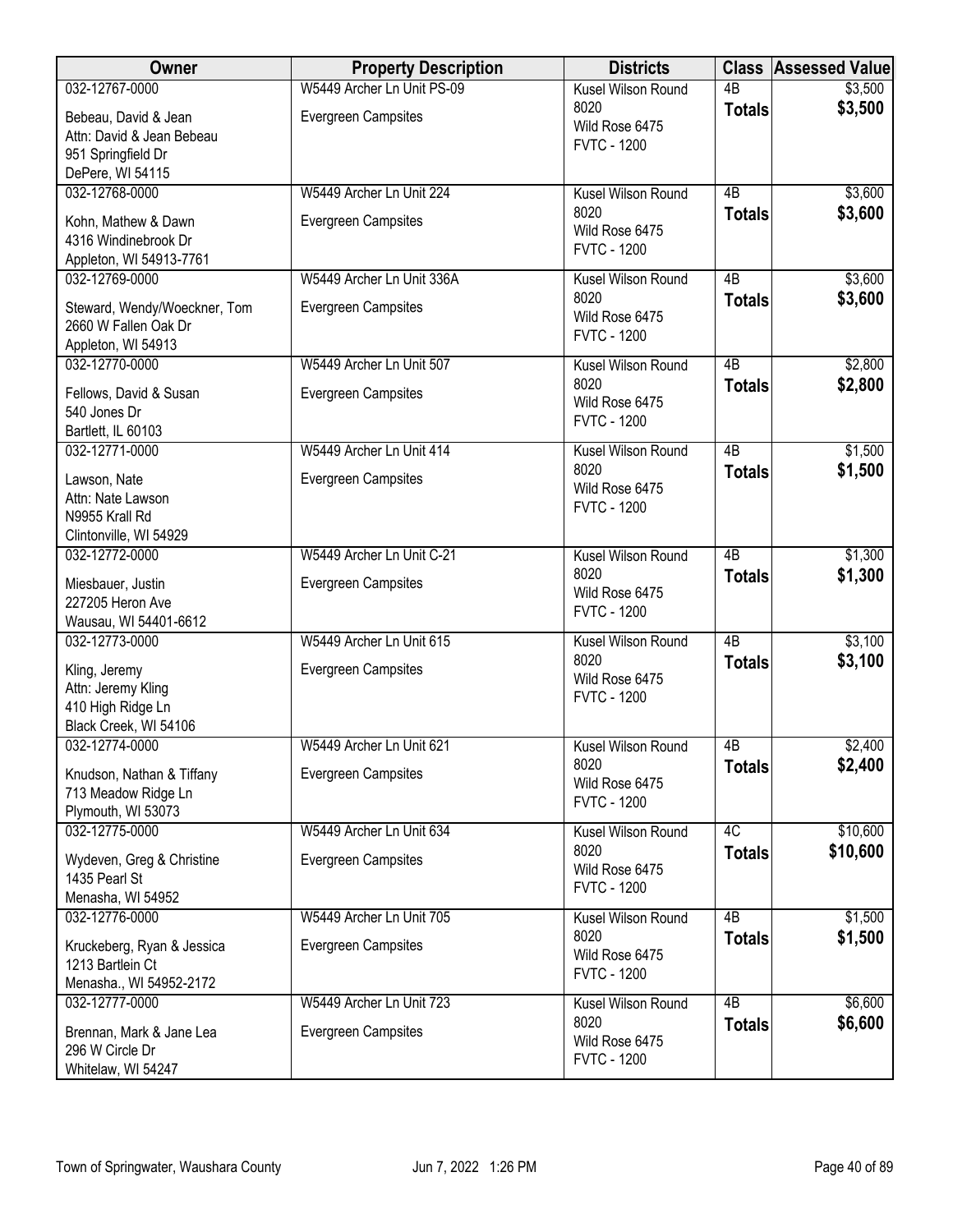| Owner                                       | <b>Property Description</b>            | <b>Districts</b>                     |                     | <b>Class Assessed Value</b> |
|---------------------------------------------|----------------------------------------|--------------------------------------|---------------------|-----------------------------|
| 032-12780-0000                              | W5449 Archer Ln Unit 212A              | Kusel Wilson Round                   | $\overline{AB}$     | \$6,500                     |
| Wolf, Charles & Dawn                        | <b>Evergreen Campsites</b>             | 8020<br>Wild Rose 6475               | <b>Totals</b>       | \$6,500                     |
| 2734 Wedemeyer St                           |                                        | <b>FVTC - 1200</b>                   |                     |                             |
| Sheboygan, WI 53081-6736                    |                                        |                                      |                     |                             |
| 032-12781-0000                              | W5449 Archer Ln Unit 233               | Kusel Wilson Round<br>8020           | $\overline{AB}$     | \$2,200                     |
| Kane, Kevin & Amy                           | <b>Evergreen Campsites</b>             | Wild Rose 6475                       | <b>Totals</b>       | \$2,200                     |
| 1514 Dondee Rd                              |                                        | <b>FVTC - 1200</b>                   |                     |                             |
| Madison, WI 53716-1832<br>032-12783-0000    | W5449 Archer Ln Unit 333               | Kusel Wilson Round                   | 4B                  | \$2,100                     |
|                                             |                                        | 8020                                 | <b>Totals</b>       | \$2,100                     |
| Staeven, Andrew & Sarah                     | <b>Evergreen Campsites</b>             | Wild Rose 6475                       |                     |                             |
| 2956 Finger Rd<br>Green Bay, WI 54311       |                                        | <b>FVTC - 1200</b>                   |                     |                             |
| 032-12784-0000                              | W5449 Archer Ln Unit 537               | Kusel Wilson Round                   | $\overline{AB}$     | \$500                       |
|                                             |                                        | 8020                                 | <b>Totals</b>       | \$500                       |
| Lannert, Josh & Nichole<br>1022 Dresser Ave | Evergreen Campsites                    | Wild Rose 6475                       |                     |                             |
| Waukesha, WI 53188-4978                     |                                        | <b>FVTC - 1200</b>                   |                     |                             |
| 032-12785-0000                              | W5449 Archer Ln Unit 546               | Kusel Wilson Round                   | $\overline{AB}$     | \$4,700                     |
| McHugh, Tom                                 | <b>Evergreen Campsites</b>             | 8020                                 | <b>Totals</b>       | \$4,700                     |
| PO Box 54                                   |                                        | Wild Rose 6475                       |                     |                             |
| Greenville, WI 54942-0054                   |                                        | <b>FVTC - 1200</b>                   |                     |                             |
| 032-12786-0000                              | W5449 Archer Ln Unit 408               | <b>Kusel Wilson Round</b>            | $\overline{AB}$     | \$5,500                     |
| Burk, Scott & Tiffanie                      | <b>Evergreen Campsites</b>             | 8020                                 | <b>Totals</b>       | \$5,500                     |
| 5729 W Green Tree Rd                        |                                        | Wild Rose 6475<br><b>FVTC - 1200</b> |                     |                             |
| Milwaukee, WI 53223-5219                    |                                        |                                      |                     |                             |
| 032-12787-0000                              | W5449 Archer Ln Unit C-20              | Kusel Wilson Round                   |                     |                             |
| Madden, Brian & Lynn                        | <b>Evergreen Campsites</b>             | 8020<br>Wild Rose 6475               | <b>Totals</b>       |                             |
| 235783 County Rd W                          |                                        | <b>FVTC - 1200</b>                   |                     |                             |
| Wausau, WI 54403                            |                                        |                                      |                     |                             |
| 032-12788-0000                              | W5449 Archer Ln Unit PS-05             | Kusel Wilson Round<br>8020           | 4B<br><b>Totals</b> | \$6,600<br>\$6,600          |
| Bauer, Troy & Lisa                          | <b>Evergreen Campsites</b>             | Wild Rose 6475                       |                     |                             |
| 1306 Orlando Dr                             |                                        | <b>FVTC - 1200</b>                   |                     |                             |
| Green Bay, WI 54313<br>032-12789-0000       | W5449 Archer Ln Unit 344               | Kusel Wilson Round                   | 4 <sub>B</sub>      | \$3,900                     |
|                                             |                                        | 8020                                 | <b>Totals</b>       | \$3,900                     |
| Brewer, Joshua & Shanna<br>E8448 Ebert Rd   | <b>Evergreen Campsites</b>             | Wild Rose 6475                       |                     |                             |
| New London, WI 54961                        |                                        | <b>FVTC - 1200</b>                   |                     |                             |
| 032-12790-0000                              | W5449 Archer Ln Unit 608               | Kusel Wilson Round                   | $\overline{AB}$     | \$6,000                     |
| Buttke, James                               | <b>Evergreen Campsites</b>             | 8020                                 | <b>Totals</b>       | \$6,000                     |
| 157 E Waushara St                           |                                        | Wild Rose 6475                       |                     |                             |
| New Berlin, WI 54923                        |                                        | <b>FVTC - 1200</b>                   |                     |                             |
| 032-13000-0000                              | <b>Little Silver Resort</b>            | Wild Rose 6475                       |                     |                             |
| Genmar Corp                                 | Little Silver Resort Campsite          | <b>FVTC - 1200</b>                   | <b>Totals</b>       |                             |
| Attn: Mary Parker                           |                                        |                                      |                     |                             |
| 032-13002-0000                              | N5280 E Little Silver Lake Rd Unit 719 | Wild Rose 6475                       | 4C                  | \$19,700                    |
| Whitcomb, Curtis                            | Little Silver Resort Campsite          | <b>FVTC - 1200</b>                   | <b>Totals</b>       | \$19,700                    |
| Attn: Curtis Whitcomb                       |                                        |                                      |                     |                             |
| 1701 Kasper Dr                              |                                        |                                      |                     |                             |
| Appleton, WI 54914                          |                                        |                                      |                     |                             |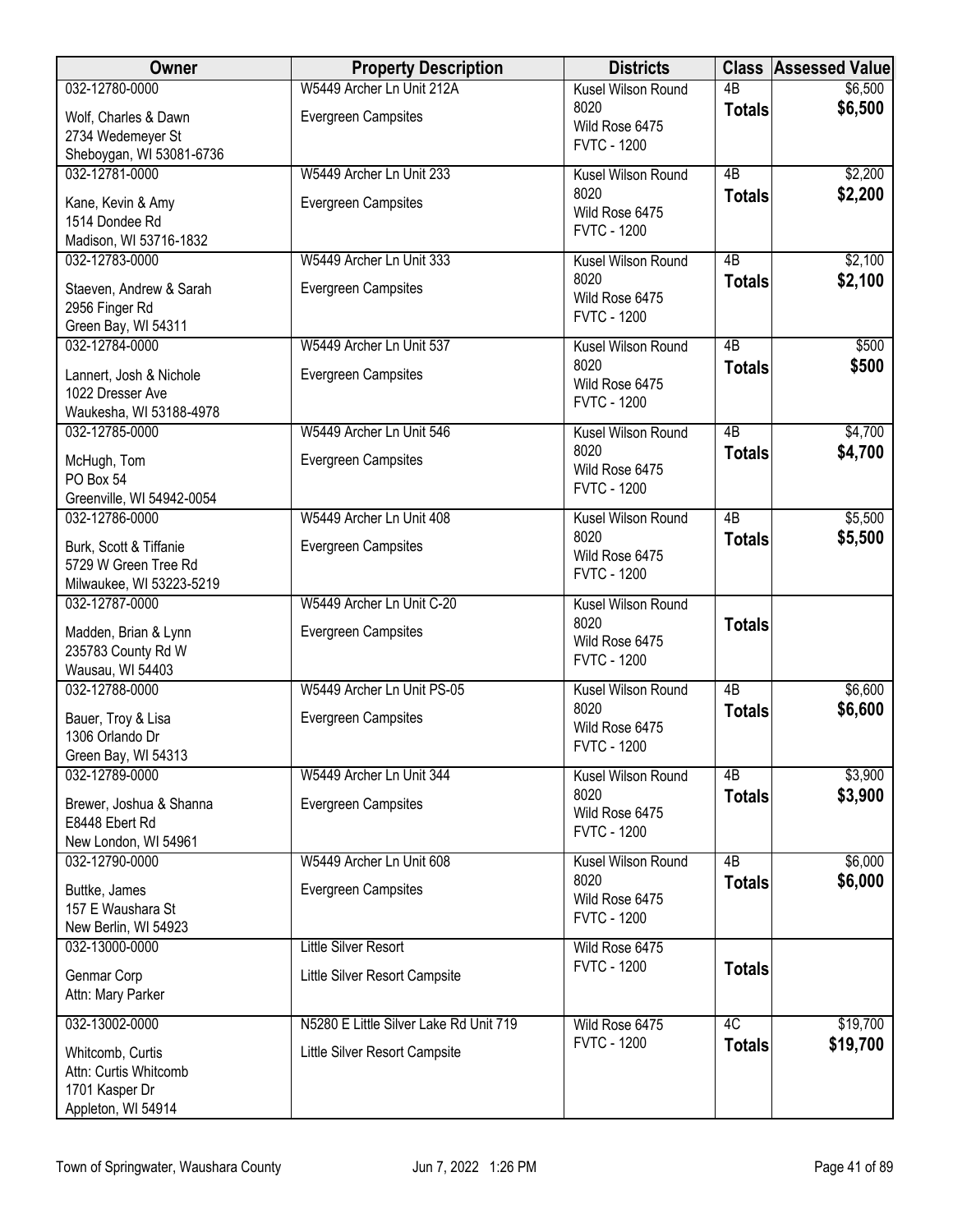| Owner                                                                                       | <b>Property Description</b>             | <b>Districts</b>                     | <b>Class</b>  | <b>Assessed Value</b> |
|---------------------------------------------------------------------------------------------|-----------------------------------------|--------------------------------------|---------------|-----------------------|
| 032-13003-0000                                                                              | N5280 E Little Silver Lake Rd Unit 112  | Wild Rose 6475                       | 4C            | \$14,700              |
| Van Gompel, Jacob<br>Attn: Jacob Van Gompel<br>901 Brill Rd<br>Kaukauna, WI 54130           | Little Silver Resort Campsite           | <b>FVTC - 1200</b>                   | <b>Totals</b> | \$14,700              |
| 032-13010-0000                                                                              | N5280 E Little Silver Lake Rd Unit 018D | Wild Rose 6475                       | 4C            | \$10,300              |
| Rasmussen, Larry<br>Attn: Larry Rasmussen<br>33 Adams St<br>Winneconne, WI 54986            | Little Silver Resort Campsite           | <b>FVTC - 1200</b>                   | <b>Totals</b> | \$10,300              |
| 032-13025-0000                                                                              | N5280 E Little Silver Lake Rd Unit 720  | Wild Rose 6475<br><b>FVTC - 1200</b> | 4C            | \$14,700              |
| Beyer, Earl<br>Attn: Earl Beyer<br>523 Canterbury Dr<br>Appleton, WI 54915                  | Little Silver Resort Campsite           |                                      | <b>Totals</b> | \$14,700              |
| 032-13042-0000                                                                              | N5280 E Little Silver Lake Rd Unit 721  | Wild Rose 6475                       | 4C            | \$5,800               |
| Wild, Travis<br>Attn: Travis Wild<br>610 Riverview Ct<br>Fremont, WI 54940-8780             | Little Silver Resort Campsite           | <b>FVTC - 1200</b>                   | <b>Totals</b> | \$5,800               |
| 032-13044-0000                                                                              | N5280 E Little Silver Lake Rd Unit 607  | Wild Rose 6475                       | 4C            | \$8,900               |
| Brown, David<br>Attn: David Brown<br>45 E 9th St                                            | Little Silver Resort Campsite           | <b>FVTC - 1200</b>                   | <b>Totals</b> | \$8,900               |
| Fond Du Lac, WI 54935<br>032-13050-0000                                                     | N5280 E Little Silver Lake Rd Unit 024D | Wild Rose 6475                       | 4C            | \$17,300              |
| Brzeczkowski, Camille<br>Attn: James Brzeczkowski<br>426 Cheshire Ln<br>Pewaukee, WI 53072  | Little Silver Resort Campsite           | <b>FVTC - 1200</b>                   | <b>Totals</b> | \$17,300              |
| 032-13060-0000                                                                              | N5280 E Little Silver Lake Rd Unit 109  | Wild Rose 6475                       | 4C            | \$7,000               |
| DeBoer, Gerald<br>Attn: Gerald DeBoer<br>6845 S 68th St Apt #207<br>Franklin, WI 53132-8239 | Little Silver Resort Campsite           | <b>FVTC - 1200</b>                   | <b>Totals</b> | \$7,000               |
| 032-13065-0000                                                                              | N5280 E Little Silver Lake Rd Unit 013D | Wild Rose 6475                       | 4B            | \$5,200               |
| Wenham, Charles<br>802 Michigan Ln<br>Kaukauna, WI 54130-1824                               | Little Silver Resort Campsite           | <b>FVTC - 1200</b>                   | <b>Totals</b> | \$5,200               |
| 032-13069-0000                                                                              | N5280 E Little Silver Lake Rd Unit 714  | Wild Rose 6475                       | 4C            | \$5,200               |
| Ciethammer, Brianna<br>Attn: Brianna Ciethammer<br>611 Beaver St<br>Beaver Dam, WI 53916    | Little Silver Resort Campsite           | <b>FVTC - 1200</b>                   | <b>Totals</b> | \$5,200               |
| 032-13069-1000                                                                              | N5280 E Little Silver Lake Rd Unit 728  | Wild Rose 6475                       | 4C            | \$9,800               |
| Kupferer, Kevin<br>12647 E Chandler Heights Rd<br>Chandler, AZ 85249-3110                   | Little Silver Resort Campsite           | <b>FVTC - 1200</b>                   | <b>Totals</b> | \$9,800               |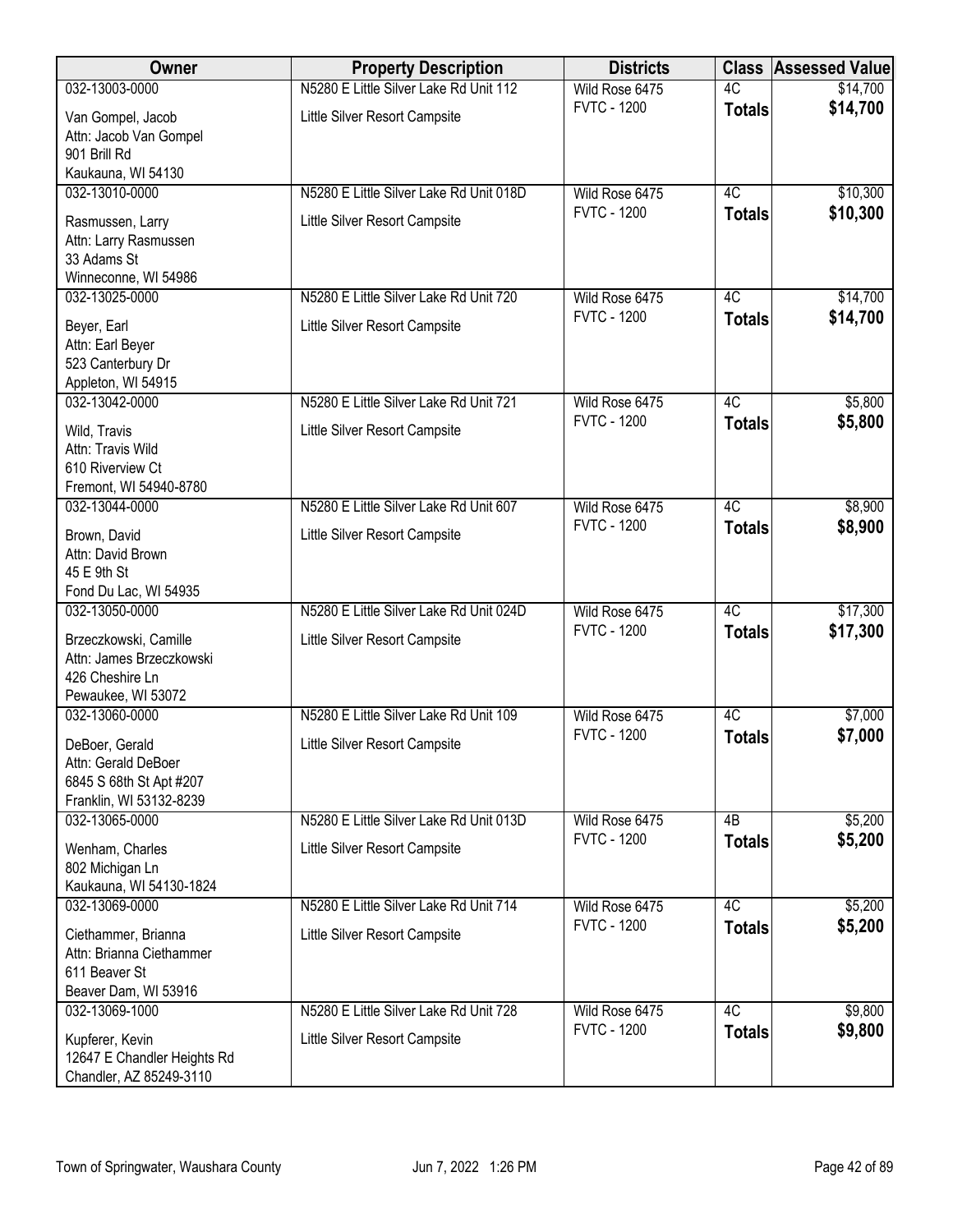| Owner                                                                               | <b>Property Description</b>             | <b>Districts</b>   | <b>Class</b>    | <b>Assessed Value</b> |
|-------------------------------------------------------------------------------------|-----------------------------------------|--------------------|-----------------|-----------------------|
| 032-13070-0000                                                                      | N5280 E Little Silver Lake Rd Unit 012D | Wild Rose 6475     | 4C              | \$15,000              |
| Washkovick, Shirley<br>Attn: Shirley Washkovick<br>N6169 Lark Ln                    | Little Silver Resort Campsite           | <b>FVTC - 1200</b> | <b>Totals</b>   | \$15,000              |
| Green Lake, WI 54941<br>032-13072-0000                                              | N5280 E Little Silver Lake Rd Unit 626  | Wild Rose 6475     | 4C              | \$8,800               |
| Godkin, Richard<br>217 Hunters Glen Ln<br>Johnson Creek, WI 53038                   | Little Silver Resort Campsite           | <b>FVTC - 1200</b> | <b>Totals</b>   | \$8,800               |
| 032-13075-0000                                                                      | N5280 E Little Silver Lake Rd Unit 724  | Wild Rose 6475     | 4C              | \$10,700              |
| Hasselbacher, Ron<br>Attn: Ron Hasselbacher<br>729 Yorkshire Rd<br>Neenah, WI 54956 | Little Silver Resort Campsite           | <b>FVTC - 1200</b> | <b>Totals</b>   | \$10,700              |
| 032-13079-0000                                                                      | N5280 E Little Silver Lake Rd Unit 631  | Wild Rose 6475     | $\overline{AB}$ | \$4,000               |
| Kalbus, Richard Jr<br>7876 Easy St<br>Fremont, WI 54940-9355                        | Little Silver Resort Campsite           | <b>FVTC - 1200</b> | <b>Totals</b>   | \$4,000               |
| 032-13081-0000                                                                      | N5280 E Little Silver Lake Rd Unit 007D | Wild Rose 6475     | 4C              | \$14,900              |
| Engel, Mary<br>Attn: Mary Engel<br>420 11th St<br>Neenah, WI 54956                  | Little Silver Resort Campsite           | <b>FVTC - 1200</b> | <b>Totals</b>   | \$14,900              |
| 032-13097-0000                                                                      | N5280 E Little Silver Lake Rd Unit 628  | Wild Rose 6475     | 4C              | \$9,500               |
| Krueger, Anthony<br>1721 Copperstone PI<br>Neenah, WI 54956                         | Little Silver Resort Campsite           | <b>FVTC - 1200</b> | <b>Totals</b>   | \$9,500               |
| 032-13098-0000                                                                      | N5280 E Little Silver Lake Rd Unit 735  | Wild Rose 6475     | 4C              | \$11,500              |
| Degroot, Larry<br>Attn: Larrry Degroot<br>1908 N Franklin<br>Little Chute, WI 54140 | Little Silver Resort Campsite           | <b>FVTC - 1200</b> | <b>Totals</b>   | \$11,500              |
| 032-13100-0000                                                                      | N5280 E Little Silver Lake Rd Unit 407  | Wild Rose 6475     | 4C              | \$6,400               |
| Keil, Jody<br>Attn: Jody Keil<br>36 E Pain St Apt 3<br>Kiel, WI 53042               | Little Silver Resort Campsite           | <b>FVTC - 1200</b> | <b>Totals</b>   | \$6,400               |
| 032-13103-0000                                                                      | N5280 E Little Silver Lake Rd Unit 015D | Wild Rose 6475     | 4C              | \$8,900               |
| Triphan, Paula<br>Attn: Paula Triphan<br>1816 Mt Vernon St<br>Oshkosh, WI 54901     | Little Silver Resort Campsite           | <b>FVTC - 1200</b> | <b>Totals</b>   | \$8,900               |
| 032-13104-0000                                                                      | N5280 E Little Silver Lake Rd Unit 736  | Wild Rose 6475     | 4C              | \$16,100              |
| Freund, Brian<br>1803 Kellly St<br>Little Chute, WI 54140                           | Little Silver Resort Campsite           | <b>FVTC - 1200</b> | <b>Totals</b>   | \$16,100              |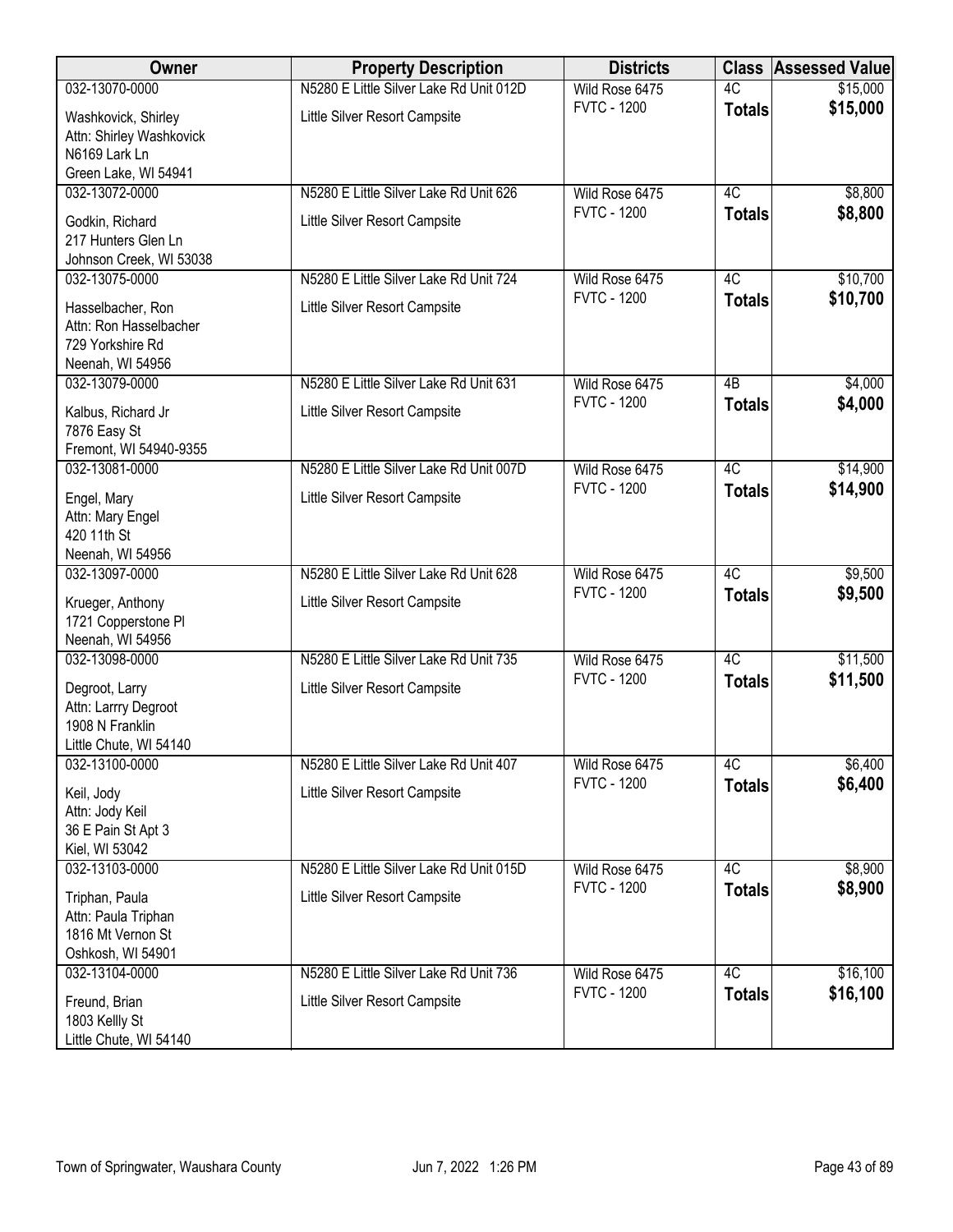| Owner                                       | <b>Property Description</b>             | <b>Districts</b>                     | <b>Class</b>  | <b>Assessed Value</b> |
|---------------------------------------------|-----------------------------------------|--------------------------------------|---------------|-----------------------|
| 032-13104-0100                              | N5280 E Little Silver Lake Rd Unit 508  | Wild Rose 6475                       | 4C            | \$9,100               |
| Sanders, Kris                               | Little Silver Resort Campsite           | <b>FVTC - 1200</b>                   | <b>Totals</b> | \$9,100               |
| Attn: Kim Sanders                           |                                         |                                      |               |                       |
| 401 E 20th St                               |                                         |                                      |               |                       |
| Kaukauna, WI 54130                          |                                         |                                      |               |                       |
| 032-13105-0000                              | N5280 E Little Silver Lake Rd Unit 503  | Wild Rose 6475<br><b>FVTC - 1200</b> | 4C            | \$4,900<br>\$4,900    |
| Klessig, Todd & Sarah                       | Little Silver Resort Campsite           |                                      | <b>Totals</b> |                       |
| Attn: Todd & Sarah Klessig                  |                                         |                                      |               |                       |
| 1417 Grove St<br>Oshkosh, WI 54901          |                                         |                                      |               |                       |
| 032-13110-0000                              | N5280 E Little Silver Lake Rd Unit 008D | Wild Rose 6475                       | 4C            | \$17,000              |
|                                             |                                         | <b>FVTC - 1200</b>                   | <b>Totals</b> | \$17,000              |
| Bachofen, Steve<br>Attn: Steve Bachofen     | Little Silver Resort Campsite           |                                      |               |                       |
| 4434 W Hilltop Ln                           |                                         |                                      |               |                       |
| Franklin, WI 53132                          |                                         |                                      |               |                       |
| 032-13115-0000                              | N5280 E Little Silver Lake Rd Unit 703  | Wild Rose 6475                       | 4C            | \$5,400               |
| Zeegers, Robert & Matt                      | Little Silver Resort Campsite           | <b>FVTC - 1200</b>                   | <b>Totals</b> | \$5,400               |
| 115 E Winnebago St #110                     |                                         |                                      |               |                       |
| Appleton, WI 54911                          |                                         |                                      |               |                       |
| 032-13118-0000                              | N5280 E Little Silver Lake Rd Unit 306  | Wild Rose 6475                       | 4C            | \$8,600               |
| Verhagen, Marriann                          | Little Silver Resort Campsite           | <b>FVTC - 1200</b>                   | <b>Totals</b> | \$8,600               |
| 921 Riverlawn                               |                                         |                                      |               |                       |
| Neenah, WI 54956                            |                                         |                                      |               |                       |
| 032-13120-0000                              | N5280 E Little Silver Lake Rd Unit 627  | Wild Rose 6475                       | 4C            | \$13,300              |
| Cain, Cindy                                 | Little Silver Resort Campsite           | <b>FVTC - 1200</b>                   | <b>Totals</b> | \$13,300              |
| Attn: Cindy Cain                            |                                         |                                      |               |                       |
| N9373 Franklin Rd                           |                                         |                                      |               |                       |
| Elkhart Lake, WI 53020                      |                                         |                                      |               |                       |
| 032-13122-0000                              | N5280 E Little Silver Lake Rd Unit 620  | Wild Rose 6475<br><b>FVTC - 1200</b> | 4C            | \$7,000               |
| Pringnitz, Dennis                           | Little Silver Resort Campsite           |                                      | <b>Totals</b> | \$7,000               |
| Attn: Dennis Pringnitz                      |                                         |                                      |               |                       |
| 1732 Elinor St                              |                                         |                                      |               |                       |
| Appleton, WI 54914<br>032-13130-0000        | N5280 E Little Silver Lake Rd Unit 509  | Wild Rose 6475                       | 4C            | \$14,900              |
|                                             |                                         | <b>FVTC - 1200</b>                   | <b>Totals</b> | \$14,900              |
| Griese, Marilou<br>2630 Havenwood Dr Unit c | Little Silver Resort Campsite           |                                      |               |                       |
| Oshkosh, WI 54904                           |                                         |                                      |               |                       |
| 032-13132-0000                              | N5280 E Little Silver Lake Rd Unit 715  | Wild Rose 6475                       | 4C            | \$27,500              |
|                                             |                                         | <b>FVTC - 1200</b>                   | <b>Totals</b> | \$27,500              |
| Kosmer, Michele<br>3120 W 9th Ave           | Little Silver Resort Campsite           |                                      |               |                       |
| Oshkosh, WI 54904-6507                      |                                         |                                      |               |                       |
| 032-13135-0000                              | N5280 E Little Silver Lake Rd Unit 009D | Wild Rose 6475                       | 4C            | \$2,900               |
| Grobman, Jerry                              | Little Silver Resort Campsite           | <b>FVTC - 1200</b>                   | <b>Totals</b> | \$2,900               |
| 909 S 15th St                               |                                         |                                      |               |                       |
| Sheboygan, WI 53081                         |                                         |                                      |               |                       |
| 032-13145-0000                              | N5280 E Little Silver Lake Rd Unit 702  | Wild Rose 6475                       | 4C            | \$16,800              |
| Mischka, Darrel                             | Little Silver Resort Campsite           | <b>FVTC - 1200</b>                   | <b>Totals</b> | \$16,800              |
| 584 N Wisconsin St                          |                                         |                                      |               |                       |
| Berlin, WI 54923-1170                       |                                         |                                      |               |                       |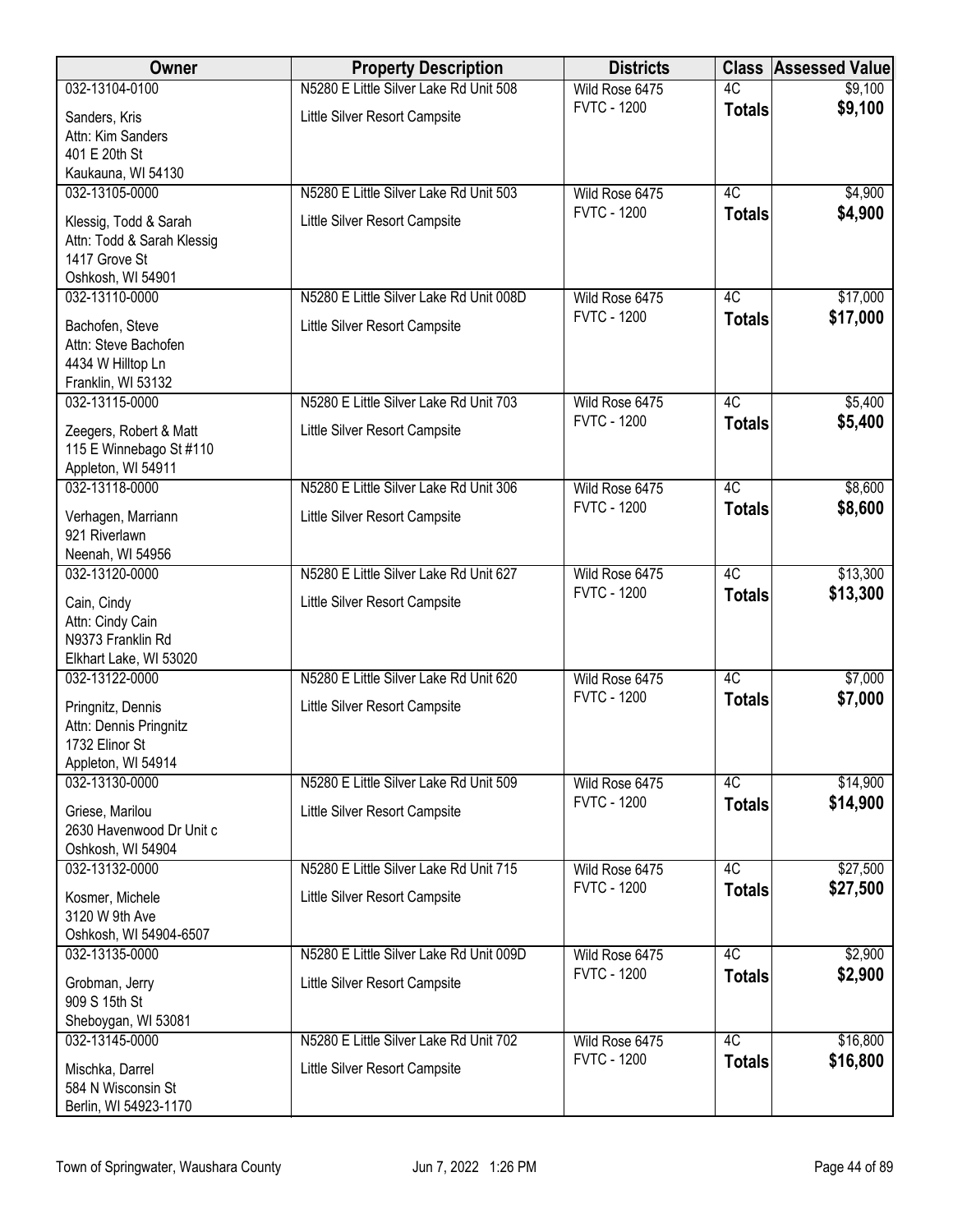| Owner                                                     | <b>Property Description</b>             | <b>Districts</b>   | <b>Class</b>    | <b>Assessed Value</b> |
|-----------------------------------------------------------|-----------------------------------------|--------------------|-----------------|-----------------------|
| 032-13155-0000                                            | N5280 E Little Silver Lake Rd Unit 019D | Wild Rose 6475     | 4C              | \$5,200               |
| Hunt, Dennis                                              | Little Silver Resort Campsite           | <b>FVTC - 1200</b> | <b>Totals</b>   | \$5,200               |
| Attn: Dennis Hunt                                         |                                         |                    |                 |                       |
| 3850 Purple Crest Dr                                      |                                         |                    |                 |                       |
| Oshkosh, WI 54901<br>032-13165-0000                       | N5280 E Little Silver Lake Rd Unit 716  | Wild Rose 6475     | 4C              | \$10,400              |
|                                                           |                                         | <b>FVTC - 1200</b> | <b>Totals</b>   | \$10,400              |
| Oestreich, Peggy<br>Attn: Peggy Oestreich                 | Little Silver Resort Campsite           |                    |                 |                       |
| 162 Debbie Dr                                             |                                         |                    |                 |                       |
| Waukesha, WI 53189                                        |                                         |                    |                 |                       |
| 032-13165-1000                                            | N5280 E Little Silver Lake Rd Unit 723  | Wild Rose 6475     | 4C              | \$22,600              |
| Allen, Derrick                                            | Little Silver Resort Campsite           | <b>FVTC - 1200</b> | <b>Totals</b>   | \$22,600              |
| Attn: Derrick Allen                                       |                                         |                    |                 |                       |
| 5851 County Rd A                                          |                                         |                    |                 |                       |
| Oshkosh, WI 54901<br>032-13166-0000                       | N5280 E Little Silver Lake Rd Unit 110  | Wild Rose 6475     | 4C              | \$10,100              |
|                                                           |                                         | <b>FVTC - 1200</b> | <b>Totals</b>   | \$10,100              |
| Serrano, Eric & Jennifer<br>Attn: Eric & Jennifer Serrano | Little Silver Resort Campsite           |                    |                 |                       |
| 1259 Winchester Ave                                       |                                         |                    |                 |                       |
| Fond Du Lac, WI 54935                                     |                                         |                    |                 |                       |
| 032-13168-0000                                            | N5280 E Little Silver Lake Rd Unit 734  | Wild Rose 6475     | $\overline{4C}$ | \$8,200               |
| Johnson, Tara                                             | Little Silver Resort Campsite           | <b>FVTC - 1200</b> | <b>Totals</b>   | \$8,200               |
| Attn: Tara Johnson                                        |                                         |                    |                 |                       |
| 413 W 16th Ave                                            |                                         |                    |                 |                       |
| Oshkosh, WI 54902<br>032-13169-0000                       | N5280 E Little Silver Lake Rd Unit 729  | Wild Rose 6475     | 4C              | \$9,700               |
|                                                           |                                         | <b>FVTC - 1200</b> | <b>Totals</b>   | \$9,700               |
| Hilker, Darwin<br>Attn: Darwin Hilker                     | Little Silver Resort Campsite           |                    |                 |                       |
| N3577 County Rd W                                         |                                         |                    |                 |                       |
| New London, WI 54961                                      |                                         |                    |                 |                       |
| 032-13169-0100                                            | N5280 E Little Silver Lake Rd Unit 707  | Wild Rose 6475     | 4C              | \$8,300               |
| Much, Kevin                                               | Little Silver Resort Campsite           | <b>FVTC - 1200</b> | <b>Totals</b>   | \$8,300               |
| Attn: Kevin Much                                          |                                         |                    |                 |                       |
| 1224 Huron Trl<br>Sheboygan Falls, WI 53085               |                                         |                    |                 |                       |
| 032-13169-0300                                            | N5280 E Little Silver Lake Rd Unit 022D | Wild Rose 6475     | 4C              | \$6,200               |
| Luedke, Kelly                                             | Little Silver Resort Campsite           | <b>FVTC - 1200</b> | <b>Totals</b>   | \$6,200               |
| 1844 Travis LN                                            |                                         |                    |                 |                       |
| Kaukauna, WI 54130-3865                                   |                                         |                    |                 |                       |
| 032-13169-1000                                            | N5280 E Little Silver Lake Rd Unit 731  | Wild Rose 6475     | 4C              | \$21,900              |
| Goulet, Jean                                              | Little Silver Resort Campsite           | <b>FVTC - 1200</b> | <b>Totals</b>   | \$21,900              |
| Attn: Jean Goulet                                         |                                         |                    |                 |                       |
| 3104 Eastwood Dr                                          |                                         |                    |                 |                       |
| Wonder Lake, IL 60097<br>032-13169-1100                   | N5280 E Little Silver Lake Rd Unit 105  | Wild Rose 6475     | 4C              | \$5,900               |
|                                                           |                                         | <b>FVTC - 1200</b> | <b>Totals</b>   | \$5,900               |
| Goulet, Jean<br>Attn: Jean Goulet                         | Little Silver Resort Campsite           |                    |                 |                       |
| 3104 Eastwood Dr                                          |                                         |                    |                 |                       |
| Wonder Lake, IL 60097                                     |                                         |                    |                 |                       |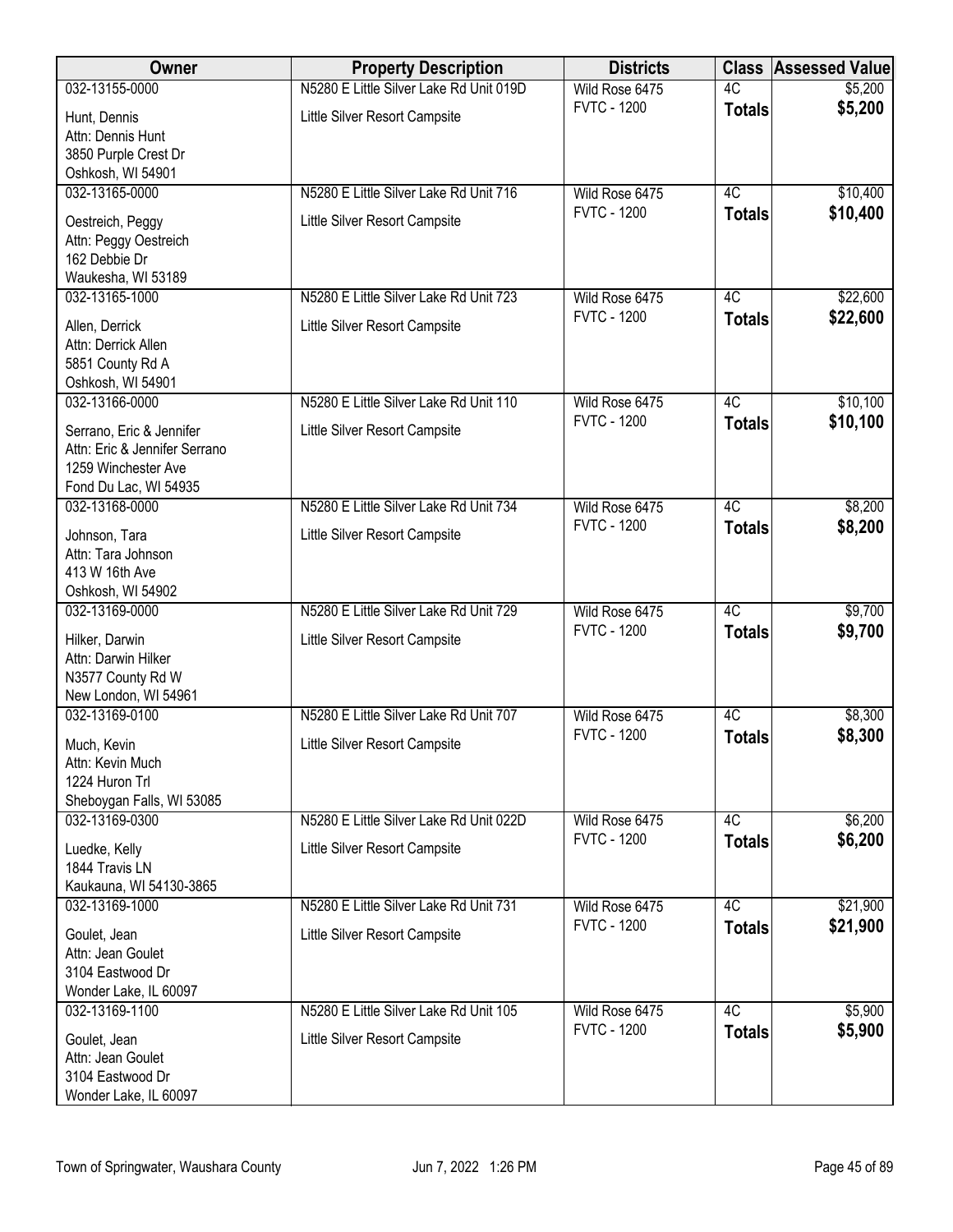| <b>Owner</b>                          | <b>Property Description</b>            | <b>Districts</b>                     | <b>Class</b>    | <b>Assessed Value</b> |
|---------------------------------------|----------------------------------------|--------------------------------------|-----------------|-----------------------|
| 032-13170-0000                        | N5280 E Little Silver Lake Rd Unit 623 | Wild Rose 6475                       | 4C              | \$9,800               |
| Jensen, Peter                         | Little Silver Resort Campsite          | <b>FVTC - 1200</b>                   | <b>Totals</b>   | \$9,800               |
| 293 Harvey Ave                        |                                        |                                      |                 |                       |
| DesPlaines, IL 60016                  |                                        |                                      |                 |                       |
| 032-13172-0000                        | N5280 E Little Silver Lake Rd Unit 104 | Wild Rose 6475                       | 4C              | \$9,000               |
| Haen, Travis & Margaret               | Little Silver Resort Campsite          | <b>FVTC - 1200</b>                   | <b>Totals</b>   | \$9,000               |
| Attn: Travis and Margaret Haen        |                                        |                                      |                 |                       |
| 1100 Joshua St                        |                                        |                                      |                 |                       |
| Kaukauna, WI 54130<br>032-13173-0000  | N5280 E Little Silver Lake Rd Unit 402 | Wild Rose 6475                       | 4C              | \$9,000               |
|                                       |                                        | <b>FVTC - 1200</b>                   | <b>Totals</b>   | \$9,000               |
| Fry, Kevin                            | Little Silver Resort Campsite          |                                      |                 |                       |
| 1911 McCurdy St<br>Oshkosh, WI 54902  |                                        |                                      |                 |                       |
| 032-13174-0000                        | N5280 E Little Silver Lake Rd Unit 305 | Wild Rose 6475                       | 4C              | \$7,900               |
|                                       |                                        | <b>FVTC - 1200</b>                   | <b>Totals</b>   | \$7,900               |
| Lesky, Allan<br>Attn: Allan Lesky     | Little Silver Resort Campsite          |                                      |                 |                       |
| 2330 Winnebago St                     |                                        |                                      |                 |                       |
| La Crosse, WI 54601                   |                                        |                                      |                 |                       |
| 032-13177-0000                        | N5280 E Little Silver Lake Rd Unit 629 | Wild Rose 6475                       | 4C              | \$12,400              |
| Graebel, Phil                         | Little Silver Resort Campsite          | <b>FVTC - 1200</b>                   | <b>Totals</b>   | \$12,400              |
| N7995 Carriage Ct                     |                                        |                                      |                 |                       |
| Sherwood, WI 54169                    |                                        |                                      |                 |                       |
| 032-13178-0000                        | N5280 E Little Silver Lake Rd Unit 733 | Wild Rose 6475                       | 4C              | \$14,300              |
| Poublon, Randy                        | Little Silver Resort Campsite          | <b>FVTC - 1200</b>                   | <b>Totals</b>   | \$14,300              |
| 3727 Fond Du Lac Rd                   |                                        |                                      |                 |                       |
| Oshkosh, WI 54902-7347                |                                        |                                      |                 |                       |
| 032-13181-1000                        | N5280 E Little Silver Lake Rd Unit 621 | Wild Rose 6475<br><b>FVTC - 1200</b> | 4C              | \$6,400               |
| Meyer, Tina                           | Little Silver Resort Campsite          |                                      | <b>Totals</b>   | \$6,400               |
| Attn: Tina Meyer                      |                                        |                                      |                 |                       |
| 5199 Crow Rd<br>New Franken, WI 54229 |                                        |                                      |                 |                       |
| 032-13183-0000                        | N5280 E Little Silver Lake Rd Unit 617 | Wild Rose 6475                       | 4C              | \$8,200               |
|                                       |                                        | <b>FVTC - 1200</b>                   | <b>Totals</b>   | \$8,200               |
| Bill, Lyndsay<br>1038 Metomen St      | Little Silver Resort Campsite          |                                      |                 |                       |
| Ripon, WI 54971-1837                  |                                        |                                      |                 |                       |
| 032-13183-0100                        | N5280 E Little Silver Lake Rd Unit 737 | Wild Rose 6475                       | 4C              | \$18,300              |
| Kolosso, Ryan                         | Little Silver Resort Campsite          | <b>FVTC - 1200</b>                   | <b>Totals</b>   | \$18,300              |
| N7808State Park Rd                    |                                        |                                      |                 |                       |
| Sherwood, WI 54169-9653               |                                        |                                      |                 |                       |
| 032-13184-0000                        | N5280 E Little Silver Lake Rd Unit 307 | Wild Rose 6475                       | $\overline{4C}$ | \$2,100               |
| Olsen, Maddie                         | Little Silver Resort Campsite          | <b>FVTC - 1200</b>                   | <b>Totals</b>   | \$2,100               |
| 1508 Steensland Dr                    |                                        |                                      |                 |                       |
| Madison, WI 53704                     |                                        |                                      |                 |                       |
| 032-13185-0000                        | N5280 E Little Silver Lake Rd Unit 725 | Wild Rose 6475                       | $\overline{4C}$ | \$5,600               |
| Rasmussen, Debbie                     | Little Silver Resort Campsite          | <b>FVTC - 1200</b>                   | <b>Totals</b>   | \$5,600               |
| Attn: Debbie Rasmussen                |                                        |                                      |                 |                       |
| 6412 E Decorah Ave                    |                                        |                                      |                 |                       |
| Oshkosh, WI 54902                     |                                        |                                      |                 |                       |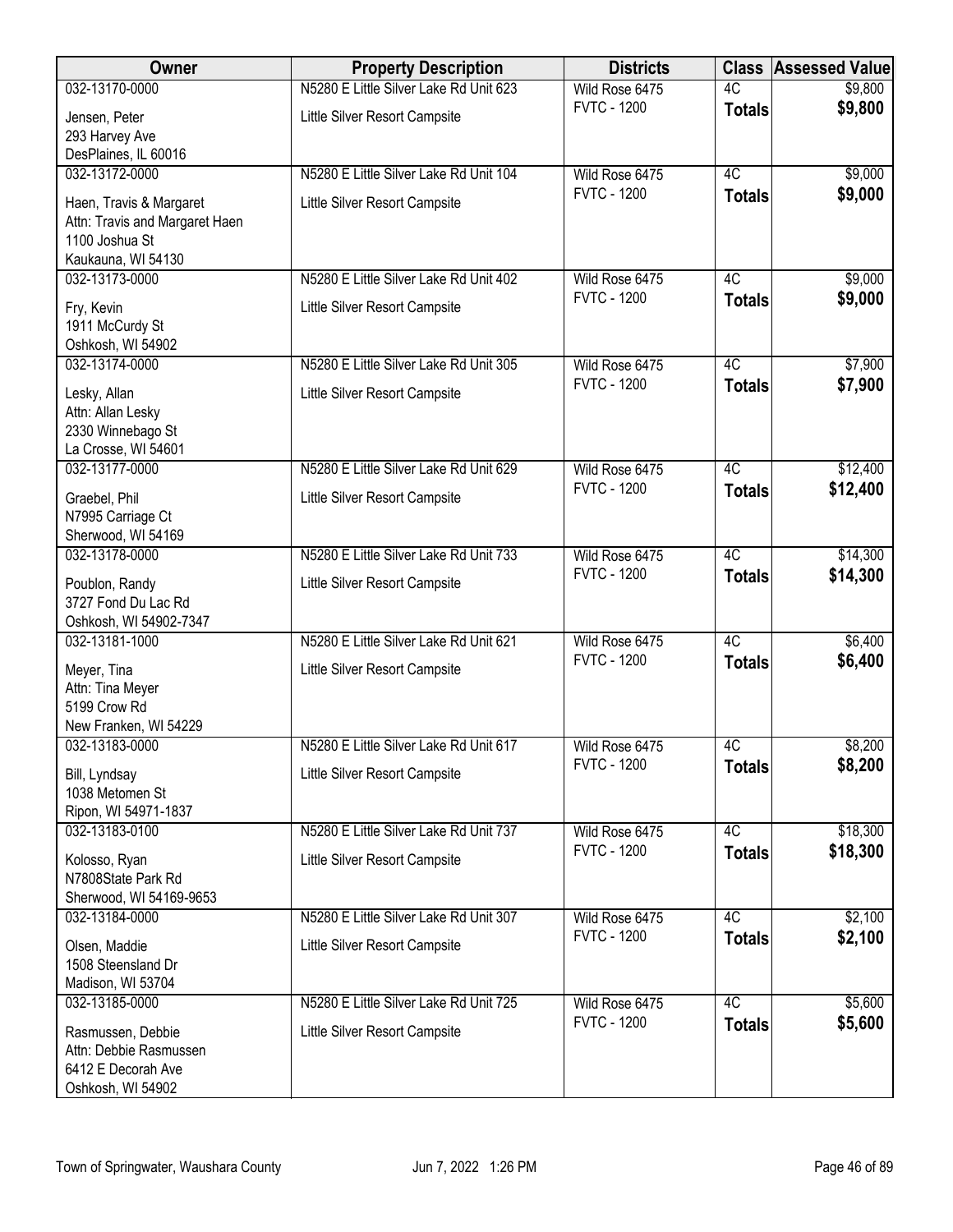| Owner                                           | <b>Property Description</b>             | <b>Districts</b>                     | <b>Class</b>        | <b>Assessed Value</b> |
|-------------------------------------------------|-----------------------------------------|--------------------------------------|---------------------|-----------------------|
| 032-13186-0000                                  | N5280 E Little Silver Lake Rd Unit 103  | Wild Rose 6475                       | 4C                  | \$9,700               |
| Cobb, Brad                                      | Little Silver Resort Campsite           | <b>FVTC - 1200</b>                   | <b>Totals</b>       | \$9,700               |
| Attn: Brad Cobb                                 |                                         |                                      |                     |                       |
| 249 Lake Pointe Dr<br>Oshkosh, WI 54904         |                                         |                                      |                     |                       |
| 032-13190-0000                                  | N5280 E Little Silver Lake Rd Unit 713  | Wild Rose 6475                       | 4C                  | \$14,900              |
| Brossart, Jessie                                | Little Silver Resort Campsite           | <b>FVTC - 1200</b>                   | <b>Totals</b>       | \$14,900              |
| Attn: Jessie Brossart                           |                                         |                                      |                     |                       |
| 6428 Deermeade Dr                               |                                         |                                      |                     |                       |
| Florence, KY 41042<br>032-13195-0000            | N5280 E Little Silver Lake Rd Unit 003D | Wild Rose 6475                       | 4C                  | \$6,300               |
|                                                 |                                         | <b>FVTC - 1200</b>                   | <b>Totals</b>       | \$6,300               |
| Gerlach, Lori<br>564 Eastview Rd                | Little Silver Resort Campsite           |                                      |                     |                       |
| Verona, WI 53593                                |                                         |                                      |                     |                       |
| 032-13205-0000                                  | N5280 E Little Silver Lake Rd Unit 615  | Wild Rose 6475                       | 4C                  | \$4,100               |
| Leintz, Alvin                                   | Little Silver Resort Campsite           | <b>FVTC - 1200</b>                   | <b>Totals</b>       | \$4,100               |
| 837 Harding St                                  |                                         |                                      |                     |                       |
| Menasha, WI 54952<br>032-13215-0000             | N5280 E Little Silver Lake Rd Unit 210  |                                      | 4C                  |                       |
|                                                 |                                         | Wild Rose 6475<br><b>FVTC - 1200</b> | <b>Totals</b>       | \$32,300<br>\$32,300  |
| Konrad, Doug & Sheryl<br>W203 S10478 N Shore Dr | Little Silver Resort Campsite           |                                      |                     |                       |
| Muskego, WI 53150                               |                                         |                                      |                     |                       |
| 032-13220-0000                                  | N5280 E Little Silver Lake Rd Unit 004D | Wild Rose 6475                       | $\overline{AB}$     | \$5,700               |
| Market, Darren & Kimberly                       | Little Silver Resort Campsite           | <b>FVTC - 1200</b>                   | <b>Totals</b>       | \$5,700               |
| 1004 Calypso Dr                                 |                                         |                                      |                     |                       |
| Winneconne, WI 54986-9126                       |                                         |                                      |                     |                       |
| 032-13228-0000                                  | N5280 E Little Silver Lake Rd Unit 005D | Wild Rose 6475<br><b>FVTC - 1200</b> | 4C<br><b>Totals</b> | \$13,600<br>\$13,600  |
| Loewen, Michael<br>Attn: Michael Loewen         | Little Silver Resort Campsite           |                                      |                     |                       |
| 4050 Tulane Dr                                  |                                         |                                      |                     |                       |
| Omro, WI 54963                                  |                                         |                                      |                     |                       |
| 032-13229-0000                                  | N5280 E Little Silver Lake Rd Unit 698  | Wild Rose 6475                       | 4B                  | \$5,000               |
| Lipp, Wanda                                     | Little Silver Resort Campsite           | <b>FVTC - 1200</b>                   | <b>Totals</b>       | \$5,000               |
| Attn: Wanda Lipp<br>6487 Banville Rd            |                                         |                                      |                     |                       |
| Pickett, WI 54964                               |                                         |                                      |                     |                       |
| 032-13230-0000                                  | N5280 E Little Silver Lake Rd Unit 302  | Wild Rose 6475                       | 4C                  | \$6,700               |
| Johnson, Jeff                                   | Little Silver Resort Campsite           | <b>FVTC - 1200</b>                   | <b>Totals</b>       | \$6,700               |
| Attn: Jeff Johnson                              |                                         |                                      |                     |                       |
| 816 Haase St                                    |                                         |                                      |                     |                       |
| Neenah, WI 54956<br>032-13231-0000              | N5280 E Little Silver Lake Rd Unit 014D | Wild Rose 6475                       | 4C                  | \$10,700              |
| Bach, John & Kim                                | Little Silver Resort Campsite           | <b>FVTC - 1200</b>                   | <b>Totals</b>       | \$10,700              |
| Attn: John & Kim Bach                           |                                         |                                      |                     |                       |
| N64 W33960 Lakeview Dr                          |                                         |                                      |                     |                       |
| Oconomowoc, WI 53066                            |                                         |                                      |                     |                       |
| 032-13233-0000                                  | N5280 E Little Silver Lake Rd Unit 213  | Wild Rose 6475<br><b>FVTC - 1200</b> | 4C<br><b>Totals</b> | \$6,700<br>\$6,700    |
| Marschall, Don<br>PO Box 125                    | Little Silver Resort Campsite           |                                      |                     |                       |
| Rosendale, WI 54974-0125                        |                                         |                                      |                     |                       |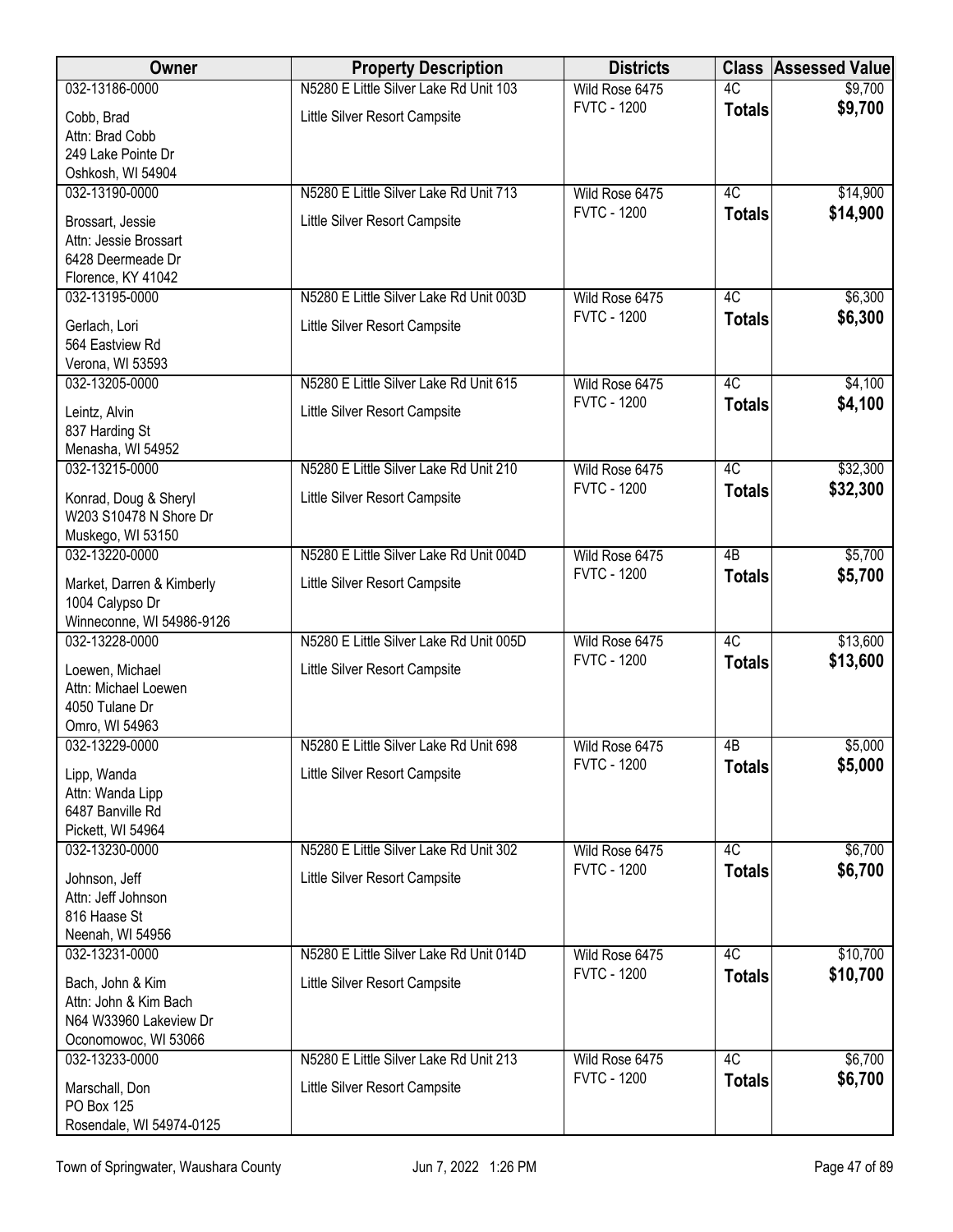| Owner                                        | <b>Property Description</b>             | <b>Districts</b>                     | <b>Class</b>  | <b>Assessed Value</b> |
|----------------------------------------------|-----------------------------------------|--------------------------------------|---------------|-----------------------|
| 032-13234-0000                               | N5280 E Little Silver Lake Rd Unit 101  | Wild Rose 6475                       | 4C            | \$8,100               |
| Langrebe, Keith                              | Little Silver Resort Campsite           | <b>FVTC - 1200</b>                   | <b>Totals</b> | \$8,100               |
| 1885 W Virginia Pl                           |                                         |                                      |               |                       |
| Oak Creek, WI 53154                          |                                         |                                      |               |                       |
| 032-13235-0000                               | N5280 E Little Silver Lake Rd Unit 020D | Wild Rose 6475                       | 4C            | \$6,300               |
| Jentsch, Walter & Marjorylitt                | Little Silver Resort Campsite           | <b>FVTC - 1200</b>                   | <b>Totals</b> | \$6,300               |
| W464 Forest Ave                              |                                         |                                      |               |                       |
| Sherwood, WI 54169                           |                                         |                                      |               |                       |
| 032-13240-0000                               | N5280 E Little Silver Lake Rd Unit 409  | Wild Rose 6475                       | 4B            | \$9,500               |
| Strebe, Christine                            | Little Silver Resort Campsite           | <b>FVTC - 1200</b>                   | <b>Totals</b> | \$9,500               |
| W7061 Westwood Dr                            |                                         |                                      |               |                       |
| Fond Du Lac, WI 54937-8321                   |                                         |                                      |               |                       |
| 032-13241-0000                               | N5280 E Little Silver Lake Rd Unit 107  | Wild Rose 6475                       | 4C            | \$25,000              |
| O'Keefe, Janet                               | Little Silver Resort Campsite           | <b>FVTC - 1200</b>                   | <b>Totals</b> | \$25,000              |
| Attn: Janet O'Keefe                          |                                         |                                      |               |                       |
| 3356 County Rd F                             |                                         |                                      |               |                       |
| Omro, WI 54963                               |                                         |                                      |               |                       |
| 032-13245-0000                               | N5280 E Little Silver Lake Rd Unit 622  | Wild Rose 6475                       | 4C            | \$11,800              |
| Miller, Jan Marie                            | Little Silver Resort Campsite           | <b>FVTC - 1200</b>                   | <b>Totals</b> | \$11,800              |
| 604 Choke Cherry Tr                          |                                         |                                      |               |                       |
| Deforest, WI 53532-1405                      |                                         |                                      |               |                       |
| 032-13250-0000                               | N5280 E Little Silver Lake Rd Unit 408  | Wild Rose 6475                       | 4C            | \$9,400               |
| VandeLeygraaf, Robert                        | Little Silver Resort Campsite           | <b>FVTC - 1200</b>                   | <b>Totals</b> | \$9,400               |
| Attn: Robert VandeLeygraaf                   |                                         |                                      |               |                       |
| 629 Walter St                                |                                         |                                      |               |                       |
| Kaukauna, WI 54130                           |                                         |                                      |               |                       |
| 032-13255-0000                               | N5280 E Little Silver Lake Rd Unit 404  | Wild Rose 6475                       | 4C            | \$7,900               |
| McDonald, Steven                             | Little Silver Resort Campsite           | <b>FVTC - 1200</b>                   | <b>Totals</b> | \$7,900               |
| Attn: Steven McDonald                        |                                         |                                      |               |                       |
| 1329 Otter Ave                               |                                         |                                      |               |                       |
| Oshkosh, WI 54901                            |                                         |                                      |               |                       |
| 032-13256-0000                               | N5280 E Little Silver Lake Rd Unit 001D | Wild Rose 6475                       |               |                       |
| Sullivan, Christine                          | Little Silver Resort Campsite           | <b>FVTC - 1200</b>                   | <b>Totals</b> |                       |
| Attn: Christine Sullivan                     |                                         |                                      |               |                       |
| 1622 Huckleberry Ave                         |                                         |                                      |               |                       |
| Omro, WI 54963-1855<br>032-13264-0000        |                                         |                                      |               |                       |
|                                              | N5280 E Little Silver Lake Rd Unit 002D | Wild Rose 6475<br><b>FVTC - 1200</b> | 4C            | \$9,700               |
| Wittman, Troy                                | Little Silver Resort Campsite           |                                      | <b>Totals</b> | \$9,700               |
| Attn: Troy Wittman                           |                                         |                                      |               |                       |
| 155 Marina PI Apt 312                        |                                         |                                      |               |                       |
| Menasha, WI 54952<br>032-13265-0000          | N5280 E Little Silver Lake Rd Unit 704  | Wild Rose 6475                       | 4C            | \$53,500              |
|                                              |                                         | <b>FVTC - 1200</b>                   | <b>Totals</b> | \$53,500              |
| Jordan, Jerrold                              | Little Silver Resort Campsite           |                                      |               |                       |
| N5995 Hideaway Ln                            |                                         |                                      |               |                       |
| Fond Du Lac, WI 54937-5017<br>032-13275-0000 | N5280 E Little Silver Lake Rd Unit 738  | Wild Rose 6475                       | 4C            | \$14,700              |
|                                              |                                         | <b>FVTC - 1200</b>                   | <b>Totals</b> | \$14,700              |
| Thiede, Chad                                 | Little Silver Resort Campsite           |                                      |               |                       |
| W4785 Cliff View Dr                          |                                         |                                      |               |                       |
| Sherwood, WI 54169-9606                      |                                         |                                      |               |                       |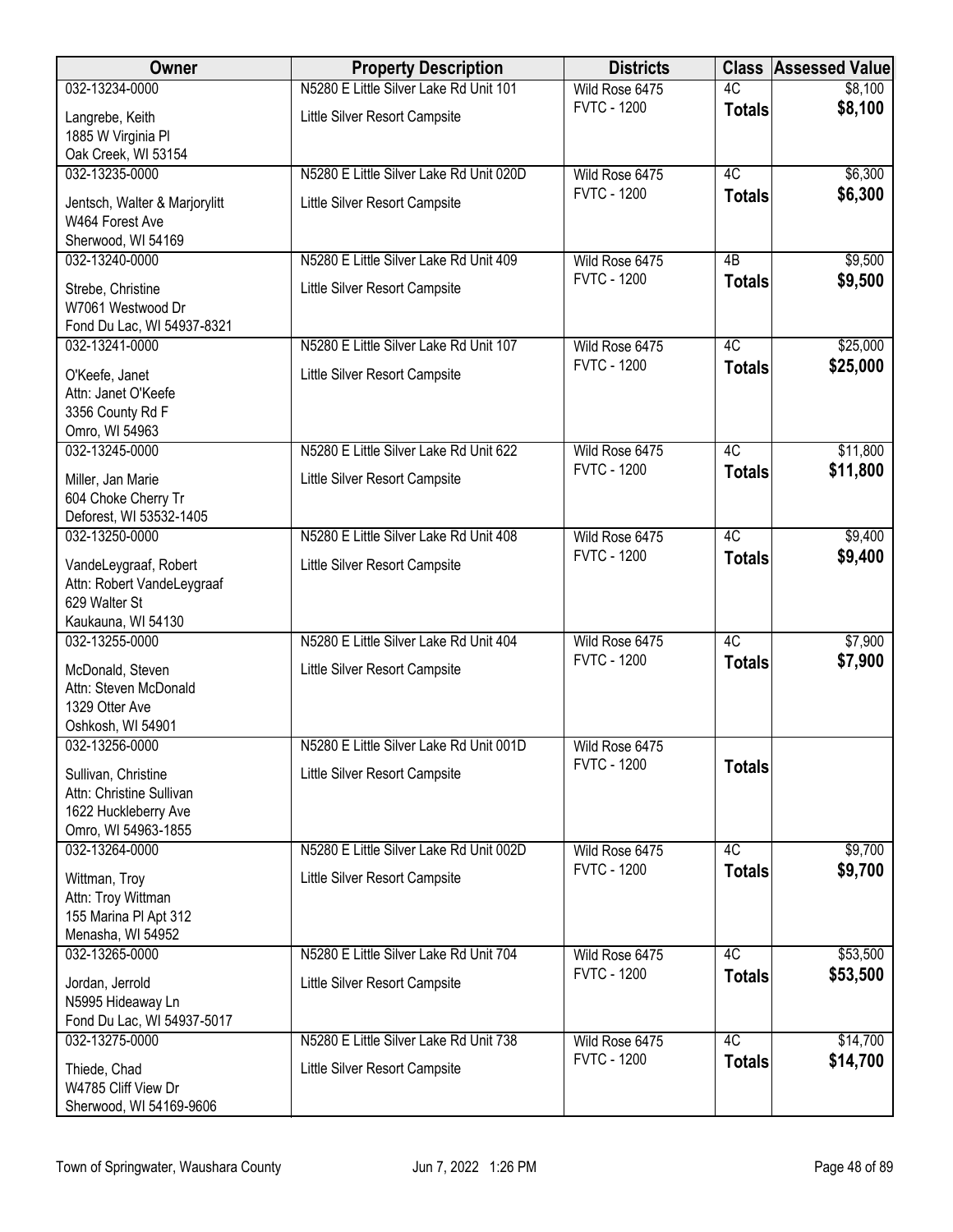| Owner                                                                                                 | <b>Property Description</b>                                             | <b>Districts</b>                     | <b>Class</b>        | <b>Assessed Value</b> |
|-------------------------------------------------------------------------------------------------------|-------------------------------------------------------------------------|--------------------------------------|---------------------|-----------------------|
| 032-13276-0000                                                                                        | N5280 E Little Silver Lake Rd Unit 211                                  | Wild Rose 6475                       | 4C                  | \$7,200               |
| Caves, Tyson<br>PO Box 77                                                                             | Little Silver Resort Campsite                                           | <b>FVTC - 1200</b>                   | <b>Totals</b>       | \$7,200               |
| Wild Rose, WI 56984-0077                                                                              |                                                                         |                                      |                     |                       |
| 032-13280-0000                                                                                        | N5280 E Little Silver Lake Rd Unit 708                                  | Wild Rose 6475                       | 4C                  | \$7,300               |
| Neveau, Robert<br>Attn: Robert Neveau<br>3650 N Whitney Dr                                            | Little Silver Resort Campsite                                           | <b>FVTC - 1200</b>                   | <b>Totals</b>       | \$7,300               |
| Appleton, WI 54914<br>032-13290-0000                                                                  | N5280 E Little Silver Lake Rd Unit 717                                  | Wild Rose 6475                       | 4C                  | \$20,800              |
| Boll, Ryan<br>12806 Sugar Mountain Rd                                                                 | Little Silver Resort Campsite                                           | <b>FVTC - 1200</b>                   | <b>Totals</b>       | \$20,800              |
| West Fork, AR 72774                                                                                   |                                                                         |                                      |                     |                       |
| 032-13292-0000<br>Olsen, Timothy<br>Attn: Timothy Olsen<br>4114 Tomscot Trl<br>Madison, WI 53704      | N5280 E Little Silver Lake Rd Unit 727<br>Little Silver Resort Campsite | Wild Rose 6475<br><b>FVTC - 1200</b> | 4C<br><b>Totals</b> | \$4,800<br>\$4,800    |
| 032-13297-0000                                                                                        | N5280 E Little Silver Lake Rd Unit 722                                  | Wild Rose 6475                       | $\overline{4C}$     | \$18,700              |
| Paris, Timothy<br>Attn: Timothy Paris<br>2535 Village Ln<br>Oshkosh, WI 54904                         | Little Silver Resort Campsite                                           | <b>FVTC - 1200</b>                   | <b>Totals</b>       | \$18,700              |
| 032-13310-0000                                                                                        | N5280 E Little Silver Lake Rd Unit 705                                  | Wild Rose 6475                       | 4C                  | \$18,600              |
| Jones, Patrick & Lois<br>434 N Jones Ave<br>Amhoy, IL 61310                                           | Little Silver Resort Campsite                                           | <b>FVTC - 1200</b>                   | <b>Totals</b>       | \$18,600              |
| 032-13315-0000                                                                                        | N5280 E Little Silver Lake Rd Unit 023D                                 | Wild Rose 6475                       | 4C                  | \$6,100               |
| Pulkkila, Donald<br>8161 S Legend Dr<br>Franklin, WI 53132                                            | Little Silver Resort Campsite                                           | <b>FVTC - 1200</b>                   | <b>Totals</b>       | \$6,100               |
| 032-13320-0000                                                                                        | N5280 E Little Silver Lake Rd Unit 017D                                 | Wild Rose 6475                       | 4C                  | \$15,300              |
| Brand, Lori<br>Attn: Lori Brand<br>1385 Mason St Apt 7<br>Oshkosh, WI 54902                           | Little Silver Resort Campsite                                           | <b>FVTC - 1200</b>                   | <b>Totals</b>       | \$15,300              |
| 032-13325-0000                                                                                        | N5280 E Little Silver Lake Rd Unit 603                                  | Wild Rose 6475                       | 4C                  | \$9,100               |
| Reinholz, James<br>Attn: James Reinholz<br>1113 Wilson Ave<br>Sheboygan, WI 53081                     | Little Silver Resort Campsite                                           | <b>FVTC - 1200</b>                   | <b>Totals</b>       | \$9,100               |
| 032-13346-0000                                                                                        | N5280 E Little Silver Lake Rd Unit 406                                  | Wild Rose 6475                       | 4C                  | \$5,600               |
| Sanders, Amy<br>10223 Watts Rd                                                                        | Little Silver Resort Campsite                                           | <b>FVTC - 1200</b>                   | <b>Totals</b>       | \$5,600               |
| Verona, WI 53593-8451<br>032-13350-0000                                                               | N5280 E Little Silver Lake Rd Unit 610                                  | Wild Rose 6475                       | $\overline{4C}$     | \$14,000              |
| Griese, Michael & Johna<br>Attn: Michael & Johna Griese<br>6061 State Highway 91<br>Oshkosh, WI 59404 | Little Silver Resort Campsite                                           | <b>FVTC - 1200</b>                   | <b>Totals</b>       | \$14,000              |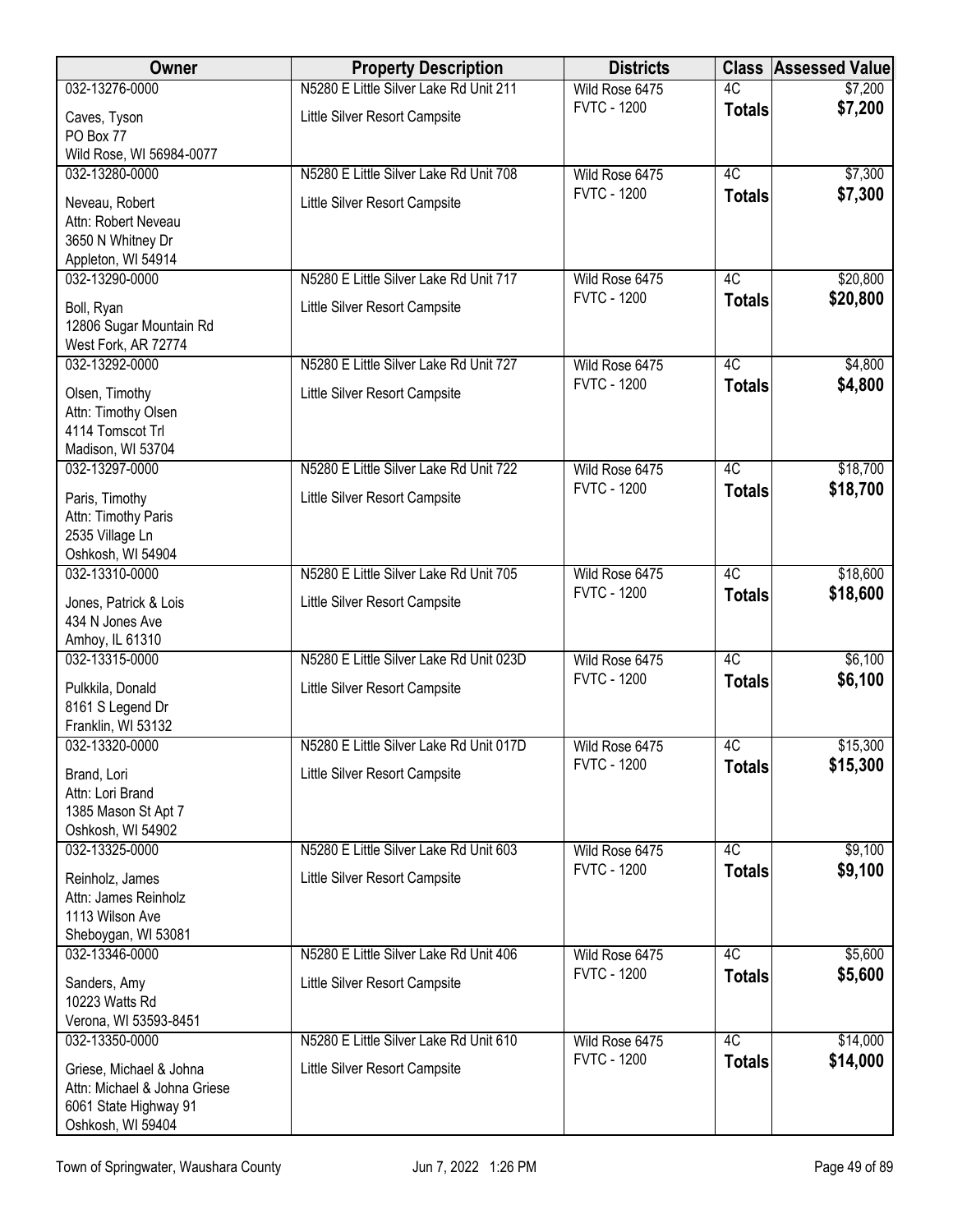| Owner                                               | <b>Property Description</b>             | <b>Districts</b>                     | <b>Class</b>    | <b>Assessed Value</b> |
|-----------------------------------------------------|-----------------------------------------|--------------------------------------|-----------------|-----------------------|
| 032-13355-0000                                      | N5280 E Little Silver Lake Rd Unit 624  | Wild Rose 6475                       | 4C              | \$8,800               |
| Schmid, Mike                                        | Little Silver Resort Campsite           | <b>FVTC - 1200</b>                   | <b>Totals</b>   | \$8,800               |
| Attn: Mike Schmid                                   |                                         |                                      |                 |                       |
| 277 Arbor Vitae Dr<br>Marshall, WI 53559            |                                         |                                      |                 |                       |
| 032-13370-0000                                      | N5280 E Little Silver Lake Rd Unit 618  | Wild Rose 6475                       | $\overline{4C}$ | \$9,400               |
| Schumerth, Michael                                  | Little Silver Resort Campsite           | <b>FVTC - 1200</b>                   | <b>Totals</b>   | \$9,400               |
| Attn: Michael Schumerth                             |                                         |                                      |                 |                       |
| 2065 Hickory Ln                                     |                                         |                                      |                 |                       |
| Oshkosh, WI 54901                                   |                                         |                                      |                 |                       |
| 032-13380-0000                                      | N5280 E Little Silver Lake Rd Unit 619  | Wild Rose 6475<br><b>FVTC - 1200</b> | $\overline{4C}$ | \$10,800              |
| Juneau, Georgiana                                   | Little Silver Resort Campsite           |                                      | <b>Totals</b>   | \$10,800              |
| 1022 Pilgrim Rd                                     |                                         |                                      |                 |                       |
| Neenah, WI 54956<br>032-13399-0000                  | N5280 E Little Silver Lake Rd Unit 613  | Wild Rose 6475                       | 4C              | \$9,100               |
|                                                     |                                         | <b>FVTC - 1200</b>                   | <b>Totals</b>   | \$9,100               |
| Staerkel, Mary<br>Attn: Mary Staerkel               | Little Silver Resort Campsite           |                                      |                 |                       |
| 1504 Knapp St                                       |                                         |                                      |                 |                       |
| Oshkosh, WI 54902                                   |                                         |                                      |                 |                       |
| 032-13400-0000                                      | N5280 E Little Silver Lake Rd Unit 604  | Wild Rose 6475                       | $\overline{4C}$ | \$5,500               |
| Steffens, William                                   | Little Silver Resort Campsite           | <b>FVTC - 1200</b>                   | <b>Totals</b>   | \$5,500               |
| Attn: William Steffens                              |                                         |                                      |                 |                       |
| 637 E Doty Ave                                      |                                         |                                      |                 |                       |
| Neenah, WI 54956<br>032-13402-0000                  | N5280 E Little Silver Lake Rd Unit 011D | Wild Rose 6475                       | 4C              | \$10,700              |
|                                                     |                                         | <b>FVTC - 1200</b>                   | <b>Totals</b>   | \$10,700              |
| Rusch, Craig & Brenda<br>Attn: Craig & Brenda Rusch | Little Silver Resort Campsite           |                                      |                 |                       |
| 1224 W Taylor St                                    |                                         |                                      |                 |                       |
| Appleton, WI 54914-2603                             |                                         |                                      |                 |                       |
| 032-13405-0000                                      | N5280 E Little Silver Lake Rd Unit 732  | Wild Rose 6475                       | 4C              | \$9,400               |
| Wittchow, Jay                                       | Little Silver Resort Campsite           | <b>FVTC - 1200</b>                   | <b>Totals</b>   | \$9,400               |
| 308 Oak Dr                                          |                                         |                                      |                 |                       |
| Rosendale, WI 54974-9786<br>032-13409-0000          | N5280 E Little Silver Lake Rd Unit 400  | Wild Rose 6475                       | 4B              | \$3,700               |
|                                                     |                                         | <b>FVTC - 1200</b>                   | <b>Totals</b>   | \$3,700               |
| Morth, Gregory & Dubinski, Ana<br>333 W 12th Ave    | Little Silver Resort Campsite           |                                      |                 |                       |
| Oshkosh, WI 54902-6419                              |                                         |                                      |                 |                       |
| 032-13414-0000                                      | N5280 E Little Silver Lake Rd Unit 614  | Wild Rose 6475                       | 4C              | \$3,900               |
| Kifle-Couillard, Barbara & Couillard, Joe           | Little Silver Resort Campsite           | <b>FVTC - 1200</b>                   | <b>Totals</b>   | \$3,900               |
| 441 N Main St                                       |                                         |                                      |                 |                       |
| Oshkosh, WI 54901-4907                              |                                         |                                      |                 |                       |
| 032-13415-0000                                      | N5280 E Little Silver Lake Rd Unit 016D | Wild Rose 6475<br><b>FVTC - 1200</b> | 4C              | \$7,200               |
| Felker, Michelle                                    | Little Silver Resort Campsite           |                                      | <b>Totals</b>   | \$7,200               |
| Attn: Michelle Felker                               |                                         |                                      |                 |                       |
| 339 Saratoga Ave<br>Oshkosh, WI 54901               |                                         |                                      |                 |                       |
| 032-13420-0000                                      | N5280 E Little Silver Lake Rd Unit 212  | Wild Rose 6475                       | 4C              | \$8,300               |
| Pringnitz, Dennis                                   | Little Silver Resort Campsite           | <b>FVTC - 1200</b>                   | <b>Totals</b>   | \$8,300               |
| 1507 Carlisle Ln                                    |                                         |                                      |                 |                       |
| DeKalb, IL 60115-1701                               |                                         |                                      |                 |                       |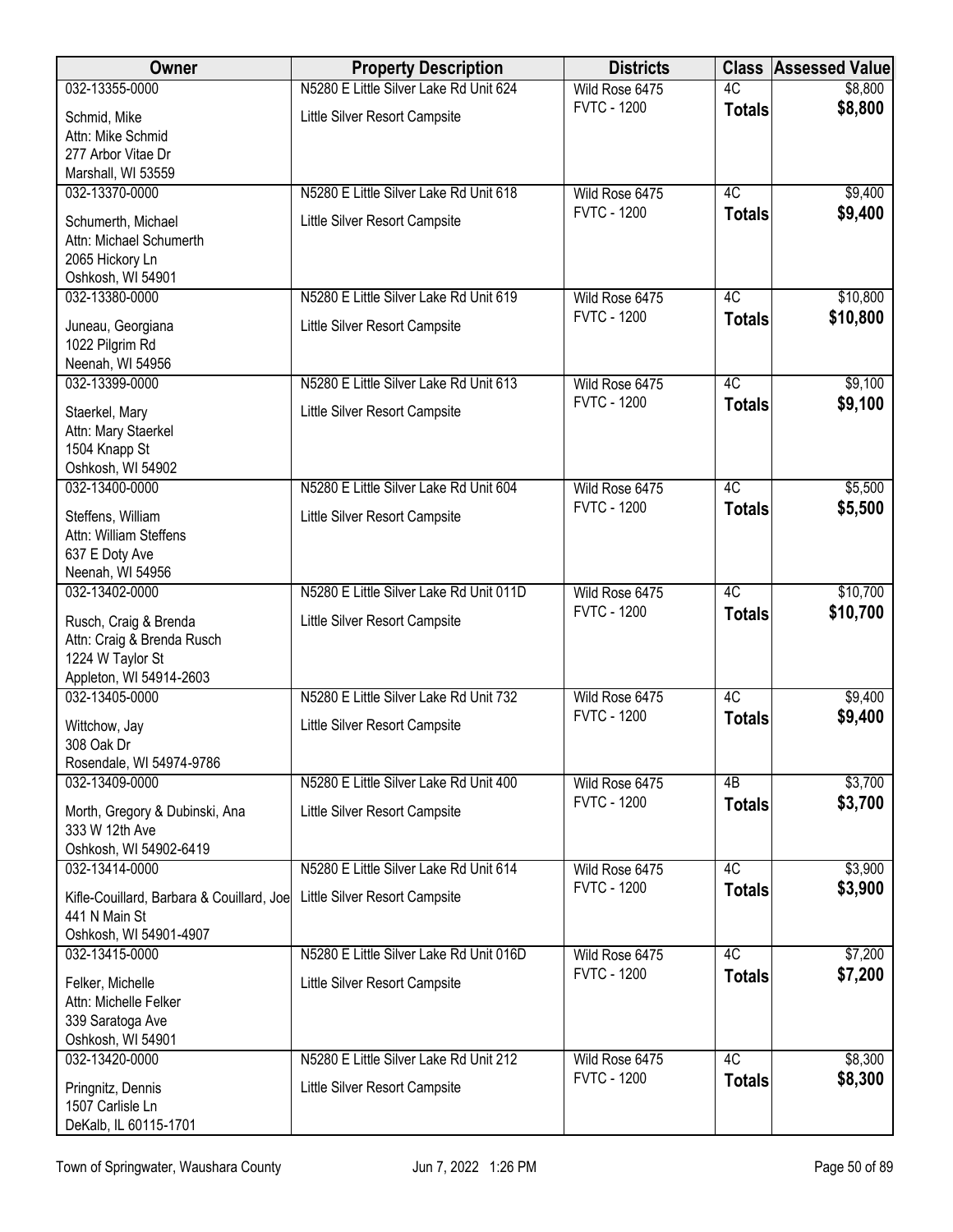| Owner                                           | <b>Property Description</b>             | <b>Districts</b>                     | <b>Class</b>    | <b>Assessed Value</b> |
|-------------------------------------------------|-----------------------------------------|--------------------------------------|-----------------|-----------------------|
| 032-13425-0000                                  | N5280 E Little Silver Lake Rd Unit 006D | Wild Rose 6475                       | $\overline{4C}$ | \$10,400              |
| Meisner, Eric                                   | Little Silver Resort Campsite           | <b>FVTC - 1200</b>                   | <b>Totals</b>   | \$10,400              |
| Attn: Eric Meisner                              |                                         |                                      |                 |                       |
| 7416 Homestead Rd                               |                                         |                                      |                 |                       |
| Whitelaw, WI 54247                              |                                         |                                      |                 |                       |
| 032-13430-0000                                  | N5280 E Little Silver Lake Rd Unit 308  | Wild Rose 6475                       | 4C              | \$5,100               |
| Youngswirth, Wayne                              | Little Silver Resort Campsite           | <b>FVTC - 1200</b>                   | <b>Totals</b>   | \$5,100               |
| Attn: Wayne Youngswirth                         |                                         |                                      |                 |                       |
| 60 E Waukau Ave                                 |                                         |                                      |                 |                       |
| Oshkosh, WI 54902                               |                                         |                                      |                 |                       |
| 032-13431-0000                                  | N5280 E Little Silver Lake Rd Unit 102  | Wild Rose 6475<br><b>FVTC - 1200</b> | 4C              | \$8,100<br>\$8,100    |
| Vanderhei, Buzz (Harold)                        | Little Silver Resort Campsite           |                                      | <b>Totals</b>   |                       |
| Attn: Buzz Vanderhei                            |                                         |                                      |                 |                       |
| 716 Park Dr<br>Horicon, WI 53032                |                                         |                                      |                 |                       |
| 032-13440-0000                                  | N5280 E Little Silver Lake Rd Unit 630  | Wild Rose 6475                       | 4C              | \$7,400               |
|                                                 |                                         | <b>FVTC - 1200</b>                   | <b>Totals</b>   | \$7,400               |
| Eickstaedt, David A                             | Little Silver Resort Campsite           |                                      |                 |                       |
| Attn: David A Eickstaedt<br>929 N Astor St #905 |                                         |                                      |                 |                       |
| Milwaukee, WI 53202                             |                                         |                                      |                 |                       |
| 032-13450-0000                                  | N5280 E Little Silver Lake Rd Unit 730  | Wild Rose 6475                       | 4C              | \$22,000              |
| <b>Wagner Thomas</b>                            | Little Silver Resort Campsite           | <b>FVTC - 1200</b>                   | <b>Totals</b>   | \$22,000              |
| 3117 Rosewood Ln                                |                                         |                                      |                 |                       |
| Oshkosh, WI 54904                               |                                         |                                      |                 |                       |
| 032-13455-0000                                  | N5280 E Little Silver Lake Rd Unit 625  | Wild Rose 6475                       | $\overline{4C}$ | \$8,100               |
| Spanbauer, Audrey                               | Little Silver Resort Campsite           | <b>FVTC - 1200</b>                   | <b>Totals</b>   | \$8,100               |
| Attn: Audrey Spanbauer                          |                                         |                                      |                 |                       |
| 1523 N Main St                                  |                                         |                                      |                 |                       |
| Oshkosh, WI 54901                               |                                         |                                      |                 |                       |
| 032-13456-0000                                  | N5280 E Little Silver Lake Rd Unit 010D | Wild Rose 6475                       | 4C              | \$2,700               |
| Fenzl, Chris                                    | Little Silver Resort Campsite           | <b>FVTC - 1200</b>                   | <b>Totals</b>   | \$2,700               |
| Attn: Chris Fenzl                               |                                         |                                      |                 |                       |
| 2781 W 9th St                                   |                                         |                                      |                 |                       |
| Oshkosh, WI 54904                               |                                         |                                      |                 |                       |
| 032-13462-0000                                  | N5280 E Little Silver Lake Rd Unit 726  | Wild Rose 6475<br><b>FVTC - 1200</b> | 4C              | \$6,700<br>\$6,700    |
| Hunt, Dan                                       | Little Silver Resort Campsite           |                                      | <b>Totals</b>   |                       |
| Attn: Dan Hunt                                  |                                         |                                      |                 |                       |
| 1222 W 11th Ave                                 |                                         |                                      |                 |                       |
| Oshkosh, WI 54902<br>032-13475-0000             | N5280 E Little Silver Lake Rd Unit 108  | Wild Rose 6475                       | 4C              | \$19,200              |
|                                                 |                                         | <b>FVTC - 1200</b>                   | <b>Totals</b>   | \$19,200              |
| Swaney, Phillip                                 | Little Silver Resort Campsite           |                                      |                 |                       |
| 233 Madison St<br>Walworth, WI 53148            |                                         |                                      |                 |                       |
| 032-13477-0000                                  | N5280 E Little Silver Lake Rd Unit 600  | Wild Rose 6475                       | 4C              | \$7,400               |
|                                                 |                                         | <b>FVTC - 1200</b>                   | <b>Totals</b>   | \$7,400               |
| Porto, Lyn                                      | Little Silver Resort Campsite           |                                      |                 |                       |
| Attn: Lyn Porto<br>555 Silverwood Ln            |                                         |                                      |                 |                       |
| Neenah, WI 54956                                |                                         |                                      |                 |                       |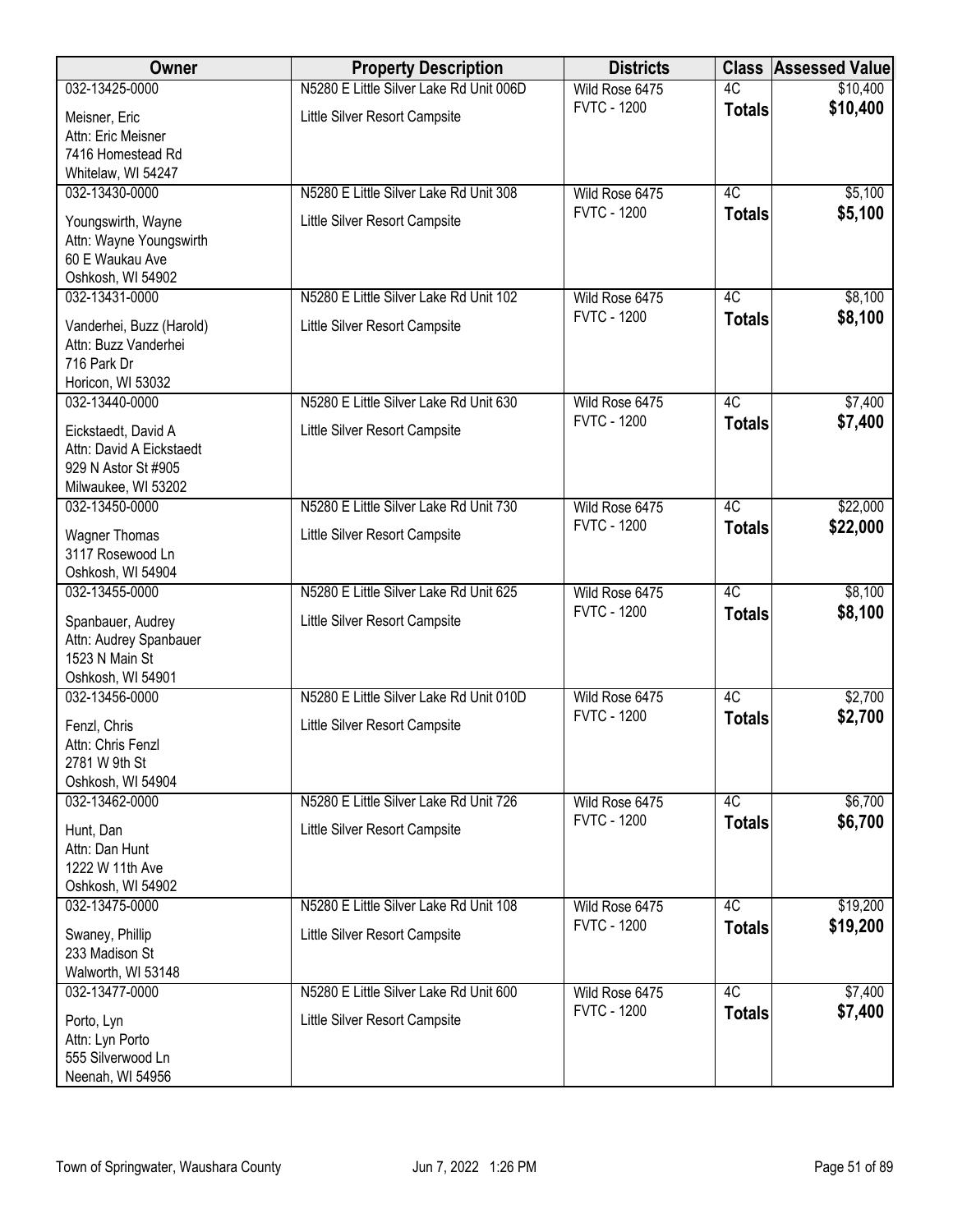| Owner                                                     | <b>Property Description</b>             | <b>Districts</b>                     | <b>Class</b>  | <b>Assessed Value</b> |
|-----------------------------------------------------------|-----------------------------------------|--------------------------------------|---------------|-----------------------|
| 032-13480-0000                                            | N5280 E Little Silver Lake Rd Unit 026D | Wild Rose 6475                       | 4C            | \$5,500               |
| Schoebel, Joe & Kristy                                    | Little Silver Resort Campsite           | <b>FVTC - 1200</b>                   | <b>Totals</b> | \$5,500               |
| Attn: Joe or Kristy Schoebel                              |                                         |                                      |               |                       |
| N5689 County Rd UU<br>Fond Du Lac, WI 54937               |                                         |                                      |               |                       |
| 032-13485-0000                                            | N5280 E Little Silver Lake Rd Unit 616  | Wild Rose 6475                       | 4C            | \$13,600              |
| Andrew, Jonathan & Carlyn                                 | Little Silver Resort Campsite           | <b>FVTC - 1200</b>                   | <b>Totals</b> | \$13,600              |
| W5457 Amy Ave                                             |                                         |                                      |               |                       |
| Appleton, WI 54915-7257                                   |                                         |                                      |               |                       |
| 032-13490-0000                                            | N5280 E Little Silver Lake Rd Unit 701  | Wild Rose 6475<br><b>FVTC - 1200</b> | 4C            | \$5,100               |
| Kryscio, Jenni                                            | Little Silver Resort Campsite           |                                      | <b>Totals</b> | \$5,100               |
| W151 N7514 Wood View Dr<br>Menomonee Falls, WI 53051-4599 |                                         |                                      |               |                       |
| 032-13495-0000                                            | N5280 E Little Silver Lake Rd Unit 718  | Wild Rose 6475                       | 4C            | \$7,000               |
| Trochinski, Marty                                         | Little Silver Resort Campsite           | <b>FVTC - 1200</b>                   | <b>Totals</b> | \$7,000               |
| 376 River Dr                                              |                                         |                                      |               |                       |
| Berlin, WI 54923                                          |                                         |                                      |               |                       |
| 032-13496-0000                                            | N5280 E Little Silver Lake Rd Unit 697  | Wild Rose 6475                       | 4C            | \$10,400              |
| Souders, Diane                                            | Little Silver Resort Campsite           | <b>FVTC - 1200</b>                   | <b>Totals</b> | \$10,400              |
| Attn: Diane Souders                                       |                                         |                                      |               |                       |
| 722 Forest Ln<br>Fond Du Lac, WI 54935                    |                                         |                                      |               |                       |
| 032-13497-0000                                            | N5280 E Little Silver Lake Rd Unit 711  | Wild Rose 6475                       | 4C            | \$10,000              |
| McKay, Robert                                             | Little Silver Resort Campsite           | <b>FVTC - 1200</b>                   | <b>Totals</b> | \$10,000              |
| Attn: Robert McKay                                        |                                         |                                      |               |                       |
| 80 Kope Ave                                               |                                         |                                      |               |                       |
| Oshkosh, WI 54901-9719                                    | N5280 E Little Silver Lake Rd Unit 401  |                                      |               |                       |
| 032-13498-0000                                            |                                         | Wild Rose 6475<br><b>FVTC - 1200</b> | <b>Totals</b> |                       |
| Sullivan, Patrick<br>N8438 Center Rd                      | Little Silver Resort Campsite           |                                      |               |                       |
| Bear Creek, WI 54922-9612                                 |                                         |                                      |               |                       |
| 032-13499-0000                                            | N5280 E Little Silver Lake Rd Unit 027D | Wild Rose 6475                       | 4C            | \$5,500               |
| Haupt, Rickey Glen                                        | Little Silver Resort Campsite           | <b>FVTC - 1200</b>                   | <b>Totals</b> | \$5,500               |
| 1914 13th St                                              |                                         |                                      |               |                       |
| Two Rivers, WI 54241-3433                                 |                                         |                                      |               |                       |
| 032-13500-0000                                            | N5280 E Little Silver Lake Rd Unit 606  | Wild Rose 6475<br><b>FVTC - 1200</b> | 4C            | \$5,900<br>\$5,900    |
| Godkin, Bill C                                            | Little Silver Resort Campsite           |                                      | <b>Totals</b> |                       |
| Attn: Bill C Godkin<br>PO Box 93                          |                                         |                                      |               |                       |
| Lake Mills, WI 53551-0093                                 |                                         |                                      |               |                       |
| 032-13501-0000                                            | N5280 E Little Silver Lake Rd Unit 712  | Wild Rose 6475                       | 4C            | \$10,500              |
| McKay, Robert                                             | Little Silver Resort Campsite           | <b>FVTC - 1200</b>                   | <b>Totals</b> | \$10,500              |
| Attn: Robert McKay                                        |                                         |                                      |               |                       |
| 80 Kope Ave                                               |                                         |                                      |               |                       |
| Oshkosh, WI 54901-9719<br>032-13502-0000                  | N5280 E Little Silver Lake Rd Unit 709  | Wild Rose 6475                       | 4C            | \$5,100               |
|                                                           | Little Silver Resort Campsite           | <b>FVTC - 1200</b>                   | <b>Totals</b> | \$5,100               |
| Lee, Mary<br>3406 6 Mile Rd                               |                                         |                                      |               |                       |
| Racine, WI 53402                                          |                                         |                                      |               |                       |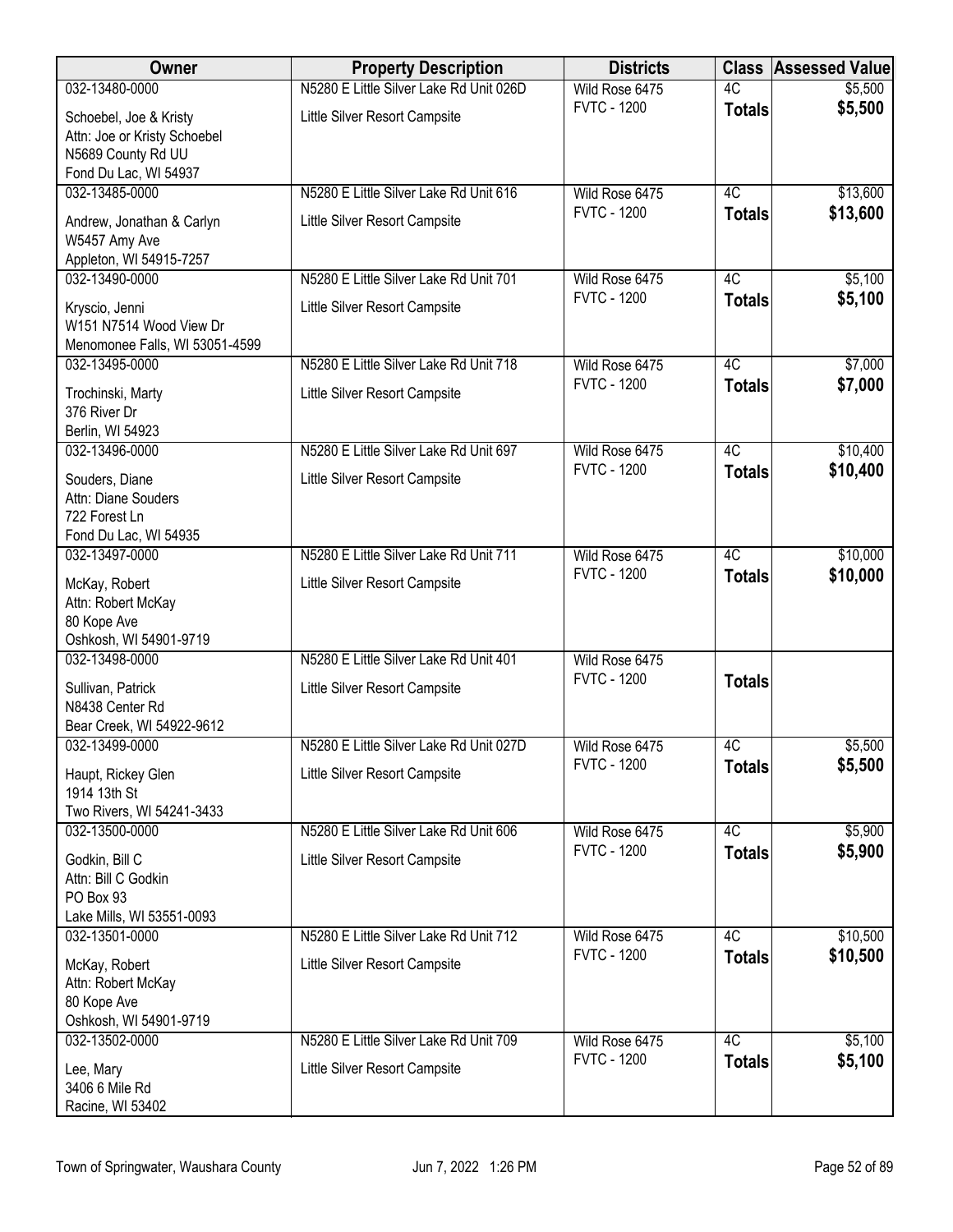| Owner                                          | <b>Property Description</b>             | <b>Districts</b>   | <b>Class</b>    | <b>Assessed Value</b> |
|------------------------------------------------|-----------------------------------------|--------------------|-----------------|-----------------------|
| 032-13503-0000                                 | N5280 E Little Silver Lake Rd Unit 706  | Wild Rose 6475     | 4C              | \$11,300              |
| Blahnik, Karl                                  | Little Silver Resort Campsite           | <b>FVTC - 1200</b> | <b>Totals</b>   | \$11,300              |
| Attn: Karl Blahnik                             |                                         |                    |                 |                       |
| W3938 Mackville Rd<br>Appleton, WI 54915       |                                         |                    |                 |                       |
| 032-13504-0000                                 | N5280 E Little Silver Lake Rd Unit 696  | Wild Rose 6475     |                 |                       |
| Vacant Lot                                     | Little Silver Resort Campsite           | <b>FVTC - 1200</b> | <b>Totals</b>   |                       |
| Lot 696                                        |                                         |                    |                 |                       |
| 032-13505-0000                                 | N5280 E Little Silver Lake Rd Unit 025D | Wild Rose 6475     | 4C              | \$3,600               |
| Haen, Jesse                                    | Little Silver Resort Campsite           | <b>FVTC - 1200</b> | <b>Totals</b>   | \$3,600               |
| Attn: Jesse Haen                               |                                         |                    |                 |                       |
| 1216 Crooks Ave                                |                                         |                    |                 |                       |
| Kaukauna, WI 54130                             |                                         |                    |                 |                       |
| 032-13506-0000                                 | N5280 E Little Silver Lake Rd Unit 021D | Wild Rose 6475     |                 |                       |
| Vacant Lot                                     | Little Silver Resort Campsite           | <b>FVTC - 1200</b> | <b>Totals</b>   |                       |
|                                                |                                         |                    |                 |                       |
| 032-13507-0000                                 | N5280 E Little Silver Lake Rd Unit 209  | Wild Rose 6475     | 4C              | \$10,600              |
| Golownia, Dennis                               | Little Silver Resort Campsite           | <b>FVTC - 1200</b> | <b>Totals</b>   | \$10,600              |
| Attn: Dennis Golownia                          |                                         |                    |                 |                       |
| N67 W23927 Linda Dr                            |                                         |                    |                 |                       |
| Sussex, WI 53089<br>032-13508-0000             | N5280 E Little Silver Lake Rd Unit 303  | Wild Rose 6475     | $\overline{4C}$ | \$9,100               |
|                                                |                                         | <b>FVTC - 1200</b> | <b>Totals</b>   | \$9,100               |
| Wiltjer, Brenden                               | Little Silver Resort Campsite           |                    |                 |                       |
| 26752 Oak Ridge Way<br>Elko, MN 55020          |                                         |                    |                 |                       |
| 032-13509-0000                                 | N5280 E Little Silver Lake Rd Unit 301  | Wild Rose 6475     | 4C              | \$7,500               |
| Peppler, Michael                               | Little Silver Resort Campsite           | <b>FVTC - 1200</b> | <b>Totals</b>   | \$7,500               |
| Attn: Michael Peppler                          |                                         |                    |                 |                       |
| 2820 Westmoor Rd                               |                                         |                    |                 |                       |
| Oshkosh, WI 54904                              |                                         |                    |                 |                       |
| 032-13510-0000                                 | N5280 E Little Silver Lake Rd Unit 300  | Wild Rose 6475     | 4C              | \$4,700               |
| Mischka, Glen                                  | Little Silver Resort Campsite           | <b>FVTC - 1200</b> | <b>Totals</b>   | \$4,700               |
| 130 E Larrabee St                              |                                         |                    |                 |                       |
| Omro, WI 54963-1622<br>032-13511-0000          | N5280 E Little Silver Lake Rd Unit 506  | Wild Rose 6475     | 4C              | \$8,800               |
|                                                |                                         | <b>FVTC - 1200</b> | <b>Totals</b>   | \$8,800               |
| Van DeLeelygraaf, Michael                      | Little Silver Resort Campsite           |                    |                 |                       |
| Attn: Michael Van DeLeygraaf<br>1829 Travis Ln |                                         |                    |                 |                       |
| Kaukauna, WI 54130                             |                                         |                    |                 |                       |
| 032-13512-0000                                 | N5280 E Little Silver Lake Rd Unit 405  | Wild Rose 6475     |                 |                       |
| Vacant Lot                                     | Little Silver Resort Campsite           | <b>FVTC - 1200</b> | <b>Totals</b>   |                       |
|                                                |                                         |                    |                 |                       |
| 032-13514-0000                                 | N5280 E Little Silver Lake Rd Unit 609  | Wild Rose 6475     | 4B              | \$600                 |
| Batzler, Jacob H                               | Little Silver Resort Campsite           | <b>FVTC - 1200</b> | <b>Totals</b>   | \$600                 |
| Attn: Batzler, Jacob H                         |                                         |                    |                 |                       |
| W4335 Drumlin Ct                               |                                         |                    |                 |                       |
| Campbellsport, WI 53010                        |                                         |                    |                 |                       |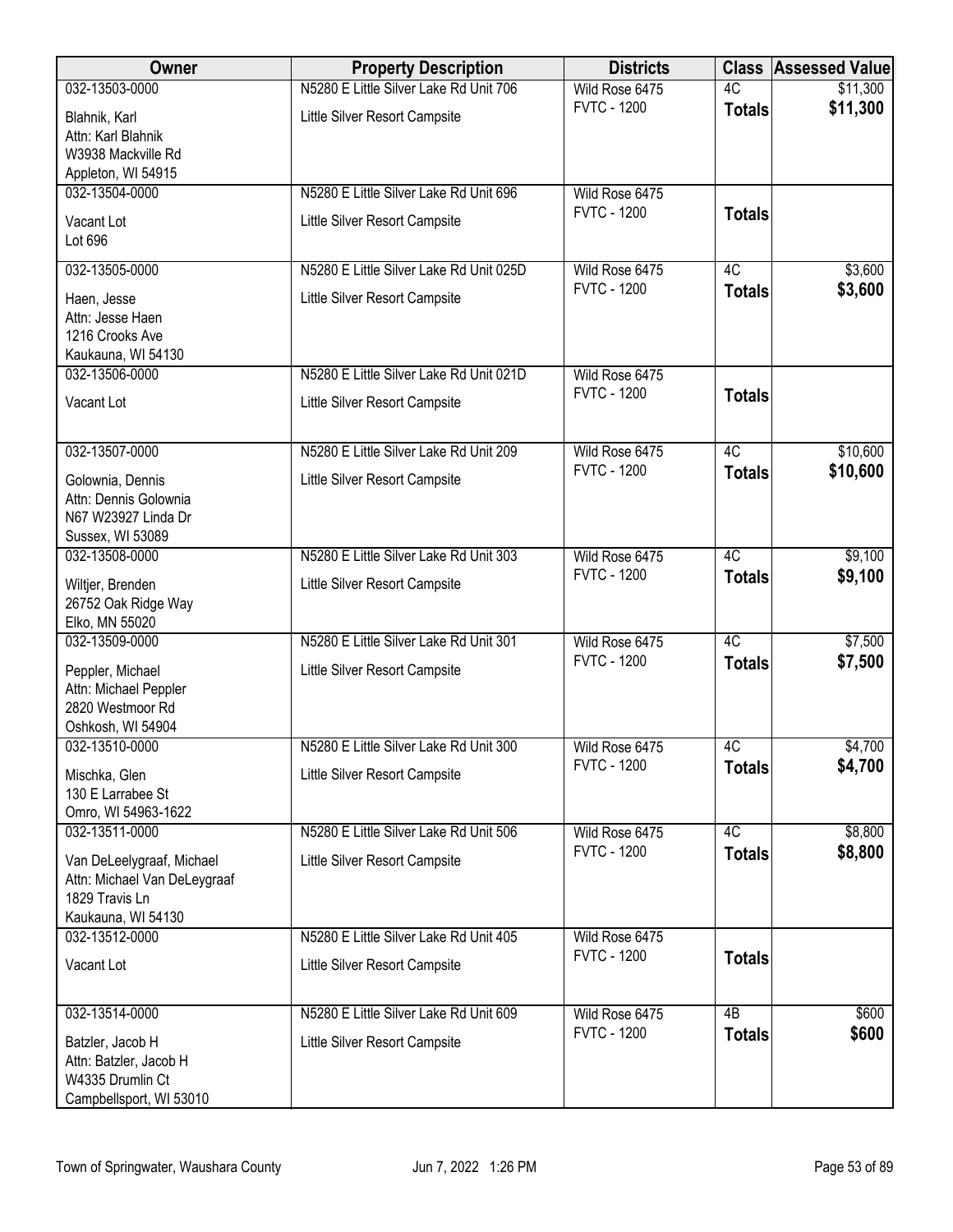| Owner                                                                                        | <b>Property Description</b>            | <b>Districts</b>                     | <b>Class</b>        | <b>Assessed Value</b> |
|----------------------------------------------------------------------------------------------|----------------------------------------|--------------------------------------|---------------------|-----------------------|
| 032-13515-0000                                                                               | N5280 E Little Silver Lake Rd Unit 902 | Wild Rose 6475                       | 4C                  | \$32,300              |
| Dopp, Tim                                                                                    | Little Silver Resort Campsite          | <b>FVTC - 1200</b>                   | <b>Totals</b>       | \$32,300              |
| PO Box 210                                                                                   |                                        |                                      |                     |                       |
| Wild Rose, WI 54984<br>032-13516-0000                                                        | N5280 E Little Silver Lake Rd Unit 106 |                                      | 4C                  |                       |
|                                                                                              |                                        | Wild Rose 6475<br><b>FVTC - 1200</b> |                     | \$4,200<br>\$4,200    |
| Golownia, Jackie<br>N67 W23927 Linda Dr                                                      | Little Silver Resort Campsite          |                                      | <b>Totals</b>       |                       |
| Sussex, WI 53089-2720<br>032-13517-0000                                                      | N5280 E Little Silver Lake Rd Unit 611 | Wild Rose 6475                       | 4C                  | \$14,300              |
|                                                                                              |                                        | <b>FVTC - 1200</b>                   | <b>Totals</b>       | \$14,300              |
| Schmidt, Jeffery R.<br>621 W 5th Ave<br>Oshkosh, WI 54902-5832                               | Little Silver Resort Campsite          |                                      |                     |                       |
| 032-13518-0000                                                                               | N5280 E Little Silver Lake Rd Unit 612 | Wild Rose 6475                       | 4C                  | \$22,800              |
| Reichenberger, Jill<br>Attn: Jill Reichenberger<br>1653 Sanders St #612<br>Oshkosh, WI 54902 | Little Silver Resort Campsite          | <b>FVTC - 1200</b>                   | <b>Totals</b>       | \$22,800              |
| 032-13519-0000                                                                               | N5280 E Little Silver Lake Rd Unit 700 | Wild Rose 6475                       | $\overline{4C}$     | \$38,000              |
| Zeininger, William                                                                           | Little Silver Resort Campsite          | <b>FVTC - 1200</b>                   | <b>Totals</b>       | \$38,000              |
| Attn: William Zeininger                                                                      |                                        |                                      |                     |                       |
| 306 Hermsen                                                                                  |                                        |                                      |                     |                       |
| Waupun, WI 53963                                                                             |                                        |                                      |                     |                       |
| 032-13520-0000                                                                               | N5280 E Little Silver Lake Rd Unit 905 | Wild Rose 6475<br><b>FVTC - 1200</b> | 4C<br><b>Totals</b> | \$27,300<br>\$27,300  |
| <b>Bauch Ronald</b><br>Attn: Ronald Bauch<br>403 Brook St<br>Beaver Dam, WI 53916            | Little Silver Resort Campsite          |                                      |                     |                       |
| 032-13521-0000                                                                               | N5280 E Little Silver Lake Rd Unit 804 | Wild Rose 6475                       | 4C                  | \$10,600              |
| Pieschel, Sara<br>4364 Sunset Ter<br>Loves Park, IL 61111-4478                               | Little Silver Resort Campsite          | <b>FVTC - 1200</b>                   | <b>Totals</b>       | \$10,600              |
| 032-13522-0000                                                                               | N5280 E Little Silver Lake Rd Unit 801 | Wild Rose 6475                       | 4C                  | \$28,000              |
| Wildenberg, Scott<br>W6322 Goose Creek Cir<br>Greenville, WI 54942                           | Little Silver Resort Campsite          | <b>FVTC - 1200</b>                   | <b>Totals</b>       | \$28,000              |
| 032-13523-0000                                                                               | N5280 E Little Silver Lake Rd Unit 806 | Wild Rose 6475                       | 4C                  | \$29,700              |
| Crowe, Brian & Kelly                                                                         | Little Silver Resort Campsite          | <b>FVTC - 1200</b>                   | <b>Totals</b>       | \$29,700              |
| 1942 Preserve Dr                                                                             |                                        |                                      |                     |                       |
| Oshkosh, WI 54904-2903                                                                       |                                        |                                      |                     |                       |
| 032-13524-0000                                                                               | N5280 E Little Silver Lake Rd Unit 813 | Wild Rose 6475                       | $\overline{4C}$     | \$29,500              |
| Huff, Thomas                                                                                 | Little Silver Resort Campsite          | <b>FVTC - 1200</b>                   | <b>Totals</b>       | \$29,500              |
| Attn: Thomas Huff                                                                            |                                        |                                      |                     |                       |
| W10575 Roloff Rd                                                                             |                                        |                                      |                     |                       |
| New London, WI 54961<br>032-13525-0000                                                       | N5280 E Little Silver Lake Rd Unit 901 | Wild Rose 6475                       | $\overline{4C}$     | \$23,400              |
|                                                                                              |                                        | <b>FVTC - 1200</b>                   | <b>Totals</b>       | \$23,400              |
| Klicka, Michael                                                                              | Little Silver Resort Campsite          |                                      |                     |                       |
| Attn: Michael Klicka<br>184 Jefferson St                                                     |                                        |                                      |                     |                       |
| Berlin, WI 54923                                                                             |                                        |                                      |                     |                       |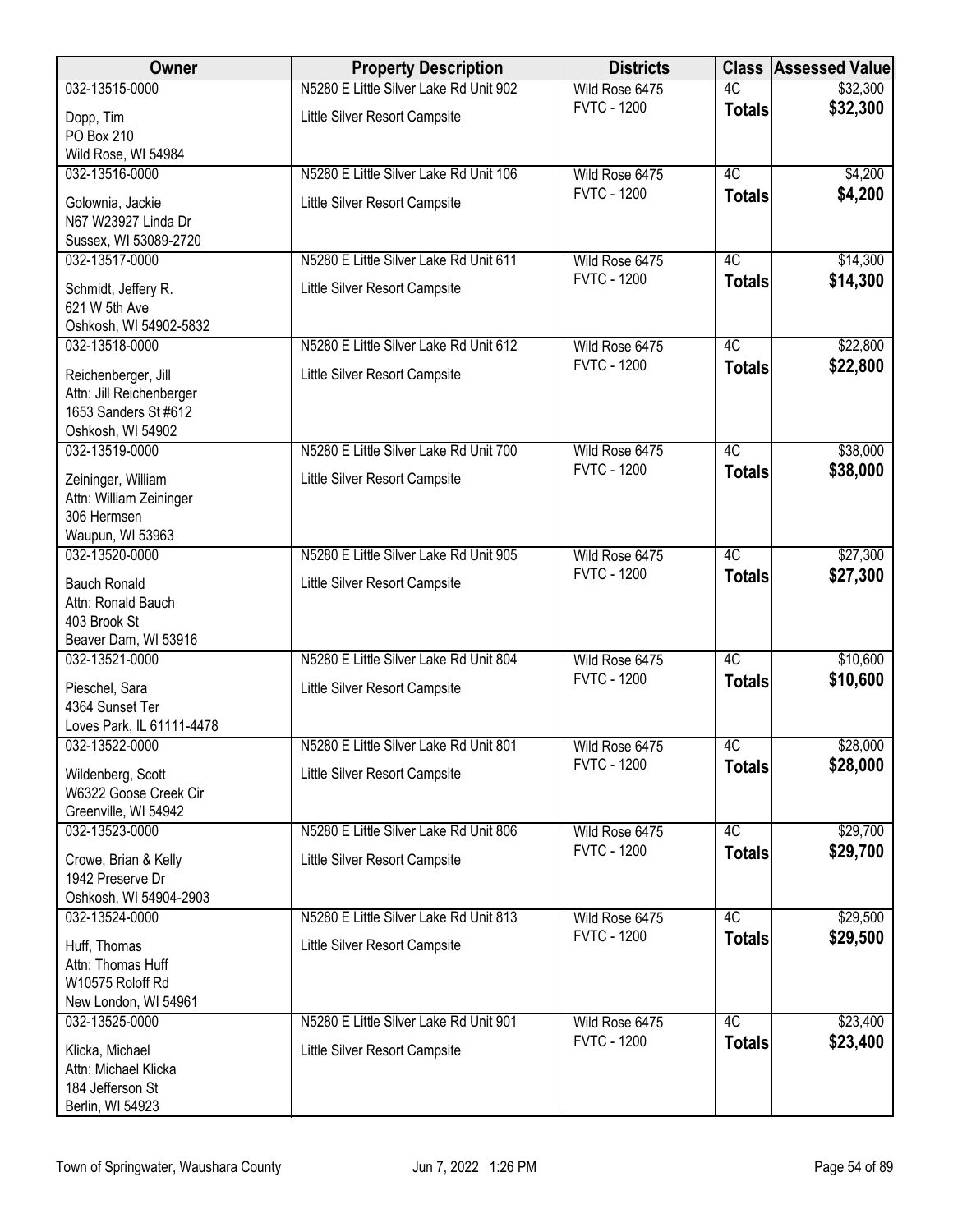| Owner                   | <b>Property Description</b>            | <b>Districts</b>   | <b>Class</b>    | <b>Assessed Value</b> |
|-------------------------|----------------------------------------|--------------------|-----------------|-----------------------|
| 032-13526-0000          | N5280 E Little Silver Lake Rd Unit 906 | Wild Rose 6475     | $\overline{4C}$ | \$33,400              |
| Klug, Norman            | Little Silver Resort Campsite          | <b>FVTC - 1200</b> | <b>Totals</b>   | \$33,400              |
| Attn: Norman Klug       |                                        |                    |                 |                       |
| N7382 N Crystal Lake Rd |                                        |                    |                 |                       |
| Beaver Dam, WI 53916    |                                        |                    |                 |                       |
| 032-13527-0000          | N5280 E Little Silver Lake Rd Unit 803 | Wild Rose 6475     | 4C              | \$14,300              |
| Runte, Christine        | Little Silver Resort Campsite          | <b>FVTC - 1200</b> | <b>Totals</b>   | \$14,300              |
| Attn: Christine Runte   |                                        |                    |                 |                       |
| PO Box 301              |                                        |                    |                 |                       |
| Menasha, WI 54952       |                                        |                    |                 |                       |
| 032-13528-0000          | N5280 E Little Silver Lake Rd Unit 819 | Wild Rose 6475     | 4B              | \$29,000              |
| Hunt, Marjorie          | Little Silver Resort Campsite          | <b>FVTC - 1200</b> | <b>Totals</b>   | \$29,000              |
| Attn: Marjorie Hunt     |                                        |                    |                 |                       |
| 847 W 17th Ave          |                                        |                    |                 |                       |
| Oshkosh, WI 54902       |                                        |                    |                 |                       |
| 032-13529-0000          | N5280 E Little Silver Lake Rd Unit 910 | Wild Rose 6475     | 4C              | \$22,700              |
| Valence, James          | Little Silver Resort Campsite          | <b>FVTC - 1200</b> | <b>Totals</b>   | \$22,700              |
| Attn: James Valence     |                                        |                    |                 |                       |
| 8455 S Oakwood Ave      |                                        |                    |                 |                       |
| Neenah, WI 54956        |                                        |                    |                 |                       |
| 032-13530-0000          | N5280 E Little Silver Lake Rd Unit 912 | Wild Rose 6475     | 4C              | \$15,400              |
| Simino, Chuck           | Little Silver Resort Campsite          | <b>FVTC - 1200</b> | <b>Totals</b>   | \$15,400              |
| 6139 State Highwy 32 55 |                                        |                    |                 |                       |
| Argonne, WI 54511-8808  |                                        |                    |                 |                       |
| 032-13532-0000          | N5280 E Little Silver Lake Rd Unit 903 | Wild Rose 6475     | $\overline{4C}$ | \$28,500              |
| Sanders, Roman          | Little Silver Resort Campsite          | <b>FVTC - 1200</b> | <b>Totals</b>   | \$28,500              |
| 2929 Welhouse Dr        |                                        |                    |                 |                       |
| Kaukauna, WI 54130      |                                        |                    |                 |                       |
| 032-13533-0000          | N5280 E Little Silver Lake Rd Unit 919 | Wild Rose 6475     | 4C              | \$18,600              |
| Glennon, Travis         | Little Silver Resort Campsite          | <b>FVTC - 1200</b> | <b>Totals</b>   | \$18,600              |
| 8036 Nichole Hts        |                                        |                    |                 |                       |
| Neenah, WI 54956-9050   |                                        |                    |                 |                       |
| 032-13534-0000          | N5280 E Little Silver Lake Rd Unit 808 | Wild Rose 6475     | 4C              | \$7,000               |
| Loppnow, Cheri          | Little Silver Resort Campsite          | <b>FVTC - 1200</b> | <b>Totals</b>   | \$7,000               |
| Attn: Cheri Loppnow     |                                        |                    |                 |                       |
| 228 Shervin Dr          |                                        |                    |                 |                       |
| Burlington, WI 53105    |                                        |                    |                 |                       |
| 032-13535-0000          | N5280 E Little Silver Lake Rd Unit 907 | Wild Rose 6475     | 4C              | \$20,800              |
| Hoks, Timothy           | Little Silver Resort Campsite          | <b>FVTC - 1200</b> | <b>Totals</b>   | \$20,800              |
| Attn: Timothy Hoks      |                                        |                    |                 |                       |
| 2504 Maple Grove Dr     |                                        |                    |                 |                       |
| Neenah, WI 54956        |                                        |                    |                 |                       |
| 032-13536-0000          | N5280 E Little Silver Lake Rd Unit 802 | Wild Rose 6475     | 4C              | \$22,800              |
| Moreau, Michael         | Little Silver Resort Campsite          | <b>FVTC - 1200</b> | <b>Totals</b>   | \$22,800              |
| Attn: Michael Moreau    |                                        |                    |                 |                       |
| N7801 Cliffwood Dr      |                                        |                    |                 |                       |
| Sherwood, WI 54169      |                                        |                    |                 |                       |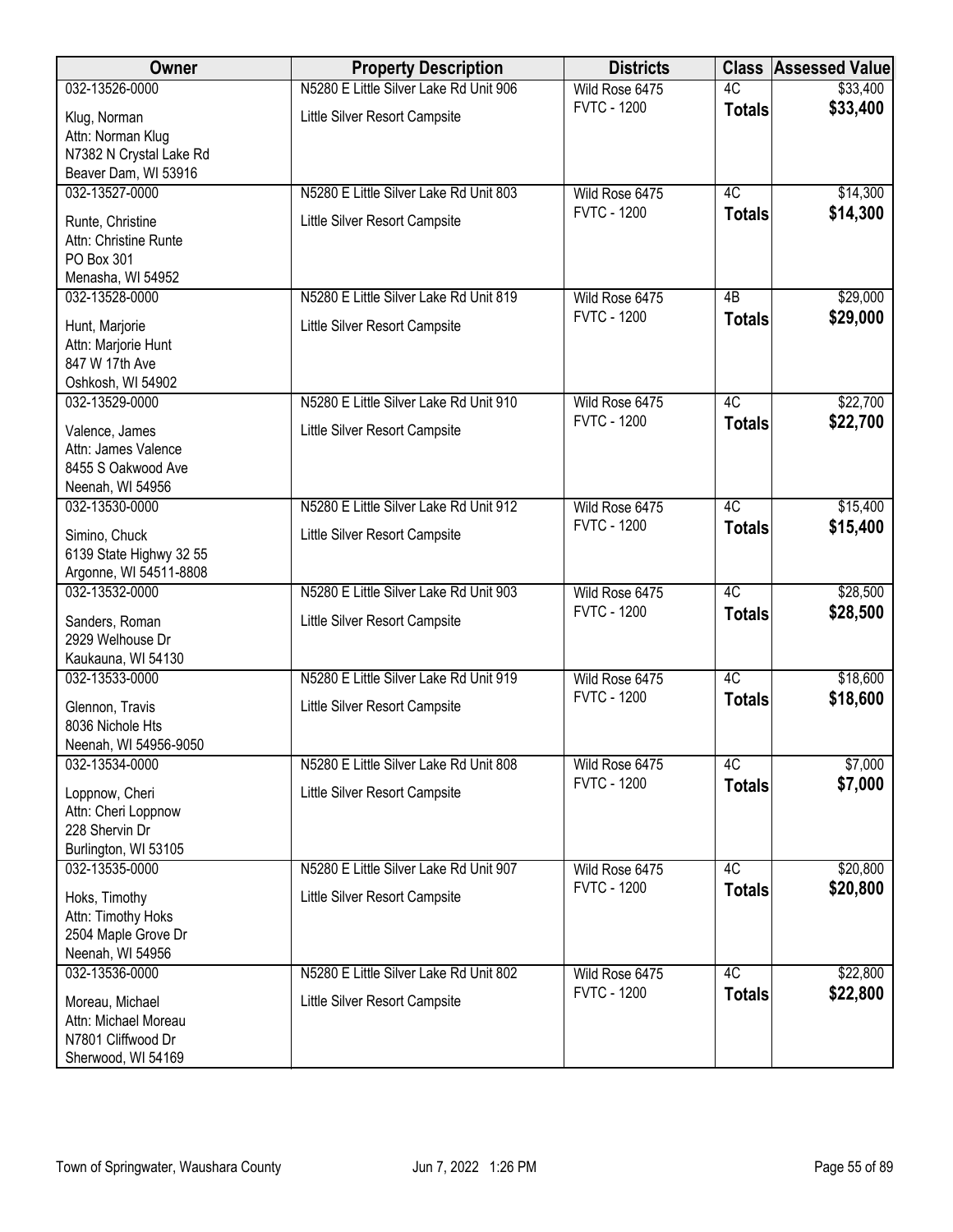| Owner                                         | <b>Property Description</b>            | <b>Districts</b>                     |                 | <b>Class Assessed Value</b> |
|-----------------------------------------------|----------------------------------------|--------------------------------------|-----------------|-----------------------------|
| 032-13537-0000                                | N5280 E Little Silver Lake Rd Unit 805 | Wild Rose 6475                       | 4C              | \$14,300                    |
| Robinson, Wendy<br>1118 Cambria Ct            | Little Silver Resort Campsite          | <b>FVTC - 1200</b>                   | <b>Totals</b>   | \$14,300                    |
| Oshkosh, WI 54904-7324                        |                                        |                                      |                 |                             |
| 032-13538-0000                                | N5280 E Little Silver Lake Rd Unit 809 | Wild Rose 6475                       | 4C              | \$6,900                     |
| Van Dyke, Evelyn                              | Little Silver Resort Campsite          | <b>FVTC - 1200</b>                   | <b>Totals</b>   | \$6,900                     |
| Attn: Evelyn Van Dyke<br>157 Grant St         |                                        |                                      |                 |                             |
| Kaukauna, WI 54130-1225                       |                                        |                                      |                 |                             |
| 032-13539-0000                                | N5280 E Little Silver Lake Rd Unit 810 | Wild Rose 6475                       | 4C              | \$7,300                     |
| Peardon, Deborah                              | Little Silver Resort Campsite          | <b>FVTC - 1200</b>                   | <b>Totals</b>   | \$7,300                     |
| Attn: Deborah Peardon                         |                                        |                                      |                 |                             |
| 2438 N 57th St                                |                                        |                                      |                 |                             |
| Milwaukee, WI 53210<br>032-13540-0000         | N5280 E Little Silver Lake Rd Unit 811 | Wild Rose 6475                       | 4C              | \$17,800                    |
|                                               |                                        | <b>FVTC - 1200</b>                   | <b>Totals</b>   | \$17,800                    |
| Scheer, Bruce<br>W10236 Buttercup Ave         | Little Silver Resort Campsite          |                                      |                 |                             |
| Wautoma, WI 54982-7098                        |                                        |                                      |                 |                             |
| 032-13541-0000                                | N5280 E Little Silver Lake Rd Unit 815 | Wild Rose 6475                       | $\overline{4C}$ | \$9,100                     |
| Jacobson, Chris                               | Little Silver Resort Campsite          | <b>FVTC - 1200</b>                   | <b>Totals</b>   | \$9,100                     |
| Attn: Chris Jacobson                          |                                        |                                      |                 |                             |
| N5280 Little Silver Lake Rd                   |                                        |                                      |                 |                             |
| Lot 815<br>Wild Rose, WI 54984                |                                        |                                      |                 |                             |
| 032-13542-0000                                | N5280 E Little Silver Lake Rd Unit 816 | Wild Rose 6475                       | 4C              | \$10,800                    |
| Knuth, Debra                                  | Little Silver Resort Campsite          | <b>FVTC - 1200</b>                   | <b>Totals</b>   | \$10,800                    |
| Attn: Debra Knuth                             |                                        |                                      |                 |                             |
| 613 Adams St Apt 14                           |                                        |                                      |                 |                             |
| Neenah, WI 54956-2486                         |                                        |                                      |                 |                             |
| 032-13543-0000                                | N5280 E Little Silver Lake Rd Unit 818 | Wild Rose 6475<br><b>FVTC - 1200</b> | 4C              | \$45,600<br>\$45,600        |
| Wallace, Anthony & Christie-Lee               | Little Silver Resort Campsite          |                                      | <b>Totals</b>   |                             |
| 2650 Sawtooth Dr<br>Fitchburg, WI 53711       |                                        |                                      |                 |                             |
| 032-13544-0000                                | N5280 E Little Silver Lake Rd Unit 820 | Wild Rose 6475                       | 4C              | \$26,900                    |
| Olkiewicz, Thomas                             | Little Silver Resort Campsite          | <b>FVTC - 1200</b>                   | <b>Totals</b>   | \$26,900                    |
| 689 River Hill Dr                             |                                        |                                      |                 |                             |
| Omro, WI 54963-1000                           |                                        |                                      |                 |                             |
| 032-13545-0000                                | N5280 E Little Silver Lake Rd Unit 904 | Wild Rose 6475                       | 4C              | \$23,900                    |
| Coffey, Cam                                   | Little Silver Resort Campsite          | <b>FVTC - 1200</b>                   | <b>Totals</b>   | \$23,900                    |
| 2105 Thelen Ave                               |                                        |                                      |                 |                             |
| Kaukauna, WI 54130-3035<br>032-13546-0000     | N5280 E Little Silver Lake Rd Unit 909 | Wild Rose 6475                       | 4C              | \$23,400                    |
|                                               |                                        | <b>FVTC - 1200</b>                   | <b>Totals</b>   | \$23,400                    |
| Van Brocklin, Jeff<br>Attn: Jeff Van Brocklin | Little Silver Resort Campsite          |                                      |                 |                             |
| 1325 Otter Ave                                |                                        |                                      |                 |                             |
| Oshkosh, WI 54901                             |                                        |                                      |                 |                             |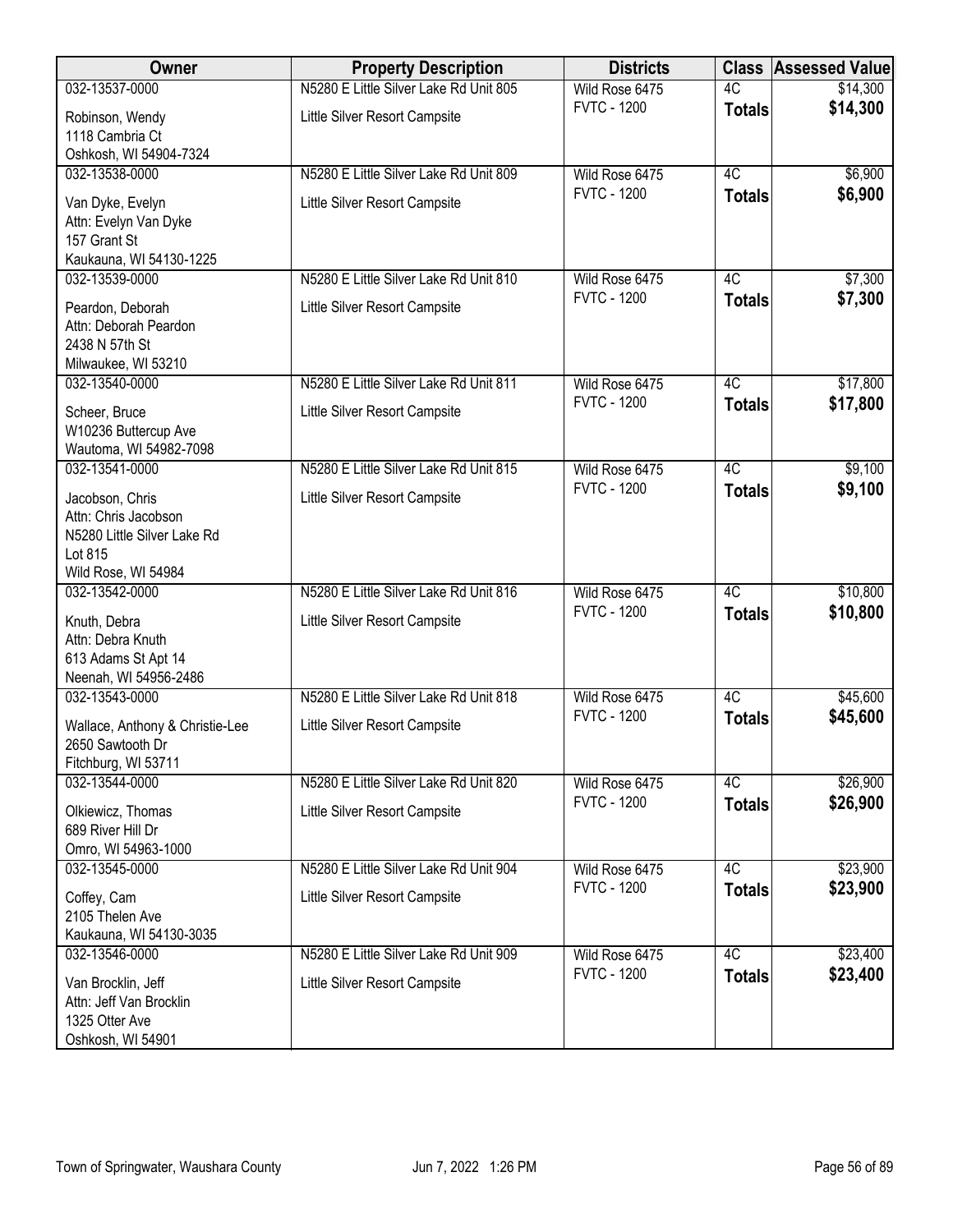| Owner                                                                                                | <b>Property Description</b>                                             | <b>Districts</b>                     | <b>Class</b>        | <b>Assessed Value</b> |
|------------------------------------------------------------------------------------------------------|-------------------------------------------------------------------------|--------------------------------------|---------------------|-----------------------|
| 032-13547-0000                                                                                       | N5280 E Little Silver Lake Rd Unit 911                                  | Wild Rose 6475                       | $\overline{4C}$     | \$27,800              |
| Smith, Joshua<br>Attn: Joshua Smith<br>N5280 E Little Silver Lk Rd<br>#911                           | Little Silver Resort Campsite                                           | <b>FVTC - 1200</b>                   | <b>Totals</b>       | \$27,800              |
| Wild Rose, WI 54984                                                                                  |                                                                         |                                      |                     |                       |
| 032-13548-0000<br>Saelens, Charles<br>2525 S Shore Dr Unit 15B<br>Milwaukee, WI 53207-1964           | N5280 E Little Silver Lake Rd Unit 913<br>Little Silver Resort Campsite | Wild Rose 6475<br><b>FVTC - 1200</b> | 4C<br><b>Totals</b> | \$17,700<br>\$17,700  |
| 032-13549-0000                                                                                       | N5280 E Little Silver Lake Rd Unit 914                                  | Wild Rose 6475                       | 4C                  | \$37,600              |
| Romme, Dawn<br>1827 Preserve Dr Unit 16<br>Oshkosh, WI 54904                                         | Little Silver Resort Campsite                                           | <b>FVTC - 1200</b>                   | <b>Totals</b>       | \$37,600              |
| 032-13550-0000                                                                                       | N5280 E Little Silver Lake Rd Unit 916                                  | Wild Rose 6475                       | 4C                  | \$16,700              |
| <b>Trendel Jason</b><br>1913 Rustic Way<br>Waukesha, WI 53186                                        | Little Silver Resort Campsite                                           | <b>FVTC - 1200</b>                   | <b>Totals</b>       | \$16,700              |
| 032-13551-0000                                                                                       | N5280 E Little Silver Lake Rd Unit 917                                  | Wild Rose 6475                       | 4C                  | \$11,600              |
| Luedtke, Russ<br>1521 Lucerne Dr<br>Menasha, WI 54952                                                | Little Silver Resort Campsite                                           | <b>FVTC - 1200</b>                   | <b>Totals</b>       | \$11,600              |
| 032-13552-0000                                                                                       | N5280 E Little Silver Lake Rd Unit 918                                  | Wild Rose 6475                       | $\overline{4C}$     | \$28,200              |
| Konrad, David & Jackie<br>Attn: David & Jackie Konrad<br>4401 S 48th St<br>Greenfield, WI 53220-3618 | Little Silver Resort Campsite                                           | <b>FVTC - 1200</b>                   | <b>Totals</b>       | \$28,200              |
| 032-13553-0000                                                                                       | N5280 E Little Silver Lake Rd Unit 920                                  | Wild Rose 6475                       | 4B                  | \$27,800              |
| McLauglin, Doug & Brenda<br>1807 Todd Rd<br>Sublette, IL 61367-9534                                  | Little Silver Resort Campsite                                           | <b>FVTC - 1200</b>                   | <b>Totals</b>       | \$27,800              |
| 032-13554-0000                                                                                       | N5280 E Little Silver Lake Rd Unit 602                                  | Wild Rose 6475                       | 4B                  | \$800                 |
| Polidori, Amy<br>Attn: Amy Polidori<br>3075 Greenbreier Rd<br>Sierra Vista, AZ 85650                 | Little Silver Resort Campsite                                           | <b>FVTC - 1200</b>                   | <b>Totals</b>       | \$800                 |
| 032-13555-0000                                                                                       | N5280 E Little Silver Lake Rd Unit 699                                  | Wild Rose 6475                       | 4 <sub>B</sub>      | \$1,000               |
| Proud, Wayne<br>Attn: Wayne Proud<br>1405 Kensington Ave<br>Oshkosh, WI 54902                        | Little Silver Resort Campsite                                           | <b>FVTC - 1200</b>                   | <b>Totals</b>       | \$1,000               |
| 032-13556-0000                                                                                       | N5280 E Little Silver Lake Rd Unit 807                                  | Wild Rose 6475                       | 4C                  | \$30,000              |
| Nemecek, Jessica<br>Attn: Jessica Nemecek<br>633 Mt Vernon St<br>Oshkosh, WI 54901                   | Little Silver Resort Campsite                                           | <b>FVTC - 1200</b>                   | <b>Totals</b>       | \$30,000              |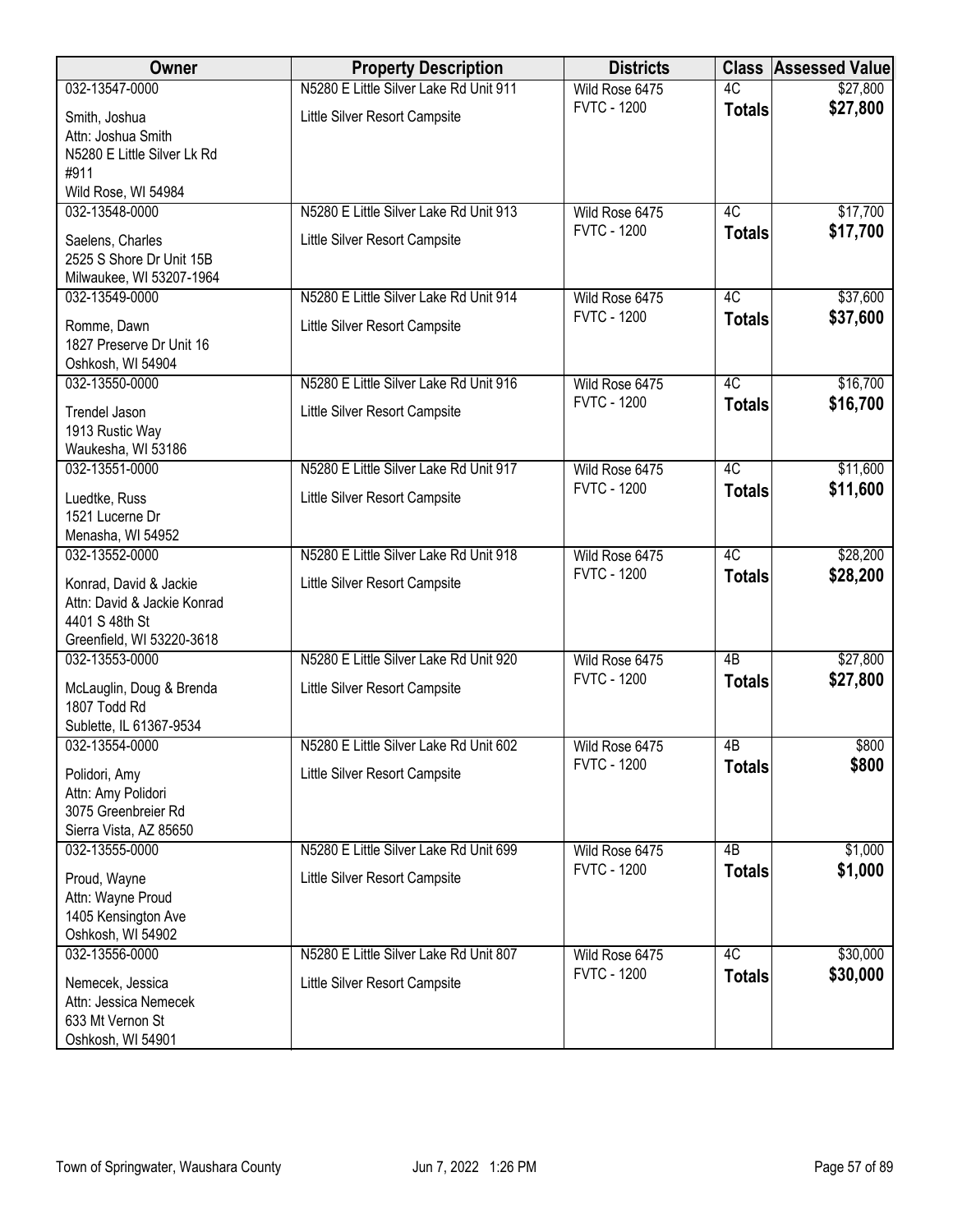| Owner                                | <b>Property Description</b>            | <b>Districts</b>                     |                 | <b>Class Assessed Value</b> |
|--------------------------------------|----------------------------------------|--------------------------------------|-----------------|-----------------------------|
| 032-13557-0000                       | N5280 E Little Silver Lake Rd Unit 908 | Wild Rose 6475                       | 4C              | \$31,600                    |
| Kretsch, Larry                       | Little Silver Resort Campsite          | <b>FVTC - 1200</b>                   | <b>Totals</b>   | \$31,600                    |
| Attn: Larry Kretsch                  |                                        |                                      |                 |                             |
| 4914 Brookfield Cir                  |                                        |                                      |                 |                             |
| Manitowoc, WI 54220                  |                                        |                                      |                 |                             |
| 032-13558-0000                       | N5280 E Little Silver Lake Rd Unit 817 | Wild Rose 6475                       | 4C              | \$18,000                    |
| GielKing, Travis & Selena            | Little Silver Resort Campsite          | <b>FVTC - 1200</b>                   | <b>Totals</b>   | \$18,000                    |
| N5256 16th Ave                       |                                        |                                      |                 |                             |
| Mauston, WI 53948-9579               |                                        |                                      |                 |                             |
| 032-13559-0000                       | N5280 E Little Silver Lake Rd Unit 814 | Wild Rose 6475                       | 4C              | \$2,500                     |
| Szczubleaski, Michael                | Little Silver Resort Campsite          | <b>FVTC - 1200</b>                   | <b>Totals</b>   | \$2,500                     |
| N5280 E Little Silver Lake Rd        |                                        |                                      |                 |                             |
| Lot 814                              |                                        |                                      |                 |                             |
| Wild Rose, WI 54984                  |                                        |                                      |                 |                             |
| 032-14000-0000                       | Oakwood Campsites                      | Wild Rose 6475                       |                 |                             |
| Oakwood Campground                   | Oakwood Campsite                       | <b>FVTC - 1200</b>                   | <b>Totals</b>   |                             |
| Attn: Richard Paulsen & Carol Neuser |                                        |                                      |                 |                             |
|                                      |                                        |                                      |                 |                             |
| 032-14001-0000                       | N5428 24th Ave Unit 119                | Wild Rose 6475<br><b>FVTC - 1200</b> | 4C              | \$3,600                     |
| Raddatz, Todd                        | Oakwood Campsite                       |                                      | <b>Totals</b>   | \$3,600                     |
| Attn: Todd Raddatz                   |                                        |                                      |                 |                             |
| 218 W 17th Ave                       |                                        |                                      |                 |                             |
| Oshkosh, WI 54902                    |                                        |                                      |                 |                             |
| 032-14002-0000                       | N5428 24th Ave Unit 505                | Wild Rose 6475                       | $\overline{AB}$ | \$7,600                     |
| Erdmann, Wallace & Heidi             | Oakwood Campsite                       | <b>FVTC - 1200</b>                   | <b>Totals</b>   | \$7,600                     |
| 230 E Washington St                  |                                        |                                      |                 |                             |
| Poynette, WI 53955                   |                                        |                                      |                 |                             |
| 032-14003-0000                       | N5428 24th Ave Unit 501                | Wild Rose 6475                       | $\overline{AB}$ | \$400                       |
| Hyler, Ken                           | Oakwood Campsite                       | <b>FVTC - 1200</b>                   | <b>Totals</b>   | \$400                       |
| W684 Buttercup Ct                    |                                        |                                      |                 |                             |
| Berlin, WI 54923                     |                                        |                                      |                 |                             |
| 032-14004-0000                       | N5428 24th Ave Unit 042                | Wild Rose 6475                       | 4B              | \$800                       |
| Hughes, Daniel                       | Oakwood Campsite                       | <b>FVTC - 1200</b>                   | Totals          | \$800                       |
| Attn: Daniel Hughes                  |                                        |                                      |                 |                             |
| 1420 Bismarck Ave                    |                                        |                                      |                 |                             |
| Oshkosh, WI 54902                    |                                        |                                      |                 |                             |
| 032-14005-0000                       | N5428 24th Ave Unit 407                | Wild Rose 6475                       | 4B              | \$2,200                     |
| Coombs, Joseph                       | Oakwood Campsite                       | <b>FVTC - 1200</b>                   | <b>Totals</b>   | \$2,200                     |
| 819 E Center St                      |                                        |                                      |                 |                             |
| Juneau, WI 53039                     |                                        |                                      |                 |                             |
| 032-14006-0000                       | N5428 24th Ave Unit 414                | Wild Rose 6475                       |                 |                             |
| Huss, Wayne A                        | Oakwood Campsite                       | <b>FVTC - 1200</b>                   | <b>Totals</b>   |                             |
| 900 W Wisconsin Ave                  |                                        |                                      |                 |                             |
| Kaukauna, WI 54130-1940              |                                        |                                      |                 |                             |
| 032-14008-0000                       | N5428 24th Ave Unit S                  | Wild Rose 6475                       | 4B              | \$3,400                     |
| Koontz, Josh                         | Oakwood Campsite                       | <b>FVTC - 1200</b>                   | <b>Totals</b>   | \$3,400                     |
| 927 Butler Ave                       |                                        |                                      |                 |                             |
| Winnebago, WI 54985                  |                                        |                                      |                 |                             |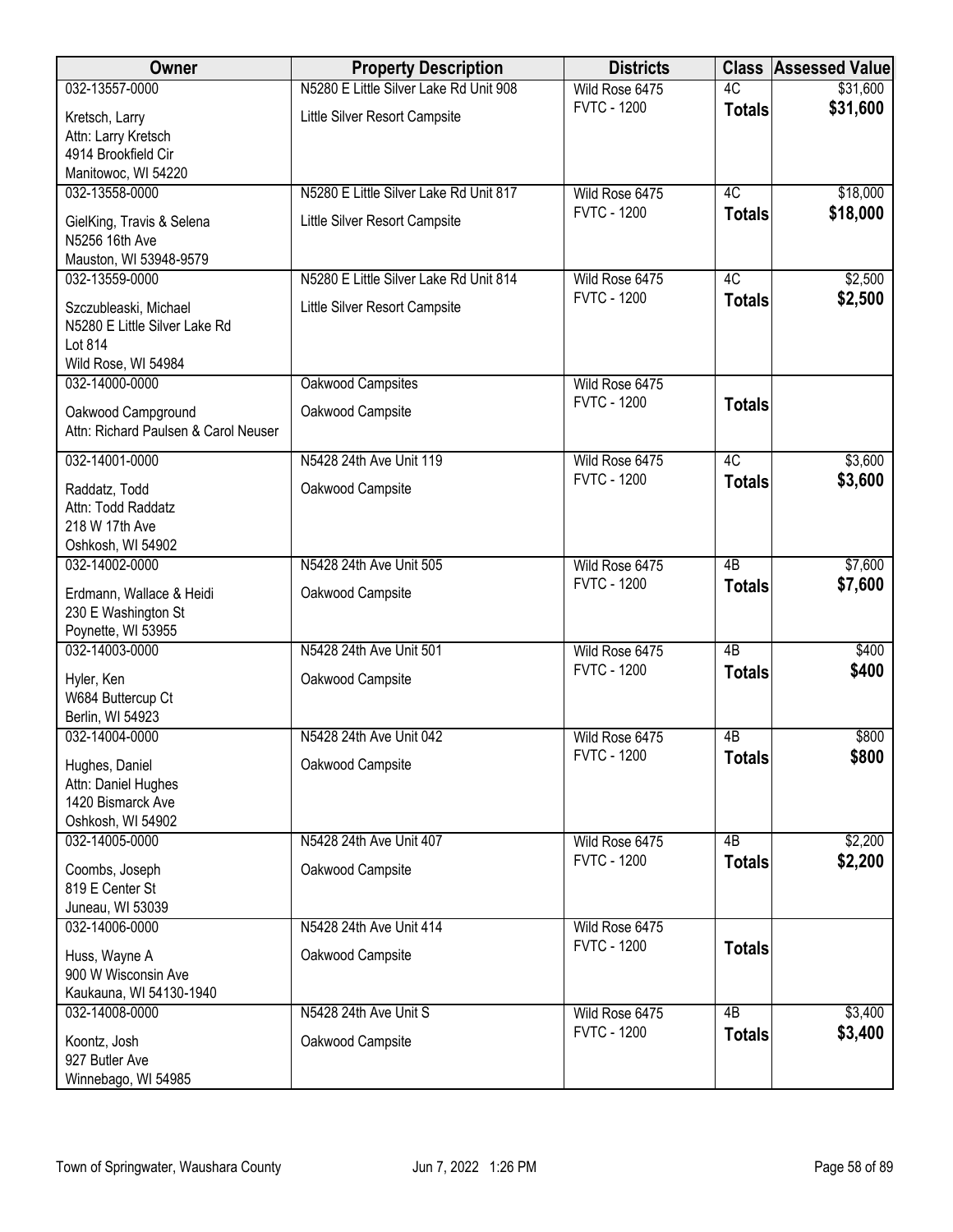| Owner                                                                                                            | <b>Property Description</b> | <b>Districts</b>                     |                 | <b>Class Assessed Value</b> |
|------------------------------------------------------------------------------------------------------------------|-----------------------------|--------------------------------------|-----------------|-----------------------------|
| 032-14009-0000                                                                                                   | N5428 24th Ave Unit DD      | Wild Rose 6475                       |                 |                             |
| Carmona, Julio and Deliana<br>1103 Appleton St                                                                   | Oakwood Campsite            | <b>FVTC - 1200</b>                   | <b>Totals</b>   |                             |
| Appleton, WI 54911                                                                                               |                             |                                      |                 |                             |
| 032-14010-0000                                                                                                   | N5428 24th Ave Unit 129     | Wild Rose 6475<br><b>FVTC - 1200</b> | 4C              | \$16,200<br>\$16,200        |
| Yarolimek, Troy<br>Attn: Troy Yarolimek<br>1529 Franklin St                                                      | Oakwood Campsite            |                                      | <b>Totals</b>   |                             |
| Onalaska, WI 54650                                                                                               |                             |                                      |                 |                             |
| 032-14011-0000                                                                                                   | N5428 24th Ave Unit EE      | Wild Rose 6475                       | 4B              | \$3,500                     |
| Olmo, Jesus & Zapata, Gizela<br>805 N State St                                                                   | Oakwood Campsite            | <b>FVTC - 1200</b>                   | <b>Totals</b>   | \$3,500                     |
| Appleton, WI 54911<br>032-14012-0000                                                                             | N5428 24th Ave Unit GG      | Wild Rose 6475                       | 4B              | \$2,100                     |
| Koontz, Nathan & Amber<br>133 Irene St                                                                           | Oakwood Campsite            | <b>FVTC - 1200</b>                   | <b>Totals</b>   | \$2,100                     |
| Neenah, WI 54956                                                                                                 | N5428 24th Ave Unit 214     |                                      | $\overline{4C}$ |                             |
| 032-14013-0000                                                                                                   |                             | Wild Rose 6475<br><b>FVTC - 1200</b> | <b>Totals</b>   | \$24,200<br>\$24,200        |
| Helmbrecht, Mary Lou & Fleck, Fred<br>N5428 24th Ave Lot 214<br>Wild Rose, WI 54984                              | Oakwood Campsite            |                                      |                 |                             |
| 032-14014-0000                                                                                                   | N5428 24th Ave Unit LL      | Wild Rose 6475                       |                 |                             |
| Hoeth, Richard & Rhonda<br>542 Apollo Way<br>Madison, WI 53918                                                   | Oakwood Campsite            | <b>FVTC - 1200</b>                   | <b>Totals</b>   |                             |
| 032-14015-0000                                                                                                   | N5428 24th Ave Unit 004     | Wild Rose 6475                       | $\overline{AB}$ | \$1,400                     |
| Lindert, Justin<br>161 S High St<br>Mayville, WI 53050                                                           | Oakwood Campsite            | <b>FVTC - 1200</b>                   | <b>Totals</b>   | \$1,400                     |
| 032-14016-0000                                                                                                   | N5428 24th Ave Unit 005     | Wild Rose 6475                       |                 |                             |
| Forbes, Michael & Jennifer<br>1101 9th Ave<br>Neenah, WI 54902-6203                                              | Oakwood Campsite            | <b>FVTC - 1200</b>                   | <b>Totals</b>   |                             |
| 032-14017-0000                                                                                                   | N5428 24th Ave Unit 008     | Wild Rose 6475                       |                 |                             |
| Malecha, Jason & Tina<br>6840 Jubilee Ave<br>West Bend, WI 53090                                                 | Oakwood Campsite            | <b>FVTC - 1200</b>                   | <b>Totals</b>   |                             |
| 032-14018-0000                                                                                                   | N5428 24th Ave Unit 026     | Wild Rose 6475                       |                 |                             |
| Jakubiak, Thomas<br>PO Box 322<br>Wild Rose, WI 54984                                                            | Oakwood Campsite            | <b>FVTC - 1200</b>                   | <b>Totals</b>   |                             |
| 032-14019-0000                                                                                                   | N5428 24th Ave Unit 049     | Wild Rose 6475                       | $\overline{AB}$ | \$1,800                     |
| Draeger, Brian & Mishelle<br>Attn: Brian & Mishelle Draeger<br>900 Sherman Ave W<br>Fort Atkinson, WI 53538-1535 | Oakwood Campsite            | <b>FVTC - 1200</b>                   | <b>Totals</b>   | \$1,800                     |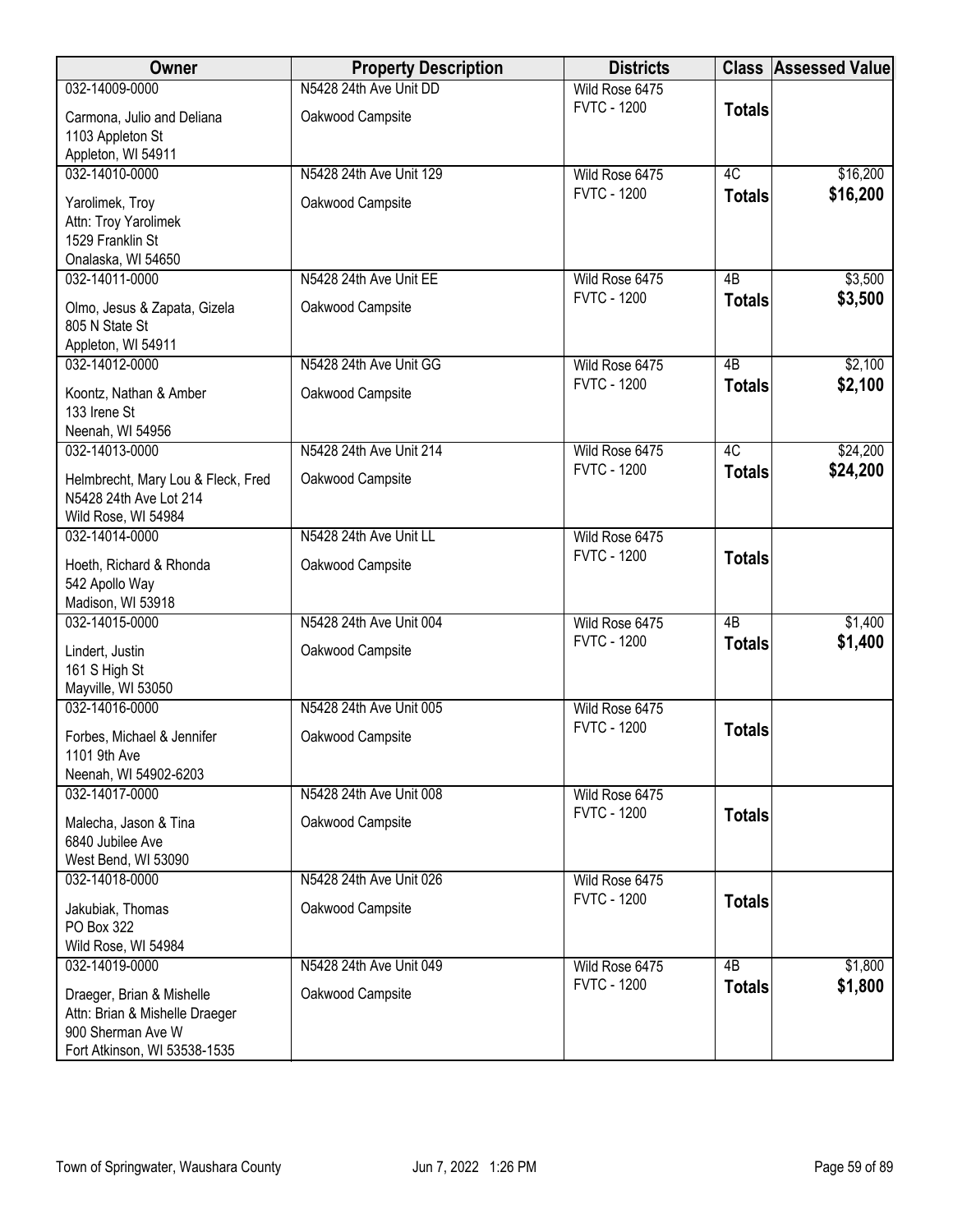| Owner                                                                                       | <b>Property Description</b> | <b>Districts</b>   |                 | <b>Class Assessed Value</b> |
|---------------------------------------------------------------------------------------------|-----------------------------|--------------------|-----------------|-----------------------------|
| 032-14020-0000                                                                              | N5428 24th Ave Unit 115     | Wild Rose 6475     | 4C              | \$7,200                     |
| Huff, John & Susan<br>Attn: John & Susan Huff<br>1625 N Bennett St<br>Appleton, WI 54914    | Oakwood Campsite            | <b>FVTC - 1200</b> | <b>Totals</b>   | \$7,200                     |
| 032-14021-0000                                                                              | N5428 24th Ave Unit 205     | Wild Rose 6475     | 4C              | \$6,700                     |
| Frey, Sonja<br>N2428 24th Ave Lot 205<br>Wild Rose, WI 54984                                | Oakwood Campsite            | <b>FVTC - 1200</b> | <b>Totals</b>   | \$6,700                     |
| 032-14023-0000                                                                              | N5428 24th Ave Unit 522     | Wild Rose 6475     |                 |                             |
| Siverston, Tamra<br>1828 13 1/2 14th Ave<br>Cameron, WI 54822                               | Oakwood Campsite            | <b>FVTC - 1200</b> | <b>Totals</b>   |                             |
| 032-14024-0000                                                                              | N5428 24th Ave Unit 526     | Wild Rose 6475     | 4B              | \$800                       |
| Cuellar, Chris & Tiffany<br>2040 Superior St<br>Racine, WI 53402                            | Oakwood Campsite            | <b>FVTC - 1200</b> | <b>Totals</b>   | \$800                       |
| 032-14025-0000                                                                              | N5428 24th Ave Unit 202     | Wild Rose 6475     | 4C              | \$8,000                     |
| Chavez, Nancy<br>Attn: Nancy Chavez<br>N5428 24th Ave Lot 202<br>Wild Rose, WI 54984        | Oakwood Campsite            | <b>FVTC - 1200</b> | <b>Totals</b>   | \$8,000                     |
| 032-14026-0000                                                                              | N5428 24th Ave Unit 024     | Wild Rose 6475     |                 |                             |
| Martin, Taylor<br>2899 W 9th Ave<br>Oshkosh, WI 54904                                       | Oakwood Campsite            | <b>FVTC - 1200</b> | <b>Totals</b>   |                             |
| 032-14030-0000                                                                              | N5428 24th Ave Unit 039     | Wild Rose 6475     | $\overline{AB}$ | \$4,700                     |
| Steward, Randy<br>Steward, Sueann<br>310 Winneconne Ave<br>Neenah, WI 54956                 | Oakwood Campsite            | <b>FVTC - 1200</b> | <b>Totals</b>   | \$4,700                     |
| 032-14041-0000                                                                              | N5428 24th Ave Unit 404     | Wild Rose 6475     | 4C              | \$14,500                    |
| Joachiam, Rick<br>N5428 24th Ave Lot #404<br>Wild Rose, WI 54984                            | Oakwood Campsite            | <b>FVTC - 1200</b> | <b>Totals</b>   | \$14,500                    |
| 032-14045-0000                                                                              | N5428 24th Ave Unit 130     | Wild Rose 6475     | 4C              | \$21,900                    |
| Melzer, Steve & Julie<br>Attn: Steve & Julie Melzer<br>3308 W Pine St<br>Appleton, WI 54914 | Oakwood Campsite            | <b>FVTC - 1200</b> | <b>Totals</b>   | \$21,900                    |
| 032-14046-0000                                                                              | N5428 24th Ave Unit 208     | Wild Rose 6475     | 4C              | \$3,300                     |
| Ritcher, Erica<br>Attn: Erica Ritcher<br>N5428 24th Ave Lot 208<br>Wild Rose, WI 54984      | Oakwood Campsite            | <b>FVTC - 1200</b> | <b>Totals</b>   | \$3,300                     |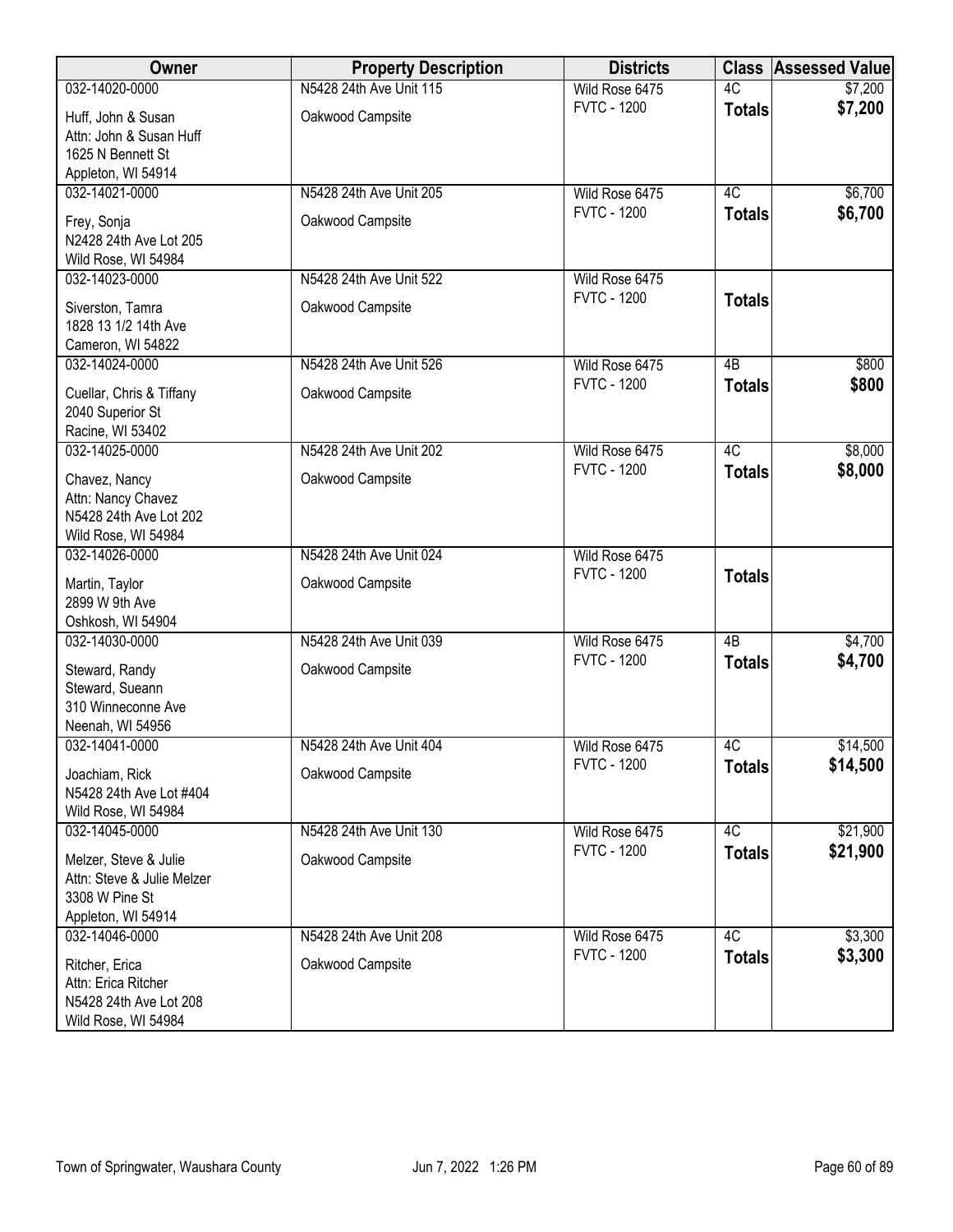| Owner                                                                                                 | <b>Property Description</b>                 | <b>Districts</b>                     | <b>Class</b>        | <b>Assessed Value</b> |
|-------------------------------------------------------------------------------------------------------|---------------------------------------------|--------------------------------------|---------------------|-----------------------|
| 032-14047-0000                                                                                        | N5428 24th Ave Unit 203                     | Wild Rose 6475                       | $\overline{4C}$     | \$7,100               |
| Richter, Eric & Martha<br>Attn: Eric & Martha Richter<br>N5428 24th Ave<br>Lot 203                    | Oakwood Campsite                            | <b>FVTC - 1200</b>                   | <b>Totals</b>       | \$7,100               |
| Wild Rose, WI 54984                                                                                   |                                             |                                      |                     |                       |
| 032-14060-0000<br>Burgett, Steven<br>Attn: Steven Burgett<br>N5428 24th Ave Lot 102                   | N5428 24th Ave Unit 102<br>Oakwood Campsite | Wild Rose 6475<br><b>FVTC - 1200</b> | 4C<br><b>Totals</b> | \$18,100<br>\$18,100  |
| Wild Rose, WI 54984                                                                                   |                                             |                                      |                     |                       |
| 032-14062-0000                                                                                        | N5428 24th Ave Unit 211                     | Wild Rose 6475                       | 4C                  | \$9,200               |
| Christianson, Carol<br>Attn: Carol Christianson<br>N5428 24th Ave Lot 211                             | Oakwood Campsite                            | <b>FVTC - 1200</b>                   | <b>Totals</b>       | \$9,200               |
| Wild Rose, WI 54984<br>032-14069-0000                                                                 | N5428 24th Ave Unit 213                     | Wild Rose 6475                       | 4C                  | \$9,800               |
| Thomas, Cynthia<br>N5428 24th Ave Lot 213<br>Wild Rose, WI 54984-9076                                 | Oakwood Campsite                            | <b>FVTC - 1200</b>                   | <b>Totals</b>       | \$9,800               |
| 032-14085-0000                                                                                        | N5428 24th Ave Unit 112                     | Wild Rose 6475                       | $\overline{4C}$     | \$11,200              |
| Garris, Victoria<br>N5428 24th Ave Lot 112<br>Wild Rose, WI 54984                                     | Oakwood Campsite                            | <b>FVTC - 1200</b>                   | <b>Totals</b>       | \$11,200              |
| 032-14088-0200                                                                                        | N5428 24th Ave Unit 100                     | Wild Rose 6475                       | $\overline{4C}$     | \$6,200               |
| Lindert, Robin & Deb<br>N2078 Racoon Rd                                                               | Oakwood Campsite                            | <b>FVTC - 1200</b>                   | <b>Totals</b>       | \$6,200               |
| Theresa, WI 53091<br>032-14091-1000                                                                   | N5428 24th Ave Unit F                       | Wild Rose 6475                       | 4C                  | \$3,700               |
| Nickasch, Sara & Koski, Gene<br>1205 Meadowview Dr<br>Menasha, WI 54952                               | Oakwood Campsite                            | <b>FVTC - 1200</b>                   | <b>Totals</b>       | \$3,700               |
| 032-14094-0000                                                                                        | N5428 24th Ave Unit 209                     | Wild Rose 6475                       | 4C                  | \$5,500               |
| Christianson, Dave & Brenda<br>Attn: Dave & Brenda Christianson<br>1009 Ceape St<br>Oshkosh, WI 54901 | Oakwood Campsite                            | <b>FVTC - 1200</b>                   | <b>Totals</b>       | \$5,500               |
| 032-14096-0000                                                                                        | N5428 24th Ave Unit 207                     | Wild Rose 6475                       | 4C                  | \$12,000              |
| Cooper, Dan and JoAnn<br>2211 Pecan Vista Dr<br>Green Valley, AZ 85614                                | Oakwood Campsite                            | <b>FVTC - 1200</b>                   | <b>Totals</b>       | \$12,000              |
| 032-14102-0000                                                                                        | N5428 24th Ave Unit 047                     | Wild Rose 6475                       | $\overline{4C}$     | \$8,700               |
| Perkins, Daniel<br>304 S Lake St<br>Neenah, WI 54956-2323                                             | Oakwood Campsite                            | <b>FVTC - 1200</b>                   | <b>Totals</b>       | \$8,700               |
| 032-14106-0000                                                                                        | N5428 24th Ave Unit 050                     | Wild Rose 6475                       | 4C                  | \$3,400               |
| Seifert, Darlene<br>Attn: Darlene Seifert<br>N5428 24th Ave Unit 050<br>Wld Rose, WI 54984-9068       | Oakwood Campsite                            | <b>FVTC - 1200</b>                   | <b>Totals</b>       | \$3,400               |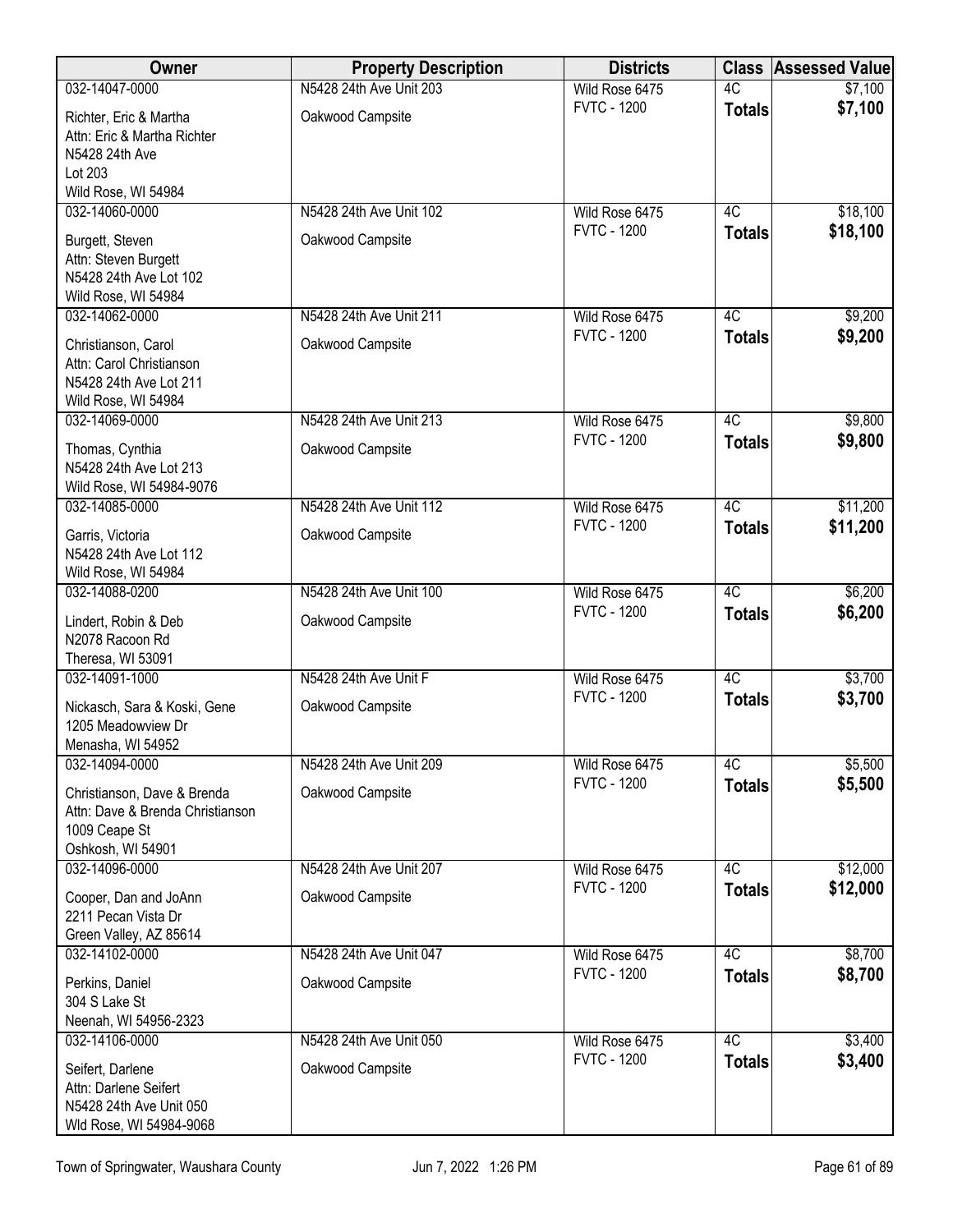| Owner                                                                                                       | <b>Property Description</b> | <b>Districts</b>                     |                 | <b>Class Assessed Value</b> |
|-------------------------------------------------------------------------------------------------------------|-----------------------------|--------------------------------------|-----------------|-----------------------------|
| 032-14108-0000                                                                                              | N5428 24th Ave Unit 215     | Wild Rose 6475                       | $\overline{AB}$ | \$4,000                     |
| Schmidt, Daniel & Senz, Susan<br>W3915 Beechnut Ln                                                          | Oakwood Campsite            | <b>FVTC - 1200</b>                   | <b>Totals</b>   | \$4,000                     |
| Redgranite, WI 54970                                                                                        |                             |                                      |                 |                             |
| 032-14109-1000                                                                                              | N5428 24th Ave Unit K       | Wild Rose 6475<br><b>FVTC - 1200</b> | 4C              | \$7,000                     |
| Stalker, Steve<br>Attn: Steve Stalker<br>N10825 Spring Valley Rd                                            | Oakwood Campsite            |                                      | <b>Totals</b>   | \$7,000                     |
| Lomira, WI 53048                                                                                            |                             |                                      |                 |                             |
| 032-14111-0000                                                                                              | N5428 24th Ave Unit 021     | Wild Rose 6475                       | 4B              | \$2,600                     |
| Hull, Duane & Tina<br>1517 Burdick St<br>Oshkosh, WI 54901-2901                                             | Oakwood Campsite            | <b>FVTC - 1200</b>                   | <b>Totals</b>   | \$2,600                     |
| 032-14115-0000                                                                                              | N5428 24th Ave Unit 307     | Wild Rose 6475                       | 4C              | \$15,900                    |
| Nowland, Nancy & Gassen, Jeff<br>N5428 24th Ave Lot 307<br>Wild Rose, WI 54984                              | Oakwood Campsite            | <b>FVTC - 1200</b>                   | <b>Totals</b>   | \$15,900                    |
| 032-14117-1000                                                                                              | N5428 24th Ave Unit J       | Wild Rose 6475                       | 4C              | \$12,200                    |
| Morris, Ralph & Melinda<br>Attn: Ralph & Melinda Morris<br>N5428 24th Ave Lot J<br>Wild Rose, WI 54984-9076 | Oakwood Campsite            | <b>FVTC - 1200</b>                   | <b>Totals</b>   | \$12,200                    |
| 032-14122-0000                                                                                              | N5428 24th Ave Unit 120     | Wild Rose 6475                       | 4C              | \$8,000                     |
| Mertens, John<br>Attn: John Mertens<br>4430 N 70th St<br>Milwaukee, WI 53218                                | Oakwood Campsite            | <b>FVTC - 1200</b>                   | <b>Totals</b>   | \$8,000                     |
| 032-14122-1000                                                                                              | N5428 24th Ave Unit 200     | Wild Rose 6475                       | 4C              | \$11,300                    |
| Klamrowski, Audrey<br>Attn: Audrey Klamrowski<br>N5428 24th Ave Lot 200<br>Wild Rose, WI 54984              | Oakwood Campsite            | <b>FVTC - 1200</b>                   | <b>Totals</b>   | \$11,300                    |
| 032-14123-0000                                                                                              | N5428 24th Ave Unit 114     | Wild Rose 6475                       |                 |                             |
| Siverston, Tamra<br>1828 13 1/2 14th Ave<br>Cameron, WI 54822                                               | Oakwood Campsite            | <b>FVTC - 1200</b>                   | <b>Totals</b>   |                             |
| 032-14123-1000                                                                                              | N5428 24th Ave Unit 111     | Wild Rose 6475                       | 4C              | \$10,800                    |
| Phillips, Beverly<br>Attn: Beverly, Phillips<br>N5428 24th Ave Lot 111<br>Wild Rose, WI 54984               | Oakwood Campsite            | <b>FVTC - 1200</b>                   | <b>Totals</b>   | \$10,800                    |
| 032-14123-2000                                                                                              | N5428 24th Ave Unit 006     | Wild Rose 6475                       | 4C              | \$4,300                     |
| Kahl, Milton<br>Attn: Milton Kahl<br>331 W Ontario St<br>Omro, WI 54963                                     | Oakwood Campsite            | <b>FVTC - 1200</b>                   | <b>Totals</b>   | \$4,300                     |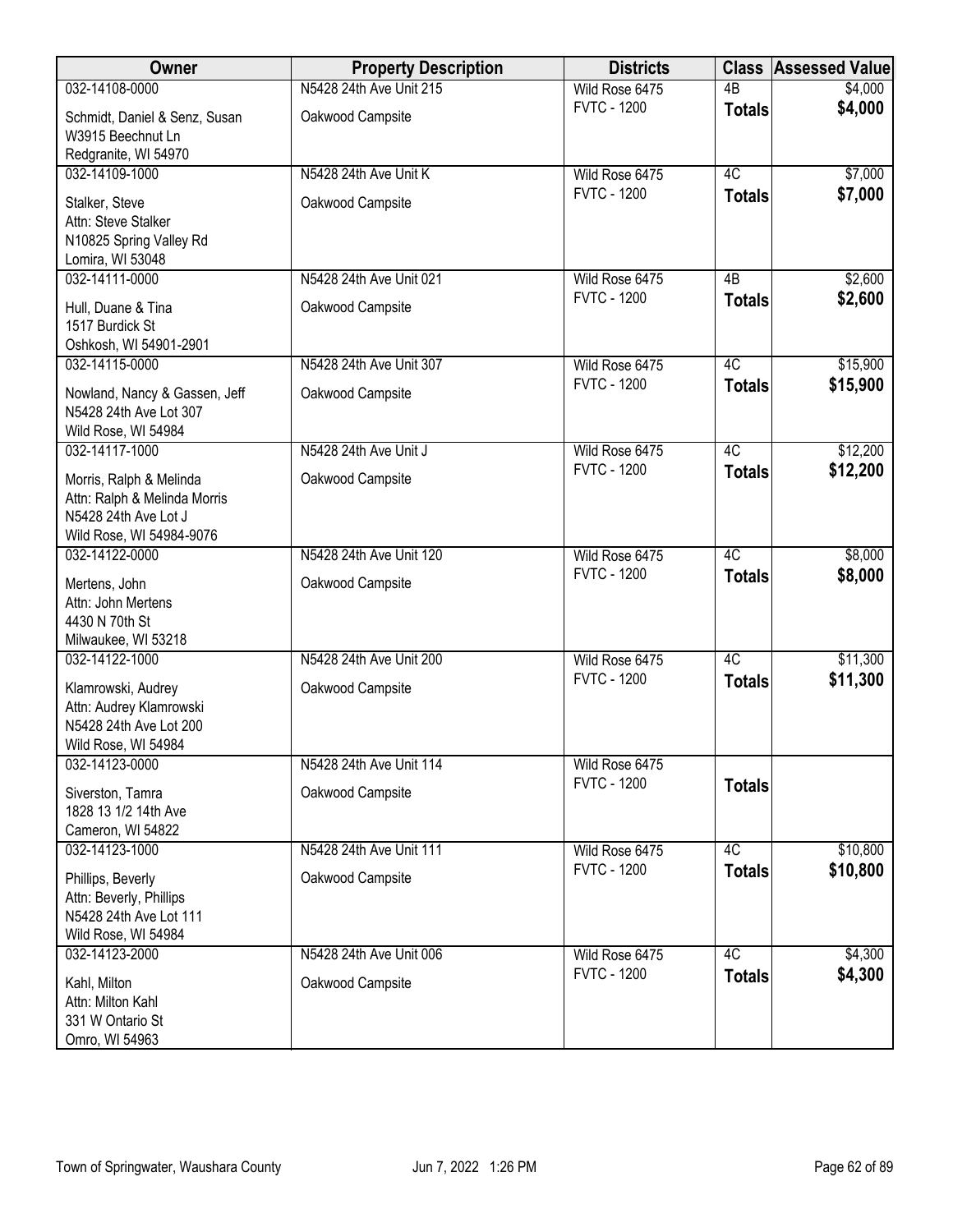| Owner                                                                                                      | <b>Property Description</b> | <b>Districts</b>   |                 | <b>Class Assessed Value</b> |
|------------------------------------------------------------------------------------------------------------|-----------------------------|--------------------|-----------------|-----------------------------|
| 032-14124-0000                                                                                             | N5428 24th Ave Unit 106     | Wild Rose 6475     | 4C              | \$5,900                     |
| Hall, Robert E & Gail J<br>Attn: Robert & Gail Hall<br>1304 Mary St<br>Watertown, WI 53094                 | Oakwood Campsite            | <b>FVTC - 1200</b> | <b>Totals</b>   | \$5,900                     |
| 032-14125-1000                                                                                             | N5428 24th Ave Unit H       | Wild Rose 6475     | 4C              | \$2,200                     |
| Ruhl, John<br>Attn: John Ruhl<br>W7093 Plank Rd<br>Menasha, WI 54952                                       | Oakwood Campsite            | <b>FVTC - 1200</b> | <b>Totals</b>   | \$2,200                     |
| 032-14126-0000                                                                                             | N5428 24th Ave Unit 101     | Wild Rose 6475     | 4C              | \$5,400                     |
| Flenz, Stephanie<br>Attn: Stephanie, Flenz<br>N5428 24th Ave Lot 101<br>Wild Rose, WI 54984                | Oakwood Campsite            | <b>FVTC - 1200</b> | <b>Totals</b>   | \$5,400                     |
| 032-14130-0000                                                                                             | N5428 24th Ave Unit 121     | Wild Rose 6475     | 4C              | \$13,500                    |
| Bauer, Scott & Tara<br>N5428 24th Ave Lot 121<br>Wild Rose, WI 54984                                       | Oakwood Campsite            | <b>FVTC - 1200</b> | <b>Totals</b>   | \$13,500                    |
| 032-14138-0000                                                                                             | N5428 24th Ave Unit 323     | Wild Rose 6475     | 4C              | \$9,500                     |
| Lonzo, Jay<br>Attn: Jay Lonzo<br>N5428 24th Ave Unit 323<br>Wild Rose, WI 54984-9076                       | Oakwood Campsite            | <b>FVTC - 1200</b> | <b>Totals</b>   | \$9,500                     |
| 032-14139-0000                                                                                             | N5428 24th Ave Unit 319     | Wild Rose 6475     | 4C              | \$8,800                     |
| Cavanaugh, Sue & Rick<br>Attn: Sue & Rick Cavanaugh<br>N5428 24th Ave Lot 319<br>Wild Rose, WI 54984       | Oakwood Campsite            | <b>FVTC - 1200</b> | <b>Totals</b>   | \$8,800                     |
| 032-14140-0000                                                                                             | N5428 24th Ave Unit 217     | Wild Rose 6475     | $\overline{4C}$ | \$31,300                    |
| Jones, John & Lori<br>Attn: John & Lori Jones<br>N5428 24th Ave Lot 217<br>Wild Rose, WI 54984             | Oakwood Campsite            | <b>FVTC - 1200</b> | <b>Totals</b>   | \$31,300                    |
| 032-14141-0000                                                                                             | N5428 24th Ave Unit 325     | Wild Rose 6475     | 4C              | \$15,100                    |
| Kemney, John & Lisa Herburger<br>2027 Creek Rd<br>West Bend, WI 53090                                      | Oakwood Campsite            | <b>FVTC - 1200</b> | <b>Totals</b>   | \$15,100                    |
| 032-14142-0000                                                                                             | N5428 24th Ave Unit 107     | Wild Rose 6475     | 4C              | \$8,800                     |
| Griesbach, Kim & Stephen<br>Attn: Kim & Stephen Griesbach<br>N5428 24th Ave Lot 107<br>Wild Rose, WI 54984 | Oakwood Campsite            | <b>FVTC - 1200</b> | <b>Totals</b>   | \$8,800                     |
| 032-14145-0000                                                                                             | N5428 24th Ave Unit 117     | Wild Rose 6475     | 4C              | \$1,900                     |
| Yach, Dale<br>N5428 24th Ave #117<br>Wild Rose, WI 54984                                                   | Oakwood Campsite            | <b>FVTC - 1200</b> | <b>Totals</b>   | \$1,900                     |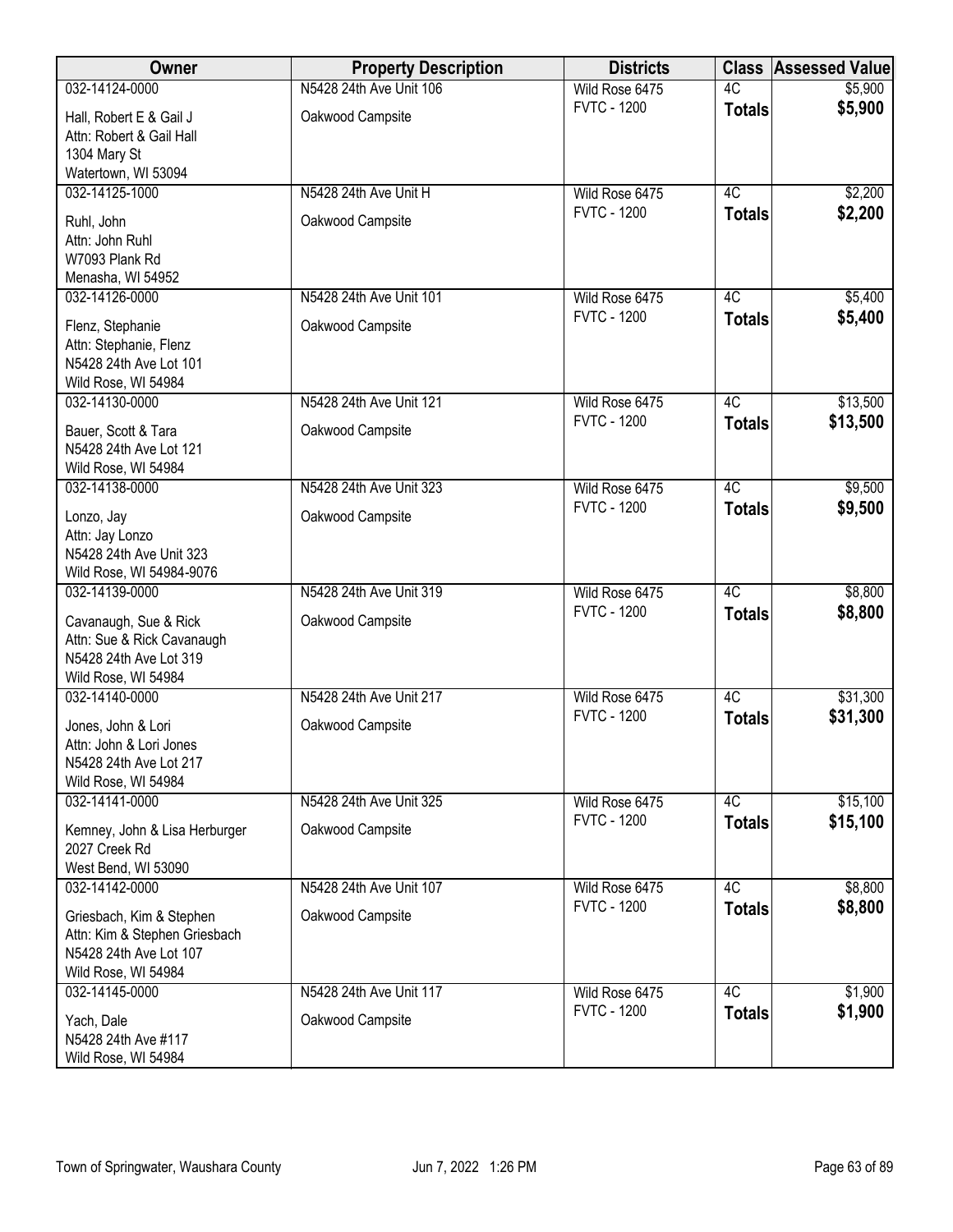| Owner                                                                                                      | <b>Property Description</b> | <b>Districts</b>   |               | <b>Class Assessed Value</b> |
|------------------------------------------------------------------------------------------------------------|-----------------------------|--------------------|---------------|-----------------------------|
| 032-14145-0100                                                                                             | N5428 24th Ave Unit M       | Wild Rose 6475     | 4C            | \$15,900                    |
| Dejardin, Ted & Allison<br>Attn: Ted & Allison Dejardin<br>N5428 24th Ave Lot M                            | Oakwood Campsite            | <b>FVTC - 1200</b> | <b>Totals</b> | \$15,900                    |
| Wild Rose, WI 54984<br>032-14145-1000                                                                      | N5428 24th Ave Unit 210     | Wild Rose 6475     | 4C            | \$20,500                    |
| Boyle, James & Stella<br>c/o Eugene Jones<br>E1664 Pine Ln<br>Waupaca, WI 54981                            | Oakwood Campsite            | <b>FVTC - 1200</b> | <b>Totals</b> | \$20,500                    |
| 032-14146-0000                                                                                             | N5428 24th Ave Unit 218     | Wild Rose 6475     | 4C            | \$19,100                    |
| Dubinski, June<br>N5428 24th Ave Lot 218<br>Wild Rose, WI 54984                                            | Oakwood Campsite            | <b>FVTC - 1200</b> | <b>Totals</b> | \$19,100                    |
| 032-14146-1000                                                                                             | N5428 24th Ave Unit 108     | Wild Rose 6475     | 4C            | \$6,800                     |
| Farry, Cindy<br>N5428 24th Ave Lot 108<br>Wild Rose, WI 54984                                              | Oakwood Campsite            | <b>FVTC - 1200</b> | <b>Totals</b> | \$6,800                     |
| 032-14147-0000                                                                                             | N5428 24th Ave Unit 219     | Wild Rose 6475     | 4C            | \$5,700                     |
| Vetsch, Mike & Rachel<br>Attn: Mike & Rachel Vetsch<br>N5428 24th Ave Unit 219<br>Wild Rose, WI 54984-9076 | Oakwood Campsite            | <b>FVTC - 1200</b> | <b>Totals</b> | \$5,700                     |
| 032-14148-1000                                                                                             | N5428 24th Ave Unit 303     | Wild Rose 6475     | 4C            | \$20,000                    |
| Tunis, James & Jeanette<br>Attn: James or Jeanette Tunis<br>N5428 24th Ave Lot 303<br>Wild Rose, WI 54984  | Oakwood Campsite            | <b>FVTC - 1200</b> | <b>Totals</b> | \$20,000                    |
| 032-14149-0000                                                                                             | N5428 24th Ave Unit 305     | Wild Rose 6475     | 4C            | \$18,800                    |
| Konkel, Brian & Linda<br>N5428 24th Ave Lot 305<br>Wild Rose, WI 54984                                     | Oakwood Campsite            | <b>FVTC - 1200</b> | <b>Totals</b> | \$18,800                    |
| 032-14150-0000                                                                                             | N5428 24th Ave Unit 123     | Wild Rose 6475     | 4C            | \$9,100                     |
| Bunnell, Chad and Sara<br>N5428 24th Ave Lot 123<br>Wild Rose, WI 54984-9076                               | Oakwood Campsite            | <b>FVTC - 1200</b> | <b>Totals</b> | \$9,100                     |
| 032-14151-0000                                                                                             | N5428 24th Ave Unit 045     | Wild Rose 6475     | 4B            | \$2,000                     |
| Fredrick, Matthew & Connie Ruddick<br>737 N Main St<br>Oshkosh, WI 54901                                   | Oakwood Campsite            | <b>FVTC - 1200</b> | <b>Totals</b> | \$2,000                     |
| 032-14153-0000                                                                                             | N5428 24th Ave Unit A-1     | Wild Rose 6475     | 4C            | \$10,500                    |
| Poeschl, Brian and Bonnie<br>929 Hunt Ave                                                                  | Oakwood Campsite            | <b>FVTC - 1200</b> | <b>Totals</b> | \$10,500                    |
| Neenah, WI 54956<br>032-14157-0000                                                                         | N5428 24th Ave Unit 048     | Wild Rose 6475     |               |                             |
| Esser, Joyce<br>Attn: Joyce Esser<br>700 Lida Ln<br>Green Bay, WI 54304                                    | Oakwood Campsite            | <b>FVTC - 1200</b> | <b>Totals</b> |                             |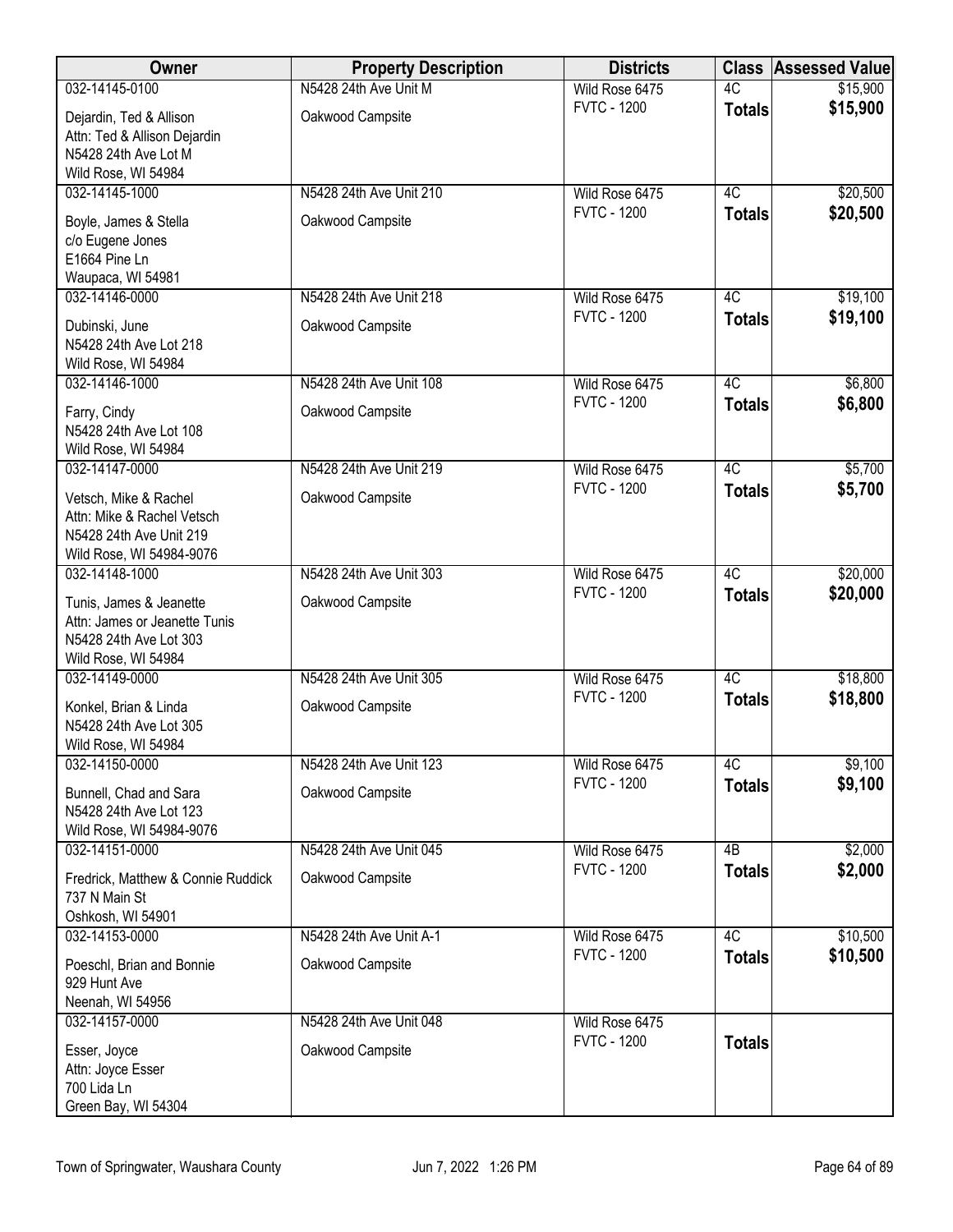| Owner                                                                                                            | <b>Property Description</b> | <b>Districts</b>   | <b>Class</b>    | <b>Assessed Value</b> |
|------------------------------------------------------------------------------------------------------------------|-----------------------------|--------------------|-----------------|-----------------------|
| 032-14180-0000                                                                                                   | N5428 24th Ave Unit 105     | Wild Rose 6475     | 4C              | \$15,300              |
| Murphy, Clayton & Jeannie<br>Attn: Clayton & Jeannie Murphy<br>N5428 24th Ave<br>Lot #105<br>Wild Rose, WI 54984 | Oakwood Campsite            | <b>FVTC - 1200</b> | <b>Totals</b>   | \$15,300              |
| 032-14190-0000                                                                                                   | N5428 24th Ave Unit 127     | Wild Rose 6475     | 4C              | \$5,100               |
| Atkins, Sandra<br>Attn: Sandra Atkins<br>N5428 24th Ave Lot 127<br>Wild Rose, WI 54984                           | Oakwood Campsite            | <b>FVTC - 1200</b> | <b>Totals</b>   | \$5,100               |
| 032-14205-0000                                                                                                   | N5428 24th Ave Unit 131     | Wild Rose 6475     | 4C              | \$4,600               |
| Beyer, Jeffery & Babino, Jennifer<br>N5428 24th Ave Log 131<br>Wild Rose, WI 54984-9076                          | Oakwood Campsite            | <b>FVTC - 1200</b> | <b>Totals</b>   | \$4,600               |
| 032-14215-0000                                                                                                   | N5428 24th Ave Unit L       | Wild Rose 6475     | 4C              | \$7,000               |
| Schmid, Jeffrey A<br>Attn: Jeffrey A Schmid<br>1222 Bear Pass #6<br>Mukwonago, WI 53149                          | Oakwood Campsite            | <b>FVTC - 1200</b> | <b>Totals</b>   | \$7,000               |
| 032-14223-0000                                                                                                   | N5428 24th Ave Unit 125     | Wild Rose 6475     | $\overline{4C}$ | \$21,500              |
| Smith, Mark<br>Attn: Mark Smith<br>PO Box 228<br>Wild Rose, WI 54984                                             | Oakwood Campsite            | <b>FVTC - 1200</b> | <b>Totals</b>   | \$21,500              |
| 032-14225-0000                                                                                                   | N5428 24th Ave Unit 212     | Wild Rose 6475     | 4C              | \$32,200              |
| Schultz, Gina<br>Attn: Gina Schultz<br>N5428 24th Ave Lot 212<br>Wild Rose, WI 54984                             | Oakwood Campsite            | <b>FVTC - 1200</b> | <b>Totals</b>   | \$32,200              |
| 032-14240-0000                                                                                                   | N5428 24th Ave Unit D       | Wild Rose 6475     | 4C              | \$7,400               |
| Drews, Jim & Jodi<br>Attn: Jim & Jodi Drews<br>N10760 N Buckhorn Rd<br>Fox Lake, WI 53933                        | Oakwood Campsite            | <b>FVTC - 1200</b> | <b>Totals</b>   | \$7,400               |
| 032-14242-0000                                                                                                   | N5428 24th Ave Unit 113     | Wild Rose 6475     | 4C              | \$5,600               |
| Shipp, Tabitha<br>Attn: Shipp, Tabitha<br>PO Box 79<br>Wild Rose, WI 54984                                       | Oakwood Campsite            | <b>FVTC - 1200</b> | <b>Totals</b>   | \$5,600               |
| 032-14245-0000                                                                                                   | N5428 24th Ave Unit 201     | Wild Rose 6475     | 4C              | \$20,000              |
| Gaylord, Danielle<br>N5428 24th Ave Lot #201<br>Wild Rose, WI 54984                                              | Oakwood Campsite            | <b>FVTC - 1200</b> | <b>Totals</b>   | \$20,000              |
| 032-14250-0000                                                                                                   | N5428 24th Ave Unit 046     | Wild Rose 6475     | 4C              | \$7,700               |
| Gonzalez, Jim & Julie<br>Attn: Jim & Julie Gonzalez<br>N5428 24th Ave<br>Lot #46<br>Wild Rose, WI 54984          | Oakwood Campsite            | <b>FVTC - 1200</b> | <b>Totals</b>   | \$7,700               |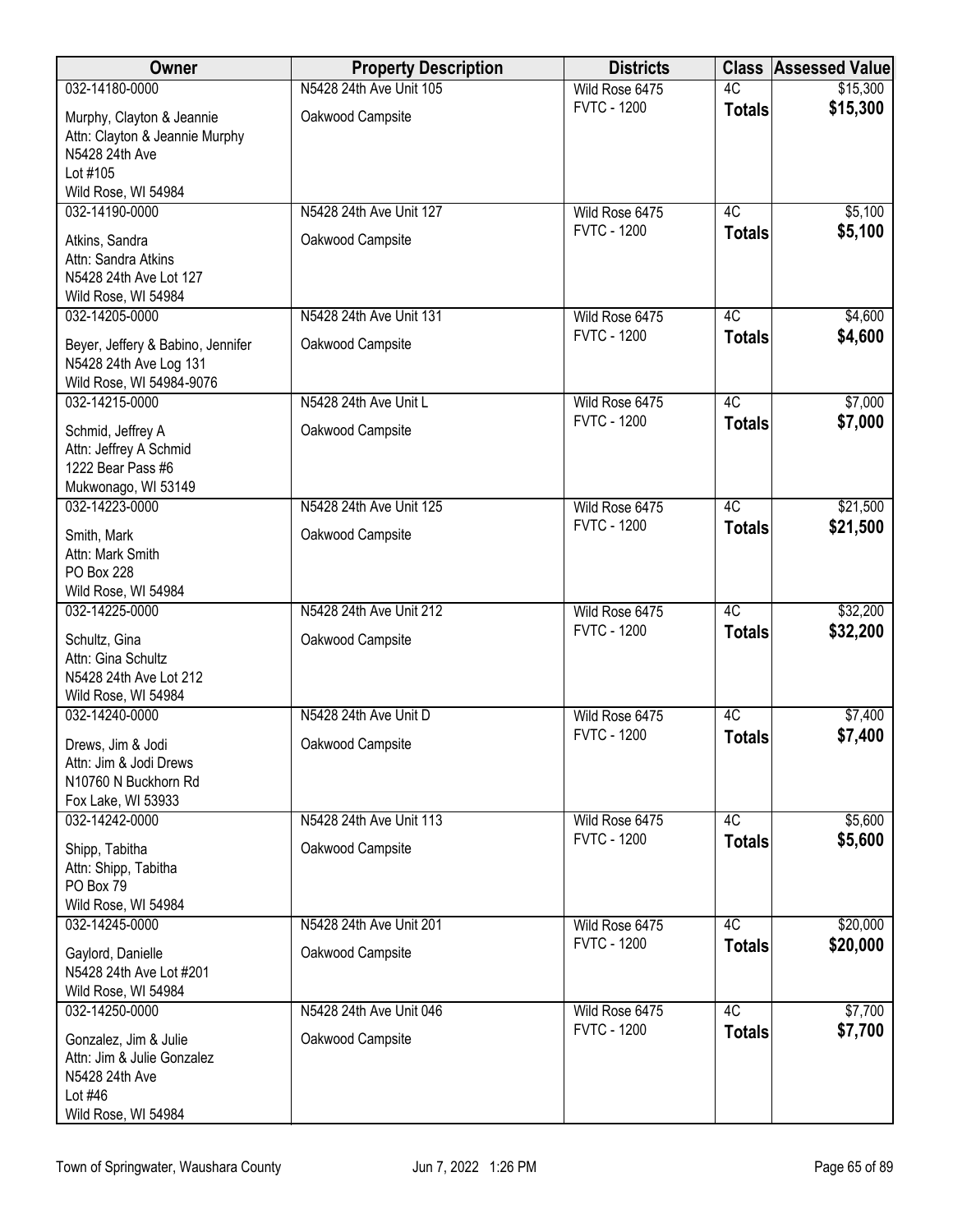| Owner                                                                                                  | <b>Property Description</b> | <b>Districts</b>   |                 | <b>Class Assessed Value</b> |
|--------------------------------------------------------------------------------------------------------|-----------------------------|--------------------|-----------------|-----------------------------|
| 032-14255-0000                                                                                         | N5428 24th Ave Unit B       | Wild Rose 6475     |                 |                             |
| Oakwood Campsites                                                                                      | Oakwood Campsite            | <b>FVTC - 1200</b> | <b>Totals</b>   |                             |
| Attn: Richard Paulsen                                                                                  |                             |                    |                 |                             |
| N5428 24th Ave<br>Wild Rose, WI 54984                                                                  |                             |                    |                 |                             |
| 032-14261-0000                                                                                         | N5428 24th Ave Unit 204     | Wild Rose 6475     | 4C              | \$20,900                    |
| Kimball, Jamie<br>1150 W Evergreen Dr Apt 1<br>Appleton, WI 54911                                      | Oakwood Campsite            | <b>FVTC - 1200</b> | <b>Totals</b>   | \$20,900                    |
| 032-14262-0000                                                                                         | N5428 24th Ave Unit 206     | Wild Rose 6475     | 4C              | \$19,000                    |
| Slawson, Joyce<br>Attn: Joyce Slawson<br>N5428 24th Ave Lot # 206<br>Wild Rose, WI 54984               | Oakwood Campsite            | <b>FVTC - 1200</b> | <b>Totals</b>   | \$19,000                    |
| 032-14264-0000                                                                                         | N5428 24th Ave Unit C       | Wild Rose 6475     | 4C              | \$7,700                     |
| Smith, Brad & Jill<br>W11108 Lake Emily Rd<br>Randolph, WI 53956-9534                                  | Oakwood Campsite            | <b>FVTC - 1200</b> | <b>Totals</b>   | \$7,700                     |
| 032-14268-0000                                                                                         | N5428 24th Ave Unit 103     | Wild Rose 6475     | 4C              | \$9,200                     |
| Iverson, Jerry & Paula<br>Attn: Jerry & Paula Iverson<br>N5428 24th Ave Lot 103<br>Wild Rose, WI 54984 | Oakwood Campsite            | <b>FVTC - 1200</b> | <b>Totals</b>   | \$9,200                     |
| 032-14275-0000                                                                                         | N5428 24th Ave Unit 424     | Wild Rose 6475     | $\overline{AB}$ | \$5,000                     |
| Alft, David & Kathleen<br>2060 Windsor Ct Apt 8<br>Plover, WI 54467-4151                               | Oakwood Campsite            | <b>FVTC - 1200</b> | <b>Totals</b>   | \$5,000                     |
| 032-14277-0000                                                                                         | N5428 24th Ave Unit 301     | Wild Rose 6475     | 4C              | \$21,900                    |
| Hudziak, Donna<br>Attn: Donna Hudziak<br>N5428 24th Ave # 301<br>Wild Rose, WI 54984                   | Oakwood Campsite            | <b>FVTC - 1200</b> | <b>Totals</b>   | \$21,900                    |
| 032-14281-0000                                                                                         | N5428 24th Ave Unit 003     | Wild Rose 6475     | 4C              | \$1,500                     |
| Whitver, Jonathan<br>Attn: Jonathon Whitver<br>1927 Wood Ln                                            | Oakwood Campsite            | <b>FVTC - 1200</b> | <b>Totals</b>   | \$1,500                     |
| Green Bay, WI 5304-1915<br>032-14286-0000                                                              | N5428 24th Ave Unit 110     | Wild Rose 6475     | 4C              |                             |
| Schroeder, Al & Mary<br>N5428 24th Ave Lot #110<br>Wild Rose, WI 54984                                 | Oakwood Campsite            | <b>FVTC - 1200</b> | <b>Totals</b>   | \$35,400<br>\$35,400        |
| 032-14287-0000                                                                                         | N5428 24th Ave Unit 313     | Wild Rose 6475     | 4B              | \$20,000                    |
| Langkau, Brad & Crowner, Angela<br>N5428 24th Ave Lot 313<br>Wild Rose, WI 54984-9076                  | Oakwood Campsite            | <b>FVTC - 1200</b> | <b>Totals</b>   | \$20,000                    |
| 032-14288-0000                                                                                         | N5428 24th Ave Unit 311     | Wild Rose 6475     | 4C              | \$30,200                    |
| Davis, Linda<br>N5428 24th Ave Lot 311<br>Wild Rose, WI 54984                                          | Oakwood Campsite            | <b>FVTC - 1200</b> | <b>Totals</b>   | \$30,200                    |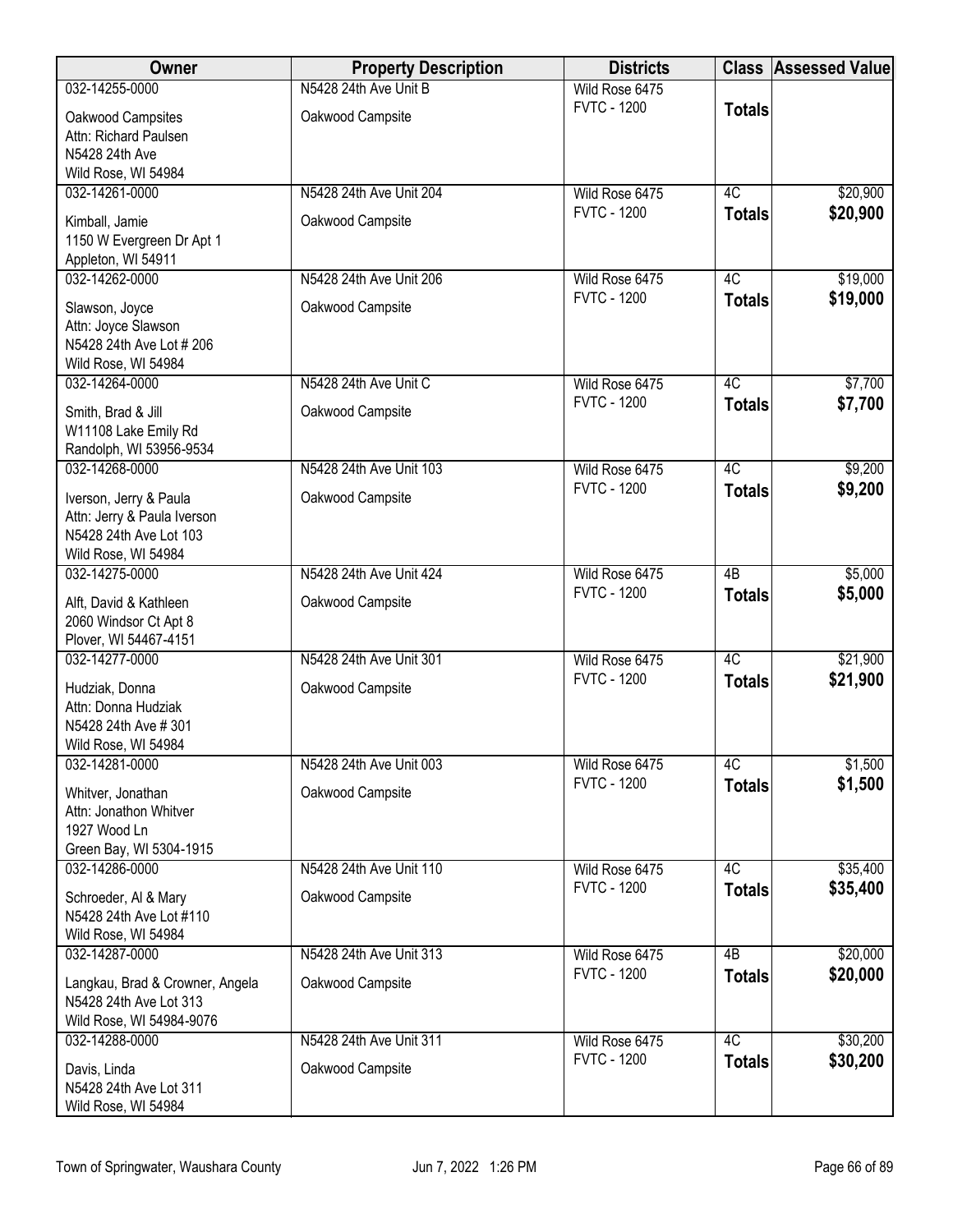| Owner                                                                                         | <b>Property Description</b> | <b>Districts</b>                     |                 | <b>Class Assessed Value</b> |
|-----------------------------------------------------------------------------------------------|-----------------------------|--------------------------------------|-----------------|-----------------------------|
| 032-14300-0000                                                                                | N5428 24th Ave Unit 104     | Wild Rose 6475                       | 4C              | \$15,200                    |
| Streblow, Daniel M & Nancy<br>Attn: Daniel M & Nancy Streblow<br>621 Autumn Crest Dr          | Oakwood Campsite            | <b>FVTC - 1200</b>                   | <b>Totals</b>   | \$15,200                    |
| Watertown, WI 53094                                                                           |                             |                                      |                 |                             |
| 032-14305-0000                                                                                | N5428 24th Ave Unit 051     | Wild Rose 6475                       | 4C              | \$17,600                    |
| Remmel, Steve<br>647 Tayco St                                                                 | Oakwood Campsite            | <b>FVTC - 1200</b>                   | <b>Totals</b>   | \$17,600                    |
| Menasha, WI 54952                                                                             |                             |                                      |                 |                             |
| 032-14306-0000                                                                                | N5428 24th Ave Unit E       | Wild Rose 6475                       |                 |                             |
| Marks, Autumn<br>Attn: Autumn Marks<br>N542824th Ave Lot E                                    | Oakwood Campsite            | <b>FVTC - 1200</b>                   | <b>Totals</b>   |                             |
| Wild Rose, WI 54984-9082                                                                      |                             |                                      |                 |                             |
| 032-14309-0000                                                                                | N5428 24th Ave Unit 010     | Wild Rose 6475                       | $\overline{AB}$ | \$3,600                     |
| Colburn, Patrick & Lori<br>Attn: Patrick & Lori Colburn<br>1302 Broad St<br>Oshkosh, WI 54901 | Oakwood Campsite            | <b>FVTC - 1200</b>                   | <b>Totals</b>   | \$3,600                     |
| 032-14310-0000                                                                                | N5428 24th Ave Unit 011     | Wild Rose 6475                       | $\overline{AB}$ | \$1,600                     |
| Turino, Terrence G & Busch-Hill, Tara<br>3829 Clay St<br>Green Bay, WI 54301                  | Oakwood Campsite            | <b>FVTC - 1200</b>                   | <b>Totals</b>   | \$1,600                     |
| 032-14311-0000                                                                                | N5428 24th Ave Unit 013     | Wild Rose 6475                       | 4B              | \$1,300                     |
| Van Der Linden, Brian<br>Attn: Brian Van Der Linden<br>1516 Peters Rd                         | Oakwood Campsite            | <b>FVTC - 1200</b>                   | <b>Totals</b>   | \$1,300                     |
| Kaukauna, WI 54130                                                                            |                             |                                      |                 |                             |
| 032-14313-0000                                                                                | N5428 24th Ave Unit 015     | Wild Rose 6475<br><b>FVTC - 1200</b> | $\overline{AB}$ | \$2,100                     |
| Bohn, Kevin<br>Attn: Kevin Bohn                                                               | Oakwood Campsite            |                                      | <b>Totals</b>   | \$2,100                     |
| 1622 Perry Ave<br>Racine, WI 53406                                                            |                             |                                      |                 |                             |
| 032-14315-0000                                                                                | N5428 24th Ave Unit 216     | Wild Rose 6475                       |                 |                             |
| Vacant Lot                                                                                    | Oakwood Campsite            | <b>FVTC - 1200</b>                   | <b>Totals</b>   |                             |
| N5428 24th Ave Lot 246<br>Wild Rose, WI 54984-9076                                            |                             |                                      |                 |                             |
| 032-14317-0000                                                                                | N5428 24th Ave Unit 009     | Wild Rose 6475                       | 4B              | \$700                       |
| Okon, Dan & Dianne                                                                            | Oakwood Campsite            | <b>FVTC - 1200</b>                   | <b>Totals</b>   | \$700                       |
| 885 Concordia Ave                                                                             |                             |                                      |                 |                             |
| Oshkosh, WI 54902-6341<br>032-14318-0000                                                      | N5428 24th Ave Unit 028     | Wild Rose 6475                       | 4C              | \$3,900                     |
|                                                                                               |                             | <b>FVTC - 1200</b>                   | <b>Totals</b>   | \$3,900                     |
| Casperson, Carl<br>Attn: Carl Casperson                                                       | Oakwood Campsite            |                                      |                 |                             |
| 1421 Miami Cir                                                                                |                             |                                      |                 |                             |
| Little Chute, WI 54140                                                                        |                             |                                      |                 |                             |
| 032-14319-0000                                                                                | N5428 24th Ave Unit 426     | Wild Rose 6475                       | 4B              | \$3,500                     |
| Arndt, Todd & Becky<br>2216 Northview Rd<br>Waukesha, WI 53188                                | Oakwood Campsite            | <b>FVTC - 1200</b>                   | <b>Totals</b>   | \$3,500                     |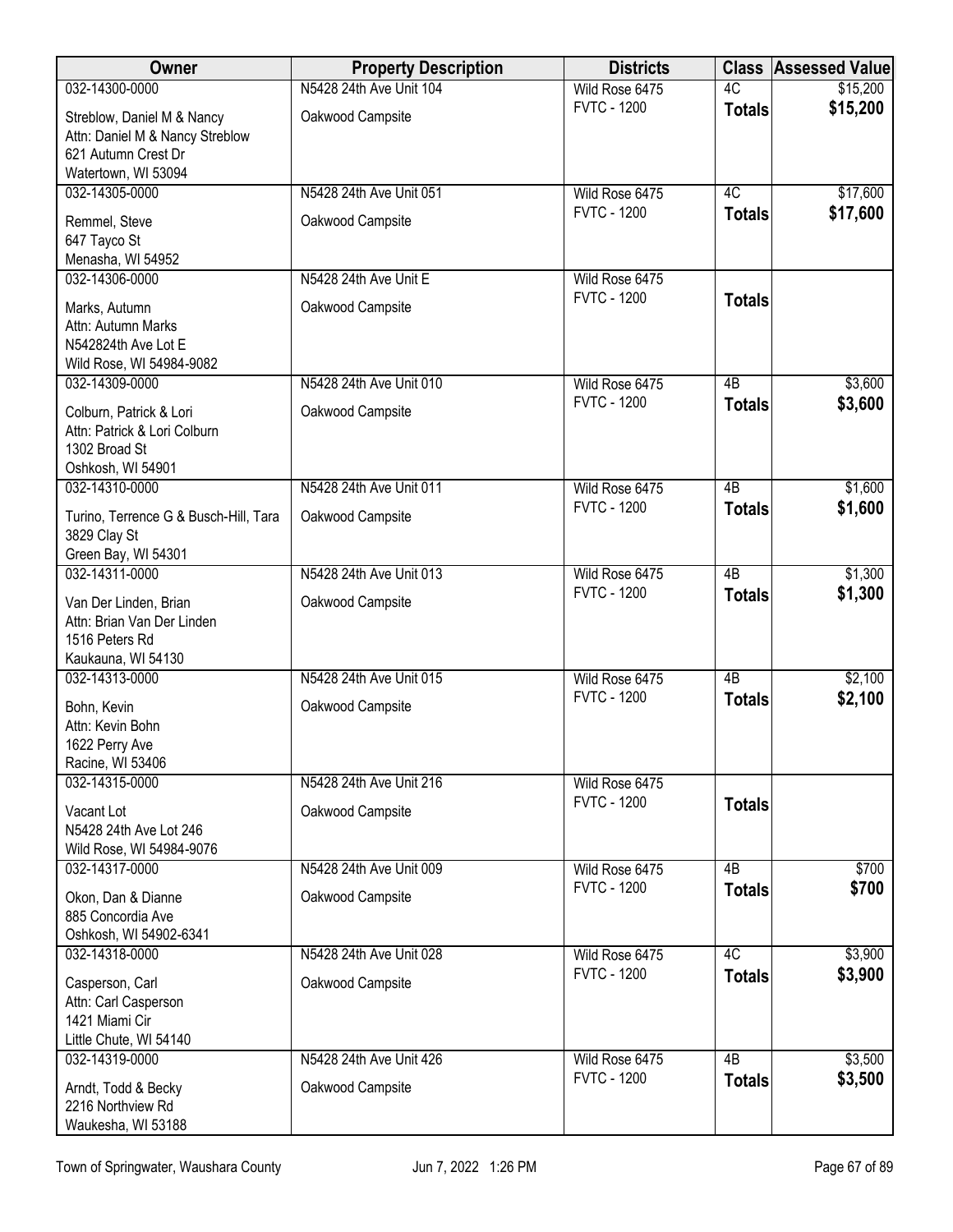| Owner                                             | <b>Property Description</b> | <b>Districts</b>   | <b>Class</b>    | <b>Assessed Value</b> |
|---------------------------------------------------|-----------------------------|--------------------|-----------------|-----------------------|
| 032-14320-0000                                    | N5428 24th Ave Unit 001     | Wild Rose 6475     | $\overline{AB}$ | \$400                 |
| Brown, Dave & Mary Lou                            | Oakwood Campsite            | <b>FVTC - 1200</b> | <b>Totals</b>   | \$400                 |
| Attn: Dave & Mary Lou Brown                       |                             |                    |                 |                       |
| 588 Ann Ct                                        |                             |                    |                 |                       |
| Berlin, WI 54923-2408                             |                             |                    |                 |                       |
| 032-14322-0000                                    | N5428 24th Ave Unit 533     | Wild Rose 6475     | 4B              | \$7,000               |
| Tyler, Pam                                        | Oakwood Campsite            | <b>FVTC - 1200</b> | <b>Totals</b>   | \$7,000               |
| 5275 175th St                                     |                             |                    |                 |                       |
| Chippewa Falls, WI 54729-6847                     |                             |                    |                 |                       |
| 032-14326-0000                                    | N5428 24th Ave Unit 016     | Wild Rose 6475     | 4C              | \$33,800              |
| Marsden, Kathleen                                 | Oakwood Campsite            | <b>FVTC - 1200</b> | <b>Totals</b>   | \$33,800              |
| Attn: Kathleen Marsden                            |                             |                    |                 |                       |
| N5428 24th Ave Lot 16                             |                             |                    |                 |                       |
| Wild Rose, WI 54984<br>032-14327-0000             | N5428 24th Ave Unit 432     | Wild Rose 6475     | $\overline{AB}$ | \$2,400               |
|                                                   |                             | <b>FVTC - 1200</b> | <b>Totals</b>   | \$2,400               |
| Alft, Matt & Connie                               | Oakwood Campsite            |                    |                 |                       |
| 6810 Dakota Ct                                    |                             |                    |                 |                       |
| Wisconsin Rapids, WI 54494<br>032-14328-0000      | N5428 24th Ave Unit 038     | Wild Rose 6475     |                 |                       |
|                                                   |                             | <b>FVTC - 1200</b> | <b>Totals</b>   |                       |
| Rasmussen, Kayla                                  | Oakwood Campsite            |                    |                 |                       |
| Attn: Kayla Rasmussen                             |                             |                    |                 |                       |
| 738 Fairwood Dr #1<br>Neenah, WI 54956            |                             |                    |                 |                       |
| 032-14329-0000                                    | N5428 24th Ave Unit 007     | Wild Rose 6475     | $\overline{AB}$ | \$3,800               |
|                                                   |                             | <b>FVTC - 1200</b> | <b>Totals</b>   | \$3,800               |
| Dausey, Dan & Cheryl<br>Attn: Dan & Cheryl Dausey | Oakwood Campsite            |                    |                 |                       |
| 202 Washington Ave                                |                             |                    |                 |                       |
| Neenah, WI 54956                                  |                             |                    |                 |                       |
| 032-14334-0000                                    | N5428 24th Ave Unit 031     | Wild Rose 6475     | $\overline{AB}$ | \$2,400               |
| Salm, Aimee & Patrick                             | Oakwood Campsite            | <b>FVTC - 1200</b> | <b>Totals</b>   | \$2,400               |
| 609 S Wild Rose Ln                                |                             |                    |                 |                       |
| Appleton, WI 54914                                |                             |                    |                 |                       |
| 032-14335-0000                                    | N5428 24th Ave Unit 500     | Wild Rose 6475     | 4B              | \$2,900               |
| Budnik, Scott and Donna                           | Oakwood Campsite            | <b>FVTC - 1200</b> | <b>Totals</b>   | \$2,900               |
| 1508 Oakdale                                      |                             |                    |                 |                       |
| Waukesha, WI 53189                                |                             |                    |                 |                       |
| 032-14336-0000                                    | N5428 24th Ave Unit 503     | Wild Rose 6475     | 4B              | \$1,900               |
| Christl, Kim                                      | Oakwood Campsite            | <b>FVTC - 1200</b> | <b>Totals</b>   | \$1,900               |
| 255 Shaw St                                       |                             |                    |                 |                       |
| Phillips, WI 54555                                |                             |                    |                 |                       |
| 032-14337-0000                                    | N5428 24th Ave Unit 516     | Wild Rose 6475     | $\overline{AB}$ | \$4,000               |
| Lipke, Mark & Nicole                              | Oakwood Campsite            | <b>FVTC - 1200</b> | <b>Totals</b>   | \$4,000               |
| 1095 S Main St                                    |                             |                    |                 |                       |
| Fond duLac, WI 54935-6153                         |                             |                    |                 |                       |
| 032-14341-0000                                    | N5428 24th Ave Unit 507     | Wild Rose 6475     | $\overline{AB}$ | \$6,400               |
| Goodman-Simmons, Laura                            | Oakwood Campsite            | <b>FVTC - 1200</b> | <b>Totals</b>   | \$6,400               |
| 635 E Levore Dr                                   |                             |                    |                 |                       |
| Oak Creek, WI 53154                               |                             |                    |                 |                       |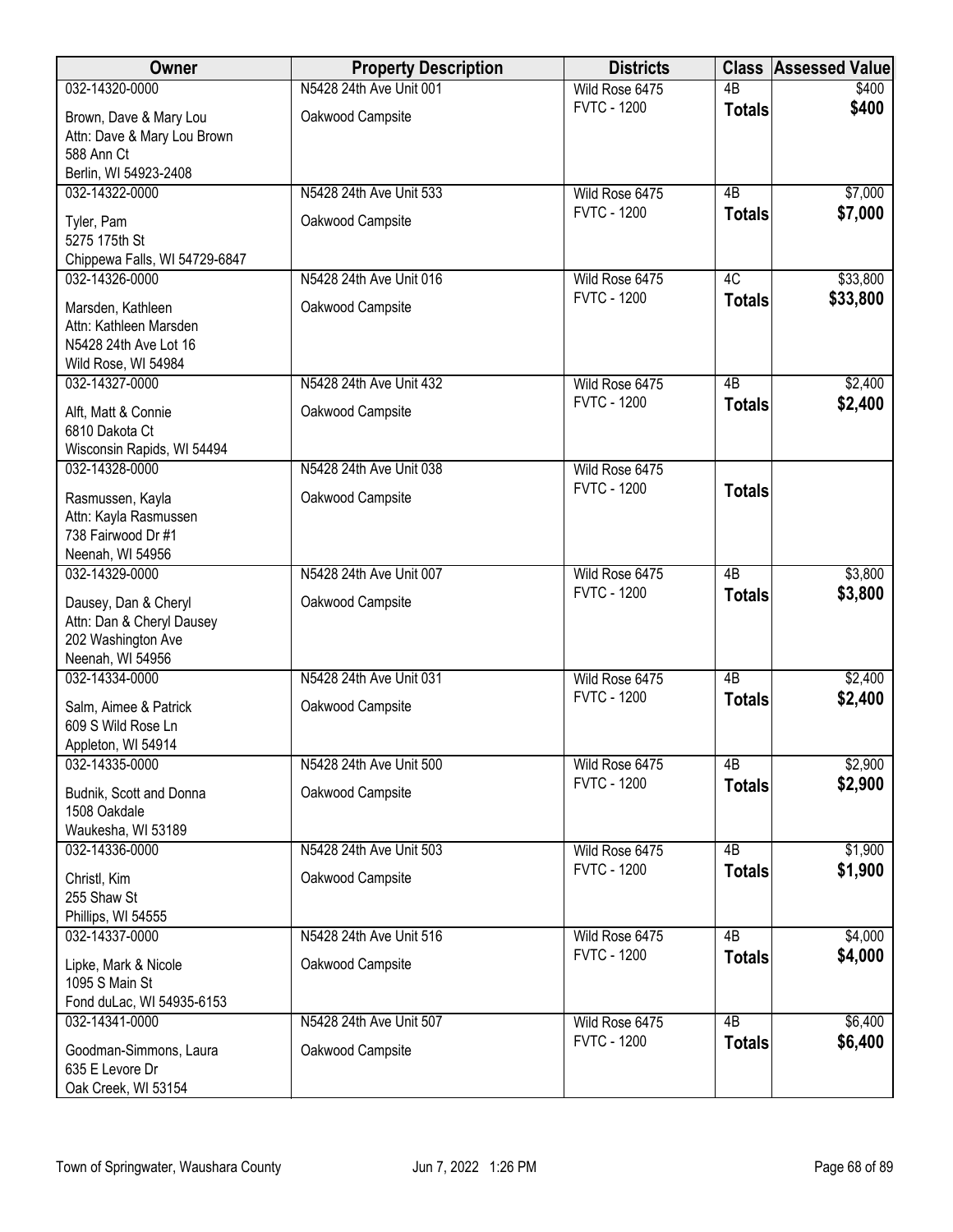| <b>Owner</b>                                                                                     | <b>Property Description</b> | <b>Districts</b>   |                 | <b>Class Assessed Value</b> |
|--------------------------------------------------------------------------------------------------|-----------------------------|--------------------|-----------------|-----------------------------|
| 032-14342-0000                                                                                   | N5428 24th Ave Unit 518     | Wild Rose 6475     | $\overline{AB}$ | \$800                       |
| Koscher, Ken & Joy<br>1039 N Sawyer St                                                           | Oakwood Campsite            | <b>FVTC - 1200</b> | <b>Totals</b>   | \$800                       |
| Oshkosh, WI 54902                                                                                |                             |                    |                 |                             |
| 032-14343-0000                                                                                   | N5428 24th Ave Unit 410     | Wild Rose 6475     | $\overline{AB}$ | \$1,900                     |
| Zorn, Mary & Roger<br>Attn: Mary & Roger Zorn<br>242 Congress Dr<br>West Bend, WI 53095          | Oakwood Campsite            | <b>FVTC - 1200</b> | <b>Totals</b>   | \$1,900                     |
| 032-14345-0000                                                                                   | N5428 24th Ave Unit 053     | Wild Rose 6475     |                 |                             |
| Vacant Lot<br>Lot 53                                                                             | Oakwood Campsite            | <b>FVTC - 1200</b> | <b>Totals</b>   |                             |
| 032-14346-0000                                                                                   | N5428 24th Ave Unit 438     | Wild Rose 6475     |                 |                             |
| Deere-Payne, Jason and Theresa<br>1937 Blueberry LN<br>Green Bay, WI 54303-1603                  | Oakwood Campsite            | <b>FVTC - 1200</b> | <b>Totals</b>   |                             |
| 032-14347-0000                                                                                   | N5428 24th Ave Unit 515     | Wild Rose 6475     |                 |                             |
| Rodewald, Dennis & Chris<br>Attn: Dennis & Chris Rodewald<br>933 N 9th St<br>Manitowoc, WI 54220 | Oakwood Campsite            | <b>FVTC - 1200</b> | <b>Totals</b>   |                             |
| 032-14348-0000                                                                                   | N5428 24th Ave Unit 519     | Wild Rose 6475     | $\overline{AB}$ | \$4,400                     |
| Kowske, Tammy & Genger, Bryan<br>4211A Badger Rd<br>Kewaskum, WI 53040-9484                      | Oakwood Campsite            | <b>FVTC - 1200</b> | <b>Totals</b>   | \$4,400                     |
| 032-14349-0000                                                                                   | N5428 24th Ave Unit 035     | Wild Rose 6475     | $\overline{AB}$ | \$500                       |
| Fonder, Ross & Malewski, Shelly<br>1024 Ida St<br>Menasha, WI 54952                              | Oakwood Campsite            | <b>FVTC - 1200</b> | <b>Totals</b>   | \$500                       |
| 032-14353-0000                                                                                   | N5428 24th Ave Unit 400     | Wild Rose 6475     | 4B              | \$2,400                     |
| Hoover, Betty<br>1420 Washington St Lot 79<br>Little Chute, WI 54140-4004                        | Oakwood Campsite            | <b>FVTC - 1200</b> | <b>Totals</b>   | \$2,400                     |
| 032-14354-0000                                                                                   | N5428 24th Ave Unit 510     | Wild Rose 6475     |                 |                             |
| Compton, Scott & Chris<br>W3568 Badger Ln<br>Malone, WI 53049                                    | Oakwood Campsite            | <b>FVTC - 1200</b> | <b>Totals</b>   |                             |
| 032-14355-0000                                                                                   | N5428 24th Ave Unit 401     | Wild Rose 6475     | 4C              | \$2,300                     |
| Strobel, Jeffery & Jessica<br>W5595 Rustic Ln<br>Appleton, WI 54915-9393                         | Oakwood Campsite            | <b>FVTC - 1200</b> | <b>Totals</b>   | \$2,300                     |
| 032-14357-0000                                                                                   | N5428 24th Ave Unit 420     | Wild Rose 6475     | $\overline{AB}$ | \$1,700                     |
| Lantagne, Darryl & Trudy<br>Attn: Darryl & Trudy Lantagne<br>1461 Stead St<br>Menasha, WI 59452  | Oakwood Campsite            | <b>FVTC - 1200</b> | <b>Totals</b>   | \$1,700                     |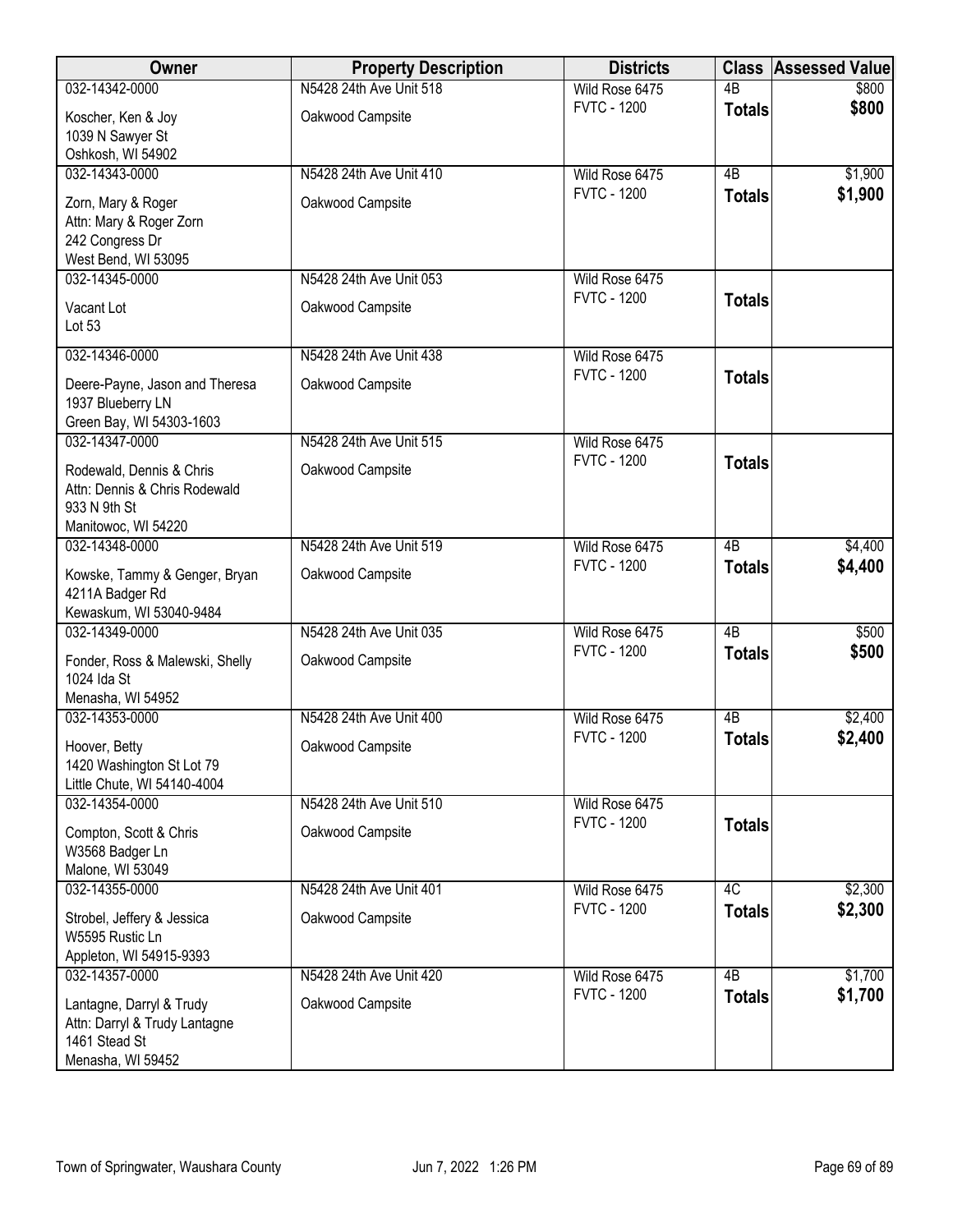| Owner                                                                                                     | <b>Property Description</b> | <b>Districts</b>                     | <b>Class</b>    | <b>Assessed Value</b> |
|-----------------------------------------------------------------------------------------------------------|-----------------------------|--------------------------------------|-----------------|-----------------------|
| 032-14359-0000                                                                                            | N5428 24th Ave Unit 133     | Wild Rose 6475                       | 4B              | \$4,300               |
| Dommer, Douglas<br>Attn: Douglas Dommer<br>PO Box 71                                                      | Oakwood Campsite            | <b>FVTC - 1200</b>                   | <b>Totals</b>   | \$4,300               |
| Saxeville, WI 54976                                                                                       |                             |                                      |                 |                       |
| 032-14360-0000                                                                                            | N5428 24th Ave Unit 542     | Wild Rose 6475<br><b>FVTC - 1200</b> | $\overline{AB}$ | \$1,200<br>\$1,200    |
| Losse, Ross & Wendie<br>Attn: Ross & Wendie Losse<br>4420 Sherman Rd<br>Oshkosh, WI 54901                 | Oakwood Campsite            |                                      | <b>Totals</b>   |                       |
| 032-14361-0000                                                                                            | N5428 24th Ave Unit 512     | Wild Rose 6475                       | 4B              | \$5,900               |
| Mand, Jeff & Diane<br>Attn: Jeff & Diane Mand<br>364 W 11th St<br>Fond Du Lac, WI 54935                   | Oakwood Campsite            | <b>FVTC - 1200</b>                   | <b>Totals</b>   | \$5,900               |
| 032-14362-0000                                                                                            | N5428 24th Ave Unit 541     | Wild Rose 6475                       | 4B              | \$4,800               |
| Bourin, Mitch & Jody<br>2253 W Hiwatha Dr<br>Appleton, WI 54915-6811                                      | Oakwood Campsite            | <b>FVTC - 1200</b>                   | <b>Totals</b>   | \$4,800               |
| 032-14363-0000                                                                                            | N5428 24th Ave Unit 513     | Wild Rose 6475                       | $\overline{AB}$ | \$2,300               |
| Pamperin, Gary & Sue<br>Attn: Gary & Sue Pamperin<br>1216 Pond View Cir<br>De Pere, WI 54115              | Oakwood Campsite            | <b>FVTC - 1200</b>                   | <b>Totals</b>   | \$2,300               |
| 032-14364-0000                                                                                            | N5428 24th Ave Unit 523     | Wild Rose 6475                       | $\overline{AB}$ | \$6,700               |
| Lobajeski, Noah & Amy<br>429 Mary Lee Dr<br>Fond Du Lac, WI 54935                                         | Oakwood Campsite            | <b>FVTC - 1200</b>                   | <b>Totals</b>   | \$6,700               |
| 032-14365-0000                                                                                            | N5428 24th Ave Unit 037     | Wild Rose 6475                       | $\overline{AB}$ | \$1,200               |
| Nelson, Ronald<br>Attn: Ronald Nelson<br>N5428 24th Ave Lot 37<br>Wild Rose, WI 54984                     | Oakwood Campsite            | <b>FVTC - 1200</b>                   | <b>Totals</b>   | \$1,200               |
| 032-14367-0000                                                                                            | N5428 24th Ave Unit 527     | Wild Rose 6475                       | 4B              | \$3,800               |
| Bunnell, Scott & Donna<br>990 Tullar Rd<br>Neenah, WI 54956-5144                                          | Oakwood Campsite            | <b>FVTC - 1200</b>                   | <b>Totals</b>   | \$3,800               |
| 032-14370-0000                                                                                            | N5428 24th Ave Unit 509     | Wild Rose 6475                       | 4B              | \$6,900               |
| Ailport, Ken<br>1045 Manitoba St<br>Menasha, WI 54952                                                     | Oakwood Campsite            | <b>FVTC - 1200</b>                   | <b>Totals</b>   | \$6,900               |
| 032-14371-0000                                                                                            | N5428 24th Ave Unit 052     | Wild Rose 6475                       |                 |                       |
| Birlilng, Blake & Brenda<br>136 Lorraine Ave<br>Neenah, WI 54956-3140                                     | Oakwood Campsite            | <b>FVTC - 1200</b>                   | <b>Totals</b>   |                       |
| 032-14372-0000                                                                                            | N5428 24th Ave Unit 539     | Wild Rose 6475                       | $\overline{AB}$ | \$4,500               |
| Pingel, Allen & Meyer, Laura<br>Attn: Allen Pingel & Laura Meyer<br>N5614 Herman Rd<br>Shiocton, WI 54170 | Oakwood Campsite            | <b>FVTC - 1200</b>                   | <b>Totals</b>   | \$4,500               |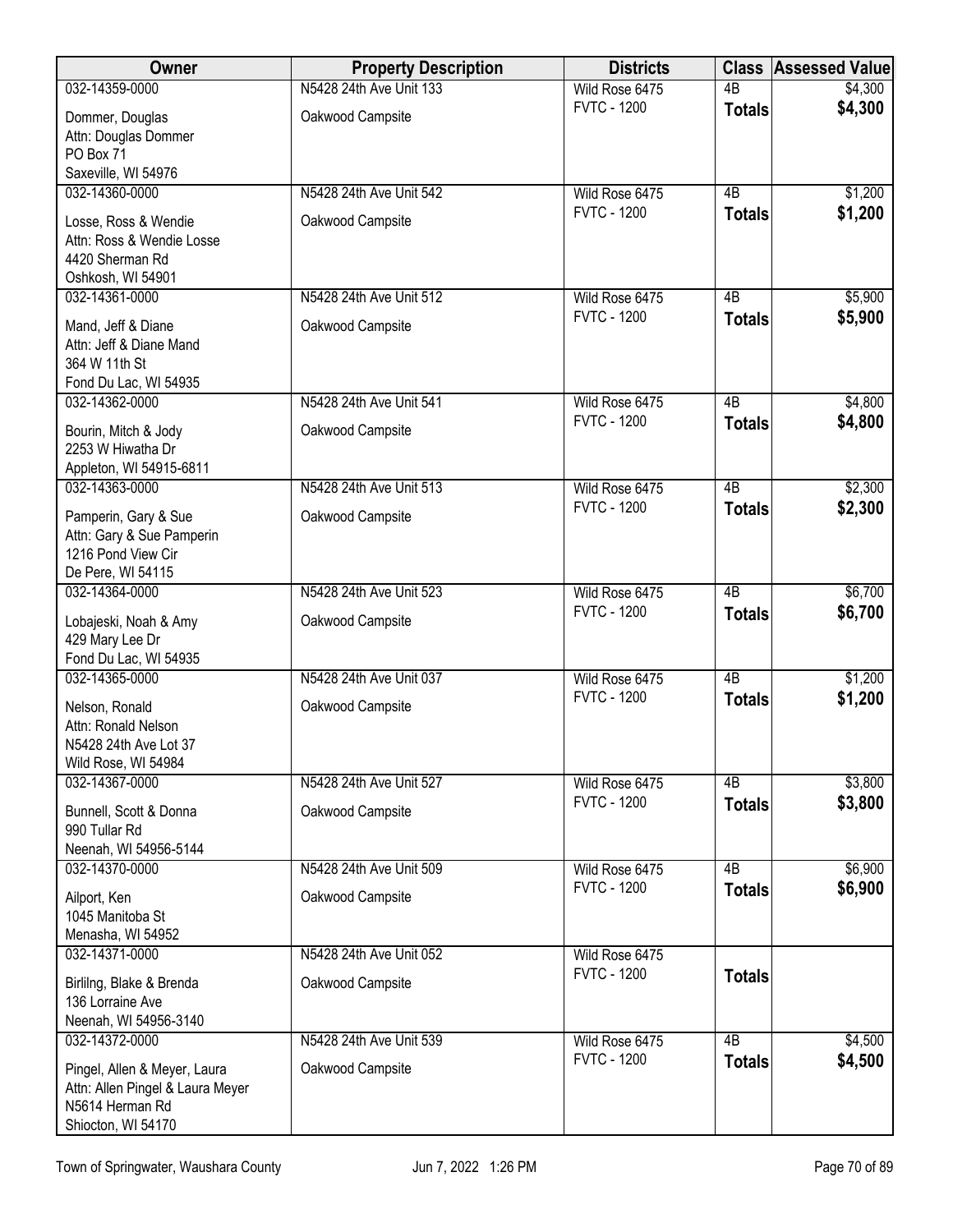| Owner                                                                                                 | <b>Property Description</b> | <b>Districts</b>   |                 | <b>Class Assessed Value</b> |
|-------------------------------------------------------------------------------------------------------|-----------------------------|--------------------|-----------------|-----------------------------|
| 032-14373-0000                                                                                        | N5428 24th Ave Unit 041     | Wild Rose 6475     |                 |                             |
| Wagnitz, Gail<br>Attn: Gail Wagnitz<br>604 W 7th St<br>Kaukauna, WI 54130                             | Oakwood Campsite            | <b>FVTC - 1200</b> | <b>Totals</b>   |                             |
| 032-14374-0000                                                                                        | N5428 24th Ave Unit 317     | Wild Rose 6475     | 4C              | \$19,600                    |
| Otto, Mark & Margaret<br>Attn: Mark & Margaret Otto<br>N5428 24th Ave Lot #317<br>Wild Rose, WI 54984 | Oakwood Campsite            | <b>FVTC - 1200</b> | <b>Totals</b>   | \$19,600                    |
| 032-14377-0000                                                                                        | N5428 24th Ave Unit 427     | Wild Rose 6475     | 4B              | \$2,100                     |
| Steinwand, Mike & Carol<br>2205 Sheridan St<br>Oshkosh, WI 54901                                      | Oakwood Campsite            | <b>FVTC - 1200</b> | <b>Totals</b>   | \$2,100                     |
| 032-14378-0000                                                                                        | N5428 24th Ave Unit 511     | Wild Rose 6475     | 4B              | \$700                       |
| Ullman, Rob & Robyn<br>1525 Menasha Ave<br>Manitowoc, WI 54220                                        | Oakwood Campsite            | <b>FVTC - 1200</b> | <b>Totals</b>   | \$700                       |
| 032-14380-0000                                                                                        | N5428 24th Ave Unit 535     | Wild Rose 6475     | $\overline{AB}$ | \$5,500                     |
| Radichel, Brian & Mary<br>Attn: Brian & Mary Radichel<br>1236 Cameron Cir<br>Neenah, WI 54956-9808    | Oakwood Campsite            | <b>FVTC - 1200</b> | <b>Totals</b>   | \$5,500                     |
| 032-14381-0000                                                                                        | N5428 24th Ave Unit 036     | Wild Rose 6475     | 4B              | \$1,700                     |
| Passmore, Keith & Tanya<br>726 S Park Ave                                                             | Oakwood Campsite            | <b>FVTC - 1200</b> | <b>Totals</b>   | \$1,700                     |
| Neenah, WI 54956<br>032-14382-0000                                                                    | N5428 24th Ave Unit 022     | Wild Rose 6475     | $\overline{AB}$ | \$1,800                     |
| Wetzel, Teresa<br>2860 S Ridge Rd<br>Green Bay, WI 54304                                              | Oakwood Campsite            | <b>FVTC - 1200</b> | <b>Totals</b>   | \$1,800                     |
| 032-14386-0000                                                                                        | N5428 24th Ave Unit 440     | Wild Rose 6475     | 4B              | \$4,500                     |
| Trice, Micah & Mindy<br>907 E Kimberly Ave<br>Kimberly, WI 54136                                      | Oakwood Campsite            | <b>FVTC - 1200</b> | <b>Totals</b>   | \$4,500                     |
| 032-14388-0000                                                                                        | N5428 24th Ave Unit 532     | Wild Rose 6475     | 4B              | \$1,500                     |
| Anderson, John & Brenda<br>Attn: John & Brenda Anderson<br>1211 Ashwood Dr<br>Plover, WI 54467        | Oakwood Campsite            | <b>FVTC - 1200</b> | <b>Totals</b>   | \$1,500                     |
| 032-14389-0000                                                                                        | N5428 24th Ave Unit 430     | Wild Rose 6475     | $\overline{AB}$ | \$4,700                     |
| Alft, Matt & Connie<br>6810 Dakota Ct<br>WI Rapids, WI 54494                                          | Oakwood Campsite            | <b>FVTC - 1200</b> | <b>Totals</b>   | \$4,700                     |
| 032-14391-0000                                                                                        | N5428 24th Ave Unit 551     | Wild Rose 6475     | 4B              | \$5,300                     |
| Krumenacher, Mike & Karen<br>606 Oakland Ave<br>Waukesha, WI 53186-5103                               | Oakwood Campsite            | <b>FVTC - 1200</b> | <b>Totals</b>   | \$5,300                     |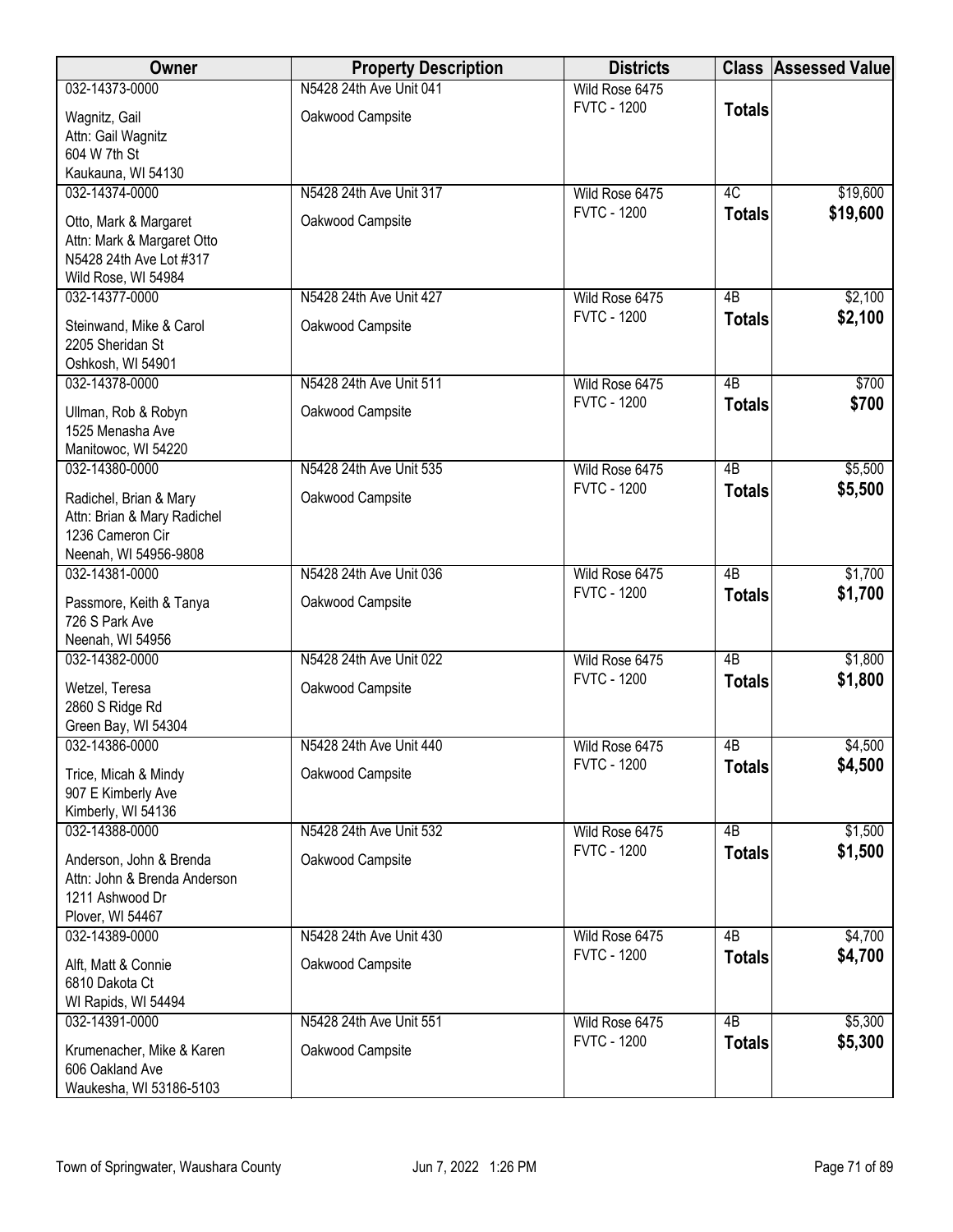| Owner                                   | <b>Property Description</b> | <b>Districts</b>   |                 | <b>Class Assessed Value</b> |
|-----------------------------------------|-----------------------------|--------------------|-----------------|-----------------------------|
| 032-14393-0000                          | N5428 24th Ave Unit 521     | Wild Rose 6475     | $\overline{AB}$ | \$4,500                     |
| Schwebke, Scott & Holly                 | Oakwood Campsite            | <b>FVTC - 1200</b> | <b>Totals</b>   | \$4,500                     |
| 345 Marquette                           |                             |                    |                 |                             |
| Fond Du Lac, WI 54935                   |                             |                    |                 |                             |
| 032-14394-0000                          | N5428 24th Ave Unit 422     | Wild Rose 6475     | $\overline{AB}$ | \$2,100                     |
| Lantange, Mark & Sherry                 | Oakwood Campsite            | <b>FVTC - 1200</b> | <b>Totals</b>   | \$2,100                     |
| Attn: Mark & Sherry Lantange            |                             |                    |                 |                             |
| 726 E Lincoln Ave                       |                             |                    |                 |                             |
| Little Chute, WI 54140                  |                             |                    |                 |                             |
| 032-14395-0000                          | N5428 24th Ave Unit 502     | Wild Rose 6475     | 4B              | \$6,900                     |
| Lett, Tom & Dawn                        | Oakwood Campsite            | <b>FVTC - 1200</b> | <b>Totals</b>   | \$6,900                     |
| 2425 Sheridan St                        |                             |                    |                 |                             |
| Oshkosh, WI 54901                       |                             |                    |                 |                             |
| 032-14396-0000                          | N5428 24th Ave Unit 417     | Wild Rose 6475     | $\overline{AB}$ | \$1,400                     |
| Fasulo, David & Vandeneng, Carrie       | Oakwood Campsite            | <b>FVTC - 1200</b> | <b>Totals</b>   | \$1,400                     |
| PO Box 388                              |                             |                    |                 |                             |
| Wild Rose, WI 54984                     |                             |                    |                 |                             |
| 032-14397-0000                          | N5428 24th Ave Unit 517     | Wild Rose 6475     | $\overline{AB}$ | \$5,300                     |
| Gurrath, Michael & Jana                 | Oakwood Campsite            | <b>FVTC - 1200</b> | <b>Totals</b>   | \$5,300                     |
| Attn: Michael & Jana Gurrath            |                             |                    |                 |                             |
| 497 S Park Ave                          |                             |                    |                 |                             |
| Fond Du Lac, WI 54935                   |                             |                    |                 |                             |
| 032-14398-0000                          | N5428 24th Ave Unit 544     | Wild Rose 6475     | $\overline{AB}$ | \$800                       |
| Derks, Charla & Ott, Terrance           | Oakwood Campsite            | <b>FVTC - 1200</b> | <b>Totals</b>   | \$800                       |
| 1114 Buchanan St                        |                             |                    |                 |                             |
| Little Chute, WI 54140                  |                             |                    |                 |                             |
| 032-14399-0000                          | N5428 24th Ave Unit 402     | Wild Rose 6475     |                 |                             |
|                                         |                             | <b>FVTC - 1200</b> | <b>Totals</b>   |                             |
| Krostue, Shannon<br>8098 Oakwood Ave    | Oakwood Campsite            |                    |                 |                             |
| Neenah, WI 54956-9624                   |                             |                    |                 |                             |
| 032-14400-0000                          | N5428 24th Ave Unit 403     | Wild Rose 6475     | 4B              | \$9,300                     |
|                                         |                             | <b>FVTC - 1200</b> | <b>Totals</b>   | \$9,300                     |
| Scheffen, Jim & Lora<br>302 Frances St  | Oakwood Campsite            |                    |                 |                             |
| Kaukauna, WI 54130                      |                             |                    |                 |                             |
| 032-14401-0000                          | N5428 24th Ave Unit 406     | Wild Rose 6475     | 4B              | \$6,500                     |
|                                         |                             | <b>FVTC - 1200</b> | <b>Totals</b>   | \$6,500                     |
| Mendenhaul, Austin & Kennington,        | Oakwood Campsite            |                    |                 |                             |
| Hailey<br>N5428 24th Ave #406           |                             |                    |                 |                             |
| Wild Rose, WI 54984                     |                             |                    |                 |                             |
| 032-14402-0000                          | N5428 24th Ave Unit 520     | Wild Rose 6475     | $\overline{AB}$ | \$3,000                     |
|                                         |                             | <b>FVTC - 1200</b> | <b>Totals</b>   | \$3,000                     |
| Thorpe, Robert & Mary                   | Oakwood Campsite            |                    |                 |                             |
| 4821 Stella Ct Unit 18                  |                             |                    |                 |                             |
| Hobart, WI 54155-9376<br>032-14403-0000 | N5428 24th Ave Unit 409     | Wild Rose 6475     | $\overline{AB}$ | \$4,800                     |
|                                         |                             | <b>FVTC - 1200</b> | <b>Totals</b>   | \$4,800                     |
| Peterson, Robert                        | Oakwood Campsite            |                    |                 |                             |
| 3310 Fox Dr                             |                             |                    |                 |                             |
| Racine, WI 53404                        |                             |                    |                 |                             |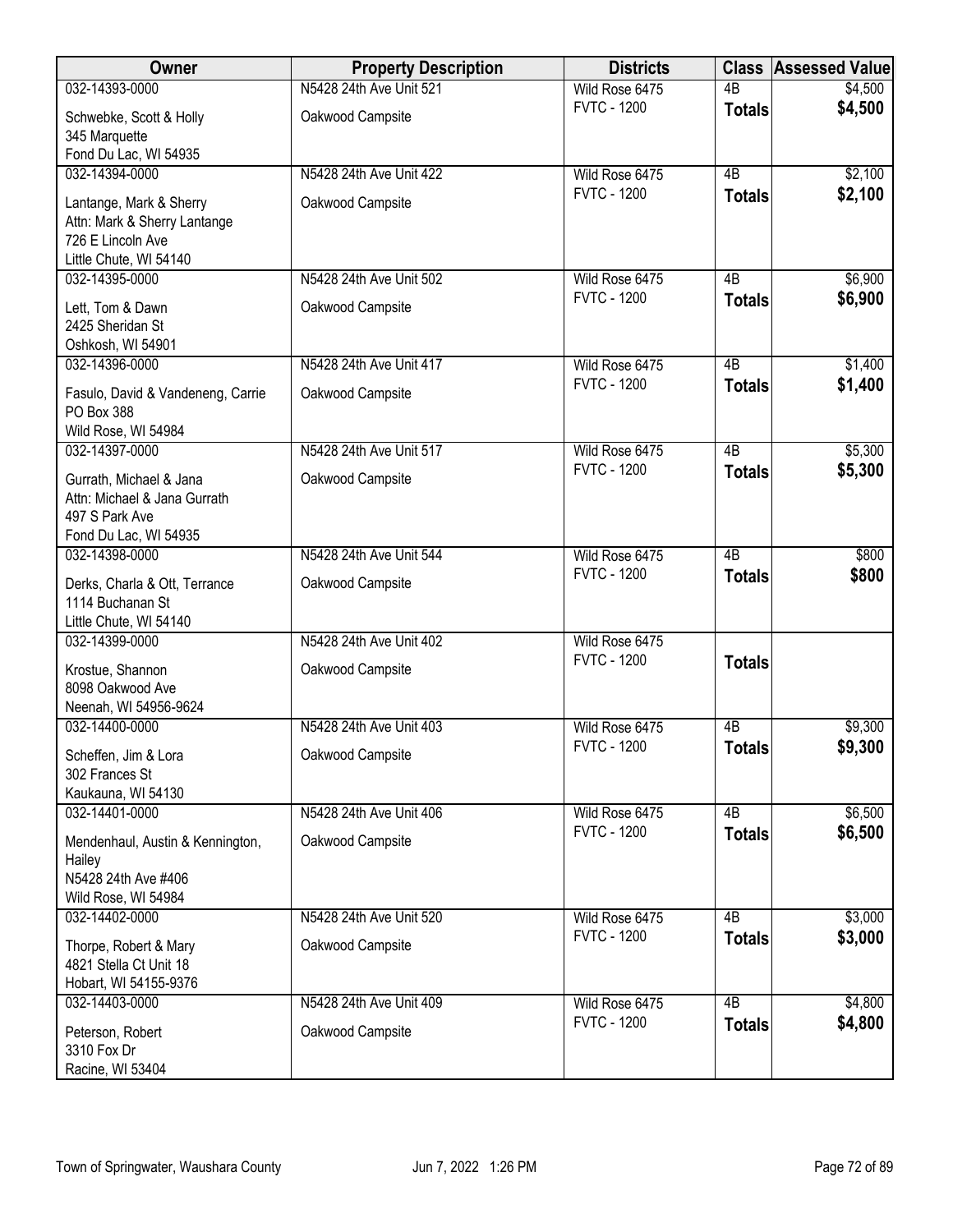| Owner                                                                                                                      | <b>Property Description</b> | <b>Districts</b>   |                 | <b>Class Assessed Value</b> |
|----------------------------------------------------------------------------------------------------------------------------|-----------------------------|--------------------|-----------------|-----------------------------|
| 032-14404-0000                                                                                                             | N5428 24th Ave Unit 412     | Wild Rose 6475     |                 |                             |
| Vacant Lot                                                                                                                 | Oakwood Campsite            | <b>FVTC - 1200</b> | <b>Totals</b>   |                             |
| 032-14405-0000                                                                                                             | N5428 24th Ave Unit 415     | Wild Rose 6475     | 4B              | \$1,700                     |
| Thiede, Mark<br>Euliche, Wendy<br>888 E Shady Ln #331<br>Neenah, WI 54956                                                  | Oakwood Campsite            | <b>FVTC - 1200</b> | <b>Totals</b>   | \$1,700                     |
| 032-14406-0000                                                                                                             | N5428 24th Ave Unit 514     | Wild Rose 6475     |                 |                             |
| Kollmansberger, Michael & Penny<br>Bremser, Robyn & Miki<br>381 Linden St<br>Fond Du Lac, WI 54935                         | Oakwood Campsite            | <b>FVTC - 1200</b> | <b>Totals</b>   |                             |
| 032-14407-0000                                                                                                             | N5428 24th Ave Unit 525     | Wild Rose 6475     | 4B              | \$2,100                     |
| Asmus, Erik & Tonya<br>Attn: Erik & Tonya Asmus<br>273 Wilson Ave<br>Fond Du Lac, WI 54935                                 | Oakwood Campsite            | <b>FVTC - 1200</b> | <b>Totals</b>   | \$2,100                     |
| 032-14408-0000                                                                                                             | N5428 24th Ave Unit 504     | Wild Rose 6475     | $\overline{AB}$ | \$2,900                     |
| Dommer, Gayle<br>211 E Willow DrTrlr 28<br>Spencer, WI 54479-9350                                                          | Oakwood Campsite            | <b>FVTC - 1200</b> | <b>Totals</b>   | \$2,900                     |
| 032-14409-0000                                                                                                             | N5428 24th Ave Unit 428     | Wild Rose 6475     | $\overline{AB}$ | \$7,800                     |
| Alft, Ed & Penny Kramer<br>W5957 Strawflower Dr<br>Appleton, WI 54915                                                      | Oakwood Campsite            | <b>FVTC - 1200</b> | <b>Totals</b>   | \$7,800                     |
| 032-14410-0000                                                                                                             | N5428 24th Ave Unit 020     | Wild Rose 6475     |                 |                             |
| Friebrink, Jeffery & Geach, James<br>Attn: Jeffery Friebrink & James Geach<br>N92 W25216 Blue Heron Dr<br>Sussex, WI 53089 | Oakwood Campsite            | <b>FVTC - 1200</b> | <b>Totals</b>   |                             |
| 032-14411-0000                                                                                                             | N5428 24th Ave Unit 033     | Wild Rose 6475     | 4B              | \$4,200                     |
| Lobajeski, Scott & Violetta, Linda<br>150 Clinton St<br>North Fond Du Lac, WI 54937                                        | Oakwood Campsite            | <b>FVTC - 1200</b> | <b>Totals</b>   | \$4,200                     |
| 032-14412-0000                                                                                                             | N5428 24th Ave Unit 419     | Wild Rose 6475     |                 |                             |
| Vacant Lot<br>N5428 24th Ave Unit 419                                                                                      | Oakwood Campsite            | <b>FVTC - 1200</b> | <b>Totals</b>   |                             |
| 032-14413-0000                                                                                                             | N5428 24th Ave Unit 034     | Wild Rose 6475     | 4B              | \$1,600                     |
| Keddell, Andrew & Jennifer<br>Attn: Andrew & Jennifer Keddell<br>700 W Main St<br>Little Chute, WI 54140-1517              | Oakwood Campsite            | <b>FVTC - 1200</b> | <b>Totals</b>   | \$1,600                     |
| 032-14414-0000                                                                                                             | N5428 24th Ave Unit 537     | Wild Rose 6475     | 4B              | \$2,500                     |
| Pagel, Brad & Carolyn<br>316 E Rossman St<br>Hartford, WI 53027                                                            | Oakwood Campsite            | <b>FVTC - 1200</b> | <b>Totals</b>   | \$2,500                     |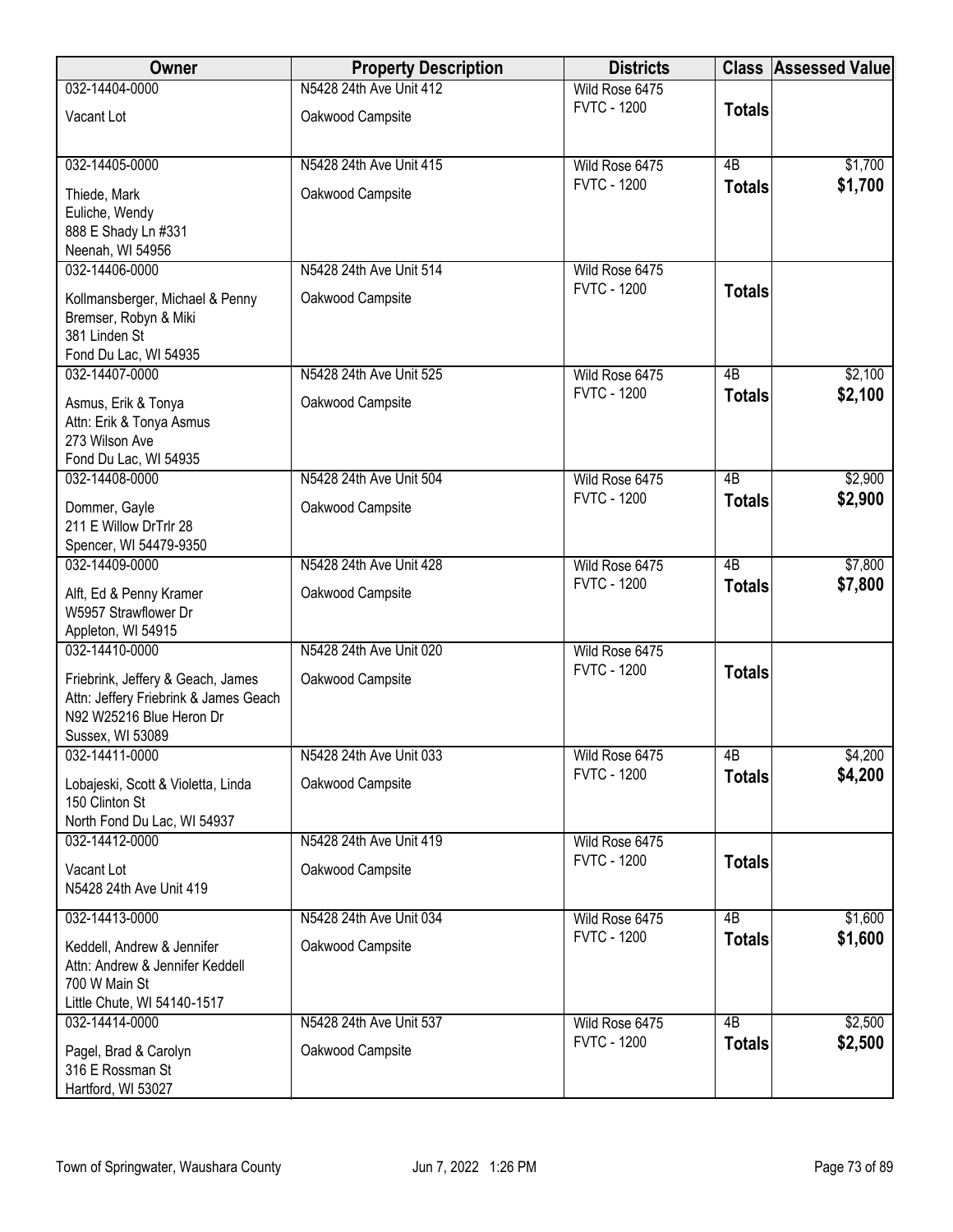| Owner                                                 | <b>Property Description</b> | <b>Districts</b>                     |                     | <b>Class Assessed Value</b> |
|-------------------------------------------------------|-----------------------------|--------------------------------------|---------------------|-----------------------------|
| 032-14415-0000                                        | N5428 24th Ave Unit 531     | Wild Rose 6475                       | $\overline{AB}$     | \$5,100                     |
| DelPonte, Lillian & Jeff                              | Oakwood Campsite            | <b>FVTC - 1200</b>                   | <b>Totals</b>       | \$5,100                     |
| Attn: Lillian & Jeff DelPonte                         |                             |                                      |                     |                             |
| 602 E Harrison St<br>Appleton, WI 54915               |                             |                                      |                     |                             |
| 032-14416-0000                                        | N5428 24th Ave Unit 508     | Wild Rose 6475                       | 4B                  | \$3,500                     |
| Piotter, Jerry & Peggy                                | Oakwood Campsite            | <b>FVTC - 1200</b>                   | <b>Totals</b>       | \$3,500                     |
| 713 Hawthorne Dr                                      |                             |                                      |                     |                             |
| Appleton, WI 54915                                    |                             |                                      |                     |                             |
| 032-14417-0000                                        | N5428 24th Ave Unit 014     | Wild Rose 6475<br><b>FVTC - 1200</b> | 4B<br><b>Totals</b> | \$2,000<br>\$2,000          |
| Gardner, Tom & Martin, Joni                           | Oakwood Campsite            |                                      |                     |                             |
| Attn: Tom Gardner / Joni Martin<br>393 N Westhaven Dr |                             |                                      |                     |                             |
| Oshkosh, WI 54904-7465                                |                             |                                      |                     |                             |
| 032-14418-0000                                        | N5428 24th Ave Unit 044     | Wild Rose 6475                       | 4B                  | \$1,700                     |
| Young, David                                          | Oakwood Campsite            | <b>FVTC - 1200</b>                   | <b>Totals</b>       | \$1,700                     |
| W5428 24th Ave Lot 44                                 |                             |                                      |                     |                             |
| Wild Rose, WI 54984<br>032-14419-0000                 | N5428 24th Ave Unit 421     | Wild Rose 6475                       | $\overline{AB}$     | \$1,000                     |
|                                                       |                             | <b>FVTC - 1200</b>                   | <b>Totals</b>       | \$1,000                     |
| Bailey, Heidi<br>308 Pleasant Ave                     | Oakwood Campsite            |                                      |                     |                             |
| Waupun, WI 53963                                      |                             |                                      |                     |                             |
| 032-14420-0000                                        | N5428 24th Ave Unit 529     | Wild Rose 6475                       | $\overline{AB}$     | \$4,100                     |
| Harrison, Tom                                         | Oakwood Campsite            | <b>FVTC - 1200</b>                   | <b>Totals</b>       | \$4,100                     |
| 1294 Lear Ln Apt 1                                    |                             |                                      |                     |                             |
| De Pere, WI 54115-7266<br>032-14421-0000              | N5428 24th Ave Unit 543     | Wild Rose 6475                       |                     |                             |
|                                                       |                             | <b>FVTC - 1200</b>                   | <b>Totals</b>       |                             |
| Vacant Lot<br>N5428 24th Ave Unit 543                 | Oakwood Campsite            |                                      |                     |                             |
|                                                       |                             |                                      |                     |                             |
| 032-14422-0000                                        | N5428 24th Ave Unit 550     | Wild Rose 6475<br><b>FVTC - 1200</b> | 4B<br><b>Totals</b> | \$1,000<br>\$1,000          |
| LaCroix, Steven & Donna                               | Oakwood Campsite            |                                      |                     |                             |
| 5289 Pasture Ln<br>Omro, WI 54963-9515                |                             |                                      |                     |                             |
| 032-14423-0000                                        | N5428 24th Ave Unit I       | Wild Rose 6475                       | 4B                  | \$500                       |
| Johnson, Anthony & Amy                                | Oakwood Campsite            | <b>FVTC - 1200</b>                   | <b>Totals</b>       | \$500                       |
| Attn: Anthony & Amy Johnson                           |                             |                                      |                     |                             |
| 204 Milwaukee St<br>Menasha, WI 54952-3106            |                             |                                      |                     |                             |
| 032-14424-0000                                        | N5428 24th Ave Unit 002     | Wild Rose 6475                       | $\overline{AB}$     | \$2,800                     |
| Flegal, Divid                                         | Oakwood Campsite            | <b>FVTC - 1200</b>                   | <b>Totals</b>       | \$2,800                     |
| Van Dyn Hoven, Cassy                                  |                             |                                      |                     |                             |
| 105 Prospect St                                       |                             |                                      |                     |                             |
| Combined Locks, WI 54113                              | N5428 24th Ave Unit 109     |                                      | $\overline{AB}$     |                             |
| 032-14425-0000                                        |                             | Wild Rose 6475<br><b>FVTC - 1200</b> | <b>Totals</b>       | \$300<br>\$300              |
| Stahler, Mike<br>Attn: Mike Stahler                   | Oakwood Campsite            |                                      |                     |                             |
| 3016 W Iona Trl #3                                    |                             |                                      |                     |                             |
| Milwaukee, WI 53221                                   |                             |                                      |                     |                             |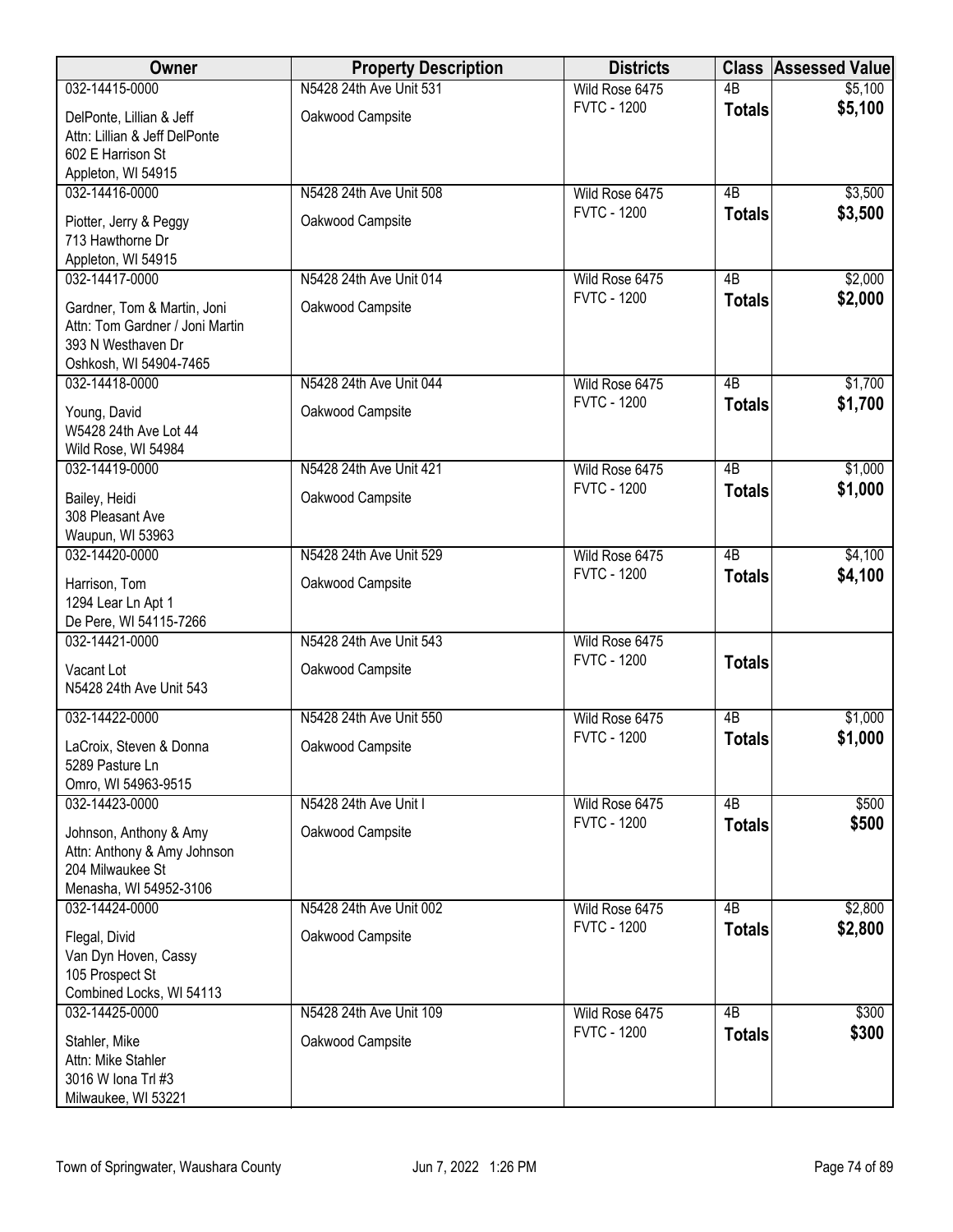| 032-14426-0000<br>N5428 24th Ave Unit 315<br>$\overline{AB}$<br>\$20,400<br>Wild Rose 6475<br>\$20,400<br><b>FVTC - 1200</b><br><b>Totals</b><br>Oakwood Campsite<br>Collins, Brianna<br>N5428 24th Ave Lot 315<br>Wild Rose, WI 54984<br>$\overline{AB}$<br>032-14427-0000<br>N5428 24th Ave Unit 405<br>Wild Rose 6475<br>\$4,000<br><b>FVTC - 1200</b><br>\$4,000<br><b>Totals</b><br>Oakwood Campsite<br>Wilson, Brian<br>Attn: Brian Wilson<br>675 E Fond Du Lac St<br>Ripon, WI 54971<br>\$300<br>032-14429-0000<br>N5428 24th Ave Unit 547<br>Wild Rose 6475<br>4B<br><b>FVTC - 1200</b><br>\$300<br><b>Totals</b><br>Oakwood Campsite<br>Stapel, Mark<br>W3115State Hwy 54<br>Seymour, WI 54165-8749<br>032-14430-000<br>N5428 24th Ave Unit 423<br>$\overline{AB}$<br>\$4,200<br>Wild Rose 6475<br>\$4,200<br><b>FVTC - 1200</b><br><b>Totals</b><br>Sanders, Brian & Robyn<br>Oakwood Campsite<br>1301 E Lincoln Ave<br>Little Chute, WI 54140<br>N5428 24th Ave Unit KK<br>$\overline{AB}$<br>\$2,500<br>032-14431-0000<br>Wild Rose 6475<br><b>FVTC - 1200</b><br>\$2,500<br><b>Totals</b><br>Oakwood Campsite<br>Franzen, Toby<br>2121 N 8th St<br>Sheboygan, WI 53081<br>$\overline{AB}$<br>\$1,100<br>032-14432-0000<br>N5428 24th Ave Unit P<br>Wild Rose 6475<br><b>FVTC - 1200</b><br>\$1,100<br><b>Totals</b><br>Oakwood Campsite<br>Lane, Tabitha & Jennerman, Robert<br>1346 Lenz Ct<br>Sheboygan, WI 53083<br>$\overline{AB}$<br>032-14433-0000<br>N5428 24th Ave Unit R<br>Wild Rose 6475<br>\$3,000<br><b>FVTC - 1200</b><br>\$3,000<br><b>Totals</b><br>Oakwood Campsite<br>Potter, Bradley<br>510 S 3rd St<br>Winneconne, WI 54986<br>N5428 24th Ave Unit T<br>\$1,200<br>032-14434-0000<br>Wild Rose 6475<br>4B<br><b>FVTC - 1200</b><br>\$1,200<br><b>Totals</b><br>Buyatt, Allen & Susan<br>Oakwood Campsite<br>W298 S5733 Cliffside Ct<br>Waukesha, WI 53189-9033<br>N5428 24th Ave Unit CC<br>032-14435-0000<br>Wild Rose 6475<br><b>FVTC - 1200</b><br><b>Totals</b><br>Oakwood Campsite<br>Vacant Lot<br>N5428 24th Ave Unit CC<br>$\overline{AB}$<br>\$3,000<br>032-14436-0000<br>N5428 24th Ave Unit JJ<br>Wild Rose 6475<br><b>FVTC - 1200</b><br>\$3,000<br><b>Totals</b><br>Oakwood Campsite<br>Roewe, Keith & Dawn<br>509 N 5th St<br>Colby, WI 54421-9649<br>$\overline{AB}$<br>\$19,900<br>N5428 24th Ave Unit 321<br>032-14437-0000<br>Wild Rose 6475<br><b>FVTC - 1200</b><br>\$19,900<br><b>Totals</b><br>Oakwood Campsite<br>Eggers, Jon<br>N5428 24th Ave Lot 321<br>Wild Rose, WI 54984-6867<br>$\overline{AB}$<br>N5428 24th Ave Unit W<br>\$1,100<br>032-14438-0000<br>Wild Rose 6475<br>\$1,100<br><b>FVTC - 1200</b><br><b>Totals</b><br>Oakwood Campsite<br>Vanca, Peter<br>917 Franklin Ave | Owner | <b>Property Description</b> | <b>Districts</b> | <b>Class Assessed Value</b> |
|--------------------------------------------------------------------------------------------------------------------------------------------------------------------------------------------------------------------------------------------------------------------------------------------------------------------------------------------------------------------------------------------------------------------------------------------------------------------------------------------------------------------------------------------------------------------------------------------------------------------------------------------------------------------------------------------------------------------------------------------------------------------------------------------------------------------------------------------------------------------------------------------------------------------------------------------------------------------------------------------------------------------------------------------------------------------------------------------------------------------------------------------------------------------------------------------------------------------------------------------------------------------------------------------------------------------------------------------------------------------------------------------------------------------------------------------------------------------------------------------------------------------------------------------------------------------------------------------------------------------------------------------------------------------------------------------------------------------------------------------------------------------------------------------------------------------------------------------------------------------------------------------------------------------------------------------------------------------------------------------------------------------------------------------------------------------------------------------------------------------------------------------------------------------------------------------------------------------------------------------------------------------------------------------------------------------------------------------------------------------------------------------------------------------------------------------------------------------------------------------------------------------------------------------------------------------------------------------------------------------------------------------------------------------------------------------------------------------------------------------------|-------|-----------------------------|------------------|-----------------------------|
|                                                                                                                                                                                                                                                                                                                                                                                                                                                                                                                                                                                                                                                                                                                                                                                                                                                                                                                                                                                                                                                                                                                                                                                                                                                                                                                                                                                                                                                                                                                                                                                                                                                                                                                                                                                                                                                                                                                                                                                                                                                                                                                                                                                                                                                                                                                                                                                                                                                                                                                                                                                                                                                                                                                                                  |       |                             |                  |                             |
|                                                                                                                                                                                                                                                                                                                                                                                                                                                                                                                                                                                                                                                                                                                                                                                                                                                                                                                                                                                                                                                                                                                                                                                                                                                                                                                                                                                                                                                                                                                                                                                                                                                                                                                                                                                                                                                                                                                                                                                                                                                                                                                                                                                                                                                                                                                                                                                                                                                                                                                                                                                                                                                                                                                                                  |       |                             |                  |                             |
|                                                                                                                                                                                                                                                                                                                                                                                                                                                                                                                                                                                                                                                                                                                                                                                                                                                                                                                                                                                                                                                                                                                                                                                                                                                                                                                                                                                                                                                                                                                                                                                                                                                                                                                                                                                                                                                                                                                                                                                                                                                                                                                                                                                                                                                                                                                                                                                                                                                                                                                                                                                                                                                                                                                                                  |       |                             |                  |                             |
|                                                                                                                                                                                                                                                                                                                                                                                                                                                                                                                                                                                                                                                                                                                                                                                                                                                                                                                                                                                                                                                                                                                                                                                                                                                                                                                                                                                                                                                                                                                                                                                                                                                                                                                                                                                                                                                                                                                                                                                                                                                                                                                                                                                                                                                                                                                                                                                                                                                                                                                                                                                                                                                                                                                                                  |       |                             |                  |                             |
|                                                                                                                                                                                                                                                                                                                                                                                                                                                                                                                                                                                                                                                                                                                                                                                                                                                                                                                                                                                                                                                                                                                                                                                                                                                                                                                                                                                                                                                                                                                                                                                                                                                                                                                                                                                                                                                                                                                                                                                                                                                                                                                                                                                                                                                                                                                                                                                                                                                                                                                                                                                                                                                                                                                                                  |       |                             |                  |                             |
|                                                                                                                                                                                                                                                                                                                                                                                                                                                                                                                                                                                                                                                                                                                                                                                                                                                                                                                                                                                                                                                                                                                                                                                                                                                                                                                                                                                                                                                                                                                                                                                                                                                                                                                                                                                                                                                                                                                                                                                                                                                                                                                                                                                                                                                                                                                                                                                                                                                                                                                                                                                                                                                                                                                                                  |       |                             |                  |                             |
|                                                                                                                                                                                                                                                                                                                                                                                                                                                                                                                                                                                                                                                                                                                                                                                                                                                                                                                                                                                                                                                                                                                                                                                                                                                                                                                                                                                                                                                                                                                                                                                                                                                                                                                                                                                                                                                                                                                                                                                                                                                                                                                                                                                                                                                                                                                                                                                                                                                                                                                                                                                                                                                                                                                                                  |       |                             |                  |                             |
|                                                                                                                                                                                                                                                                                                                                                                                                                                                                                                                                                                                                                                                                                                                                                                                                                                                                                                                                                                                                                                                                                                                                                                                                                                                                                                                                                                                                                                                                                                                                                                                                                                                                                                                                                                                                                                                                                                                                                                                                                                                                                                                                                                                                                                                                                                                                                                                                                                                                                                                                                                                                                                                                                                                                                  |       |                             |                  |                             |
|                                                                                                                                                                                                                                                                                                                                                                                                                                                                                                                                                                                                                                                                                                                                                                                                                                                                                                                                                                                                                                                                                                                                                                                                                                                                                                                                                                                                                                                                                                                                                                                                                                                                                                                                                                                                                                                                                                                                                                                                                                                                                                                                                                                                                                                                                                                                                                                                                                                                                                                                                                                                                                                                                                                                                  |       |                             |                  |                             |
|                                                                                                                                                                                                                                                                                                                                                                                                                                                                                                                                                                                                                                                                                                                                                                                                                                                                                                                                                                                                                                                                                                                                                                                                                                                                                                                                                                                                                                                                                                                                                                                                                                                                                                                                                                                                                                                                                                                                                                                                                                                                                                                                                                                                                                                                                                                                                                                                                                                                                                                                                                                                                                                                                                                                                  |       |                             |                  |                             |
|                                                                                                                                                                                                                                                                                                                                                                                                                                                                                                                                                                                                                                                                                                                                                                                                                                                                                                                                                                                                                                                                                                                                                                                                                                                                                                                                                                                                                                                                                                                                                                                                                                                                                                                                                                                                                                                                                                                                                                                                                                                                                                                                                                                                                                                                                                                                                                                                                                                                                                                                                                                                                                                                                                                                                  |       |                             |                  |                             |
|                                                                                                                                                                                                                                                                                                                                                                                                                                                                                                                                                                                                                                                                                                                                                                                                                                                                                                                                                                                                                                                                                                                                                                                                                                                                                                                                                                                                                                                                                                                                                                                                                                                                                                                                                                                                                                                                                                                                                                                                                                                                                                                                                                                                                                                                                                                                                                                                                                                                                                                                                                                                                                                                                                                                                  |       |                             |                  |                             |
|                                                                                                                                                                                                                                                                                                                                                                                                                                                                                                                                                                                                                                                                                                                                                                                                                                                                                                                                                                                                                                                                                                                                                                                                                                                                                                                                                                                                                                                                                                                                                                                                                                                                                                                                                                                                                                                                                                                                                                                                                                                                                                                                                                                                                                                                                                                                                                                                                                                                                                                                                                                                                                                                                                                                                  |       |                             |                  |                             |
|                                                                                                                                                                                                                                                                                                                                                                                                                                                                                                                                                                                                                                                                                                                                                                                                                                                                                                                                                                                                                                                                                                                                                                                                                                                                                                                                                                                                                                                                                                                                                                                                                                                                                                                                                                                                                                                                                                                                                                                                                                                                                                                                                                                                                                                                                                                                                                                                                                                                                                                                                                                                                                                                                                                                                  |       |                             |                  |                             |
|                                                                                                                                                                                                                                                                                                                                                                                                                                                                                                                                                                                                                                                                                                                                                                                                                                                                                                                                                                                                                                                                                                                                                                                                                                                                                                                                                                                                                                                                                                                                                                                                                                                                                                                                                                                                                                                                                                                                                                                                                                                                                                                                                                                                                                                                                                                                                                                                                                                                                                                                                                                                                                                                                                                                                  |       |                             |                  |                             |
|                                                                                                                                                                                                                                                                                                                                                                                                                                                                                                                                                                                                                                                                                                                                                                                                                                                                                                                                                                                                                                                                                                                                                                                                                                                                                                                                                                                                                                                                                                                                                                                                                                                                                                                                                                                                                                                                                                                                                                                                                                                                                                                                                                                                                                                                                                                                                                                                                                                                                                                                                                                                                                                                                                                                                  |       |                             |                  |                             |
|                                                                                                                                                                                                                                                                                                                                                                                                                                                                                                                                                                                                                                                                                                                                                                                                                                                                                                                                                                                                                                                                                                                                                                                                                                                                                                                                                                                                                                                                                                                                                                                                                                                                                                                                                                                                                                                                                                                                                                                                                                                                                                                                                                                                                                                                                                                                                                                                                                                                                                                                                                                                                                                                                                                                                  |       |                             |                  |                             |
|                                                                                                                                                                                                                                                                                                                                                                                                                                                                                                                                                                                                                                                                                                                                                                                                                                                                                                                                                                                                                                                                                                                                                                                                                                                                                                                                                                                                                                                                                                                                                                                                                                                                                                                                                                                                                                                                                                                                                                                                                                                                                                                                                                                                                                                                                                                                                                                                                                                                                                                                                                                                                                                                                                                                                  |       |                             |                  |                             |
|                                                                                                                                                                                                                                                                                                                                                                                                                                                                                                                                                                                                                                                                                                                                                                                                                                                                                                                                                                                                                                                                                                                                                                                                                                                                                                                                                                                                                                                                                                                                                                                                                                                                                                                                                                                                                                                                                                                                                                                                                                                                                                                                                                                                                                                                                                                                                                                                                                                                                                                                                                                                                                                                                                                                                  |       |                             |                  |                             |
|                                                                                                                                                                                                                                                                                                                                                                                                                                                                                                                                                                                                                                                                                                                                                                                                                                                                                                                                                                                                                                                                                                                                                                                                                                                                                                                                                                                                                                                                                                                                                                                                                                                                                                                                                                                                                                                                                                                                                                                                                                                                                                                                                                                                                                                                                                                                                                                                                                                                                                                                                                                                                                                                                                                                                  |       |                             |                  |                             |
|                                                                                                                                                                                                                                                                                                                                                                                                                                                                                                                                                                                                                                                                                                                                                                                                                                                                                                                                                                                                                                                                                                                                                                                                                                                                                                                                                                                                                                                                                                                                                                                                                                                                                                                                                                                                                                                                                                                                                                                                                                                                                                                                                                                                                                                                                                                                                                                                                                                                                                                                                                                                                                                                                                                                                  |       |                             |                  |                             |
|                                                                                                                                                                                                                                                                                                                                                                                                                                                                                                                                                                                                                                                                                                                                                                                                                                                                                                                                                                                                                                                                                                                                                                                                                                                                                                                                                                                                                                                                                                                                                                                                                                                                                                                                                                                                                                                                                                                                                                                                                                                                                                                                                                                                                                                                                                                                                                                                                                                                                                                                                                                                                                                                                                                                                  |       |                             |                  |                             |
|                                                                                                                                                                                                                                                                                                                                                                                                                                                                                                                                                                                                                                                                                                                                                                                                                                                                                                                                                                                                                                                                                                                                                                                                                                                                                                                                                                                                                                                                                                                                                                                                                                                                                                                                                                                                                                                                                                                                                                                                                                                                                                                                                                                                                                                                                                                                                                                                                                                                                                                                                                                                                                                                                                                                                  |       |                             |                  |                             |
|                                                                                                                                                                                                                                                                                                                                                                                                                                                                                                                                                                                                                                                                                                                                                                                                                                                                                                                                                                                                                                                                                                                                                                                                                                                                                                                                                                                                                                                                                                                                                                                                                                                                                                                                                                                                                                                                                                                                                                                                                                                                                                                                                                                                                                                                                                                                                                                                                                                                                                                                                                                                                                                                                                                                                  |       |                             |                  |                             |
|                                                                                                                                                                                                                                                                                                                                                                                                                                                                                                                                                                                                                                                                                                                                                                                                                                                                                                                                                                                                                                                                                                                                                                                                                                                                                                                                                                                                                                                                                                                                                                                                                                                                                                                                                                                                                                                                                                                                                                                                                                                                                                                                                                                                                                                                                                                                                                                                                                                                                                                                                                                                                                                                                                                                                  |       |                             |                  |                             |
|                                                                                                                                                                                                                                                                                                                                                                                                                                                                                                                                                                                                                                                                                                                                                                                                                                                                                                                                                                                                                                                                                                                                                                                                                                                                                                                                                                                                                                                                                                                                                                                                                                                                                                                                                                                                                                                                                                                                                                                                                                                                                                                                                                                                                                                                                                                                                                                                                                                                                                                                                                                                                                                                                                                                                  |       |                             |                  |                             |
|                                                                                                                                                                                                                                                                                                                                                                                                                                                                                                                                                                                                                                                                                                                                                                                                                                                                                                                                                                                                                                                                                                                                                                                                                                                                                                                                                                                                                                                                                                                                                                                                                                                                                                                                                                                                                                                                                                                                                                                                                                                                                                                                                                                                                                                                                                                                                                                                                                                                                                                                                                                                                                                                                                                                                  |       |                             |                  |                             |
|                                                                                                                                                                                                                                                                                                                                                                                                                                                                                                                                                                                                                                                                                                                                                                                                                                                                                                                                                                                                                                                                                                                                                                                                                                                                                                                                                                                                                                                                                                                                                                                                                                                                                                                                                                                                                                                                                                                                                                                                                                                                                                                                                                                                                                                                                                                                                                                                                                                                                                                                                                                                                                                                                                                                                  |       |                             |                  |                             |
|                                                                                                                                                                                                                                                                                                                                                                                                                                                                                                                                                                                                                                                                                                                                                                                                                                                                                                                                                                                                                                                                                                                                                                                                                                                                                                                                                                                                                                                                                                                                                                                                                                                                                                                                                                                                                                                                                                                                                                                                                                                                                                                                                                                                                                                                                                                                                                                                                                                                                                                                                                                                                                                                                                                                                  |       |                             |                  |                             |
|                                                                                                                                                                                                                                                                                                                                                                                                                                                                                                                                                                                                                                                                                                                                                                                                                                                                                                                                                                                                                                                                                                                                                                                                                                                                                                                                                                                                                                                                                                                                                                                                                                                                                                                                                                                                                                                                                                                                                                                                                                                                                                                                                                                                                                                                                                                                                                                                                                                                                                                                                                                                                                                                                                                                                  |       |                             |                  |                             |
|                                                                                                                                                                                                                                                                                                                                                                                                                                                                                                                                                                                                                                                                                                                                                                                                                                                                                                                                                                                                                                                                                                                                                                                                                                                                                                                                                                                                                                                                                                                                                                                                                                                                                                                                                                                                                                                                                                                                                                                                                                                                                                                                                                                                                                                                                                                                                                                                                                                                                                                                                                                                                                                                                                                                                  |       |                             |                  |                             |
|                                                                                                                                                                                                                                                                                                                                                                                                                                                                                                                                                                                                                                                                                                                                                                                                                                                                                                                                                                                                                                                                                                                                                                                                                                                                                                                                                                                                                                                                                                                                                                                                                                                                                                                                                                                                                                                                                                                                                                                                                                                                                                                                                                                                                                                                                                                                                                                                                                                                                                                                                                                                                                                                                                                                                  |       |                             |                  |                             |
|                                                                                                                                                                                                                                                                                                                                                                                                                                                                                                                                                                                                                                                                                                                                                                                                                                                                                                                                                                                                                                                                                                                                                                                                                                                                                                                                                                                                                                                                                                                                                                                                                                                                                                                                                                                                                                                                                                                                                                                                                                                                                                                                                                                                                                                                                                                                                                                                                                                                                                                                                                                                                                                                                                                                                  |       |                             |                  |                             |
|                                                                                                                                                                                                                                                                                                                                                                                                                                                                                                                                                                                                                                                                                                                                                                                                                                                                                                                                                                                                                                                                                                                                                                                                                                                                                                                                                                                                                                                                                                                                                                                                                                                                                                                                                                                                                                                                                                                                                                                                                                                                                                                                                                                                                                                                                                                                                                                                                                                                                                                                                                                                                                                                                                                                                  |       |                             |                  |                             |
|                                                                                                                                                                                                                                                                                                                                                                                                                                                                                                                                                                                                                                                                                                                                                                                                                                                                                                                                                                                                                                                                                                                                                                                                                                                                                                                                                                                                                                                                                                                                                                                                                                                                                                                                                                                                                                                                                                                                                                                                                                                                                                                                                                                                                                                                                                                                                                                                                                                                                                                                                                                                                                                                                                                                                  |       |                             |                  |                             |
|                                                                                                                                                                                                                                                                                                                                                                                                                                                                                                                                                                                                                                                                                                                                                                                                                                                                                                                                                                                                                                                                                                                                                                                                                                                                                                                                                                                                                                                                                                                                                                                                                                                                                                                                                                                                                                                                                                                                                                                                                                                                                                                                                                                                                                                                                                                                                                                                                                                                                                                                                                                                                                                                                                                                                  |       |                             |                  |                             |
|                                                                                                                                                                                                                                                                                                                                                                                                                                                                                                                                                                                                                                                                                                                                                                                                                                                                                                                                                                                                                                                                                                                                                                                                                                                                                                                                                                                                                                                                                                                                                                                                                                                                                                                                                                                                                                                                                                                                                                                                                                                                                                                                                                                                                                                                                                                                                                                                                                                                                                                                                                                                                                                                                                                                                  |       |                             |                  |                             |
|                                                                                                                                                                                                                                                                                                                                                                                                                                                                                                                                                                                                                                                                                                                                                                                                                                                                                                                                                                                                                                                                                                                                                                                                                                                                                                                                                                                                                                                                                                                                                                                                                                                                                                                                                                                                                                                                                                                                                                                                                                                                                                                                                                                                                                                                                                                                                                                                                                                                                                                                                                                                                                                                                                                                                  |       |                             |                  |                             |
|                                                                                                                                                                                                                                                                                                                                                                                                                                                                                                                                                                                                                                                                                                                                                                                                                                                                                                                                                                                                                                                                                                                                                                                                                                                                                                                                                                                                                                                                                                                                                                                                                                                                                                                                                                                                                                                                                                                                                                                                                                                                                                                                                                                                                                                                                                                                                                                                                                                                                                                                                                                                                                                                                                                                                  |       |                             |                  |                             |
|                                                                                                                                                                                                                                                                                                                                                                                                                                                                                                                                                                                                                                                                                                                                                                                                                                                                                                                                                                                                                                                                                                                                                                                                                                                                                                                                                                                                                                                                                                                                                                                                                                                                                                                                                                                                                                                                                                                                                                                                                                                                                                                                                                                                                                                                                                                                                                                                                                                                                                                                                                                                                                                                                                                                                  |       |                             |                  |                             |
|                                                                                                                                                                                                                                                                                                                                                                                                                                                                                                                                                                                                                                                                                                                                                                                                                                                                                                                                                                                                                                                                                                                                                                                                                                                                                                                                                                                                                                                                                                                                                                                                                                                                                                                                                                                                                                                                                                                                                                                                                                                                                                                                                                                                                                                                                                                                                                                                                                                                                                                                                                                                                                                                                                                                                  |       |                             |                  |                             |
|                                                                                                                                                                                                                                                                                                                                                                                                                                                                                                                                                                                                                                                                                                                                                                                                                                                                                                                                                                                                                                                                                                                                                                                                                                                                                                                                                                                                                                                                                                                                                                                                                                                                                                                                                                                                                                                                                                                                                                                                                                                                                                                                                                                                                                                                                                                                                                                                                                                                                                                                                                                                                                                                                                                                                  |       |                             |                  |                             |
|                                                                                                                                                                                                                                                                                                                                                                                                                                                                                                                                                                                                                                                                                                                                                                                                                                                                                                                                                                                                                                                                                                                                                                                                                                                                                                                                                                                                                                                                                                                                                                                                                                                                                                                                                                                                                                                                                                                                                                                                                                                                                                                                                                                                                                                                                                                                                                                                                                                                                                                                                                                                                                                                                                                                                  |       |                             |                  |                             |
|                                                                                                                                                                                                                                                                                                                                                                                                                                                                                                                                                                                                                                                                                                                                                                                                                                                                                                                                                                                                                                                                                                                                                                                                                                                                                                                                                                                                                                                                                                                                                                                                                                                                                                                                                                                                                                                                                                                                                                                                                                                                                                                                                                                                                                                                                                                                                                                                                                                                                                                                                                                                                                                                                                                                                  |       |                             |                  |                             |
|                                                                                                                                                                                                                                                                                                                                                                                                                                                                                                                                                                                                                                                                                                                                                                                                                                                                                                                                                                                                                                                                                                                                                                                                                                                                                                                                                                                                                                                                                                                                                                                                                                                                                                                                                                                                                                                                                                                                                                                                                                                                                                                                                                                                                                                                                                                                                                                                                                                                                                                                                                                                                                                                                                                                                  |       |                             |                  |                             |
|                                                                                                                                                                                                                                                                                                                                                                                                                                                                                                                                                                                                                                                                                                                                                                                                                                                                                                                                                                                                                                                                                                                                                                                                                                                                                                                                                                                                                                                                                                                                                                                                                                                                                                                                                                                                                                                                                                                                                                                                                                                                                                                                                                                                                                                                                                                                                                                                                                                                                                                                                                                                                                                                                                                                                  |       |                             |                  |                             |
|                                                                                                                                                                                                                                                                                                                                                                                                                                                                                                                                                                                                                                                                                                                                                                                                                                                                                                                                                                                                                                                                                                                                                                                                                                                                                                                                                                                                                                                                                                                                                                                                                                                                                                                                                                                                                                                                                                                                                                                                                                                                                                                                                                                                                                                                                                                                                                                                                                                                                                                                                                                                                                                                                                                                                  |       |                             |                  |                             |
| Winthrop Harbor, IL 60096-1719                                                                                                                                                                                                                                                                                                                                                                                                                                                                                                                                                                                                                                                                                                                                                                                                                                                                                                                                                                                                                                                                                                                                                                                                                                                                                                                                                                                                                                                                                                                                                                                                                                                                                                                                                                                                                                                                                                                                                                                                                                                                                                                                                                                                                                                                                                                                                                                                                                                                                                                                                                                                                                                                                                                   |       |                             |                  |                             |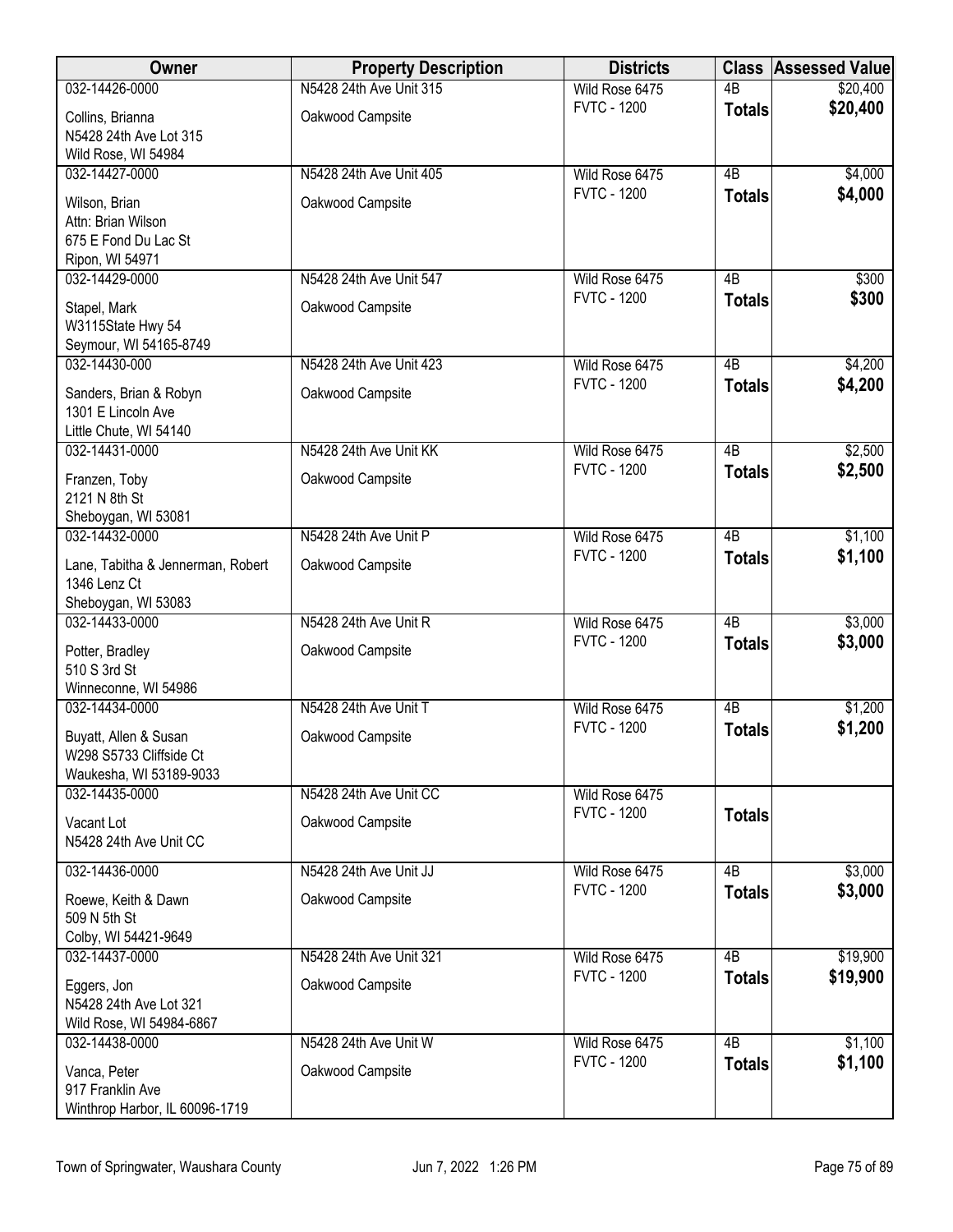| Owner                                                                                                  | <b>Property Description</b> | <b>Districts</b>                             |                 | <b>Class Assessed Value</b> |
|--------------------------------------------------------------------------------------------------------|-----------------------------|----------------------------------------------|-----------------|-----------------------------|
| 032-14439-0000                                                                                         | N5428 24th Ave Unit 549     | Wild Rose 6475                               | 4B              | \$1,800                     |
| Pawlowski, Rick & Gayle<br>825 Ida St                                                                  | Oakwood Campsite            | <b>FVTC - 1200</b>                           | <b>Totals</b>   | \$1,800                     |
| Menasha, WI 54952                                                                                      |                             |                                              |                 |                             |
| 032-15000-0000                                                                                         |                             | Kusel Wilson Round                           |                 |                             |
| Wilson Lake Campground & Resort<br>Attn: Jamie Zineker<br>W4890 Portage St<br>Wild Rose, WI 54984-6705 | Wilson Lake Campsite        | 8020<br>Wild Rose 6475<br><b>FVTC - 1200</b> | <b>Totals</b>   |                             |
| 032-15050-0000                                                                                         | W5944 Archer Ln Unit 01 MH  | Kusel Wilson Round                           |                 |                             |
| Vacant Lot                                                                                             | Wilson Lake Campsite        | 8020<br>Wild Rose 6475<br><b>FVTC - 1200</b> | <b>Totals</b>   |                             |
| 032-15070-0000                                                                                         | W5944 Archer Ln Unit 11 MH  | Kusel Wilson Round                           |                 |                             |
| Vacant Lot                                                                                             | Wilson Lake Campsite        | 8020<br>Wild Rose 6475<br><b>FVTC - 1200</b> | <b>Totals</b>   |                             |
| 032-15100-0000                                                                                         | W5944 Archer Ln Unit 03 MH  | Kusel Wilson Round                           |                 |                             |
| Vacant Lot                                                                                             | Wilson Lake Campsite        | 8020<br>Wild Rose 6475<br><b>FVTC - 1200</b> | <b>Totals</b>   |                             |
| 032-15101-0000                                                                                         | W5944 Archer Ln Unit 10 MH  | Kusel Wilson Round                           | 4C              | \$7,400                     |
| Antzoulatos, Cheryl<br>Attn: Cheryl Antzoulatos<br>1352 N 46th St<br>Milwaukee, WI 53208               | Wilson Lake Campsite        | 8020<br>Wild Rose 6475<br><b>FVTC - 1200</b> | <b>Totals</b>   | \$7,400                     |
| 032-15102-0000                                                                                         | W5944 Archer Ln Unit 02 MH  | Kusel Wilson Round                           |                 |                             |
| Vacant Lot                                                                                             | Wilson Lake Campsite        | 8020<br>Wild Rose 6475<br><b>FVTC - 1200</b> | <b>Totals</b>   |                             |
| 032-15160-0000                                                                                         | W5944 Archer Ln Unit 09 MH  | Kusel Wilson Round                           |                 |                             |
| Hole, Richard et al<br>Attn: Richard Hole<br>1763 Midway Rd<br>Menasha, WI 54952                       | Wilson Lake Campsite        | 8020<br>Wild Rose 6475<br><b>FVTC - 1200</b> | <b>Totals</b>   |                             |
| 032-15180-0000                                                                                         | W5944 Archer Ln Unit 05 MH  | Kusel Wilson Round                           | 4C              | \$3,900                     |
| Antzolatos, Nick<br>5429 W Galena St<br>Milwaukee, WI 53208-2108                                       | Wilson Lake Campsite        | 8020<br>Wild Rose 6475<br><b>FVTC - 1200</b> | <b>Totals</b>   | \$3,900                     |
| 032-15182-0000                                                                                         | W5944 Archer Ln Unit 072    | <b>Kusel Wilson Round</b>                    | 4B              | \$800                       |
| Jennerjahn, Kathleen<br>N1864 Greenville Dr<br>Greenville, WI 54942-9705                               | Wilson Lake Campsite        | 8020<br>Wild Rose 6475<br><b>FVTC - 1200</b> | <b>Totals</b>   | \$800                       |
| 032-15183-0000                                                                                         | W5944 Archer Ln Unit 031    | Kusel Wilson Round                           | $\overline{AB}$ | \$400                       |
| Coates, Brian<br>934 N 11th Stt<br>Manitowoc, WI 54220                                                 | Wilson Lake Campsite        | 8020<br>Wild Rose 6475<br><b>FVTC - 1200</b> | <b>Totals</b>   | \$400                       |
| 032-15184-0000                                                                                         | W5944 Archer Ln Unit 032    | Kusel Wilson Round                           |                 |                             |
| Sanchez, Andrew<br>1433 Maricopa Dr<br>Oshkosh, WI 54904                                               | Wilson Lake Campsite        | 8020<br>Wild Rose 6475<br><b>FVTC - 1200</b> | <b>Totals</b>   |                             |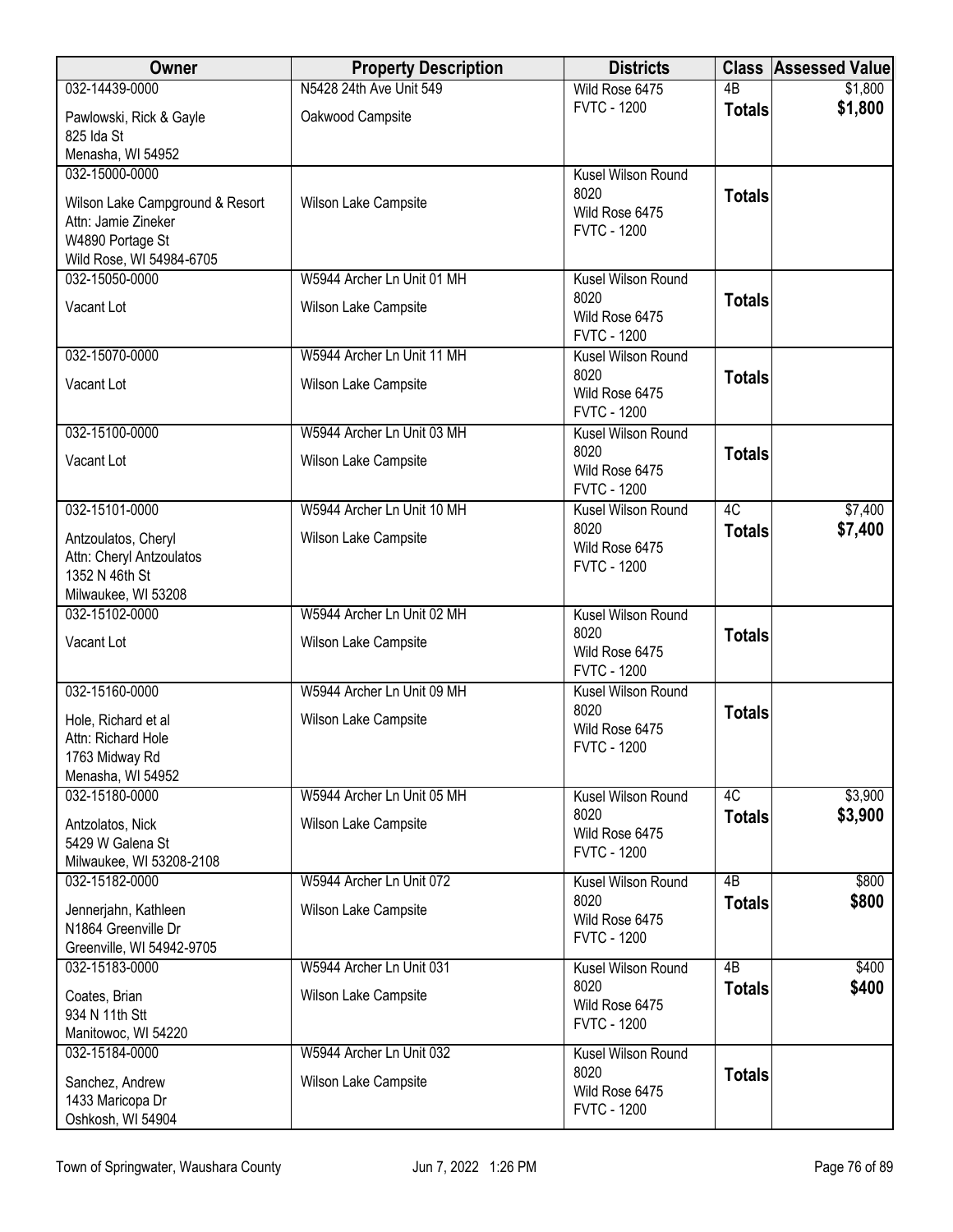| 032-15185-0000<br>Kusel Wilson Round<br>8020<br><b>Totals</b><br>Wilson Lake Campsite<br>Spindler, Earl<br>Wild Rose 6475<br>1301 Rosehill Rd Lot 87<br><b>FVTC - 1200</b><br>Little Chute, WI 54140-2492<br>$\overline{AB}$<br>\$700<br>032-15186-0000<br>W5944 Archer Ln Unit 003<br>Kusel Wilson Round<br>8020<br>\$700<br><b>Totals</b><br>Wilson Lake Campsite<br>Gaither, Patrick<br>Wild Rose 6475<br>W5534 Elk Ln<br><b>FVTC - 1200</b><br>Montello, WI 53949<br>032-15188-0000<br>W5944 Archer Ln Unit 004<br>4B<br>\$800<br>Kusel Wilson Round<br>8020<br>\$800<br><b>Totals</b><br>Wilson Lake Campsite<br>Krock, Timothy<br>Wild Rose 6475<br>1004 E Lincoln Ave<br><b>FVTC - 1200</b><br>Little Chute, WI 54140<br>$\overline{AB}$<br>\$700<br>032-15189-0000<br>W5944 Archer Ln Unit 050<br>Kusel Wilson Round<br>\$700<br>8020<br><b>Totals</b><br>Wilson Lake Campsite<br>Phillips, Dorothy<br>Wild Rose 6475<br>101 E Sioux Rd #1263<br><b>FVTC - 1200</b><br>Pharr, TX 78577<br>032-15190-0000<br>W5944 Archer Ln Unit 051<br>$\overline{AB}$<br>\$400<br>Kusel Wilson Round<br>8020<br>\$400<br><b>Totals</b><br>Palkovich, Chuck & Karen<br>Wilson Lake Campsite<br>Wild Rose 6475<br>Attn: Chuck & Karen Palkovich<br><b>FVTC - 1200</b><br>81 E 7th St<br>Fond Du Lac, WI 54935<br>032-15191-0000<br>W5944 Archer Ln Unit 054<br>Kusel Wilson Round<br>8020<br><b>Totals</b><br>Vacant Lot<br>Wilson Lake Campsite<br>Wild Rose 6475<br><b>FVTC - 1200</b><br>032-15192-0000<br>W5944 Archer Ln Unit 055<br>$\overline{AB}$<br>\$2,400<br>Kusel Wilson Round<br>8020<br>\$2,400<br><b>Totals</b><br>Wilson Lake Campsite<br>Laasko, Jeff & Seitz-Linder, Angela<br>Wild Rose 6475<br>590 Main St<br><b>FVTC - 1200</b><br>Wild Rose, WI 54984<br>032-15193-0000<br>4B<br>\$700<br>W5944 Archer Ln Unit 018<br>Kusel Wilson Round<br>8020<br>\$700<br><b>Totals</b><br>Wilson Lake Campsite<br>Fuller, Jerome<br>Wild Rose 6475<br>W5946 Sweet Pea Dr<br><b>FVTC - 1200</b><br>Appleton, WI 54915<br>032-15194-0000<br>W5944 Archer Ln Unit 057<br>Kusel Wilson Round<br>8020<br><b>Totals</b><br>Wilson Lake Campsite<br>Carlson, Mike<br>Wild Rose 6475<br>1024 Stardust Dr<br><b>FVTC - 1200</b><br>Menasha, WI 54952<br>W5944 Archer Ln Unit 058<br>4B<br>\$900<br>032-15195-0000<br>Kusel Wilson Round<br>8020<br>\$900<br><b>Totals</b><br>Wilson Lake Campsite<br>Perzentka, Jerry<br>Wild Rose 6475<br>154 Prairie Ct<br><b>FVTC - 1200</b><br>Appleton, WI 54915-4601<br>$\overline{AB}$<br>032-15196-0000<br>W5944 Archer Ln Unit 059<br>\$1,400<br>Kusel Wilson Round<br>8020<br>\$1,400<br><b>Totals</b><br>Wilson Lake Campsite<br>Koepsel, David<br>Wild Rose 6475<br>909 S Telulah Ave<br><b>FVTC - 1200</b><br>Appleton, WI 54915-3719<br>$\overline{AB}$<br>032-15197-0000<br>W5944 Archer Ln Unit 005<br>Kusel Wilson Round<br>\$500<br>8020<br>\$500<br><b>Totals</b><br>Plante, Deric<br>Wilson Lake Campsite<br>Wild Rose 6475<br>Attn: Derec Plante<br><b>FVTC - 1200</b><br>1501 E Sylvan | Owner              | <b>Property Description</b> | <b>Districts</b> | <b>Class Assessed Value</b> |
|---------------------------------------------------------------------------------------------------------------------------------------------------------------------------------------------------------------------------------------------------------------------------------------------------------------------------------------------------------------------------------------------------------------------------------------------------------------------------------------------------------------------------------------------------------------------------------------------------------------------------------------------------------------------------------------------------------------------------------------------------------------------------------------------------------------------------------------------------------------------------------------------------------------------------------------------------------------------------------------------------------------------------------------------------------------------------------------------------------------------------------------------------------------------------------------------------------------------------------------------------------------------------------------------------------------------------------------------------------------------------------------------------------------------------------------------------------------------------------------------------------------------------------------------------------------------------------------------------------------------------------------------------------------------------------------------------------------------------------------------------------------------------------------------------------------------------------------------------------------------------------------------------------------------------------------------------------------------------------------------------------------------------------------------------------------------------------------------------------------------------------------------------------------------------------------------------------------------------------------------------------------------------------------------------------------------------------------------------------------------------------------------------------------------------------------------------------------------------------------------------------------------------------------------------------------------------------------------------------------------------------------------------------------------------------------------------------------------------------------------------------------------------------------------------------------------------------------------------------------------------------------------------------------------------------------------------------------------------------------------------------------------------------------|--------------------|-----------------------------|------------------|-----------------------------|
|                                                                                                                                                                                                                                                                                                                                                                                                                                                                                                                                                                                                                                                                                                                                                                                                                                                                                                                                                                                                                                                                                                                                                                                                                                                                                                                                                                                                                                                                                                                                                                                                                                                                                                                                                                                                                                                                                                                                                                                                                                                                                                                                                                                                                                                                                                                                                                                                                                                                                                                                                                                                                                                                                                                                                                                                                                                                                                                                                                                                                                       |                    | W5944 Archer Ln Unit 038    |                  |                             |
|                                                                                                                                                                                                                                                                                                                                                                                                                                                                                                                                                                                                                                                                                                                                                                                                                                                                                                                                                                                                                                                                                                                                                                                                                                                                                                                                                                                                                                                                                                                                                                                                                                                                                                                                                                                                                                                                                                                                                                                                                                                                                                                                                                                                                                                                                                                                                                                                                                                                                                                                                                                                                                                                                                                                                                                                                                                                                                                                                                                                                                       |                    |                             |                  |                             |
|                                                                                                                                                                                                                                                                                                                                                                                                                                                                                                                                                                                                                                                                                                                                                                                                                                                                                                                                                                                                                                                                                                                                                                                                                                                                                                                                                                                                                                                                                                                                                                                                                                                                                                                                                                                                                                                                                                                                                                                                                                                                                                                                                                                                                                                                                                                                                                                                                                                                                                                                                                                                                                                                                                                                                                                                                                                                                                                                                                                                                                       |                    |                             |                  |                             |
|                                                                                                                                                                                                                                                                                                                                                                                                                                                                                                                                                                                                                                                                                                                                                                                                                                                                                                                                                                                                                                                                                                                                                                                                                                                                                                                                                                                                                                                                                                                                                                                                                                                                                                                                                                                                                                                                                                                                                                                                                                                                                                                                                                                                                                                                                                                                                                                                                                                                                                                                                                                                                                                                                                                                                                                                                                                                                                                                                                                                                                       |                    |                             |                  |                             |
|                                                                                                                                                                                                                                                                                                                                                                                                                                                                                                                                                                                                                                                                                                                                                                                                                                                                                                                                                                                                                                                                                                                                                                                                                                                                                                                                                                                                                                                                                                                                                                                                                                                                                                                                                                                                                                                                                                                                                                                                                                                                                                                                                                                                                                                                                                                                                                                                                                                                                                                                                                                                                                                                                                                                                                                                                                                                                                                                                                                                                                       |                    |                             |                  |                             |
|                                                                                                                                                                                                                                                                                                                                                                                                                                                                                                                                                                                                                                                                                                                                                                                                                                                                                                                                                                                                                                                                                                                                                                                                                                                                                                                                                                                                                                                                                                                                                                                                                                                                                                                                                                                                                                                                                                                                                                                                                                                                                                                                                                                                                                                                                                                                                                                                                                                                                                                                                                                                                                                                                                                                                                                                                                                                                                                                                                                                                                       |                    |                             |                  |                             |
|                                                                                                                                                                                                                                                                                                                                                                                                                                                                                                                                                                                                                                                                                                                                                                                                                                                                                                                                                                                                                                                                                                                                                                                                                                                                                                                                                                                                                                                                                                                                                                                                                                                                                                                                                                                                                                                                                                                                                                                                                                                                                                                                                                                                                                                                                                                                                                                                                                                                                                                                                                                                                                                                                                                                                                                                                                                                                                                                                                                                                                       |                    |                             |                  |                             |
|                                                                                                                                                                                                                                                                                                                                                                                                                                                                                                                                                                                                                                                                                                                                                                                                                                                                                                                                                                                                                                                                                                                                                                                                                                                                                                                                                                                                                                                                                                                                                                                                                                                                                                                                                                                                                                                                                                                                                                                                                                                                                                                                                                                                                                                                                                                                                                                                                                                                                                                                                                                                                                                                                                                                                                                                                                                                                                                                                                                                                                       |                    |                             |                  |                             |
|                                                                                                                                                                                                                                                                                                                                                                                                                                                                                                                                                                                                                                                                                                                                                                                                                                                                                                                                                                                                                                                                                                                                                                                                                                                                                                                                                                                                                                                                                                                                                                                                                                                                                                                                                                                                                                                                                                                                                                                                                                                                                                                                                                                                                                                                                                                                                                                                                                                                                                                                                                                                                                                                                                                                                                                                                                                                                                                                                                                                                                       |                    |                             |                  |                             |
|                                                                                                                                                                                                                                                                                                                                                                                                                                                                                                                                                                                                                                                                                                                                                                                                                                                                                                                                                                                                                                                                                                                                                                                                                                                                                                                                                                                                                                                                                                                                                                                                                                                                                                                                                                                                                                                                                                                                                                                                                                                                                                                                                                                                                                                                                                                                                                                                                                                                                                                                                                                                                                                                                                                                                                                                                                                                                                                                                                                                                                       |                    |                             |                  |                             |
|                                                                                                                                                                                                                                                                                                                                                                                                                                                                                                                                                                                                                                                                                                                                                                                                                                                                                                                                                                                                                                                                                                                                                                                                                                                                                                                                                                                                                                                                                                                                                                                                                                                                                                                                                                                                                                                                                                                                                                                                                                                                                                                                                                                                                                                                                                                                                                                                                                                                                                                                                                                                                                                                                                                                                                                                                                                                                                                                                                                                                                       |                    |                             |                  |                             |
|                                                                                                                                                                                                                                                                                                                                                                                                                                                                                                                                                                                                                                                                                                                                                                                                                                                                                                                                                                                                                                                                                                                                                                                                                                                                                                                                                                                                                                                                                                                                                                                                                                                                                                                                                                                                                                                                                                                                                                                                                                                                                                                                                                                                                                                                                                                                                                                                                                                                                                                                                                                                                                                                                                                                                                                                                                                                                                                                                                                                                                       |                    |                             |                  |                             |
|                                                                                                                                                                                                                                                                                                                                                                                                                                                                                                                                                                                                                                                                                                                                                                                                                                                                                                                                                                                                                                                                                                                                                                                                                                                                                                                                                                                                                                                                                                                                                                                                                                                                                                                                                                                                                                                                                                                                                                                                                                                                                                                                                                                                                                                                                                                                                                                                                                                                                                                                                                                                                                                                                                                                                                                                                                                                                                                                                                                                                                       |                    |                             |                  |                             |
|                                                                                                                                                                                                                                                                                                                                                                                                                                                                                                                                                                                                                                                                                                                                                                                                                                                                                                                                                                                                                                                                                                                                                                                                                                                                                                                                                                                                                                                                                                                                                                                                                                                                                                                                                                                                                                                                                                                                                                                                                                                                                                                                                                                                                                                                                                                                                                                                                                                                                                                                                                                                                                                                                                                                                                                                                                                                                                                                                                                                                                       |                    |                             |                  |                             |
|                                                                                                                                                                                                                                                                                                                                                                                                                                                                                                                                                                                                                                                                                                                                                                                                                                                                                                                                                                                                                                                                                                                                                                                                                                                                                                                                                                                                                                                                                                                                                                                                                                                                                                                                                                                                                                                                                                                                                                                                                                                                                                                                                                                                                                                                                                                                                                                                                                                                                                                                                                                                                                                                                                                                                                                                                                                                                                                                                                                                                                       |                    |                             |                  |                             |
|                                                                                                                                                                                                                                                                                                                                                                                                                                                                                                                                                                                                                                                                                                                                                                                                                                                                                                                                                                                                                                                                                                                                                                                                                                                                                                                                                                                                                                                                                                                                                                                                                                                                                                                                                                                                                                                                                                                                                                                                                                                                                                                                                                                                                                                                                                                                                                                                                                                                                                                                                                                                                                                                                                                                                                                                                                                                                                                                                                                                                                       |                    |                             |                  |                             |
|                                                                                                                                                                                                                                                                                                                                                                                                                                                                                                                                                                                                                                                                                                                                                                                                                                                                                                                                                                                                                                                                                                                                                                                                                                                                                                                                                                                                                                                                                                                                                                                                                                                                                                                                                                                                                                                                                                                                                                                                                                                                                                                                                                                                                                                                                                                                                                                                                                                                                                                                                                                                                                                                                                                                                                                                                                                                                                                                                                                                                                       |                    |                             |                  |                             |
|                                                                                                                                                                                                                                                                                                                                                                                                                                                                                                                                                                                                                                                                                                                                                                                                                                                                                                                                                                                                                                                                                                                                                                                                                                                                                                                                                                                                                                                                                                                                                                                                                                                                                                                                                                                                                                                                                                                                                                                                                                                                                                                                                                                                                                                                                                                                                                                                                                                                                                                                                                                                                                                                                                                                                                                                                                                                                                                                                                                                                                       |                    |                             |                  |                             |
|                                                                                                                                                                                                                                                                                                                                                                                                                                                                                                                                                                                                                                                                                                                                                                                                                                                                                                                                                                                                                                                                                                                                                                                                                                                                                                                                                                                                                                                                                                                                                                                                                                                                                                                                                                                                                                                                                                                                                                                                                                                                                                                                                                                                                                                                                                                                                                                                                                                                                                                                                                                                                                                                                                                                                                                                                                                                                                                                                                                                                                       |                    |                             |                  |                             |
|                                                                                                                                                                                                                                                                                                                                                                                                                                                                                                                                                                                                                                                                                                                                                                                                                                                                                                                                                                                                                                                                                                                                                                                                                                                                                                                                                                                                                                                                                                                                                                                                                                                                                                                                                                                                                                                                                                                                                                                                                                                                                                                                                                                                                                                                                                                                                                                                                                                                                                                                                                                                                                                                                                                                                                                                                                                                                                                                                                                                                                       |                    |                             |                  |                             |
|                                                                                                                                                                                                                                                                                                                                                                                                                                                                                                                                                                                                                                                                                                                                                                                                                                                                                                                                                                                                                                                                                                                                                                                                                                                                                                                                                                                                                                                                                                                                                                                                                                                                                                                                                                                                                                                                                                                                                                                                                                                                                                                                                                                                                                                                                                                                                                                                                                                                                                                                                                                                                                                                                                                                                                                                                                                                                                                                                                                                                                       |                    |                             |                  |                             |
|                                                                                                                                                                                                                                                                                                                                                                                                                                                                                                                                                                                                                                                                                                                                                                                                                                                                                                                                                                                                                                                                                                                                                                                                                                                                                                                                                                                                                                                                                                                                                                                                                                                                                                                                                                                                                                                                                                                                                                                                                                                                                                                                                                                                                                                                                                                                                                                                                                                                                                                                                                                                                                                                                                                                                                                                                                                                                                                                                                                                                                       |                    |                             |                  |                             |
|                                                                                                                                                                                                                                                                                                                                                                                                                                                                                                                                                                                                                                                                                                                                                                                                                                                                                                                                                                                                                                                                                                                                                                                                                                                                                                                                                                                                                                                                                                                                                                                                                                                                                                                                                                                                                                                                                                                                                                                                                                                                                                                                                                                                                                                                                                                                                                                                                                                                                                                                                                                                                                                                                                                                                                                                                                                                                                                                                                                                                                       |                    |                             |                  |                             |
|                                                                                                                                                                                                                                                                                                                                                                                                                                                                                                                                                                                                                                                                                                                                                                                                                                                                                                                                                                                                                                                                                                                                                                                                                                                                                                                                                                                                                                                                                                                                                                                                                                                                                                                                                                                                                                                                                                                                                                                                                                                                                                                                                                                                                                                                                                                                                                                                                                                                                                                                                                                                                                                                                                                                                                                                                                                                                                                                                                                                                                       |                    |                             |                  |                             |
|                                                                                                                                                                                                                                                                                                                                                                                                                                                                                                                                                                                                                                                                                                                                                                                                                                                                                                                                                                                                                                                                                                                                                                                                                                                                                                                                                                                                                                                                                                                                                                                                                                                                                                                                                                                                                                                                                                                                                                                                                                                                                                                                                                                                                                                                                                                                                                                                                                                                                                                                                                                                                                                                                                                                                                                                                                                                                                                                                                                                                                       |                    |                             |                  |                             |
|                                                                                                                                                                                                                                                                                                                                                                                                                                                                                                                                                                                                                                                                                                                                                                                                                                                                                                                                                                                                                                                                                                                                                                                                                                                                                                                                                                                                                                                                                                                                                                                                                                                                                                                                                                                                                                                                                                                                                                                                                                                                                                                                                                                                                                                                                                                                                                                                                                                                                                                                                                                                                                                                                                                                                                                                                                                                                                                                                                                                                                       |                    |                             |                  |                             |
|                                                                                                                                                                                                                                                                                                                                                                                                                                                                                                                                                                                                                                                                                                                                                                                                                                                                                                                                                                                                                                                                                                                                                                                                                                                                                                                                                                                                                                                                                                                                                                                                                                                                                                                                                                                                                                                                                                                                                                                                                                                                                                                                                                                                                                                                                                                                                                                                                                                                                                                                                                                                                                                                                                                                                                                                                                                                                                                                                                                                                                       |                    |                             |                  |                             |
|                                                                                                                                                                                                                                                                                                                                                                                                                                                                                                                                                                                                                                                                                                                                                                                                                                                                                                                                                                                                                                                                                                                                                                                                                                                                                                                                                                                                                                                                                                                                                                                                                                                                                                                                                                                                                                                                                                                                                                                                                                                                                                                                                                                                                                                                                                                                                                                                                                                                                                                                                                                                                                                                                                                                                                                                                                                                                                                                                                                                                                       |                    |                             |                  |                             |
|                                                                                                                                                                                                                                                                                                                                                                                                                                                                                                                                                                                                                                                                                                                                                                                                                                                                                                                                                                                                                                                                                                                                                                                                                                                                                                                                                                                                                                                                                                                                                                                                                                                                                                                                                                                                                                                                                                                                                                                                                                                                                                                                                                                                                                                                                                                                                                                                                                                                                                                                                                                                                                                                                                                                                                                                                                                                                                                                                                                                                                       |                    |                             |                  |                             |
|                                                                                                                                                                                                                                                                                                                                                                                                                                                                                                                                                                                                                                                                                                                                                                                                                                                                                                                                                                                                                                                                                                                                                                                                                                                                                                                                                                                                                                                                                                                                                                                                                                                                                                                                                                                                                                                                                                                                                                                                                                                                                                                                                                                                                                                                                                                                                                                                                                                                                                                                                                                                                                                                                                                                                                                                                                                                                                                                                                                                                                       |                    |                             |                  |                             |
|                                                                                                                                                                                                                                                                                                                                                                                                                                                                                                                                                                                                                                                                                                                                                                                                                                                                                                                                                                                                                                                                                                                                                                                                                                                                                                                                                                                                                                                                                                                                                                                                                                                                                                                                                                                                                                                                                                                                                                                                                                                                                                                                                                                                                                                                                                                                                                                                                                                                                                                                                                                                                                                                                                                                                                                                                                                                                                                                                                                                                                       |                    |                             |                  |                             |
|                                                                                                                                                                                                                                                                                                                                                                                                                                                                                                                                                                                                                                                                                                                                                                                                                                                                                                                                                                                                                                                                                                                                                                                                                                                                                                                                                                                                                                                                                                                                                                                                                                                                                                                                                                                                                                                                                                                                                                                                                                                                                                                                                                                                                                                                                                                                                                                                                                                                                                                                                                                                                                                                                                                                                                                                                                                                                                                                                                                                                                       |                    |                             |                  |                             |
|                                                                                                                                                                                                                                                                                                                                                                                                                                                                                                                                                                                                                                                                                                                                                                                                                                                                                                                                                                                                                                                                                                                                                                                                                                                                                                                                                                                                                                                                                                                                                                                                                                                                                                                                                                                                                                                                                                                                                                                                                                                                                                                                                                                                                                                                                                                                                                                                                                                                                                                                                                                                                                                                                                                                                                                                                                                                                                                                                                                                                                       |                    |                             |                  |                             |
|                                                                                                                                                                                                                                                                                                                                                                                                                                                                                                                                                                                                                                                                                                                                                                                                                                                                                                                                                                                                                                                                                                                                                                                                                                                                                                                                                                                                                                                                                                                                                                                                                                                                                                                                                                                                                                                                                                                                                                                                                                                                                                                                                                                                                                                                                                                                                                                                                                                                                                                                                                                                                                                                                                                                                                                                                                                                                                                                                                                                                                       |                    |                             |                  |                             |
|                                                                                                                                                                                                                                                                                                                                                                                                                                                                                                                                                                                                                                                                                                                                                                                                                                                                                                                                                                                                                                                                                                                                                                                                                                                                                                                                                                                                                                                                                                                                                                                                                                                                                                                                                                                                                                                                                                                                                                                                                                                                                                                                                                                                                                                                                                                                                                                                                                                                                                                                                                                                                                                                                                                                                                                                                                                                                                                                                                                                                                       |                    |                             |                  |                             |
|                                                                                                                                                                                                                                                                                                                                                                                                                                                                                                                                                                                                                                                                                                                                                                                                                                                                                                                                                                                                                                                                                                                                                                                                                                                                                                                                                                                                                                                                                                                                                                                                                                                                                                                                                                                                                                                                                                                                                                                                                                                                                                                                                                                                                                                                                                                                                                                                                                                                                                                                                                                                                                                                                                                                                                                                                                                                                                                                                                                                                                       |                    |                             |                  |                             |
|                                                                                                                                                                                                                                                                                                                                                                                                                                                                                                                                                                                                                                                                                                                                                                                                                                                                                                                                                                                                                                                                                                                                                                                                                                                                                                                                                                                                                                                                                                                                                                                                                                                                                                                                                                                                                                                                                                                                                                                                                                                                                                                                                                                                                                                                                                                                                                                                                                                                                                                                                                                                                                                                                                                                                                                                                                                                                                                                                                                                                                       |                    |                             |                  |                             |
|                                                                                                                                                                                                                                                                                                                                                                                                                                                                                                                                                                                                                                                                                                                                                                                                                                                                                                                                                                                                                                                                                                                                                                                                                                                                                                                                                                                                                                                                                                                                                                                                                                                                                                                                                                                                                                                                                                                                                                                                                                                                                                                                                                                                                                                                                                                                                                                                                                                                                                                                                                                                                                                                                                                                                                                                                                                                                                                                                                                                                                       |                    |                             |                  |                             |
|                                                                                                                                                                                                                                                                                                                                                                                                                                                                                                                                                                                                                                                                                                                                                                                                                                                                                                                                                                                                                                                                                                                                                                                                                                                                                                                                                                                                                                                                                                                                                                                                                                                                                                                                                                                                                                                                                                                                                                                                                                                                                                                                                                                                                                                                                                                                                                                                                                                                                                                                                                                                                                                                                                                                                                                                                                                                                                                                                                                                                                       |                    |                             |                  |                             |
|                                                                                                                                                                                                                                                                                                                                                                                                                                                                                                                                                                                                                                                                                                                                                                                                                                                                                                                                                                                                                                                                                                                                                                                                                                                                                                                                                                                                                                                                                                                                                                                                                                                                                                                                                                                                                                                                                                                                                                                                                                                                                                                                                                                                                                                                                                                                                                                                                                                                                                                                                                                                                                                                                                                                                                                                                                                                                                                                                                                                                                       |                    |                             |                  |                             |
|                                                                                                                                                                                                                                                                                                                                                                                                                                                                                                                                                                                                                                                                                                                                                                                                                                                                                                                                                                                                                                                                                                                                                                                                                                                                                                                                                                                                                                                                                                                                                                                                                                                                                                                                                                                                                                                                                                                                                                                                                                                                                                                                                                                                                                                                                                                                                                                                                                                                                                                                                                                                                                                                                                                                                                                                                                                                                                                                                                                                                                       |                    |                             |                  |                             |
|                                                                                                                                                                                                                                                                                                                                                                                                                                                                                                                                                                                                                                                                                                                                                                                                                                                                                                                                                                                                                                                                                                                                                                                                                                                                                                                                                                                                                                                                                                                                                                                                                                                                                                                                                                                                                                                                                                                                                                                                                                                                                                                                                                                                                                                                                                                                                                                                                                                                                                                                                                                                                                                                                                                                                                                                                                                                                                                                                                                                                                       |                    |                             |                  |                             |
|                                                                                                                                                                                                                                                                                                                                                                                                                                                                                                                                                                                                                                                                                                                                                                                                                                                                                                                                                                                                                                                                                                                                                                                                                                                                                                                                                                                                                                                                                                                                                                                                                                                                                                                                                                                                                                                                                                                                                                                                                                                                                                                                                                                                                                                                                                                                                                                                                                                                                                                                                                                                                                                                                                                                                                                                                                                                                                                                                                                                                                       |                    |                             |                  |                             |
|                                                                                                                                                                                                                                                                                                                                                                                                                                                                                                                                                                                                                                                                                                                                                                                                                                                                                                                                                                                                                                                                                                                                                                                                                                                                                                                                                                                                                                                                                                                                                                                                                                                                                                                                                                                                                                                                                                                                                                                                                                                                                                                                                                                                                                                                                                                                                                                                                                                                                                                                                                                                                                                                                                                                                                                                                                                                                                                                                                                                                                       |                    |                             |                  |                             |
|                                                                                                                                                                                                                                                                                                                                                                                                                                                                                                                                                                                                                                                                                                                                                                                                                                                                                                                                                                                                                                                                                                                                                                                                                                                                                                                                                                                                                                                                                                                                                                                                                                                                                                                                                                                                                                                                                                                                                                                                                                                                                                                                                                                                                                                                                                                                                                                                                                                                                                                                                                                                                                                                                                                                                                                                                                                                                                                                                                                                                                       |                    |                             |                  |                             |
|                                                                                                                                                                                                                                                                                                                                                                                                                                                                                                                                                                                                                                                                                                                                                                                                                                                                                                                                                                                                                                                                                                                                                                                                                                                                                                                                                                                                                                                                                                                                                                                                                                                                                                                                                                                                                                                                                                                                                                                                                                                                                                                                                                                                                                                                                                                                                                                                                                                                                                                                                                                                                                                                                                                                                                                                                                                                                                                                                                                                                                       |                    |                             |                  |                             |
|                                                                                                                                                                                                                                                                                                                                                                                                                                                                                                                                                                                                                                                                                                                                                                                                                                                                                                                                                                                                                                                                                                                                                                                                                                                                                                                                                                                                                                                                                                                                                                                                                                                                                                                                                                                                                                                                                                                                                                                                                                                                                                                                                                                                                                                                                                                                                                                                                                                                                                                                                                                                                                                                                                                                                                                                                                                                                                                                                                                                                                       |                    |                             |                  |                             |
|                                                                                                                                                                                                                                                                                                                                                                                                                                                                                                                                                                                                                                                                                                                                                                                                                                                                                                                                                                                                                                                                                                                                                                                                                                                                                                                                                                                                                                                                                                                                                                                                                                                                                                                                                                                                                                                                                                                                                                                                                                                                                                                                                                                                                                                                                                                                                                                                                                                                                                                                                                                                                                                                                                                                                                                                                                                                                                                                                                                                                                       | Appleton, WI 54915 |                             |                  |                             |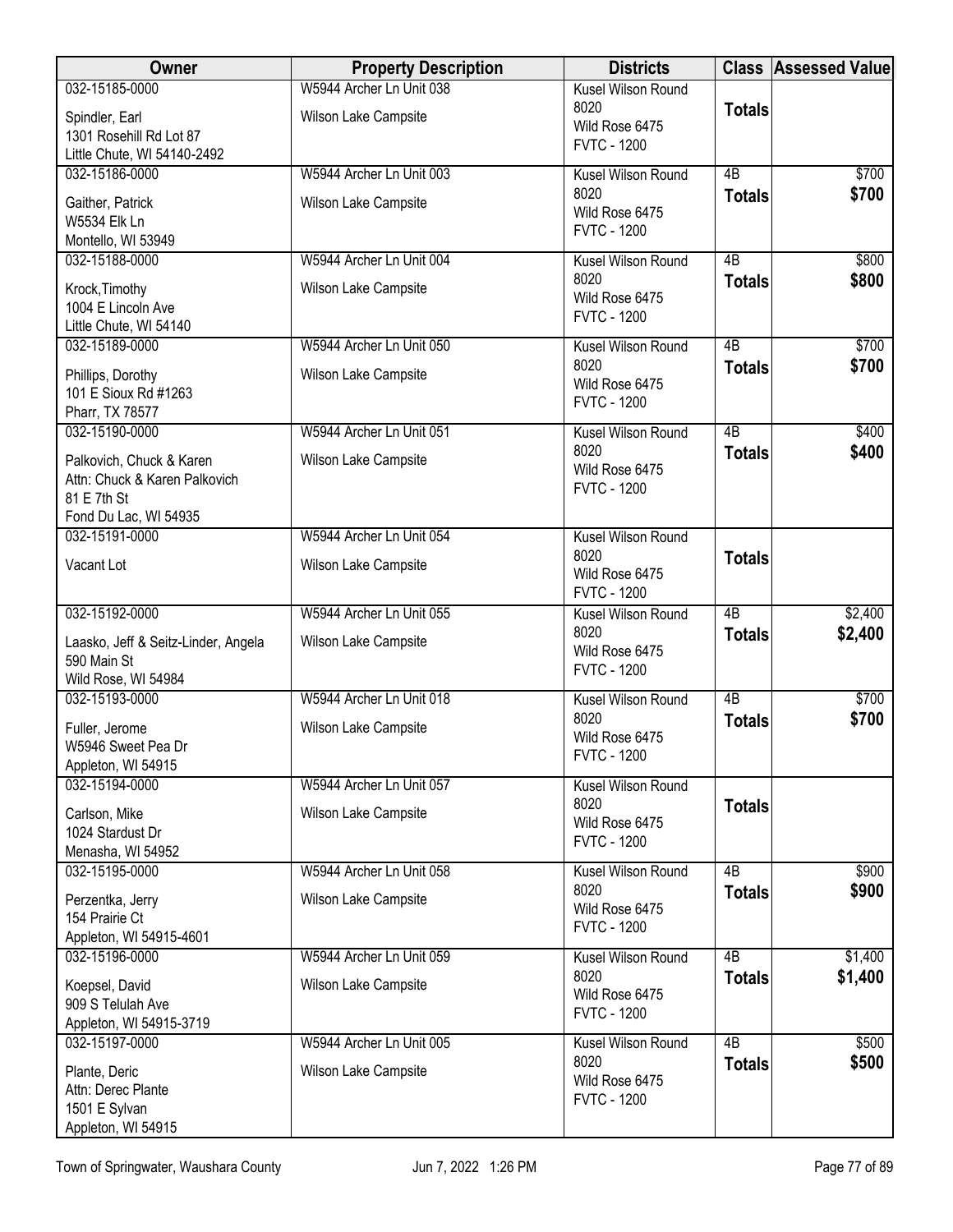| Owner                                         | <b>Property Description</b> | <b>Districts</b>                     |                 | <b>Class Assessed Value</b> |
|-----------------------------------------------|-----------------------------|--------------------------------------|-----------------|-----------------------------|
| 032-15198-0000                                | W5944 Archer Ln Unit 060    | Kusel Wilson Round                   |                 |                             |
| Beilke, Tom                                   | Wilson Lake Campsite        | 8020<br>Wild Rose 6475               | <b>Totals</b>   |                             |
| N74 W36816 Lakeside Heights Dr                |                             | <b>FVTC - 1200</b>                   |                 |                             |
| Oconomowoc, WI 53066-1004                     |                             |                                      |                 |                             |
| 032-15199-0000                                | W5944 Archer Ln Unit 062    | Kusel Wilson Round                   |                 |                             |
| Bates, Amanda                                 | Wilson Lake Campsite        | 8020<br>Wild Rose 6475               | <b>Totals</b>   |                             |
| 18770 Ventura Cir                             |                             | <b>FVTC - 1200</b>                   |                 |                             |
| Brookfield, WI 53045-1941                     |                             |                                      |                 |                             |
| 032-15200-0000                                | W5944 Archer Ln Unit 066    | Kusel Wilson Round<br>8020           | 4B              | \$400<br>\$400              |
| Medo, Jerry                                   | Wilson Lake Campsite        | Wild Rose 6475                       | <b>Totals</b>   |                             |
| 9839 Fairfield Rd                             |                             | <b>FVTC - 1200</b>                   |                 |                             |
| Huntley, IL 60142-2424                        |                             |                                      |                 |                             |
| 032-15201-0000                                | W5944 Archer Ln Unit 067    | Kusel Wilson Round<br>8020           | $\overline{AB}$ | \$500<br>\$500              |
| Verhagen, Dave                                | Wilson Lake Campsite        | Wild Rose 6475                       | <b>Totals</b>   |                             |
| 725 Margeo Dr                                 |                             | <b>FVTC - 1200</b>                   |                 |                             |
| Neenah, WI 54956-1721                         |                             |                                      |                 |                             |
| 032-15203-0000                                | W5944 Archer Ln Unit 069    | Kusel Wilson Round<br>8020           | <b>Totals</b>   |                             |
| Whitney, Howard                               | Wilson Lake Campsite        | Wild Rose 6475                       |                 |                             |
| 852 Appleton St                               |                             | <b>FVTC - 1200</b>                   |                 |                             |
| Menasha, WI 54952-2336<br>032-15204-0000      | W5944 Archer Ln Unit 019    | Kusel Wilson Round                   | $\overline{AB}$ | \$400                       |
|                                               |                             | 8020                                 | <b>Totals</b>   | \$400                       |
| Olson, Connie                                 | Wilson Lake Campsite        | Wild Rose 6475                       |                 |                             |
| 6149 SW 84th Ln                               |                             | <b>FVTC - 1200</b>                   |                 |                             |
| Ocala, FL 34476-9082<br>032-15205-0000        | W5944 Archer Ln Unit 070    | Kusel Wilson Round                   | $\overline{AB}$ | \$800                       |
|                                               |                             | 8020                                 | <b>Totals</b>   | \$800                       |
| Simo, Joe                                     | Wilson Lake Campsite        | Wild Rose 6475                       |                 |                             |
| 917 E Kramer Ln<br>Appleton, WI 54915-4581    |                             | <b>FVTC - 1200</b>                   |                 |                             |
| 032-15206-0000                                | W5944 Archer Ln Unit 001    | Kusel Wilson Round                   |                 |                             |
|                                               |                             | 8020                                 | <b>Totals</b>   |                             |
| Wendt, Jay and Vicki<br>W5944 Archer Ln Lot 1 | Wilson Lake Campsite        | Wild Rose 6475                       |                 |                             |
| Wild Rose, WI 54984-9170                      |                             | <b>FVTC - 1200</b>                   |                 |                             |
| 032-15207-0000                                | W5944 Archer Ln Unit 022    | Kusel Wilson Round                   |                 |                             |
| Williams, Robert                              | Wilson Lake Campsite        | 8020                                 | <b>Totals</b>   |                             |
| Attn: Robert Williams                         |                             | Wild Rose 6475                       |                 |                             |
| 823 Bismarck Ave                              |                             | <b>FVTC - 1200</b>                   |                 |                             |
| Oshkosh, WI 54902-5811                        |                             |                                      |                 |                             |
| 032-15208-0000                                | W5944 Archer Ln Unit 023    | Kusel Wilson Round                   |                 |                             |
| Williams, Tom                                 | Wilson Lake Campsite        | 8020                                 | <b>Totals</b>   |                             |
| 622 E Irving                                  |                             | Wild Rose 6475<br><b>FVTC - 1200</b> |                 |                             |
| Oshkosh, WI 54901                             |                             |                                      |                 |                             |
| 032-15209-0000                                | W5944 Archer Ln Unit 029    | Kusel Wilson Round                   |                 |                             |
| Vacant Lot                                    | Wilson Lake Campsite        | 8020<br>Wild Rose 6475               | <b>Totals</b>   |                             |
|                                               |                             | <b>FVTC - 1200</b>                   |                 |                             |
| 032-15211-0000                                | W5944 Archer Ln Unit 030    | Kusel Wilson Round                   |                 |                             |
|                                               |                             | 8020                                 | <b>Totals</b>   |                             |
| Repetti, Jen<br>Stephens, David               | Wilson Lake Campsite        | Wild Rose 6475                       |                 |                             |
| 2255 S 107th St                               |                             | <b>FVTC - 1200</b>                   |                 |                             |
| West Allis, WI 53227-1236                     |                             |                                      |                 |                             |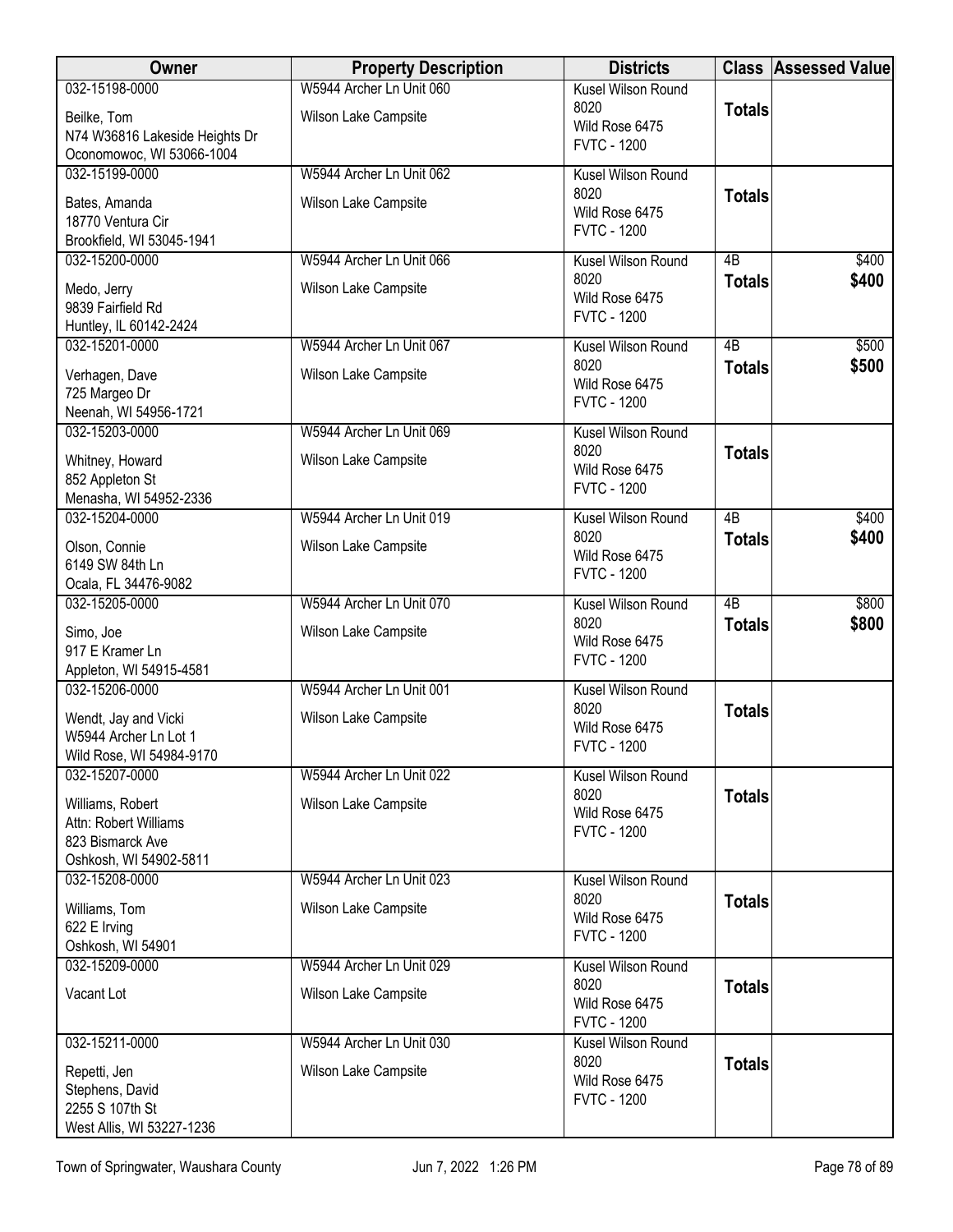| Owner                                     | <b>Property Description</b> | <b>Districts</b>                     |                 | <b>Class Assessed Value</b> |
|-------------------------------------------|-----------------------------|--------------------------------------|-----------------|-----------------------------|
| 032-15212-0000                            | W5944 Archer Ln Unit 006    | Kusel Wilson Round                   |                 |                             |
| Jansen, Mary                              | Wilson Lake Campsite        | 8020                                 | <b>Totals</b>   |                             |
| 1016 Melrose Ct                           |                             | Wild Rose 6475<br><b>FVTC - 1200</b> |                 |                             |
| Kaukauna, WI 54130-2636                   |                             |                                      |                 |                             |
| 032-15213-0000                            | W5944 Archer Ln Unit 010    | Kusel Wilson Round                   | $\overline{AB}$ | \$700                       |
| Koepsel, Tyler                            | Wilson Lake Campsite        | 8020                                 | <b>Totals</b>   | \$700                       |
| 909 S Telulah                             |                             | Wild Rose 6475                       |                 |                             |
| Appleton, WI 54915                        |                             | <b>FVTC - 1200</b>                   |                 |                             |
| 032-15214-0000                            | W5944 Archer Ln Unit 015    | Kusel Wilson Round                   | 4B              | \$400                       |
| Braunreiter, Jeff                         | Wilson Lake Campsite        | 8020                                 | <b>Totals</b>   | \$400                       |
| W5815 Sweet Clover Dr                     |                             | Wild Rose 6475                       |                 |                             |
| Appleton, WI 54915                        |                             | <b>FVTC - 1200</b>                   |                 |                             |
| 032-15215-0000                            | W5944 Archer Ln Unit 071    | Kusel Wilson Round                   | $\overline{AB}$ | \$900                       |
| Lindaur, Louise                           | Wilson Lake Campsite        | 8020                                 | <b>Totals</b>   | \$900                       |
| W4888N Pearl Lake Rd                      |                             | Wild Rose 6475                       |                 |                             |
| Redgranite, WI 54970-7240                 |                             | <b>FVTC - 1200</b>                   |                 |                             |
| 032-15216-0000                            | W5944 Archer Ln Unit 016    | Kusel Wilson Round                   | $\overline{AB}$ | \$1,100                     |
| Bergquist, Suzanne                        | Wilson Lake Campsite        | 8020                                 | <b>Totals</b>   | \$1,100                     |
| Attn: Suzanne Bergquist                   |                             | Wild Rose 6475                       |                 |                             |
| 129 Andrew Ave                            |                             | <b>FVTC - 1200</b>                   |                 |                             |
| Neenah, WI 54956                          |                             |                                      |                 |                             |
| 032-15217-0000                            | W5944 Archer Ln Unit 08 MH  | Kusel Wilson Round                   | $\overline{AB}$ | \$6,700                     |
| Emmett, Scott & Lisa                      | Wilson Lake Campsite        | 8020                                 | <b>Totals</b>   | \$6,700                     |
| Attn: Scott & Lisa Emmett                 |                             | Wild Rose 6475                       |                 |                             |
| 4712 Cty Rd S                             |                             | <b>FVTC - 1200</b>                   |                 |                             |
| Oshkosh, WI 54904                         |                             |                                      |                 |                             |
| 032-15218-0000                            | W5944 Archer Ln Unit 008    | Kusel Wilson Round                   |                 |                             |
| McKinny, Tracy                            | Wilson Lake Campsite        | 8020                                 | <b>Totals</b>   |                             |
| Attn: Tracy McKinny                       |                             | Wild Rose 6475                       |                 |                             |
| 922 Congress St                           |                             | <b>FVTC - 1200</b>                   |                 |                             |
| Neenah, WI 54956                          |                             |                                      |                 |                             |
| 032-15219-0000                            | W5944 Archer Ln Unit 044    | Kusel Wilson Round                   | 4B              | \$700                       |
| Olesea, Greg                              | Wilson Lake Campsite        | 8020                                 | <b>Totals</b>   | \$700                       |
| 1023 Adam Ave                             |                             | Wild Rose 6475                       |                 |                             |
| Oshkosh, WI 54902                         |                             | <b>FVTC - 1200</b>                   |                 |                             |
| 032-15220-0000                            | W5944 Archer Ln Unit 028    | Kusel Wilson Round                   | 4B              | \$900                       |
| Franciosi, John                           | Wilson Lake Campsite        | 8020                                 | <b>Totals</b>   | \$900                       |
| N9170S Johann Dr                          |                             | Wild Rose 6475                       |                 |                             |
| Appleton, WI 54915-7075                   |                             | <b>FVTC - 1200</b>                   |                 |                             |
| 032-16000-0000                            | <b>Mumbrues</b>             | Wild Rose 6475                       |                 |                             |
| Mumbrues                                  | Mumbrues Campground         | <b>FVTC - 1200</b>                   | <b>Totals</b>   |                             |
|                                           |                             |                                      |                 |                             |
| 032-16120-0000                            | N6484 County Rd W Unit 8    | Wild Rose 6475                       | 4B              | \$1,000                     |
|                                           |                             | <b>FVTC - 1200</b>                   | <b>Totals</b>   | \$1,000                     |
| Kellner, Jeffrey                          | Mumbrues Campground         |                                      |                 |                             |
| Attn: Jeffrey Kellner                     |                             |                                      |                 |                             |
| W6806 Windward Dr<br>Greenville, WI 54942 |                             |                                      |                 |                             |
|                                           |                             |                                      |                 |                             |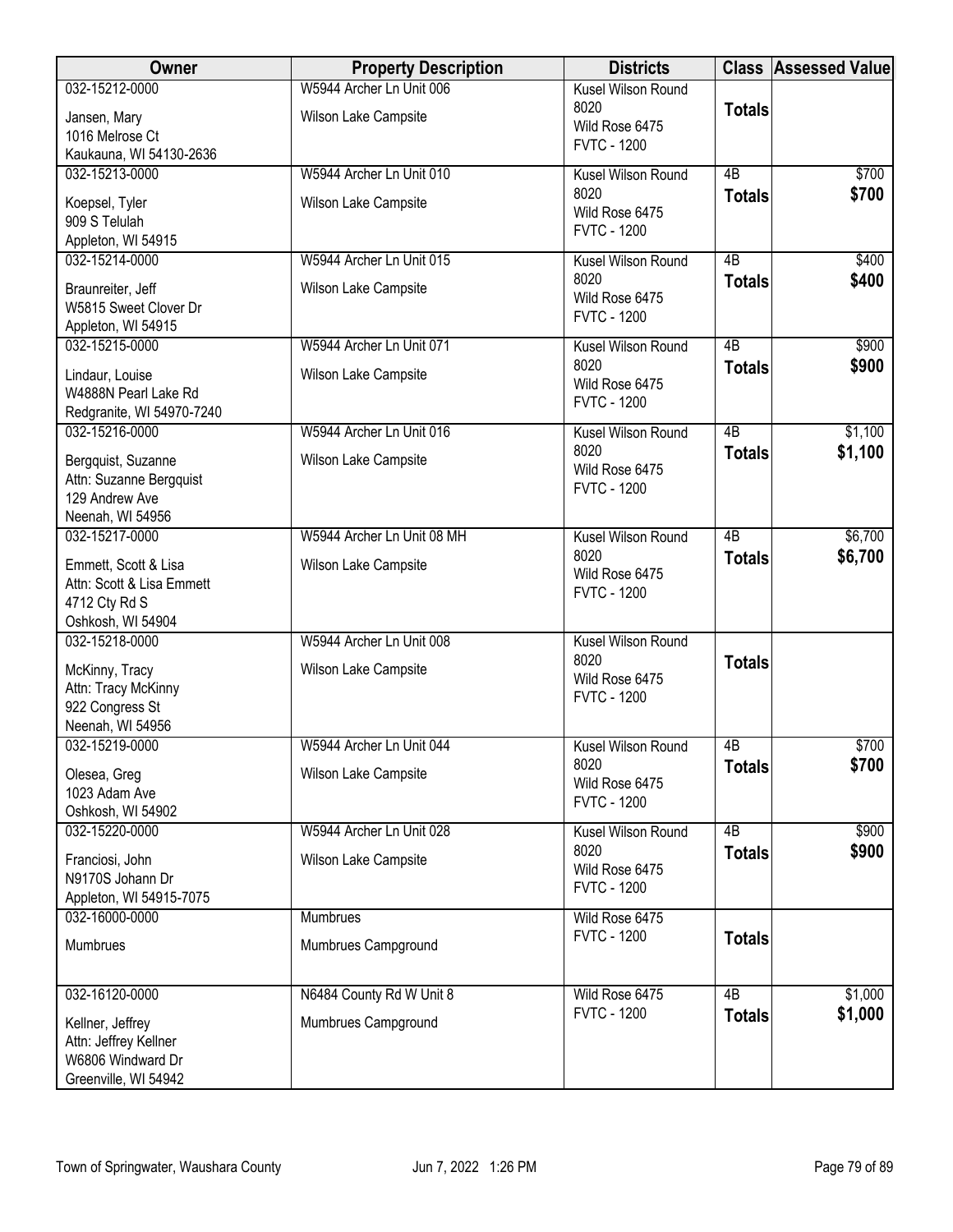| <b>Owner</b>                                                                                                | <b>Property Description</b>          | <b>Districts</b>                             |                 | <b>Class Assessed Value</b> |
|-------------------------------------------------------------------------------------------------------------|--------------------------------------|----------------------------------------------|-----------------|-----------------------------|
| 032-16500-0000                                                                                              | N6484 S Long Lake Rd Unit 4          | Wild Rose 6475                               | $\overline{AB}$ | \$600                       |
| Sawar, Mike<br>Attn: Mike Sawar<br>3510 S Wehr Rd                                                           | Mumbrues Campground                  | <b>FVTC - 1200</b>                           | <b>Totals</b>   | \$600                       |
| New Berlin, WI 54146                                                                                        |                                      |                                              |                 |                             |
| 032-17000-0000                                                                                              | <b>Enchanted Forest</b>              | Kusel Wilson Round                           |                 |                             |
| Rose's Enchanted Forest Campground,<br>LLC<br>Attn: Richard Rose                                            | Rose's Enchanted Forest              | 8020<br>Wild Rose 6475<br><b>FVTC - 1200</b> | <b>Totals</b>   |                             |
| 032-17001-0000                                                                                              | W5695 S County Rd A Unit L-12        | Kusel Wilson Round                           | 4B              | \$1,700                     |
| Tessier, Patrick & Stacey<br>Attn: Patrick & Stacey Tessier<br>190 Plummer Ct<br>Neenah, WI 54956           | <b>Rose's Enchanted Forest Sites</b> | 8020<br>Wild Rose 6475<br><b>FVTC - 1200</b> | <b>Totals</b>   | \$1,700                     |
| 032-17002-0000                                                                                              | W5695 S County Rd A Unit 34          | Kusel Wilson Round                           | $\overline{AB}$ | \$2,200                     |
| McDowell, David & Noel<br>Attn: David & Noel McDowell<br>PO Box 85<br>Berlin, WI 54923                      | <b>Rose's Enchanted Forest Sites</b> | 8020<br>Wild Rose 6475<br><b>FVTC - 1200</b> | <b>Totals</b>   | \$2,200                     |
| 032-17003-0000                                                                                              | W5695 S County Rd A Unit 30          | Kusel Wilson Round                           | $\overline{AB}$ | \$3,300                     |
| Grimmer Dave & Colleen<br>Attn: Dave & Colleen Grimmer<br>1501 N McDonald St<br>Appleton, WI 54911          | <b>Rose's Enchanted Forest Sites</b> | 8020<br>Wild Rose 6475<br><b>FVTC - 1200</b> | <b>Totals</b>   | \$3,300                     |
| 032-17004-0000                                                                                              | W5695 S County Rd A Unit 12          | Kusel Wilson Round                           | $\overline{AB}$ | \$4,400                     |
| Quimby, Dale & Jenny<br>2402 Van Buren St<br>New Holstein, WI 53061                                         | <b>Rose's Enchanted Forest Sites</b> | 8020<br>Wild Rose 6475<br><b>FVTC - 1200</b> | <b>Totals</b>   | \$4,400                     |
| 032-17600-0000                                                                                              | W5695 S County Rd A Unit F-02        | Kusel Wilson Round                           | $\overline{AB}$ | \$500                       |
| Arndt, Dan<br>Attn: Dan Arndt<br>147 W Liberty<br>Berlin, WI 54923                                          | <b>Rose's Enchanted Forest Sites</b> | 8020<br>Wild Rose 6475<br><b>FVTC - 1200</b> | <b>Totals</b>   | \$500                       |
| 032-17601-0000                                                                                              | W5695 S County Rd A Unit A           | Kusel Wilson Round                           | 4B              | \$1,600                     |
| Harrmann, Thomas & Polly<br>Attn: Thomas & Polly Harrmann<br>W6423 Boonesborough Dr<br>Greenville, WI 54942 | <b>Rose's Enchanted Forest Sites</b> | 8020<br>Wild Rose 6475<br><b>FVTC - 1200</b> | <b>Totals</b>   | \$1,600                     |
| 032-17603-0000                                                                                              | W5695 S County Rd A Unit L-03        | Kusel Wilson Round                           | 4B              | \$3,200                     |
| Watry, Donald & Kelly<br>1618 N Perkins St<br>Appleton, WI 54914                                            | Rose's Enchanted Forest Sites        | 8020<br>Wild Rose 6475<br><b>FVTC - 1200</b> | <b>Totals</b>   | \$3,200                     |
| 032-17604-0000                                                                                              | W5695 S County Rd A Unit L-04        | Kusel Wilson Round                           | $\overline{AB}$ | \$2,300                     |
| Birling, Douglas<br>PO Box 154<br>Wild Rose, WI 54984-0154                                                  | <b>Rose's Enchanted Forest Sites</b> | 8020<br>Wild Rose 6475<br><b>FVTC - 1200</b> | <b>Totals</b>   | \$2,300                     |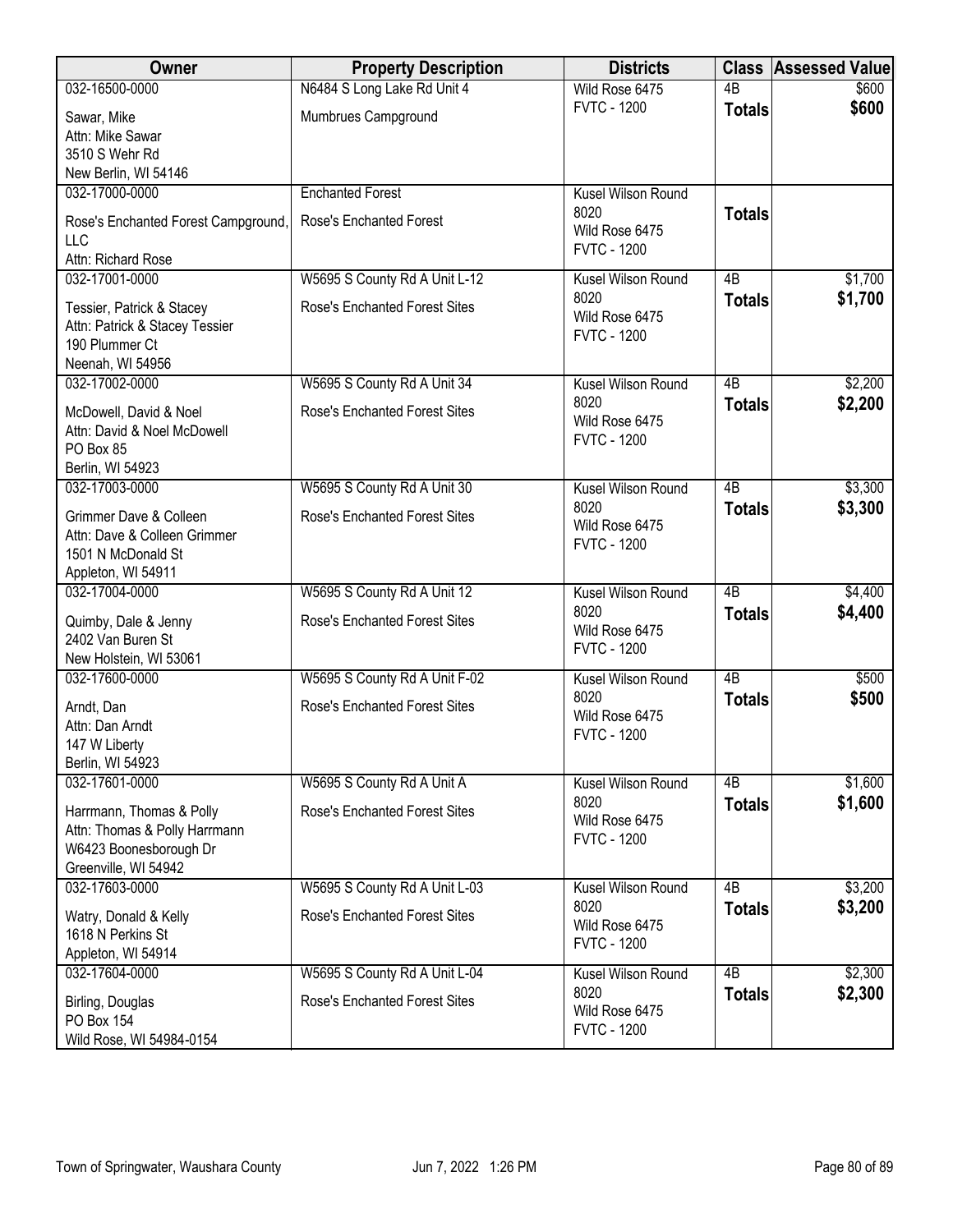| Owner                                                                                               | <b>Property Description</b>          | <b>Districts</b>                             |                 | <b>Class Assessed Value</b> |
|-----------------------------------------------------------------------------------------------------|--------------------------------------|----------------------------------------------|-----------------|-----------------------------|
| 032-17608-0000                                                                                      | W5695 S County Rd A Unit L-08        | Kusel Wilson Round                           | $\overline{AB}$ | \$1,500                     |
| Blank, Carol & Dan<br>Attn: Carol & Dan Blank<br>N1427 Summer View Dr<br>Greenville, WI 54942       | Rose's Enchanted Forest Sites        | 8020<br>Wild Rose 6475<br><b>FVTC - 1200</b> | <b>Totals</b>   | \$1,500                     |
| 032-17609-0000                                                                                      | W5695 S County Rd A Unit L-09        | Kusel Wilson Round                           | $\overline{AB}$ | \$1,300                     |
| McCarthy, Pat & Martinsen, Sandy<br>N7085Winnebago Dr<br>Fond Du Lac, WI 54935-2720                 | <b>Rose's Enchanted Forest Sites</b> | 8020<br>Wild Rose 6475<br><b>FVTC - 1200</b> | <b>Totals</b>   | \$1,300                     |
| 032-17610-0000                                                                                      | W5695 S County Rd A Unit L-10        | Kusel Wilson Round                           | 4B              | \$2,100                     |
| Meyer, Rev Tom & Rev Sue<br>Attn: Revs Tom & Sue Meyer<br>342 National Ave<br>Fond Du Lac, WI 54935 | <b>Rose's Enchanted Forest Sites</b> | 8020<br>Wild Rose 6475<br><b>FVTC - 1200</b> | <b>Totals</b>   | \$2,100                     |
| 032-17611-0000                                                                                      | W5695 S County Rd A Unit 32          | Kusel Wilson Round                           |                 |                             |
| Vacant                                                                                              | <b>Evergreen Campsites</b>           | 8020<br>Wild Rose 6475<br><b>FVTC - 1200</b> | <b>Totals</b>   |                             |
| 032-17612-0000                                                                                      | W5695 S County Rd A Unit B           | <b>Kusel Wilson Round</b>                    | 4B              | \$700                       |
| Moore, Dan & Diane<br>Attn: Dan & Diane Moore<br>1330 S 45th St<br>Milwaukee, WI 53214              | <b>Rose's Enchanted Forest Sites</b> | 8020<br>Wild Rose 6475<br><b>FVTC - 1200</b> | <b>Totals</b>   | \$700                       |
| 032-17613-0000                                                                                      | W5695 S County Rd A Unit L-13        | Kusel Wilson Round                           | $\overline{AB}$ | \$1,000                     |
| Manteufel, Philip & Judy<br>Attn: Philip & Judy Manteufel<br>352 S Ludington<br>Columbus, WI 53925  | <b>Rose's Enchanted Forest Sites</b> | 8020<br>Wild Rose 6475<br><b>FVTC - 1200</b> | <b>Totals</b>   | \$1,000                     |
| 032-17614-0000                                                                                      | W5695 S County Rd A Unit L-14        | Kusel Wilson Round                           |                 |                             |
| Paulson, Cindy & Klockziem, Aaron<br>2630 Hillwood Ct<br>Appleton, WI 54911                         | <b>Rose's Enchanted Forest Sites</b> | 8020<br>Wild Rose 6475<br><b>FVTC - 1200</b> | <b>Totals</b>   |                             |
| 032-17615-0000                                                                                      | W5695 S County Rd A Unit L-14A       | Kusel Wilson Round                           | $\overline{AB}$ | \$1,600                     |
| Wroblewski, David & Pat<br>Attn: David & Pat Wroblewski<br>1711 Nassau St<br>New London, WI 54961   | <b>Rose's Enchanted Forest Sites</b> | 8020<br>Wild Rose 6475<br><b>FVTC - 1200</b> | <b>Totals</b>   | \$1,600                     |
| 032-17616-0000                                                                                      | W5695 S County Rd A Unit L-15        | Kusel Wilson Round                           | 4B              | \$1,700                     |
| Hurst, Brett<br>Attn: Brett Hurst<br>156 W Greenfield Dr<br>Little Chute, WI 54140                  | <b>Rose's Enchanted Forest Sites</b> | 8020<br>Wild Rose 6475<br><b>FVTC - 1200</b> | <b>Totals</b>   | \$1,700                     |
| 032-17618-0000                                                                                      | W5695 S County Rd A Unit L-17        | Kusel Wilson Round                           | 4B              | \$1,500                     |
| Tobin, Bill & Diane<br>Attn: Bill & Diane Tobin<br>421 Eighth St<br>Neenah, WI 54956                | <b>Rose's Enchanted Forest Sites</b> | 8020<br>Wild Rose 6475<br><b>FVTC - 1200</b> | <b>Totals</b>   | \$1,500                     |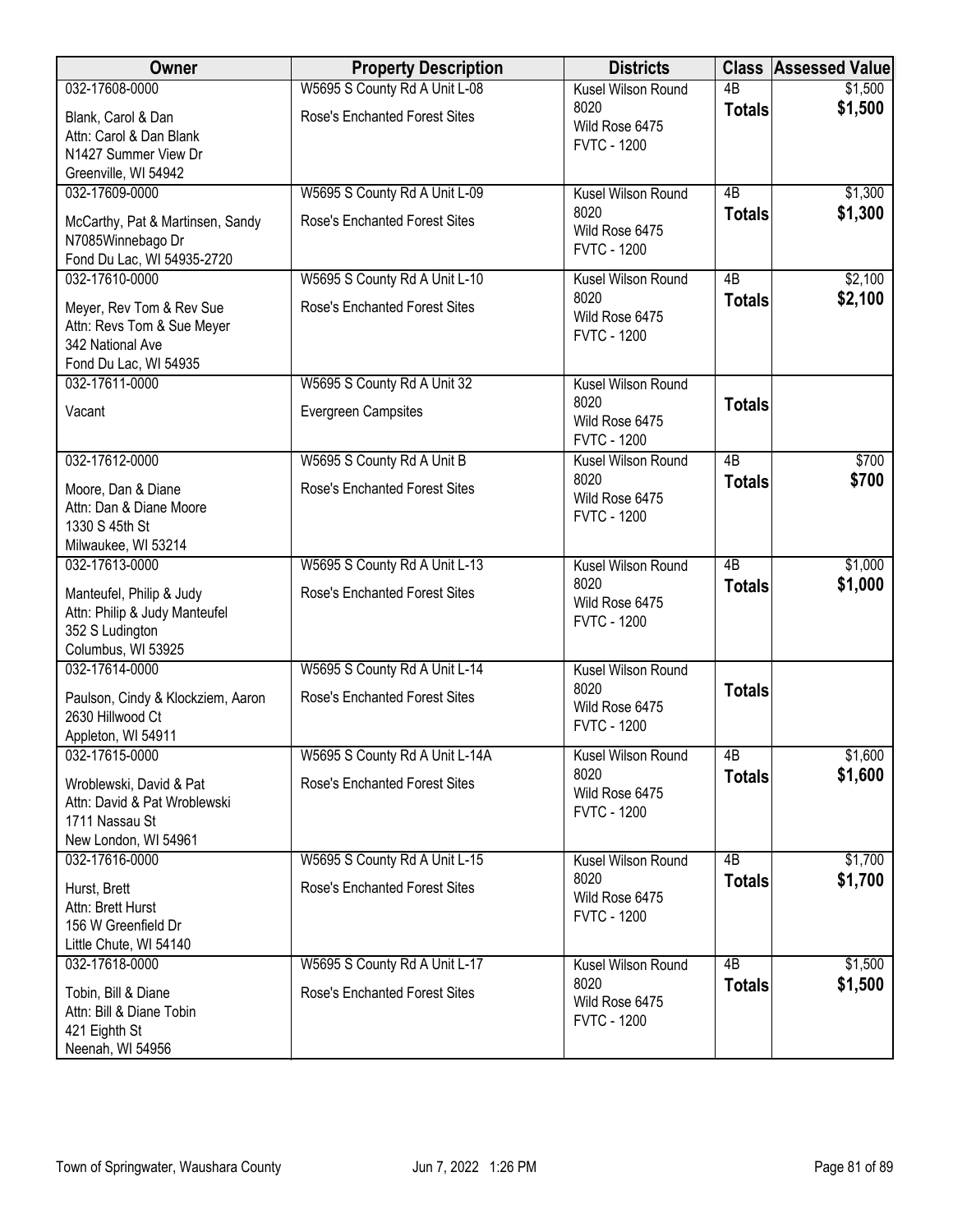| Owner                                                                                          | <b>Property Description</b>          | <b>Districts</b>                             |                 | <b>Class Assessed Value</b> |
|------------------------------------------------------------------------------------------------|--------------------------------------|----------------------------------------------|-----------------|-----------------------------|
| 032-17619-0000                                                                                 | W5695 S County Rd A Unit L-18        | Kusel Wilson Round                           | $\overline{AB}$ | \$1,200                     |
| Arndt, Derek & Carrie<br>Attn: Derek & Carrie Arndt<br>N2489 State Hwy 49<br>Berlin, WI 54923  | <b>Rose's Enchanted Forest Sites</b> | 8020<br>Wild Rose 6475<br><b>FVTC - 1200</b> | <b>Totals</b>   | \$1,200                     |
| 032-17620-0000                                                                                 | W5695 S County Rd A Unit 01          | Kusel Wilson Round                           | $\overline{AB}$ | \$700                       |
| Cotton, Jerry & Gail<br>Attn: Jerry & Gail Cotton<br>3139 N Spicewood Ln<br>Appleton, WI 54914 | <b>Rose's Enchanted Forest Sites</b> | 8020<br>Wild Rose 6475<br><b>FVTC - 1200</b> | <b>Totals</b>   | \$700                       |
| 032-17621-0000                                                                                 | W5695 S County Rd A Unit 02          | Kusel Wilson Round                           | 4B              | \$1,300                     |
| McDowell, Jason<br>Attn: Jason McDowell<br>219 E Waushara St<br>Berlin, WI 54923               | <b>Rose's Enchanted Forest Sites</b> | 8020<br>Wild Rose 6475<br><b>FVTC - 1200</b> | <b>Totals</b>   | \$1,300                     |
| 032-17622-0000                                                                                 | W5695 S County Rd A Unit C           | Kusel Wilson Round                           |                 |                             |
| Stys, Mike & Judy<br>Attn: Mike & Judy Stys<br>N3746 Rome Rd<br>Rubicon, WI 53078              | <b>Rose's Enchanted Forest Sites</b> | 8020<br>Wild Rose 6475<br><b>FVTC - 1200</b> | <b>Totals</b>   |                             |
| 032-17623-0000                                                                                 | W5695 S County Rd A Unit 04          | Kusel Wilson Round                           | $\overline{AB}$ | \$2,800                     |
| Kitowski, Gary & Michelle<br>6022 US Highway 10<br>Stevens Point, WI 54482-9131                | <b>Rose's Enchanted Forest Sites</b> | 8020<br>Wild Rose 6475<br><b>FVTC - 1200</b> | <b>Totals</b>   | \$2,800                     |
| 032-17624-0000                                                                                 | W5695 S County Rd A Unit 05          | Kusel Wilson Round                           | $\overline{AB}$ | \$1,600                     |
| Berger, Paul & Terra<br>Attn: Paul & Terra Berger<br>715 Grove St<br>Oshkosh, WI 54901         | <b>Rose's Enchanted Forest Sites</b> | 8020<br>Wild Rose 6475<br><b>FVTC - 1200</b> | <b>Totals</b>   | \$1,600                     |
| 032-17625-0000                                                                                 | W5695 S County Rd A Unit 06          | Kusel Wilson Round                           | $\overline{AB}$ | \$300                       |
| Kloes, Ben<br>1069 Durham LN<br>Menasha, WI 54952                                              | <b>Rose's Enchanted Forest Sites</b> | 8020<br>Wild Rose 6475<br><b>FVTC - 1200</b> | <b>Totals</b>   | \$300                       |
| 032-17626-0000                                                                                 | W5695 S County Rd A Unit 07          | Kusel Wilson Round                           | 4B              | \$3,100                     |
| LaMarche, Sarah<br>Attn: Sarah LaMarache<br>7335 Murray Rd<br>Neenah, WI 54956                 | <b>Rose's Enchanted Forest Sites</b> | 8020<br>Wild Rose 6475<br><b>FVTC - 1200</b> | <b>Totals</b>   | \$3,100                     |
| 032-17627-0000                                                                                 | W5695 S County Rd A Unit 08          | Kusel Wilson Round                           | 4 <sub>B</sub>  | \$2,100                     |
| Schmunk, Michael<br>Attn: Michael Schmunk<br>1413 Hazel St<br>Oshkosh, WI 54901                | <b>Rose's Enchanted Forest Sites</b> | 8020<br>Wild Rose 6475<br><b>FVTC - 1200</b> | <b>Totals</b>   | \$2,100                     |
| 032-17628-0000                                                                                 | W5695 S County Rd A Unit 09          | Kusel Wilson Round                           | $\overline{AB}$ | \$2,400                     |
| McDowell, Tim & Dianne<br>Attn: Tim & Dianne McDowell<br>776 Reed St<br>Neenah, WI 54956       | <b>Rose's Enchanted Forest Sites</b> | 8020<br>Wild Rose 6475<br><b>FVTC - 1200</b> | <b>Totals</b>   | \$2,400                     |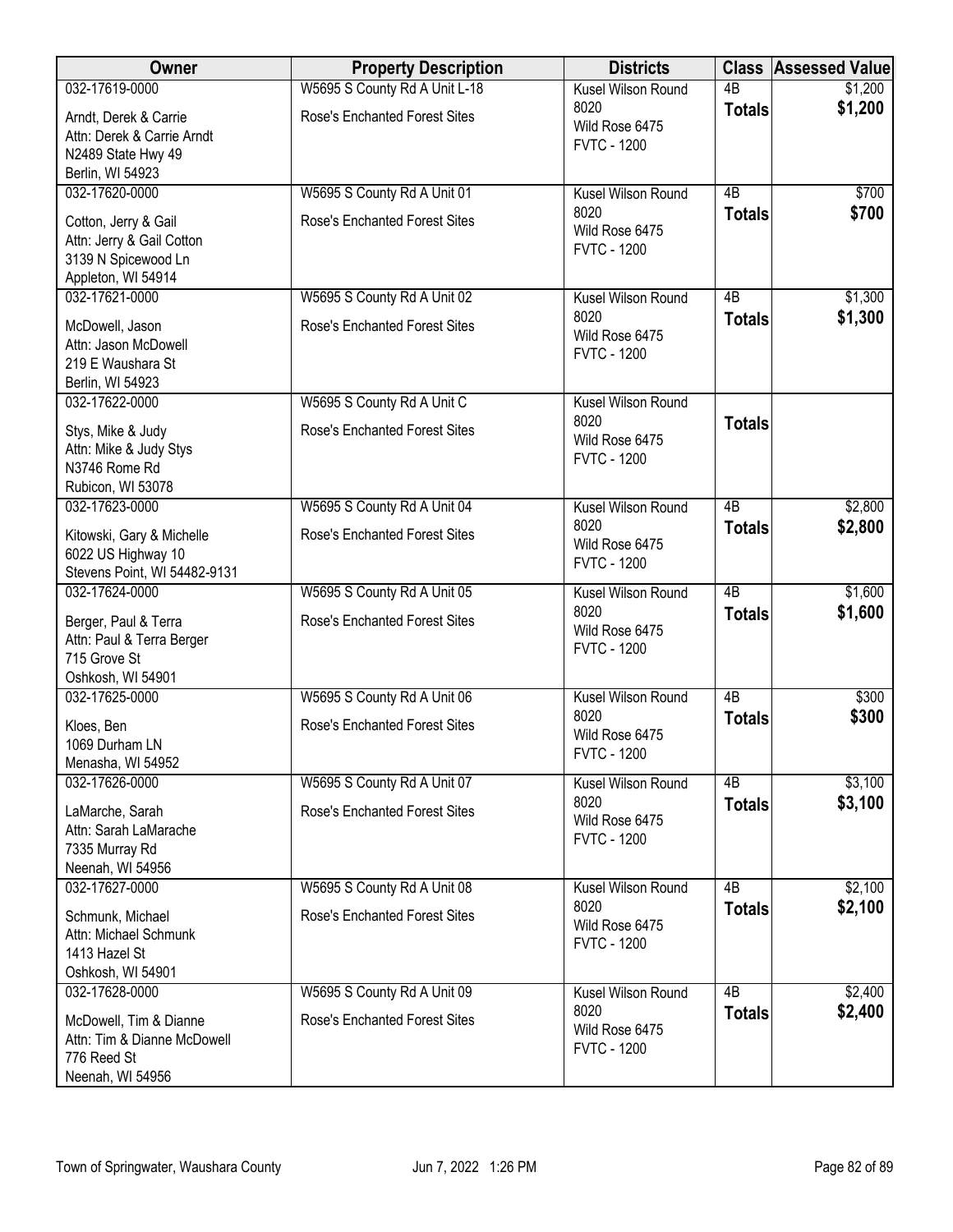| Owner                                                 | <b>Property Description</b>          | <b>Districts</b>                     |                     | <b>Class Assessed Value</b> |
|-------------------------------------------------------|--------------------------------------|--------------------------------------|---------------------|-----------------------------|
| 032-17629-0000                                        | W5695 S County Rd A Unit 10          | Kusel Wilson Round                   | $\overline{AB}$     | \$2,800                     |
| Manteufel, Al & Debbie                                | <b>Rose's Enchanted Forest Sites</b> | 8020<br>Wild Rose 6475               | <b>Totals</b>       | \$2,800                     |
| Attn: Al & Debbie Manteufel                           |                                      | <b>FVTC - 1200</b>                   |                     |                             |
| 2761 Fairview Rd<br>Neenah, WI 54956                  |                                      |                                      |                     |                             |
| 032-17630-0000                                        | W5695 S County Rd A Unit 11          | Kusel Wilson Round                   | 4B                  | \$2,600                     |
| Forester, Andy et al                                  | <b>Rose's Enchanted Forest Sites</b> | 8020                                 | <b>Totals</b>       | \$2,600                     |
| Attn: Andy Forester                                   |                                      | Wild Rose 6475                       |                     |                             |
| 421 S Park Ave                                        |                                      | <b>FVTC - 1200</b>                   |                     |                             |
| Fond Du Lac, WI 54935                                 |                                      |                                      |                     |                             |
| 032-17632-0000                                        | W5695 S County Rd A Unit 13          | Kusel Wilson Round<br>8020           | 4B<br><b>Totals</b> | \$4,100<br>\$4,100          |
| Weber, Mark & Huss, Shawna                            | <b>Rose's Enchanted Forest Sites</b> | Wild Rose 6475                       |                     |                             |
| Attn: Shawna Huss<br>809 Desnoyer St                  |                                      | <b>FVTC - 1200</b>                   |                     |                             |
| Kaukauna, WI 54130                                    |                                      |                                      |                     |                             |
| 032-17633-0000                                        | W5695 S County Rd A Unit D           | Kusel Wilson Round                   |                     |                             |
| Maas, David & Betty                                   | <b>Rose's Enchanted Forest Sites</b> | 8020                                 | <b>Totals</b>       |                             |
| Attn: David & Betty Maas                              |                                      | Wild Rose 6475<br><b>FVTC - 1200</b> |                     |                             |
| 709 N Fernmeadow Dr                                   |                                      |                                      |                     |                             |
| Appleton, WI 54915<br>032-17634-0000                  | W5695 S County Rd A Unit 14          | Kusel Wilson Round                   | $\overline{AB}$     | \$1,200                     |
|                                                       |                                      | 8020                                 | <b>Totals</b>       | \$1,200                     |
| Doerfler, Jeff & Linda                                | <b>Rose's Enchanted Forest Sites</b> | Wild Rose 6475                       |                     |                             |
| Attn: Jeff & Linda Doerfler<br>2220 N Appleton St     |                                      | <b>FVTC - 1200</b>                   |                     |                             |
| Appleton, WI 54911                                    |                                      |                                      |                     |                             |
| 032-17635-0000                                        | W5695 S County Rd A Unit 15          | <b>Kusel Wilson Round</b>            | $\overline{AB}$     | \$4,200                     |
| Wilderman, Jeff & Barb                                | <b>Rose's Enchanted Forest Sites</b> | 8020                                 | <b>Totals</b>       | \$4,200                     |
| Attn: Jeff & Barb Wilderman                           |                                      | Wild Rose 6475<br><b>FVTC - 1200</b> |                     |                             |
| 1710 Algoma Blvd                                      |                                      |                                      |                     |                             |
| Oshkosh, WI 54901<br>032-17636-0000                   | W5695 S County Rd A Unit 16          | Kusel Wilson Round                   | $\overline{AB}$     | \$700                       |
|                                                       |                                      | 8020                                 | <b>Totals</b>       | \$700                       |
| Meyers, Cindy<br>Attn: Cindy Meyers                   | <b>Rose's Enchanted Forest Sites</b> | Wild Rose 6475                       |                     |                             |
| 285 Gardners Row                                      |                                      | <b>FVTC - 1200</b>                   |                     |                             |
| Appleton, WI 54915                                    |                                      |                                      |                     |                             |
| 032-17637-0000                                        | W5695 S County Rd A Unit 17          | Kusel Wilson Round                   | 4B                  | \$800                       |
| Kiesow, David & Cheryl                                | <b>Rose's Enchanted Forest Sites</b> | 8020<br>Wild Rose 6475               | <b>Totals</b>       | \$800                       |
| Attn: David & Cheryl Kiesow                           |                                      | <b>FVTC - 1200</b>                   |                     |                             |
| 730 London St                                         |                                      |                                      |                     |                             |
| Menasha, WI 54962<br>032-17638-0000                   | W5695 S County Rd A Unit 18          | Kusel Wilson Round                   | 4 <sub>B</sub>      | \$2,800                     |
|                                                       |                                      | 8020                                 | <b>Totals</b>       | \$2,800                     |
| Hoernke, Michael & Ann<br>Attn: Michael & Ann Hoernke | <b>Rose's Enchanted Forest Sites</b> | Wild Rose 6475                       |                     |                             |
| 2104 Larkspur Dr                                      |                                      | <b>FVTC - 1200</b>                   |                     |                             |
| Appleton, WI 54915                                    |                                      |                                      |                     |                             |
| 032-17639-0000                                        | W5695 S County Rd A Unit 19          | Kusel Wilson Round                   | 4B                  | \$4,900                     |
| Beatty, Richard & Kristin                             | <b>Rose's Enchanted Forest Sites</b> | 8020<br>Wild Rose 6475               | <b>Totals</b>       | \$4,900                     |
| N66W23644 Hillview Dr                                 |                                      | <b>FVTC - 1200</b>                   |                     |                             |
| Sussex, WI 53089-3468                                 |                                      |                                      |                     |                             |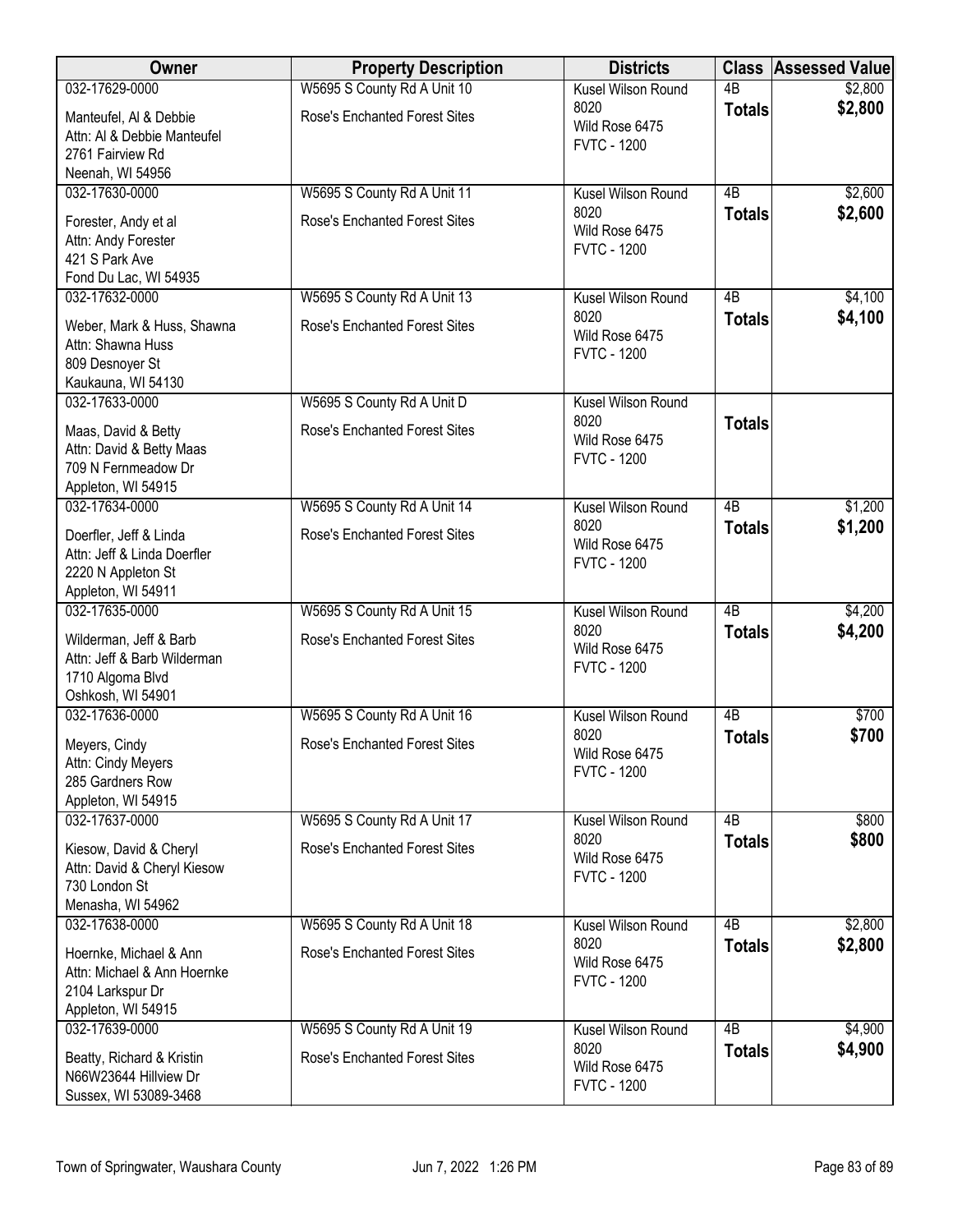| Owner                                         | <b>Property Description</b>          | <b>Districts</b>       |                 | <b>Class Assessed Value</b> |
|-----------------------------------------------|--------------------------------------|------------------------|-----------------|-----------------------------|
| 032-17640-0000                                | W5695 S County Rd A Unit 20          | Kusel Wilson Round     | $\overline{AB}$ | \$3,300                     |
| Higgins, Brian & Marla                        | <b>Rose's Enchanted Forest Sites</b> | 8020                   | <b>Totals</b>   | \$3,300                     |
| Attn: Brian & Marla Higgins                   |                                      | Wild Rose 6475         |                 |                             |
| 36 Reid Ter #7                                |                                      | <b>FVTC - 1200</b>     |                 |                             |
| Fond Du Lac, WI 54935                         |                                      |                        |                 |                             |
| 032-17641-0000                                | W5695 S County Rd A Unit 21          | Kusel Wilson Round     | $\overline{AB}$ | \$2,800                     |
| Beattie, Brad & Jessica                       | <b>Rose's Enchanted Forest Sites</b> | 8020                   | <b>Totals</b>   | \$2,800                     |
| Attn: Brad & Jessica Beattie                  |                                      | Wild Rose 6475         |                 |                             |
| 350 Oak St                                    |                                      | <b>FVTC - 1200</b>     |                 |                             |
| Menasha, WI 54952                             |                                      |                        |                 |                             |
| 032-17642-0000                                | W5695 S County Rd A Unit 22          | Kusel Wilson Round     | 4B              | \$1,700                     |
|                                               |                                      | 8020                   | <b>Totals</b>   | \$1,700                     |
| Velie, Allen & Shirley                        | Rose's Enchanted Forest Sites        | Wild Rose 6475         |                 |                             |
| Attn: Allen & Shirley Velie<br>317 S 67th St  |                                      | <b>FVTC - 1200</b>     |                 |                             |
| Milwaukee, WI 53214                           |                                      |                        |                 |                             |
| 032-17644-0000                                | W5695 S County Rd A Unit E           | Kusel Wilson Round     | $\overline{AB}$ | \$700                       |
|                                               |                                      | 8020                   | <b>Totals</b>   | \$700                       |
| McDowell, Amanda & VanRyzin, BillieJd         | <b>Rose's Enchanted Forest Sites</b> | Wild Rose 6475         |                 |                             |
| 230 E Larrabee St                             |                                      | <b>FVTC - 1200</b>     |                 |                             |
| Omro, WI 54963-1702                           |                                      |                        |                 |                             |
| 032-17645-0000                                | W5695 S County Rd A Unit 28          | Kusel Wilson Round     |                 |                             |
| Riel, Keith & Jennifer                        | <b>Rose's Enchanted Forest Sites</b> | 8020<br>Wild Rose 6475 | <b>Totals</b>   |                             |
| PO Box 36                                     |                                      | <b>FVTC - 1200</b>     |                 |                             |
| Markesan, WI 53946                            |                                      |                        |                 |                             |
| 032-17646-0000                                | W5695 S County Rd A Unit 25          | Kusel Wilson Round     | $\overline{AB}$ | \$700                       |
| Wilderman, Amanda                             | <b>Rose's Enchanted Forest Sites</b> | 8020                   | <b>Totals</b>   | \$700                       |
| 1710 Algoma Blvd                              |                                      | Wild Rose 6475         |                 |                             |
| Oshkosh, WI 54901                             |                                      | <b>FVTC - 1200</b>     |                 |                             |
| 032-17647-0000                                | W5695 S County Rd A Unit 26          | Kusel Wilson Round     | $\overline{AB}$ | \$400                       |
| Ovitt, Tim & Karen                            | <b>Rose's Enchanted Forest Sites</b> | 8020                   | <b>Totals</b>   | \$400                       |
| Attn: Tim & Karen Ovitt                       |                                      | Wild Rose 6475         |                 |                             |
| 3215 30th St                                  |                                      | <b>FVTC - 1200</b>     |                 |                             |
| Kenosha, WI 53144                             |                                      |                        |                 |                             |
| 032-17648-0000                                | W5695 S County Rd A Unit 27          | Kusel Wilson Round     | 4B              | \$4,000                     |
|                                               | <b>Rose's Enchanted Forest Sites</b> | 8020                   | <b>Totals</b>   | \$4,000                     |
| Minks, Al & Teresa<br>Attn: Al & Teresa Minks |                                      | Wild Rose 6475         |                 |                             |
| 2529 S Kernan Ave                             |                                      | <b>FVTC - 1200</b>     |                 |                             |
| Appleton, WI 54915                            |                                      |                        |                 |                             |
| 032-17649-0000                                | W5695 S County Rd A Unit F-03        | Kusel Wilson Round     | 4B              | \$3,200                     |
|                                               |                                      | 8020                   | <b>Totals</b>   | \$3,200                     |
| Kubusek, Jim & Joy                            | Rose's Enchanted Forest Sites        | Wild Rose 6475         |                 |                             |
| Attn: Jim & Joy Kubusek<br>1229 Drexel Blvd   |                                      | <b>FVTC - 1200</b>     |                 |                             |
| S Milwaukee, WI 53172                         |                                      |                        |                 |                             |
| 032-17650-0000                                | W5695 S County Rd A Unit 33          | Kusel Wilson Round     | $\overline{AB}$ | \$3,400                     |
|                                               |                                      | 8020                   | <b>Totals</b>   | \$3,400                     |
| Schabow, Rich & Sue                           | <b>Rose's Enchanted Forest Sites</b> | Wild Rose 6475         |                 |                             |
| Attn: Rich & Sue Schabow                      |                                      | <b>FVTC - 1200</b>     |                 |                             |
| 3685 N Oneida St                              |                                      |                        |                 |                             |
| Appleton, WI 54911                            |                                      |                        |                 |                             |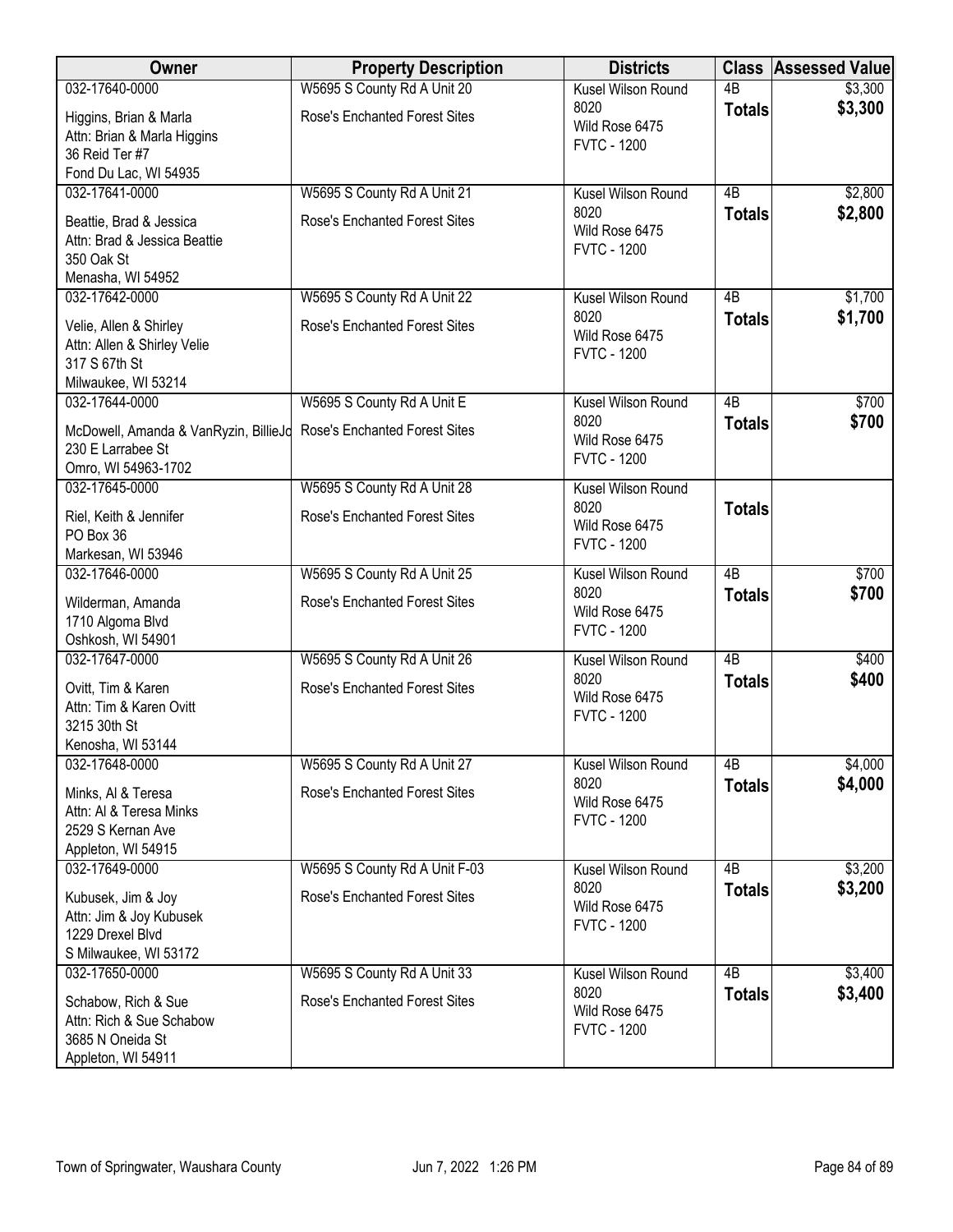| Owner                                                                                                | <b>Property Description</b>          | <b>Districts</b>                             |                 | <b>Class Assessed Value</b> |
|------------------------------------------------------------------------------------------------------|--------------------------------------|----------------------------------------------|-----------------|-----------------------------|
| 032-17651-0000                                                                                       | W5695 S County Rd A Unit L-01        | Kusel Wilson Round                           | $\overline{AB}$ | \$1,100                     |
| Rost, Howard & Wally<br>Attn: Howard & Wally Rost<br>1224 Indigo<br>Oshkosh, WI 54901                | <b>Rose's Enchanted Forest Sites</b> | 8020<br>Wild Rose 6475<br><b>FVTC - 1200</b> | <b>Totals</b>   | \$1,100                     |
| 032-17652-0000                                                                                       | W5695 S County Rd A Unit 24          | Kusel Wilson Round                           | $\overline{AB}$ | \$700                       |
| Gadicke, Scott & Ruth<br>Attn: Scott & Ruth Gadicke<br>3511 W Breezewood Ln<br>Neenah, WI 54956      | <b>Rose's Enchanted Forest Sites</b> | 8020<br>Wild Rose 6475<br><b>FVTC - 1200</b> | <b>Totals</b>   | \$700                       |
| 032-17653-0000                                                                                       | W5695 S County Rd A Unit 31          | Kusel Wilson Round                           | 4B              | \$3,000                     |
| McDowell, Dave & Lori<br>Attn: Dave & Lori McDowell<br>133 E Ceresco St<br>Berlin, WI 54923          | <b>Rose's Enchanted Forest Sites</b> | 8020<br>Wild Rose 6475<br><b>FVTC - 1200</b> | <b>Totals</b>   | \$3,000                     |
| 032-17654-0000                                                                                       | W5695 S County Rd A Unit F           | Kusel Wilson Round                           | 4B              | \$300                       |
| Berndt, Eric & Chelcie<br>119 N Pearl St<br>Berlin, WI 54923                                         | <b>Rose's Enchanted Forest Sites</b> | 8020<br>Wild Rose 6475<br><b>FVTC - 1200</b> | <b>Totals</b>   | \$300                       |
| 032-17655-0000                                                                                       | W5695 S County Rd A Unit L-05        | Kusel Wilson Round                           | $\overline{AB}$ | \$2,100                     |
| Hurst, Greg & Pam<br>Attn: Greg or Pam Hurst<br>800 Adams<br>Little Chute, WI 54140                  | <b>Rose's Enchanted Forest Sites</b> | 8020<br>Wild Rose 6475<br><b>FVTC - 1200</b> | <b>Totals</b>   | \$2,100                     |
| 032-17656-0000                                                                                       | W5695 S County Rd A Unit L-02        | Kusel Wilson Round                           | $\overline{AB}$ | \$1,900                     |
| Pracki, Kevin & Krystal<br>Attn: Kevin & Krystal Pracki<br>5340 S Nicolet Dr<br>New Berlin, WI 53151 | <b>Rose's Enchanted Forest Sites</b> | 8020<br>Wild Rose 6475<br><b>FVTC - 1200</b> | <b>Totals</b>   | \$1,900                     |
| 032-17657-0000                                                                                       | W5695 S County Rd A Unit L-11        | Kusel Wilson Round                           | $\overline{AB}$ | \$4,300                     |
| Wichman, Dan & Michelle<br>Attn: Dan & Michelle Wichman<br>1204 Kluck St<br>Neenah, WI 54956         | <b>Rose's Enchanted Forest Sites</b> | 8020<br>Wild Rose 6475<br><b>FVTC - 1200</b> | <b>Totals</b>   | \$4,300                     |
| 032-17658-0000                                                                                       | W5695 S County Rd A Unit G           | Kusel Wilson Round                           | 4B              | \$3,800                     |
| Lefeber, Mike & Luann<br>Attn: Mike or Luann Lefeber<br>6620 Deuster Rd<br>Greenleaf, WI 54126-9705  | <b>Rose's Enchanted Forest Sites</b> | 8020<br>Wild Rose 6475<br><b>FVTC - 1200</b> | <b>Totals</b>   | \$3,800                     |
| 032-17660-0000                                                                                       | W5695 S County Rd A Unit L-16        | Kusel Wilson Round                           | 4 <sub>B</sub>  | \$3,500                     |
| Gerrits, Jack & Terri<br>1762 Paul Dr<br>Kaukauna, WI 54120                                          | Rose's Enchanted Forest Sites        | 8020<br>Wild Rose 6475<br><b>FVTC - 1200</b> | <b>Totals</b>   | \$3,500                     |
| 032-17661-0000                                                                                       | W5695 S County Rd A Unit 03          | Kusel Wilson Round                           | 4B              | \$2,800                     |
| McDowell, Sally<br>133 E Ceresco St<br>Berlin, WI 54923-2007                                         | <b>Rose's Enchanted Forest Sites</b> | 8020<br>Wild Rose 6475<br><b>FVTC - 1200</b> | <b>Totals</b>   | \$2,800                     |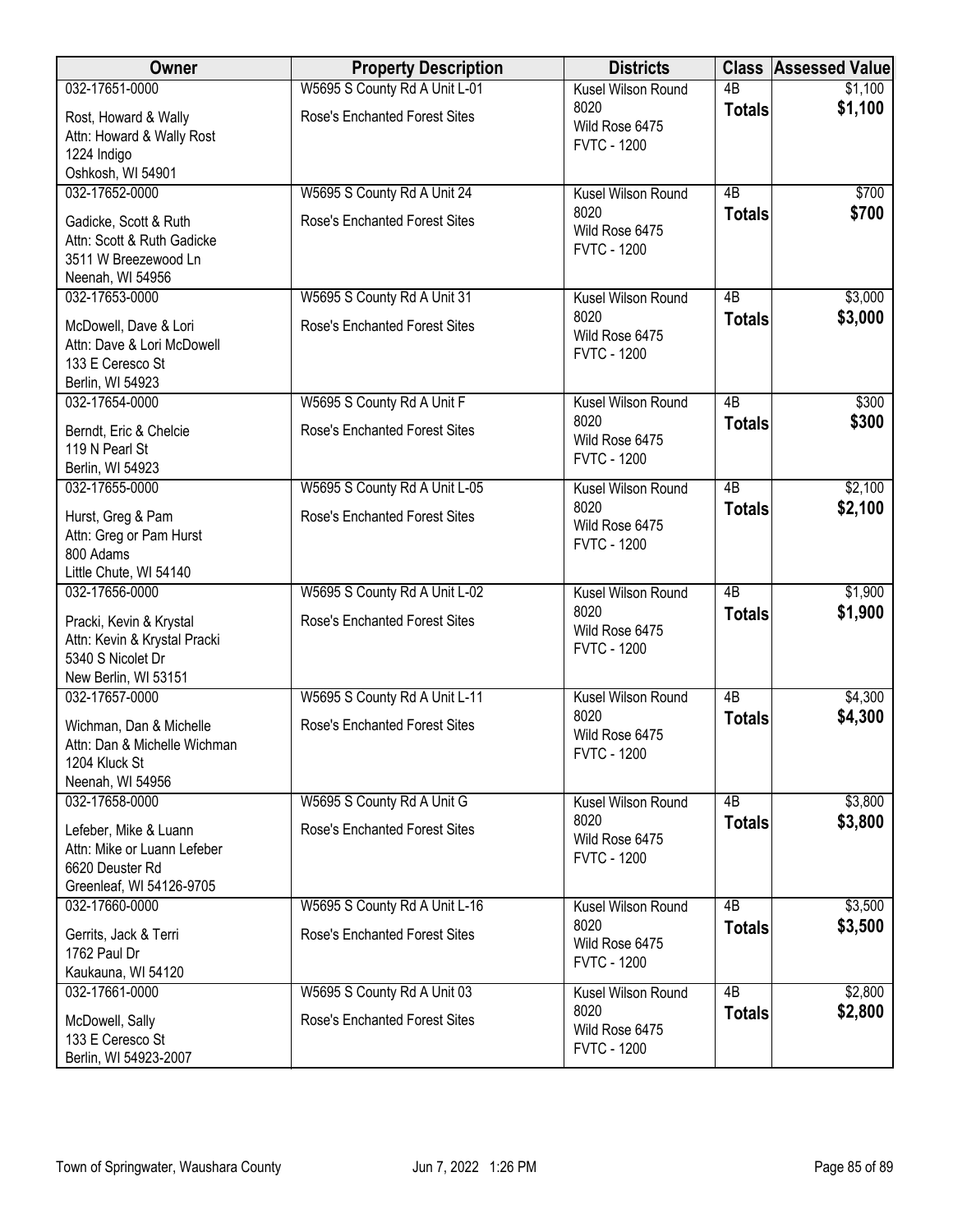| Owner                             | <b>Property Description</b>          | <b>Districts</b>                     |                 | <b>Class Assessed Value</b> |
|-----------------------------------|--------------------------------------|--------------------------------------|-----------------|-----------------------------|
| 032-17662-0000                    | W5695 S County Rd A Unit F-06        | Kusel Wilson Round                   | $\overline{AB}$ | \$2,100                     |
| Gonzales, Jon                     | <b>Rose's Enchanted Forest Sites</b> | 8020                                 | <b>Totals</b>   | \$2,100                     |
| E2623 Marion Ln                   |                                      | Wild Rose 6475<br><b>FVTC - 1200</b> |                 |                             |
| Waupaca, WI 54981                 |                                      |                                      |                 |                             |
| 032-17663-0000                    | W5695 S County Rd A Unit F-04        | Kusel Wilson Round                   | 4B              | \$2,500                     |
| Johnson, Tyler                    | <b>Rose's Enchanted Forest Sites</b> | 8020                                 | <b>Totals</b>   | \$2,500                     |
| Attn: Tyler Johnson               |                                      | Wild Rose 6475                       |                 |                             |
| 3463 E Puetz Rd                   |                                      | <b>FVTC - 1200</b>                   |                 |                             |
| Oak Creek, WI 53154               |                                      |                                      |                 |                             |
| 032-17664-0000                    | W5695 S County Rd A Unit F-10        | Kusel Wilson Round                   | 4B              | \$400                       |
| Minks, Casey                      | <b>Rose's Enchanted Forest Sites</b> | 8020                                 | <b>Totals</b>   | \$400                       |
| Attn: Casey Minks                 |                                      | Wild Rose 6475                       |                 |                             |
| 2529 S Kernan Rd                  |                                      | <b>FVTC - 1200</b>                   |                 |                             |
| Appleton, WI 54915                |                                      |                                      |                 |                             |
| 032-17665-0000                    | W5695 S County Rd A Unit L-13A       | Kusel Wilson Round                   | 4B              | \$2,100                     |
| Schulze, Elizabeth                | <b>Rose's Enchanted Forest Sites</b> | 8020                                 | <b>Totals</b>   | \$2,100                     |
| 5321 John St                      |                                      | Wild Rose 6475                       |                 |                             |
| Larsen, WI 54947-9650             |                                      | <b>FVTC - 1200</b>                   |                 |                             |
| 032-17666-0000                    | W5695 S County Rd A Unit F-07        | Kusel Wilson Round                   | 4B              | \$1,500                     |
| Carini, Albert & Jill             | <b>Rose's Enchanted Forest Sites</b> | 8020                                 | <b>Totals</b>   | \$1,500                     |
| Attn: Albert & Jill Carini        |                                      | Wild Rose 6475                       |                 |                             |
| 106 Kandy Dr                      |                                      | <b>FVTC - 1200</b>                   |                 |                             |
| Theresa, WI 53091                 |                                      |                                      |                 |                             |
| 032-17667-0000                    | W5695 S County Rd A Unit F-11        | Kusel Wilson Round                   | 4B              | \$3,300                     |
| Feldkamp, Travis & Andrea         | <b>Rose's Enchanted Forest Sites</b> | 8020                                 | <b>Totals</b>   | \$3,300                     |
| Attn: Travis & Andrea Feldkamp    |                                      | Wild Rose 6475                       |                 |                             |
| 534 Cattail Ct                    |                                      | <b>FVTC - 1200</b>                   |                 |                             |
| New London, WI 54961              |                                      |                                      |                 |                             |
| 032-17668-0000                    | W5695 S County Rd A Unit F-09        | Kusel Wilson Round                   | $\overline{AB}$ | \$1,300                     |
| Beatty, Richard & Kristin         | <b>Rose's Enchanted Forest Sites</b> | 8020                                 | <b>Totals</b>   | \$1,300                     |
| N66W23644 Hillview Dr             |                                      | Wild Rose 6475                       |                 |                             |
| Sussex, WI 53089-3468             |                                      | <b>FVTC - 1200</b>                   |                 |                             |
| 032-17669-0000                    | W5695 S County Rd A Unit F-05        | Kusel Wilson Round                   | 4B              | \$1,300                     |
| Harris, Shirley                   | <b>Rose's Enchanted Forest Sites</b> | 8020                                 | <b>Totals</b>   | \$1,300                     |
| Attn: Shirley Harris              |                                      | Wild Rose 6475                       |                 |                             |
| W5695 S County Rd A               |                                      | <b>FVTC - 1200</b>                   |                 |                             |
| Wild Rose, WI 54984               |                                      |                                      |                 |                             |
| 032-18010-0000                    | W6943 County Rd GH                   | Wild Rose 6475                       | $\overline{3}$  | \$5,600                     |
| Mr Ed's                           | Bar & Grill                          | <b>FVTC - 1200</b>                   | 4A              | \$100                       |
| Attn: Mary Apps                   |                                      |                                      | <b>Totals</b>   | \$5,700                     |
| W6943 Cty Rd GH                   |                                      |                                      |                 |                             |
| Wild Rose, WI 54984               |                                      |                                      |                 |                             |
| 032-18050-0000                    | (scattered)                          | Wild Rose 6475                       | 4A              | \$7,100                     |
| <b>DISH Network, LLC</b>          | Satellite TV                         | <b>FVTC - 1200</b>                   | <b>Totals</b>   | \$7,100                     |
| PO Box 6623                       |                                      |                                      |                 |                             |
| Englewood, CO 80155               |                                      |                                      |                 |                             |
| 032-18090-0000                    | W5449 Archer Ln                      | Kusel Wilson Round                   | 1               | \$22,500                    |
| Evergreen Campsites & Resort, Inc | Evergreen Campground                 | 8020                                 | 3               | \$400                       |
| W5449 Archer Ln                   |                                      | Wild Rose 6475                       | 4A              | \$300                       |
| Wild Rose, WI 54984-9309          |                                      | <b>FVTC - 1200</b>                   | <b>Totals</b>   | \$23,200                    |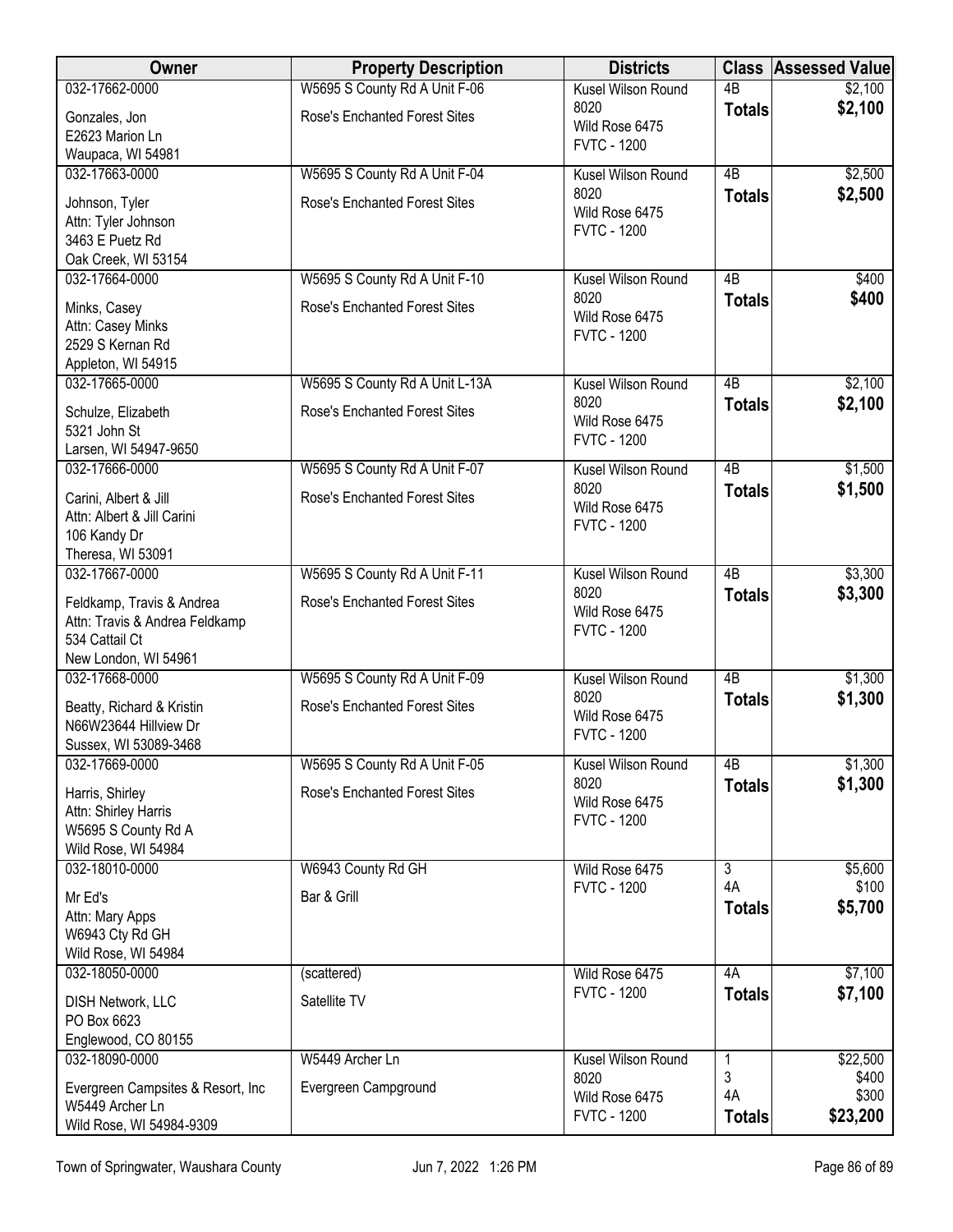| Owner                                                      | <b>Property Description</b> | <b>Districts</b>       |                      | <b>Class Assessed Value</b> |
|------------------------------------------------------------|-----------------------------|------------------------|----------------------|-----------------------------|
| 032-18240-0000                                             | N5484 20th Ave              | Wild Rose 6475         | 3                    | \$0                         |
| <b>ANR Tree Farm</b>                                       | <b>Christmas Trees</b>      | <b>FVTC - 1200</b>     | 4A<br><b>Totals</b>  | \$100<br>\$100              |
| Attn: Bruce Niedermeier                                    |                             |                        |                      |                             |
| W8379 Beechnut Dr<br>Wautoma, WI 54982                     |                             |                        |                      |                             |
| 032-18260-0000                                             | N5428 24th Ave              | Wild Rose 6475         | $\overline{3}$       | \$900                       |
|                                                            |                             | <b>FVTC - 1200</b>     | 4A                   | \$300                       |
| Oakwood Campsite Bar & Grill, LLC<br>Attn: Richard Paulsen | Rest/Campgrnd               |                        | <b>Totals</b>        | \$1,200                     |
| N5428 24th Ave                                             |                             |                        |                      |                             |
| Wild Rose, WI 54984                                        |                             |                        |                      |                             |
| 032-18270-0000                                             | W5944 Archer Ln             | Kusel Wilson Round     | 4A                   | \$100                       |
| Wilson Lake Campground & Resort                            | Wilson Lake Campsite        | 8020<br>Wild Rose 6475 | <b>Totals</b>        | \$100                       |
| Attn: Jamie Zineker                                        | <b>DOOMAGE ASSESSMENT</b>   | <b>FVTC - 1200</b>     |                      |                             |
| W4890 Portage St<br>Wild Rose, WI 54984-6705               |                             |                        |                      |                             |
| 032-18280-0000                                             | W6400 Pineland Dr Unit 197  | Wild Rose 6475         | $\overline{3}$       | \$3,900                     |
| Pineland Park Enterprises, Inc.                            | Campground/Bar & Hall       | <b>FVTC - 1200</b>     | <b>Totals</b>        | \$3,900                     |
| Attn: Janet Jones                                          |                             |                        |                      |                             |
| W6445 Pineland Dr Lot 197                                  |                             |                        |                      |                             |
| Wild Rose, WI 54984                                        |                             |                        |                      |                             |
| 032-18285-0000                                             |                             | Wild Rose 6475         | $\overline{3}$<br>4A | \$50,000<br>\$100           |
| Red Fox of Wild Rose, Inc.                                 | Restaurant                  | <b>FVTC - 1200</b>     | <b>Totals</b>        | \$50,100                    |
| PO Box 234                                                 |                             |                        |                      |                             |
| Wild Rose, WI 54984<br>032-18290-0000                      | W6756 Alp Ct                | Wild Rose 6475         | 4A                   | \$200                       |
|                                                            |                             | <b>FVTC - 1200</b>     | <b>Totals</b>        | \$200                       |
| Reed, Todd<br>Attn: Todd Reed                              | Artwork                     |                        |                      |                             |
| W6756 Alp Ct                                               |                             |                        |                      |                             |
| Wild Rose, WI 54984                                        |                             |                        |                      |                             |
| 032-18294-0000                                             |                             | Wild Rose 6475         | 4B                   | \$6,300                     |
| Schierl, Gregory J                                         | <b>BOLL/MFL</b>             | <b>FVTC - 1200</b>     | <b>Totals</b>        | \$6,300                     |
| Schierl, Laurie M                                          |                             |                        |                      |                             |
| 3600 N Rankin St                                           |                             |                        |                      |                             |
| Appleton, WI 54911-8543<br>032-18298-0000                  | N5798 County Rd K           | Wild Rose 6475         | 4B                   | \$48,300                    |
|                                                            |                             | <b>FVTC - 1200</b>     | <b>Totals</b>        | \$48,300                    |
| Siewert, Michael Scott<br>Attn: Michael Scott Siewert      | <b>BOLL/MFL</b>             |                        |                      |                             |
| W9418 Oakwood Dr                                           |                             |                        |                      |                             |
| Hortonville, WI 54944                                      |                             |                        |                      |                             |
| 032-18312-0000                                             | Apache Ave                  | Wild Rose 6475         | 4B                   | \$15,100                    |
| Wachsmuth Revocable Trust                                  | <b>BOLL/MFL</b>             | <b>FVTC - 1200</b>     | <b>Totals</b>        | \$15,100                    |
| Attn: Raymond G & Cheryl J Wachsmuth                       |                             |                        |                      |                             |
| W4809 N Shore Dr                                           |                             |                        |                      |                             |
| Waupaca, WI 54981<br>032-18320-0000                        | N5250 24th Ave              | Wild Rose 6475         | 4C                   | \$2,300                     |
|                                                            |                             | <b>FVTC - 1200</b>     | <b>Totals</b>        | \$2,300                     |
| Warwick, Mrs Robert<br>Attn: Mrs. Robert Warwick           | Mobile Home                 |                        |                      |                             |
| N2594 Melody Ln                                            |                             |                        |                      |                             |
| Waupaca, WI 54981                                          |                             |                        |                      |                             |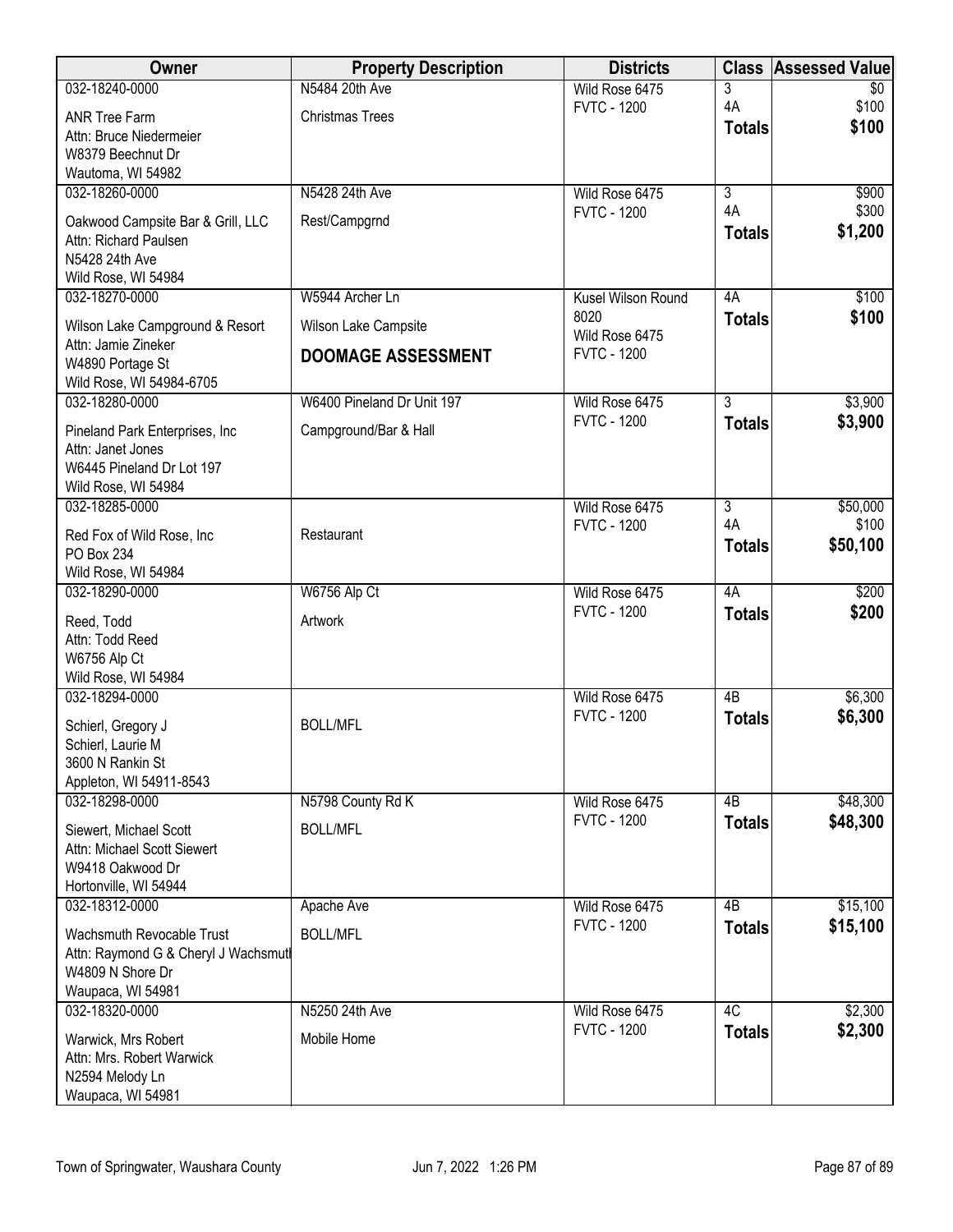| Owner                                                                                                       | <b>Property Description</b>            | <b>Districts</b>                             | <b>Class</b>        | <b>Assessed Value</b> |
|-------------------------------------------------------------------------------------------------------------|----------------------------------------|----------------------------------------------|---------------------|-----------------------|
| 032-19001-0000                                                                                              | N5280 E Little Silver Lake Rd Unit 915 | Wild Rose 6475                               | $\overline{AB}$     | \$33,400              |
| Dull, LuAnn<br>Attn: LuAnn Dull<br>7552 Carter Cir<br>Franklin, WI 53132                                    | Little Silver Resort Campsite          | <b>FVTC - 1200</b>                           | <b>Totals</b>       | \$33,400              |
| 032-19002-0000                                                                                              | N5280 E Little Silver Lake Rd Unit 605 | Wild Rose 6475                               | 4C                  | \$2,400               |
| Fellows, Michele<br>Attn: Michele Fellows<br>824 Haase St<br>Neenah, WI 54956                               | Little Silver Resort Campsite          | <b>FVTC - 1200</b>                           | <b>Totals</b>       | \$2,400               |
| 032-19003-0000                                                                                              | (scattered)                            | Wild Rose 6475                               | $\overline{3}$      | \$6,300               |
| DirecTV, LLC<br>Attn: Kroll LLC<br>PO Box 2789<br>Addison, TX 75001                                         | Satellite TV                           | <b>FVTC - 1200</b>                           | <b>Totals</b>       | \$6,300               |
| 032-19004-0000                                                                                              | W7031 County Rd GH                     | Wild Rose 6475                               | $\overline{3}$      | \$600                 |
| M3 Hilbert Towers, LLC<br>Attn: Roshni Siddiqui<br>660 Newport Center Dr Ste 200<br>Newport Beach, CA 92660 | Tower                                  | <b>FVTC - 1200</b>                           | 4A<br><b>Totals</b> | \$60,800<br>\$61,400  |
| 032-19005-0000                                                                                              | N5820 State Highway 22                 | Wild Rose 6475                               | $\overline{3}$      | \$600                 |
| Jenks Well Drilling, Inc<br>N5820 State Highway 22<br>Wild Rose, WI 54984                                   | Services                               | <b>FVTC - 1200</b>                           | 4A<br><b>Totals</b> | \$100<br>\$700        |
| 2020-11                                                                                                     | W6400 Pineland Dr Unit 263             | Wild Rose 6475                               |                     |                       |
| Dealer Inventory<br>W6400 Pineland Dr Lot 263<br>Wild Rose, WI 54984                                        | <b>Pineland Park Campsite</b>          | <b>FVTC - 1200</b>                           | <b>Totals</b>       |                       |
| 2021-02                                                                                                     | W5944 Archer Ln Unit 064               | Kusel Wilson Round                           | $\overline{AB}$     | \$900                 |
| Foltran, Duane<br>1614 Canary LN<br>Green Bay, WI 54304-1302                                                | Wilson Lake Campsite                   | 8020<br>Wild Rose 6475<br><b>FVTC - 1200</b> | <b>Totals</b>       | \$900                 |
| 2022-01                                                                                                     | W5695 S County Rd A Unit N             |                                              |                     |                       |
| Brehmer, Mark<br>1475 Tullar Rd Apt 7<br>Neenah, WI 54956-6520                                              | <b>Rose's Enchanted Forest Sites</b>   |                                              | <b>Totals</b>       |                       |
| 2022-10                                                                                                     | W5944 Archer Ln Unit 06 MH             | Kusel Wilson Round                           | 4C                  | \$7,500               |
| Long, Paula & Rodriquez, Jennifer<br>113 High St<br>Neenah, WI 54956-2635                                   | Wilson Lake Campsite                   | 8020<br>Wild Rose 6475<br><b>FVTC - 1200</b> | <b>Totals</b>       | \$7,500               |
| 2022-11                                                                                                     | W5944 Archer Ln Unit 002               | Kusel Wilson Round                           | 4B                  | \$4,000               |
| Vanmarter, Jeff & Julie<br>3101 E Killdeer Ln<br>Appleton, WI 54915                                         | Wilson Lake Campsite                   | 8020<br>Wild Rose 6475<br><b>FVTC - 1200</b> | <b>Totals</b>       | \$4,000               |
| 2022-15                                                                                                     | W5944 Archer Ln Unit 053               | Kusel Wilson Round                           |                     |                       |
| Junk, Mike<br>Need Address                                                                                  | Wilson Lake Campsite                   | 8020<br>Wild Rose 6475<br><b>FVTC - 1200</b> | <b>Totals</b>       |                       |